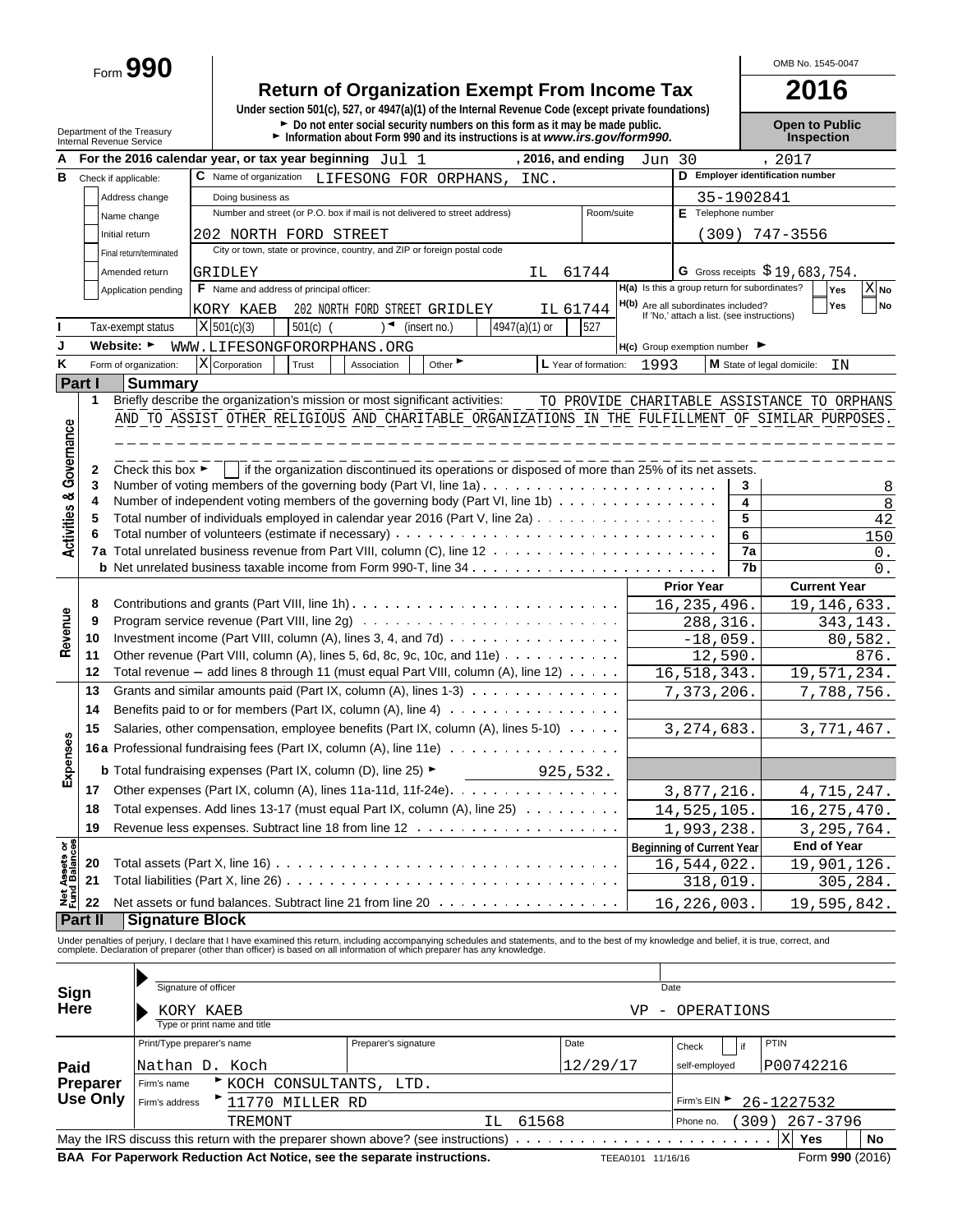|     | Form 990 (2016)<br>LIFESONG FOR ORPHANS, INC.                                                                                                                                                                                                                                                                                                                                                                                                                                                                                                                                                                                                                                      | 35-1902841 | Page 2          |
|-----|------------------------------------------------------------------------------------------------------------------------------------------------------------------------------------------------------------------------------------------------------------------------------------------------------------------------------------------------------------------------------------------------------------------------------------------------------------------------------------------------------------------------------------------------------------------------------------------------------------------------------------------------------------------------------------|------------|-----------------|
|     | Part III<br><b>Statement of Program Service Accomplishments</b>                                                                                                                                                                                                                                                                                                                                                                                                                                                                                                                                                                                                                    |            |                 |
|     | Check if Schedule O contains a response or note to any line in this Part III                                                                                                                                                                                                                                                                                                                                                                                                                                                                                                                                                                                                       |            | $\, {\rm X}$    |
| 1.  | Briefly describe the organization's mission:                                                                                                                                                                                                                                                                                                                                                                                                                                                                                                                                                                                                                                       |            |                 |
|     | TO PROVIDE CHARITABLE ASSISTANCE TO ORPHANS                                                                                                                                                                                                                                                                                                                                                                                                                                                                                                                                                                                                                                        |            |                 |
|     | AND TO ASSIST OTHER RELIGIOUS AND CHARITABLE ORGANIZATIONS IN THE FULFILLMENT OF SIMILAR PURPOSES.                                                                                                                                                                                                                                                                                                                                                                                                                                                                                                                                                                                 |            |                 |
|     |                                                                                                                                                                                                                                                                                                                                                                                                                                                                                                                                                                                                                                                                                    |            |                 |
|     | Did the organization undertake any significant program services during the year which were not listed on the prior                                                                                                                                                                                                                                                                                                                                                                                                                                                                                                                                                                 |            |                 |
|     |                                                                                                                                                                                                                                                                                                                                                                                                                                                                                                                                                                                                                                                                                    | X          | No<br>Yes       |
|     | If 'Yes,' describe these new services on Schedule O.                                                                                                                                                                                                                                                                                                                                                                                                                                                                                                                                                                                                                               |            |                 |
| 3   | Did the organization cease conducting, or make significant changes in how it conducts, any program services?                                                                                                                                                                                                                                                                                                                                                                                                                                                                                                                                                                       |            | Yes<br>No       |
|     | If 'Yes,' describe these changes on Schedule O.                                                                                                                                                                                                                                                                                                                                                                                                                                                                                                                                                                                                                                    |            |                 |
|     | Describe the organization's program service accomplishments for each of its three largest program services, as measured by expenses.                                                                                                                                                                                                                                                                                                                                                                                                                                                                                                                                               |            |                 |
|     | Section 501(c)(3) and 501(c)(4) organizations are required to report the amount of grants and allocations to others, the total expenses,<br>and revenue, if any, for each program service reported.                                                                                                                                                                                                                                                                                                                                                                                                                                                                                |            |                 |
|     |                                                                                                                                                                                                                                                                                                                                                                                                                                                                                                                                                                                                                                                                                    |            |                 |
|     | 4 a (Code:<br>7, 152, 202. including grants of<br>\$<br>) (Expenses<br>Ş<br>$6,675,604.$ (Revenue                                                                                                                                                                                                                                                                                                                                                                                                                                                                                                                                                                                  | Ş          | 0.              |
|     | ADOPTION GRANT/LOAN PROGRAM - PROVIDE GRANTS AND LOANS TO ASSIST IN THE ADOPTION                                                                                                                                                                                                                                                                                                                                                                                                                                                                                                                                                                                                   |            | OF              |
|     | ORPHANS BY CHRISTIAN FAMILIES. POST-ADOPTION ASSISTANCE IS ALSO PROVIDED.                                                                                                                                                                                                                                                                                                                                                                                                                                                                                                                                                                                                          |            |                 |
|     | FINANCIAL ASSISTANCE IS PROVIDED TO OFFSET ONLY DOCUMENTED ADOPTION COSTS                                                                                                                                                                                                                                                                                                                                                                                                                                                                                                                                                                                                          |            |                 |
|     | 63 COVENANT LOANS TO ADOPTIVE FAMILIES, TOTALING \$254,147, WERE OUTSTANDING AT YEAR-END                                                                                                                                                                                                                                                                                                                                                                                                                                                                                                                                                                                           |            |                 |
|     | LIFESONG HELPED FACILITATE THE ADOPTION OF 938 ORPHANS DURING THE YEAR.                                                                                                                                                                                                                                                                                                                                                                                                                                                                                                                                                                                                            |            |                 |
|     | OVER 6,500 ORPHANS HAVE BEEN ADOPTED THROUGH THE PROGRAM SINCE ITS INCEPTION.                                                                                                                                                                                                                                                                                                                                                                                                                                                                                                                                                                                                      |            |                 |
|     |                                                                                                                                                                                                                                                                                                                                                                                                                                                                                                                                                                                                                                                                                    |            |                 |
|     |                                                                                                                                                                                                                                                                                                                                                                                                                                                                                                                                                                                                                                                                                    |            |                 |
|     |                                                                                                                                                                                                                                                                                                                                                                                                                                                                                                                                                                                                                                                                                    |            |                 |
|     |                                                                                                                                                                                                                                                                                                                                                                                                                                                                                                                                                                                                                                                                                    |            |                 |
|     |                                                                                                                                                                                                                                                                                                                                                                                                                                                                                                                                                                                                                                                                                    |            |                 |
|     | 4 b (Code:<br>\$<br>6,622,600. including grants of<br>\$<br>) (Expenses<br>896,066. ) (Revenue<br>ORPHAN CARE PROGRAM - (INCLUDES SUSTAINABLE BUSINESSES) PROVIDE HUMANITARIAN ASSISTANCE<br>BIBLICAL TRAINING, EDUCATION AND JOB-SKILL TRAINING TO ORPHANS THROUGHOUT THE WORLD.<br>SUSTAINABLE BUSINESSES HAVE BEEN ESTABLISHED IN SEVERAL PROJECT LOCATIONS.<br>APPROXIMATE NUMBER OF ORPHANS REACHED WITH THE GOSPEL OF JESUS CHRIST,<br>EDUCATION AND TRAINING, AND BASIC LIVING NEEDS DURING THE YEAR WERE -<br>RUSSIA REGION - 1,454; SUB-SAHARA AFRICA REGION - 3,088; SOUTH ASIA - 475;<br>SOUTH AMERICA - 63; CENTRAL AMERICA - 523; EAST ASIA - 379; NORTH AMERICA - 28 | Ş          | 343,143.1       |
|     |                                                                                                                                                                                                                                                                                                                                                                                                                                                                                                                                                                                                                                                                                    |            |                 |
|     |                                                                                                                                                                                                                                                                                                                                                                                                                                                                                                                                                                                                                                                                                    |            |                 |
|     |                                                                                                                                                                                                                                                                                                                                                                                                                                                                                                                                                                                                                                                                                    |            |                 |
|     | $174,000$ . including grants of $$$<br>174,000. ) (Revenue<br>4 c (Code:<br>) (Expenses \$                                                                                                                                                                                                                                                                                                                                                                                                                                                                                                                                                                                         | -Ş         | $0.$ )          |
|     | CHARITABLE ORGANIZATION SUPPORT PROGRAM - PROVIDE ADMINISTRATIVE SUPPORT<br>AND GRANTS TO OTHER CHARITABLE ORGANIZATIONS WHOSE MINISTRIES ARE FOCUSED ON<br>AT-RISK CHILDREN. ONE OTHER ORGANIZATION WAS SUPPORTED DURING THE YEAR.                                                                                                                                                                                                                                                                                                                                                                                                                                                |            |                 |
|     |                                                                                                                                                                                                                                                                                                                                                                                                                                                                                                                                                                                                                                                                                    |            |                 |
|     |                                                                                                                                                                                                                                                                                                                                                                                                                                                                                                                                                                                                                                                                                    |            |                 |
|     |                                                                                                                                                                                                                                                                                                                                                                                                                                                                                                                                                                                                                                                                                    |            |                 |
|     |                                                                                                                                                                                                                                                                                                                                                                                                                                                                                                                                                                                                                                                                                    |            |                 |
|     |                                                                                                                                                                                                                                                                                                                                                                                                                                                                                                                                                                                                                                                                                    |            |                 |
|     |                                                                                                                                                                                                                                                                                                                                                                                                                                                                                                                                                                                                                                                                                    |            |                 |
|     |                                                                                                                                                                                                                                                                                                                                                                                                                                                                                                                                                                                                                                                                                    |            |                 |
|     | 4 d Other program services (Describe in Schedule O.)                                                                                                                                                                                                                                                                                                                                                                                                                                                                                                                                                                                                                               |            |                 |
|     | \$<br>661, 248. including grants of<br>43, 146. ) (Revenue \$<br>(Expenses<br>\$                                                                                                                                                                                                                                                                                                                                                                                                                                                                                                                                                                                                   |            | $0.$ )          |
|     | 4 e Total program service expenses<br>14,610,050.                                                                                                                                                                                                                                                                                                                                                                                                                                                                                                                                                                                                                                  |            |                 |
| BAA | TEEA0102 11/16/16                                                                                                                                                                                                                                                                                                                                                                                                                                                                                                                                                                                                                                                                  |            | Form 990 (2016) |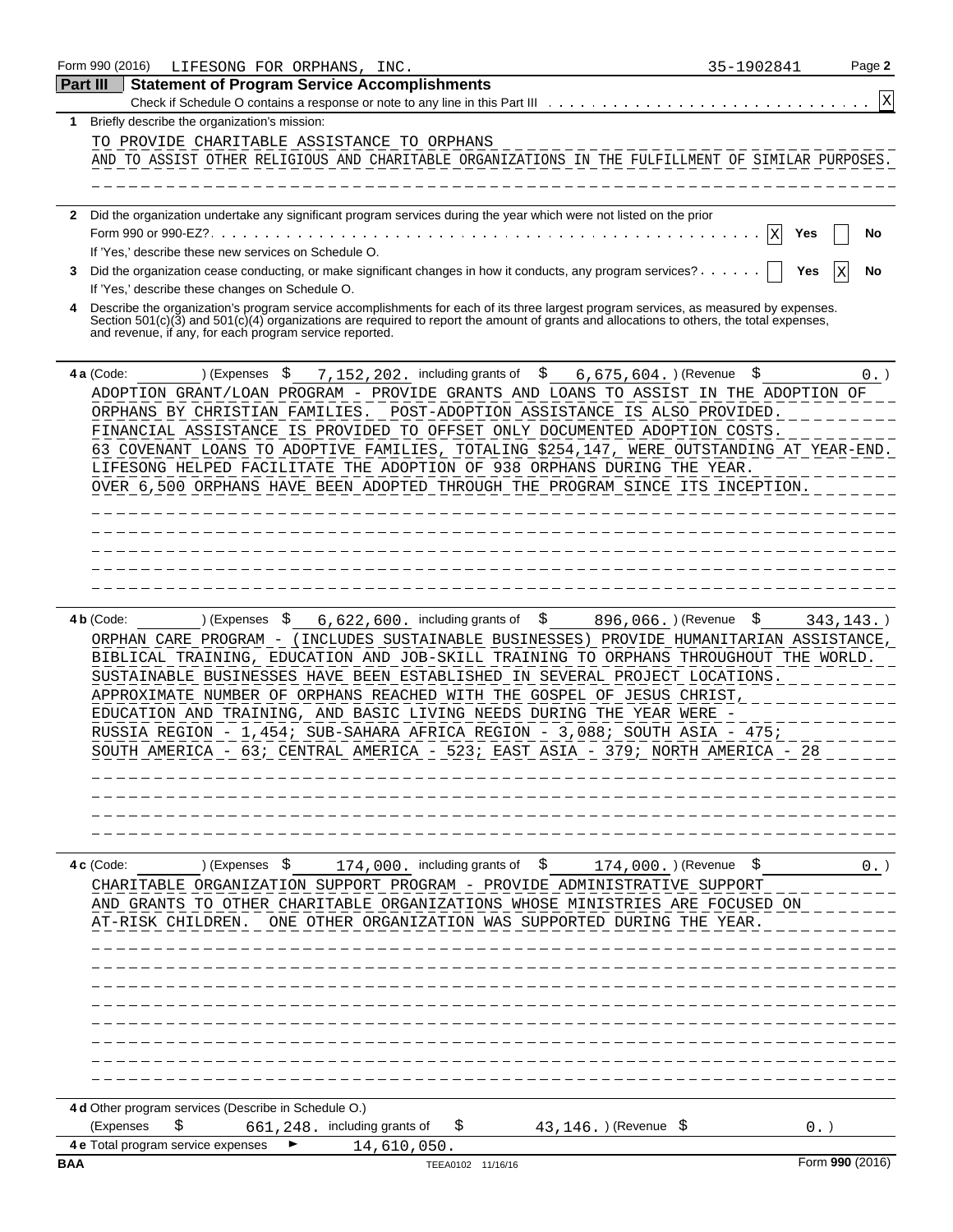Form 990 (2016) Page **3** LIFESONG FOR ORPHANS, INC. 35-1902841 **Part IV Che**<br>Rept IV Che

|                | Part IV   Checklist of Required Schedules                                                                                                                                                                                                                                                                                                                                                                                              |                 |            |                 |
|----------------|----------------------------------------------------------------------------------------------------------------------------------------------------------------------------------------------------------------------------------------------------------------------------------------------------------------------------------------------------------------------------------------------------------------------------------------|-----------------|------------|-----------------|
|                |                                                                                                                                                                                                                                                                                                                                                                                                                                        |                 | <b>Yes</b> | No              |
| 1              | Is the organization described in section 501(c)(3) or 4947(a)(1) (other than a private foundation)? If 'Yes,' complete                                                                                                                                                                                                                                                                                                                 | $\mathbf{1}$    | Χ          |                 |
| $\overline{2}$ | Is the organization required to complete Schedule B, Schedule of Contributors (see instructions)?                                                                                                                                                                                                                                                                                                                                      | $\mathbf{2}$    | X          |                 |
| 3              | Did the organization engage in direct or indirect political campaign activities on behalf of or in opposition to candidates                                                                                                                                                                                                                                                                                                            |                 |            |                 |
|                |                                                                                                                                                                                                                                                                                                                                                                                                                                        | 3               |            | Χ               |
|                | Section 501(c)(3) organizations. Did the organization engage in lobbying activities, or have a section 501(h) election in effect during the tax year? If 'Yes,' complete Schedule C, Part II                                                                                                                                                                                                                                           | 4               |            | Χ               |
| 5              | Is the organization a section $501(c)(4)$ , $501(c)(5)$ , or $501(c)(6)$ organization that receives membership dues,<br>assessments, or similar amounts as defined in Revenue Procedure 98-19? If 'Yes,' complete Schedule C. Part III                                                                                                                                                                                                 | 5               |            | Χ               |
| 6              | Did the organization maintain any donor advised funds or any similar funds or accounts for which donors have the right<br>to provide advice on the distribution or investment of amounts in such funds or accounts? If 'Yes,' complete Schedule D.                                                                                                                                                                                     | 6               | Χ          |                 |
| 7              | Did the organization receive or hold a conservation easement, including easements to preserve open space, the                                                                                                                                                                                                                                                                                                                          | $\overline{7}$  |            | Χ               |
| 8              | Did the organization maintain collections of works of art, historical treasures, or other similar assets? If 'Yes,'                                                                                                                                                                                                                                                                                                                    | 8               |            | Χ               |
| 9              | Did the organization report an amount in Part X, line 21, for escrow or custodial account liability, serve as a custodian<br>for amounts not listed in Part X; or provide credit counseling, debt management, credit repair, or debt negotiation<br>services? If 'Yes.' complete Schedule D. Part IV $\cdots$ , $\cdots$ , $\cdots$ , $\cdots$ , $\cdots$ , $\cdots$ , $\cdots$ , $\cdots$ , $\cdots$ , $\cdots$ , $\cdots$ , $\cdots$ | 9               |            | Χ               |
| 10             | Did the organization, directly or through a related organization, hold assets in temporarily restricted endowments,                                                                                                                                                                                                                                                                                                                    | 10              |            | Χ               |
| 11             | If the organization's answer to any of the following questions is 'Yes', then complete Schedule D, Parts VI, VII, VIII, IX,<br>or X as applicable.                                                                                                                                                                                                                                                                                     |                 |            |                 |
|                | a Did the organization report an amount for land, buildings, and equipment in Part X, line 10? If 'Yes,' complete Schedule                                                                                                                                                                                                                                                                                                             | 11a             | Χ          |                 |
|                | <b>b</b> Did the organization report an amount for investments – other securities in Part X, line 12 that is 5% or more of its total<br>assets reported in Part X, line 16? If 'Yes,' complete Schedule D, Part VII.                                                                                                                                                                                                                   | 11 <sub>b</sub> |            | Χ               |
|                | c Did the organization report an amount for investments $-$ program related in Part X, line 13 that is 5% or more of its total                                                                                                                                                                                                                                                                                                         | 11c             |            | Χ               |
|                | d Did the organization report an amount for other assets in Part X, line 15 that is 5% or more of its total assets reported                                                                                                                                                                                                                                                                                                            | 11d             |            | Χ               |
|                | <b>e</b> Did the organization report an amount for other liabilities in Part X, line 25? If 'Yes,' complete Schedule D, Part X                                                                                                                                                                                                                                                                                                         | 11 e            | Χ          |                 |
|                | f Did the organization's separate or consolidated financial statements for the tax year include a footnote that addresses<br>the organization's liability for uncertain tax positions under FIN 48 (ASC 740)? If 'Yes,' complete Schedule D, Part $X \cdot \cdot \cdot$                                                                                                                                                                | 11f             | Χ          |                 |
|                | 12a Did the organization obtain separate, independent audited financial statements for the tax year? If 'Yes,' complete                                                                                                                                                                                                                                                                                                                | 12a             | $\rm X$    |                 |
|                | <b>b</b> Was the organization included in consolidated, independent audited financial statements for the tax year? If 'Yes,' and<br>if the organization answered 'No' to line 12a, then completing Schedule D, Parts XI and XII is optional                                                                                                                                                                                            | 12 <sub>b</sub> |            | Χ               |
| 13             |                                                                                                                                                                                                                                                                                                                                                                                                                                        | 13              |            | Χ               |
|                |                                                                                                                                                                                                                                                                                                                                                                                                                                        | 14a             | Χ          |                 |
|                | <b>b</b> Did the organization have aggregate revenues or expenses of more than \$10,000 from grantmaking, fundraising,<br>business, investment, and program service activities outside the United States, or aggregate foreign investments valued                                                                                                                                                                                      | 14b             | Χ          |                 |
| 15             | Did the organization report on Part IX, column (A), line 3, more than \$5,000 of grants or other assistance to or for any                                                                                                                                                                                                                                                                                                              | 15              |            | Χ               |
| 16             | Did the organization report on Part IX, column (A), line 3, more than \$5,000 of aggregate grants or other assistance to                                                                                                                                                                                                                                                                                                               | 16              | Χ          |                 |
| 17             | Did the organization report a total of more than \$15,000 of expenses for professional fundraising services on Part IX,                                                                                                                                                                                                                                                                                                                | 17              |            | Χ               |
| 18             | Did the organization report more than \$15,000 total of fundraising event gross income and contributions on Part VIII,                                                                                                                                                                                                                                                                                                                 | 18              |            | Χ               |
| 19             | Did the organization report more than \$15,000 of gross income from gaming activities on Part VIII, line 9a? If 'Yes,'                                                                                                                                                                                                                                                                                                                 | 19              |            | Χ               |
| <b>BAA</b>     | TEEA0103 11/16/16                                                                                                                                                                                                                                                                                                                                                                                                                      |                 |            | Form 990 (2016) |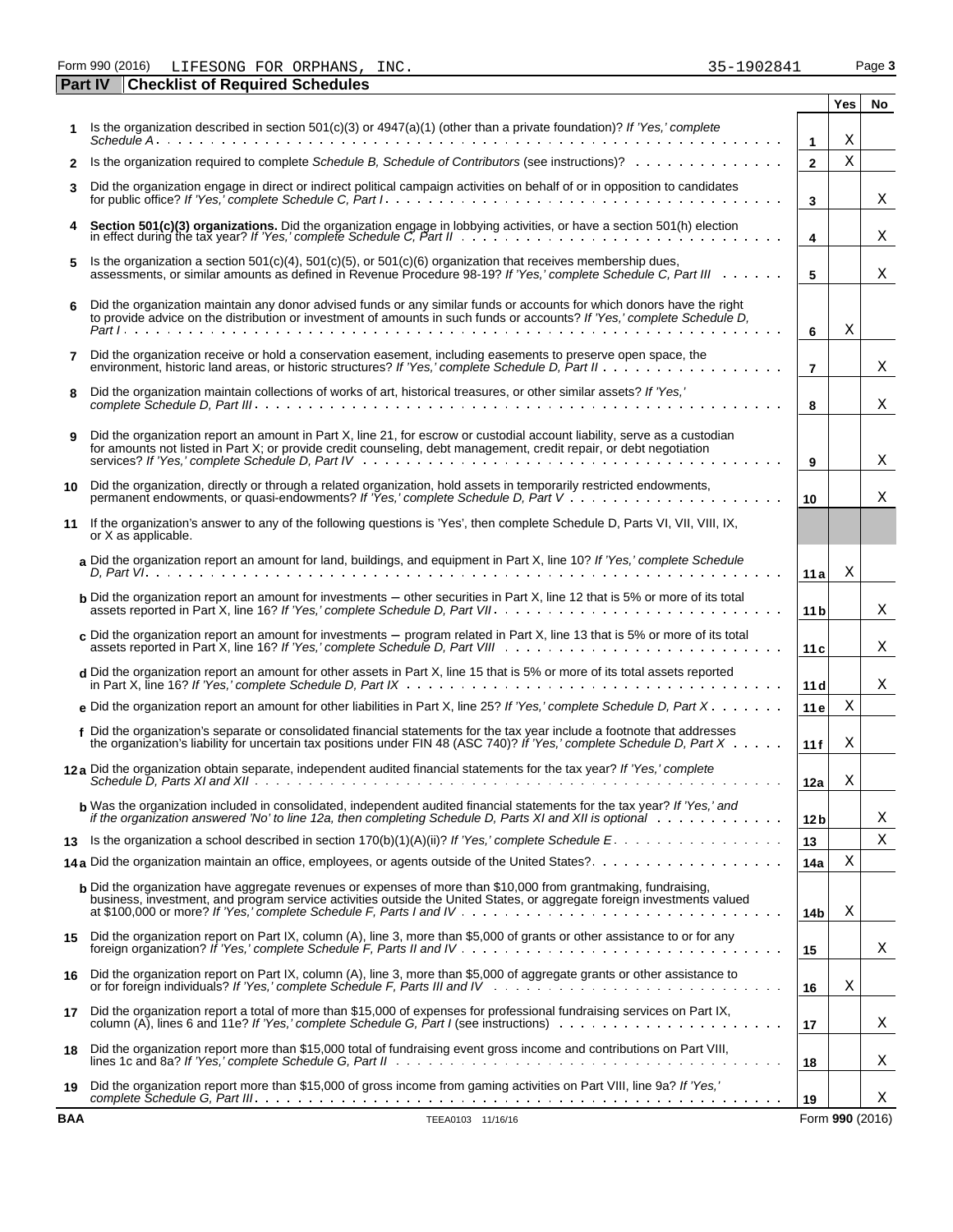Form 990 (2016) Page **4** LIFESONG FOR ORPHANS, INC. 35-1902841

| <b>Part IV</b> | <b>Checklist of Required Schedules</b> (continued)                                                                                                                                                                                                    |                 |                 |     |
|----------------|-------------------------------------------------------------------------------------------------------------------------------------------------------------------------------------------------------------------------------------------------------|-----------------|-----------------|-----|
|                |                                                                                                                                                                                                                                                       |                 | Yes             | No. |
|                |                                                                                                                                                                                                                                                       | 20a             |                 | X   |
|                | <b>b</b> If 'Yes' to line 20a, did the organization attach a copy of its audited financial statements to this return?                                                                                                                                 | 20 <sub>b</sub> |                 |     |
| 21             | Did the organization report more than \$5,000 of grants or other assistance to any domestic organization or                                                                                                                                           | 21              | Χ               |     |
| 22             | Did the organization report more than \$5,000 of grants or other assistance to or for domestic individuals on Part IX,                                                                                                                                | 22              | Χ               |     |
| 23             | Did the organization answer 'Yes' to Part VII, Section A, line 3, 4, or 5 about compensation of the organization's current<br>and former officers, directors, trustees, key employees, and highest compensated employees? If 'Yes,' complete          |                 |                 |     |
|                |                                                                                                                                                                                                                                                       | 23              | Χ               |     |
|                | 24 a Did the organization have a tax-exempt bond issue with an outstanding principal amount of more than \$100,000 as of<br>the last day of the year, that was issued after December 31, 2002? If 'Yes,' answer lines 24b through 24d and             | 24a             |                 | Χ   |
|                | <b>b</b> Did the organization invest any proceeds of tax-exempt bonds beyond a temporary period exception?                                                                                                                                            | 24 <sub>b</sub> |                 |     |
|                | c Did the organization maintain an escrow account other than a refunding escrow at any time during the year to defease                                                                                                                                | 24c             |                 |     |
|                | d Did the organization act as an 'on behalf of' issuer for bonds outstanding at any time during the year? $\ldots \ldots \ldots$                                                                                                                      | 24d             |                 |     |
|                | 25 a Section 501(c)(3), 501(c)(4), and 501(c)(29) organizations. Did the organization engage in an excess benefit<br>transaction with a disqualified person during the year? If 'Yes,' complete Schedule L, Part I                                    | 25a             |                 | Χ   |
|                | b Is the organization aware that it engaged in an excess benefit transaction with a disqualified person in a prior year, and<br>that the transaction has not been reported on any of the organization's prior Forms 990 or 990-EZ? If 'Yes,' complete |                 |                 |     |
|                | Schedule L. Part Industrial and a state of the contract of the contract of the contract of the contract of the                                                                                                                                        | 25 <sub>b</sub> |                 | Χ   |
|                | 26 Did the organization report any amount on Part X, line 5, 6, or 22 for receivables from or payables to any current or<br>former officers, directors, trustees, key employees, highest compensated employees, or disqualified persons?              | 26              |                 | Χ   |
| 27             | Did the organization provide a grant or other assistance to an officer, director, trustee, key employee, substantial<br>contributor or employee thereof, a grant selection committee member, or to a 35% controlled entity or family member           | 27              |                 | Χ   |
|                | 28 Was the organization a party to a business transaction with one of the following parties (see Schedule L, Part IV<br>instructions for applicable filing thresholds, conditions, and exceptions):                                                   |                 |                 |     |
|                | a A current or former officer, director, trustee, or key employee? If 'Yes,' complete Schedule L, Part IV                                                                                                                                             | 28a             |                 | Χ   |
|                | <b>b</b> A family member of a current or former officer, director, trustee, or key employee? If 'Yes,' complete                                                                                                                                       | 28 <sub>b</sub> | х               |     |
|                | c An entity of which a current or former officer, director, trustee, or key employee (or a family member thereof) was an officer, director, trustee, or direct or indirect owner? If 'Yes,' complete Schedule L, Part IV                              | 28c             |                 | Χ   |
| 29             | Did the organization receive more than \$25,000 in non-cash contributions? If 'Yes,' complete Schedule M                                                                                                                                              | 29              | X               |     |
| 30             | Did the organization receive contributions of art, historical treasures, or other similar assets, or qualified conservation                                                                                                                           | 30              |                 | Χ   |
| 31             | Did the organization liquidate, terminate, or dissolve and cease operations? If 'Yes,' complete Schedule N, Part I                                                                                                                                    | 31              |                 | Χ   |
| 32             | Did the organization sell, exchange, dispose of, or transfer more than 25% of its net assets? If 'Yes,' complete                                                                                                                                      | 32              |                 | Χ   |
|                | 33 Did the organization own 100% of an entity disregarded as separate from the organization under Regulations sections                                                                                                                                | 33              |                 | Χ   |
|                | 34 Was the organization related to any tax-exempt or taxable entity? If 'Yes,' complete Schedule R, Part II, III, or IV,                                                                                                                              | 34              | Χ               |     |
|                | <b>35 a</b> Did the organization have a controlled entity within the meaning of section $512(b)(13)? \ldots \ldots \ldots \ldots \ldots \ldots \ldots$                                                                                                | 35a             |                 | X   |
|                | b If 'Yes' to line 35a, did the organization receive any payment from or engage in any transaction with a controlled                                                                                                                                  | 35 <sub>b</sub> |                 |     |
|                | 36 Section 501(c)(3) organizations. Did the organization make any transfers to an exempt non-charitable related                                                                                                                                       | 36              |                 | Χ   |
| 37             | Did the organization conduct more than 5% of its activities through an entity that is not a related organization and that is                                                                                                                          | 37              |                 | Χ   |
| 38             | Did the organization complete Schedule O and provide explanations in Schedule O for Part VI, lines 11b and 19?                                                                                                                                        | 38              | Χ               |     |
| <b>BAA</b>     |                                                                                                                                                                                                                                                       |                 | Form 990 (2016) |     |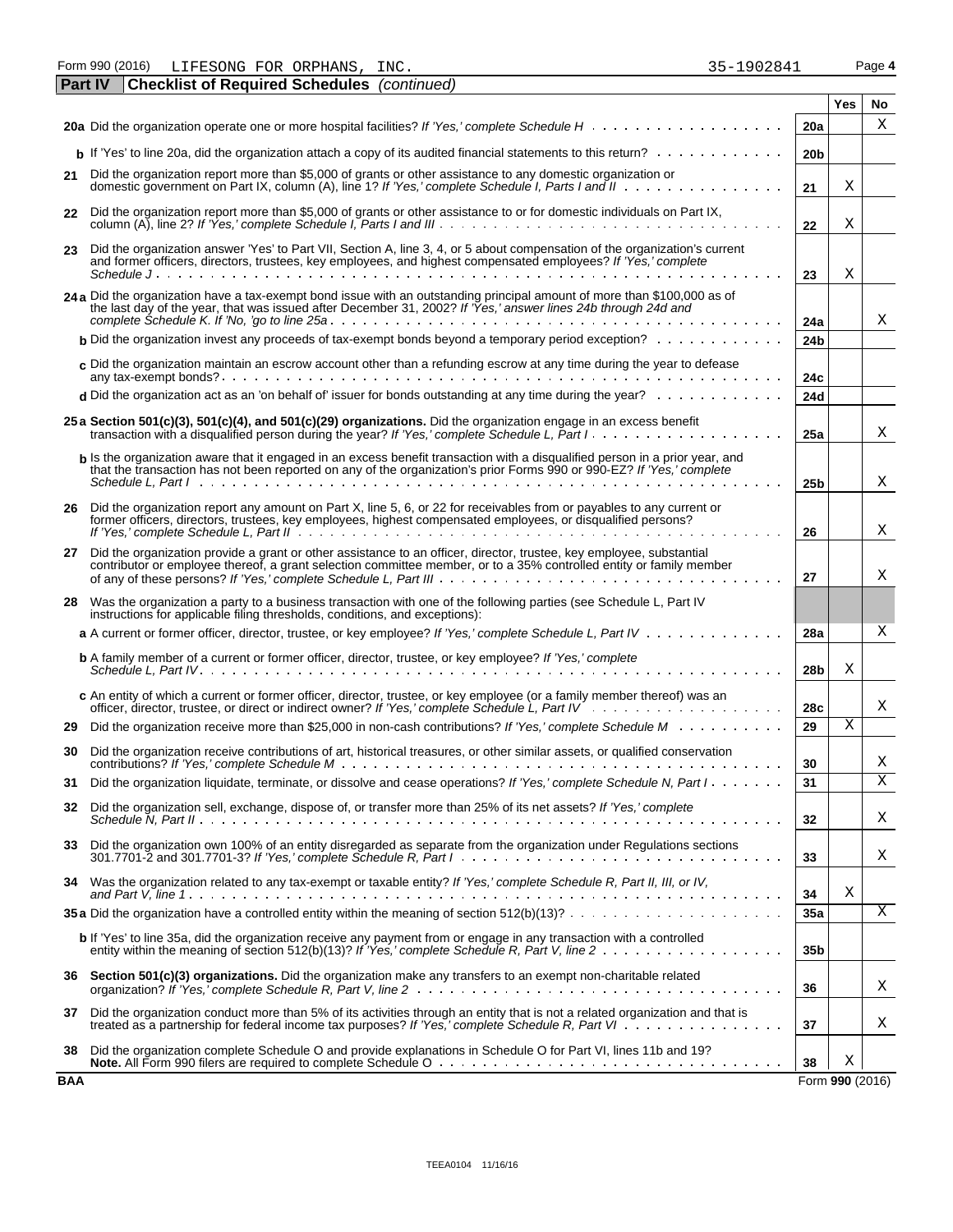|               | Form 990 (2016)<br>35-1902841<br>LIFESONG FOR ORPHANS, INC.                                                                                                                                                                                       |                |                 | Page 5 |
|---------------|---------------------------------------------------------------------------------------------------------------------------------------------------------------------------------------------------------------------------------------------------|----------------|-----------------|--------|
| <b>Part V</b> | <b>Statements Regarding Other IRS Filings and Tax Compliance</b>                                                                                                                                                                                  |                |                 |        |
|               |                                                                                                                                                                                                                                                   |                |                 |        |
|               |                                                                                                                                                                                                                                                   |                | <b>Yes</b>      | No     |
|               | 1 a Enter the number reported in Box 3 of Form 1096. Enter -0- if not applicable<br>1a<br>0                                                                                                                                                       |                |                 |        |
|               | <b>b</b> Enter the number of Forms W-2G included in line 1a. Enter -0- if not applicable<br>1 <sub>b</sub><br>$\Omega$                                                                                                                            |                |                 |        |
|               | c Did the organization comply with backup withholding rules for reportable payments to vendors and reportable gaming<br>$(gambling)$ winnings to prize winners? $\ldots$ , $\ldots$ , $\ldots$ , $\ldots$ , $\ldots$ , $\ldots$ , $\ldots$        | 1 c            |                 |        |
|               | 2 a Enter the number of employees reported on Form W-3, Transmittal of Wage and Tax State-                                                                                                                                                        |                |                 |        |
|               | ments, filed for the calendar year ending with or within the year covered by this return<br>2a<br>42                                                                                                                                              |                |                 |        |
|               | <b>b</b> If at least one is reported on line 2a, did the organization file all required federal employment tax returns?                                                                                                                           | 2 bl           | Χ               |        |
|               | Note. If the sum of lines 1a and 2a is greater than 250, you may be required to e-file (see instructions)                                                                                                                                         |                |                 |        |
|               | 3 a Did the organization have unrelated business gross income of \$1,000 or more during the year?                                                                                                                                                 | За             |                 | Χ      |
|               |                                                                                                                                                                                                                                                   | 3b             |                 |        |
|               | 4 a At any time during the calendar year, did the organization have an interest in, or a signature or other authority over, a<br>financial account in a foreign country (such as a bank account, securities account, or other financial account)? | 4 a            | Χ               |        |
|               | <b>b</b> If 'Yes,' enter the name of the foreign country: ►<br>See Foreign Countries                                                                                                                                                              |                |                 |        |
|               | See instructions for filing requirements for FinCEN Form 114, Report of Foreign Bank and Financial Accounts (FBAR).                                                                                                                               |                |                 |        |
|               | 5 a Was the organization a party to a prohibited tax shelter transaction at any time during the tax year?                                                                                                                                         | 5а             |                 | Χ      |
|               | <b>b</b> Did any taxable party notify the organization that it was or is a party to a prohibited tax shelter transaction?                                                                                                                         | 5 <sub>b</sub> |                 | Χ      |
|               |                                                                                                                                                                                                                                                   | 5c             |                 |        |
|               | 6 a Does the organization have annual gross receipts that are normally greater than \$100,000, and did the organization<br>solicit any contributions that were not tax deductible as charitable contributions?                                    | 6 a            |                 | Χ      |
|               | b If 'Yes,' did the organization include with every solicitation an express statement that such contributions or gifts were                                                                                                                       |                |                 |        |
|               | 7 Organizations that may receive deductible contributions under section 170(c).                                                                                                                                                                   | 6b             |                 |        |
|               | a Did the organization receive a payment in excess of \$75 made partly as a contribution and partly for goods and                                                                                                                                 |                |                 |        |
|               |                                                                                                                                                                                                                                                   | 7 a            |                 | X      |
|               |                                                                                                                                                                                                                                                   | 7 <sub>b</sub> |                 |        |
|               | c Did the organization sell, exchange, or otherwise dispose of tangible personal property for which it was required to file                                                                                                                       | 7с             |                 | Χ      |
|               | d If 'Yes,' indicate the number of Forms 8282 filed during the year enter-<br>7 d                                                                                                                                                                 |                |                 |        |
|               | <b>e</b> Did the organization receive any funds, directly or indirectly, to pay premiums on a personal benefit contract?                                                                                                                          | <b>7e</b>      |                 | Χ      |
|               | f Did the organization, during the year, pay premiums, directly or indirectly, on a personal benefit contract?.                                                                                                                                   | 7 f            |                 | Χ      |
|               | g If the organization received a contribution of qualified intellectual property, did the organization file Form 8899                                                                                                                             | 7 g            |                 |        |
|               | h If the organization received a contribution of cars, boats, airplanes, or other vehicles, did the organization file a                                                                                                                           |                |                 |        |
|               |                                                                                                                                                                                                                                                   | 7 h            |                 | Χ      |
|               | Sponsoring organizations maintaining donor advised funds. Did a donor advised fund maintained by the sponsoring                                                                                                                                   |                |                 | Χ      |
|               |                                                                                                                                                                                                                                                   | 8              |                 |        |
| 9             | Sponsoring organizations maintaining donor advised funds.                                                                                                                                                                                         | 9 a            |                 | X      |
|               | <b>b</b> Did the sponsoring organization make a distribution to a donor, donor advisor, or related person?                                                                                                                                        | 9 b            |                 | Χ      |
| 10            | Section 501(c)(7) organizations. Enter:                                                                                                                                                                                                           |                |                 |        |
|               | a Initiation fees and capital contributions included on Part VIII, line 12.<br>10 a                                                                                                                                                               |                |                 |        |
|               | <b>b</b> Gross receipts, included on Form 990, Part VIII, line 12, for public use of club facilities $\cdots$ .<br>10 <sub>b</sub>                                                                                                                |                |                 |        |
| 11            | Section 501(c)(12) organizations. Enter:                                                                                                                                                                                                          |                |                 |        |
|               | 11a                                                                                                                                                                                                                                               |                |                 |        |
|               | <b>b</b> Gross income from other sources (Do not net amounts due or paid to other sources<br>against amounts due or received from them.) $\ldots \ldots \ldots \ldots \ldots \ldots \ldots \ldots \ldots \ldots$<br>11 b                          |                |                 |        |
|               | 12a Section 4947(a)(1) non-exempt charitable trusts. Is the organization filing Form 990 in lieu of Form 1041?                                                                                                                                    | 12 a           |                 |        |
|               | <b>b</b> If 'Yes,' enter the amount of tax-exempt interest received or accrued during the year $\dots$ .<br>12 <sub>b</sub>                                                                                                                       |                |                 |        |
|               | 13 Section 501(c)(29) qualified nonprofit health insurance issuers.                                                                                                                                                                               |                |                 |        |
|               |                                                                                                                                                                                                                                                   | 13 a           |                 |        |
|               | Note. See the instructions for additional information the organization must report on Schedule O.                                                                                                                                                 |                |                 |        |
|               | <b>b</b> Enter the amount of reserves the organization is required to maintain by the states in                                                                                                                                                   |                |                 |        |
|               | 13 <sub>b</sub>                                                                                                                                                                                                                                   |                |                 |        |
|               | 13c                                                                                                                                                                                                                                               |                |                 | Χ      |
|               |                                                                                                                                                                                                                                                   | 14 a<br>14 b   |                 |        |
| BAA           | <b>b</b> If 'Yes,' has it filed a Form 720 to report these payments? If 'No,' provide an explanation in Schedule O<br>TEEA0105 11/16/16                                                                                                           |                | Form 990 (2016) |        |
|               |                                                                                                                                                                                                                                                   |                |                 |        |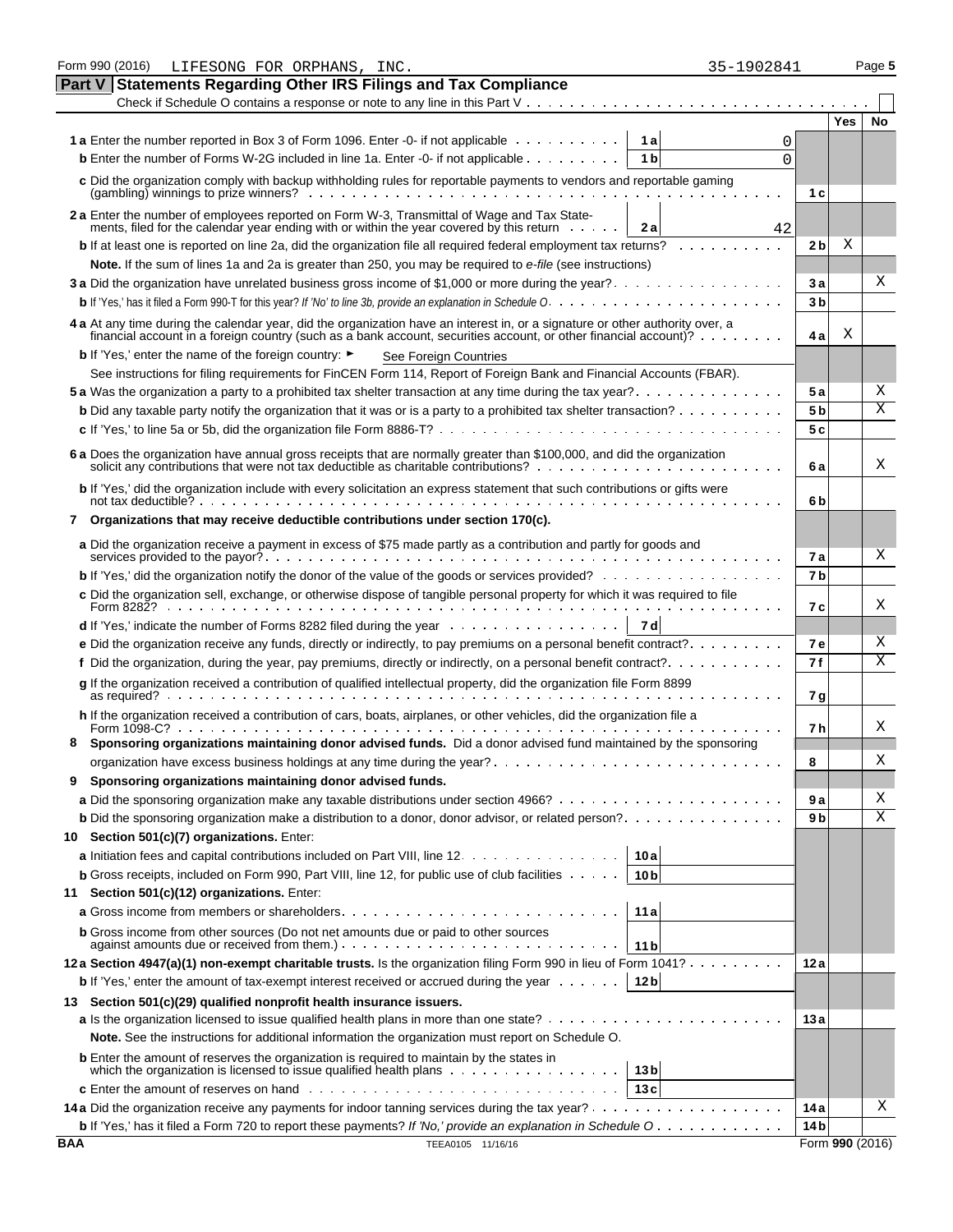|     | of the governing body, or if the governing body delegated broad<br>authority to an executive committee or similar committee, explain in Schedule O.                                                                                      |                 |                 |         |
|-----|------------------------------------------------------------------------------------------------------------------------------------------------------------------------------------------------------------------------------------------|-----------------|-----------------|---------|
|     | <b>b</b> Enter the number of voting members included in line 1a, above, who are independent $\cdots$<br>1 b<br>8                                                                                                                         |                 |                 |         |
| 2   | Did any officer, director, trustee, or key employee have a family relationship or a business relationship with any other                                                                                                                 |                 |                 |         |
|     |                                                                                                                                                                                                                                          | $\mathbf{2}$    | Χ               |         |
| 3   | Did the organization delegate control over management duties customarily performed by or under the direct supervision<br>of officers, directors, or trustees, or key employees to a management company or other person?                  | 3               |                 | Χ       |
|     | Did the organization make any significant changes to its governing documents                                                                                                                                                             |                 |                 |         |
|     |                                                                                                                                                                                                                                          | 4               |                 | X       |
| 5   | Did the organization become aware during the year of a significant diversion of the organization's assets?                                                                                                                               | 5               |                 | Х       |
|     |                                                                                                                                                                                                                                          | 6               |                 | Χ       |
|     | 7a Did the organization have members, stockholders, or other persons who had the power to elect or appoint one or more                                                                                                                   | 7 a             |                 |         |
|     |                                                                                                                                                                                                                                          |                 |                 | Χ       |
|     | <b>b</b> Are any governance decisions of the organization reserved to (or subject to approval by) members,                                                                                                                               | 7 b             |                 | х       |
|     | Did the organization contemporaneously document the meetings held or written actions undertaken during the year by<br>the following:                                                                                                     |                 |                 |         |
|     |                                                                                                                                                                                                                                          | 8а              | Χ               |         |
|     |                                                                                                                                                                                                                                          | 8 b             | Χ               |         |
| 9   | Is there any officer, director, trustee, or key employee listed in Part VII, Section A, who cannot be reached at the                                                                                                                     |                 |                 |         |
|     |                                                                                                                                                                                                                                          | 9               | Χ               |         |
|     | Section B. Policies (This Section B requests information about policies not required by the Internal Revenue Code.                                                                                                                       |                 | Yes             |         |
|     |                                                                                                                                                                                                                                          | 10 a            |                 | No<br>X |
|     | b If 'Yes,' did the organization have written policies and procedures governing the activities of such chapters, affiliates, and branches to ensure their                                                                                |                 |                 |         |
|     |                                                                                                                                                                                                                                          | 10 <sub>b</sub> |                 |         |
|     |                                                                                                                                                                                                                                          | 11a             | X               |         |
|     | <b>b</b> Describe in Schedule O the process, if any, used by the organization to review this Form 990.                                                                                                                                   |                 |                 |         |
|     |                                                                                                                                                                                                                                          | 12a             | Χ               |         |
|     | b Were officers, directors, or trustees, and key employees required to disclose annually interests that could give rise                                                                                                                  | 12 <sub>b</sub> | Χ               |         |
|     | c Did the organization regularly and consistently monitor and enforce compliance with the policy? If 'Yes,' describe in                                                                                                                  | 12c             | Χ               |         |
| 13  |                                                                                                                                                                                                                                          | 13              | X               |         |
| 14  |                                                                                                                                                                                                                                          | 14              | X               |         |
| 15  | Did the process for determining compensation of the following persons include a review and approval by independent<br>persons, comparability data, and contemporaneous substantiation of the deliberation and decision?                  |                 |                 |         |
|     |                                                                                                                                                                                                                                          | 15a             | Χ               |         |
|     |                                                                                                                                                                                                                                          | 15 <sub>b</sub> | Χ               |         |
|     | If 'Yes' to line 15a or 15b, describe the process in Schedule O (see instructions).                                                                                                                                                      |                 |                 |         |
|     | 16a Did the organization invest in, contribute assets to, or participate in a joint venture or similar arrangement with a                                                                                                                | 16 a            |                 | Χ       |
|     | <b>b</b> If 'Yes,' did the organization follow a written policy or procedure requiring the organization to evaluate its<br>participation in joint venture arrangements under applicable federal tax law, and take steps to safeguard the |                 |                 |         |
|     |                                                                                                                                                                                                                                          | 16 b            |                 |         |
| 17  | <b>Section C. Disclosure</b><br>List the states with which a copy of this Form 990 is required to be filed ►<br>See Form 990, Page 6, Line 17 (continued)                                                                                |                 |                 |         |
| 18. | Section 6104 requires an organization to make its Forms 1023 (or 1024 if applicable), 990, and 990-T (Section 501(c)(3)s only) available                                                                                                 |                 |                 |         |
|     | for public inspection. Indicate how you made these available. Check all that apply.<br>Other (explain in Schedule O)<br>Own website<br>Another's website<br>Upon request<br>$\mathbf{X}$                                                 |                 |                 |         |
| 19  | Describe in Schedule O whether (and if so, how) the organization made its governing documents, conflict of interest policy, and financial statements available to<br>the public during the tax year.                                     |                 |                 |         |
| 20  | State the name, address, and telephone number of the person who possesses the organization's books and records:                                                                                                                          |                 |                 |         |
|     | LIFESONG FOR ORPHANS<br>202 NORTH FORD STREET<br>GRIDLEY<br>61744<br>IL                                                                                                                                                                  |                 | (309) 747-3556  |         |
| BAA | TEEA0106 11/16/16                                                                                                                                                                                                                        |                 | Form 990 (2016) |         |
|     |                                                                                                                                                                                                                                          |                 |                 |         |

### Form 990 (2016) Page **6** LIFESONG FOR ORPHANS, INC. 35-1902841

If there are material differences in voting rights among members

| Part VI Governance, Management, and Disclosure For each 'Yes' response to lines 2 through 7b below, and for                         |
|-------------------------------------------------------------------------------------------------------------------------------------|
| a 'No' response to line 8a, 8b, or 10b below, describe the circumstances, processes, or changes in<br>Schedule O. See instructions. |

| Check if Schedule O contains a response or note to any line in this Part VI. $\ldots$ , $\ldots$ , $\ldots$ , $\ldots$ , $\ldots$ , $\ldots$ , $\ldots$ , $\ldots$ |  |  |
|--------------------------------------------------------------------------------------------------------------------------------------------------------------------|--|--|
| <b>Section A. Governing Body and Management</b>                                                                                                                    |  |  |

**1 a** Enter the number of voting members of the governing body at the end of the tax year  $\dots \dots$  | **1a** 

**Yes No**

8

X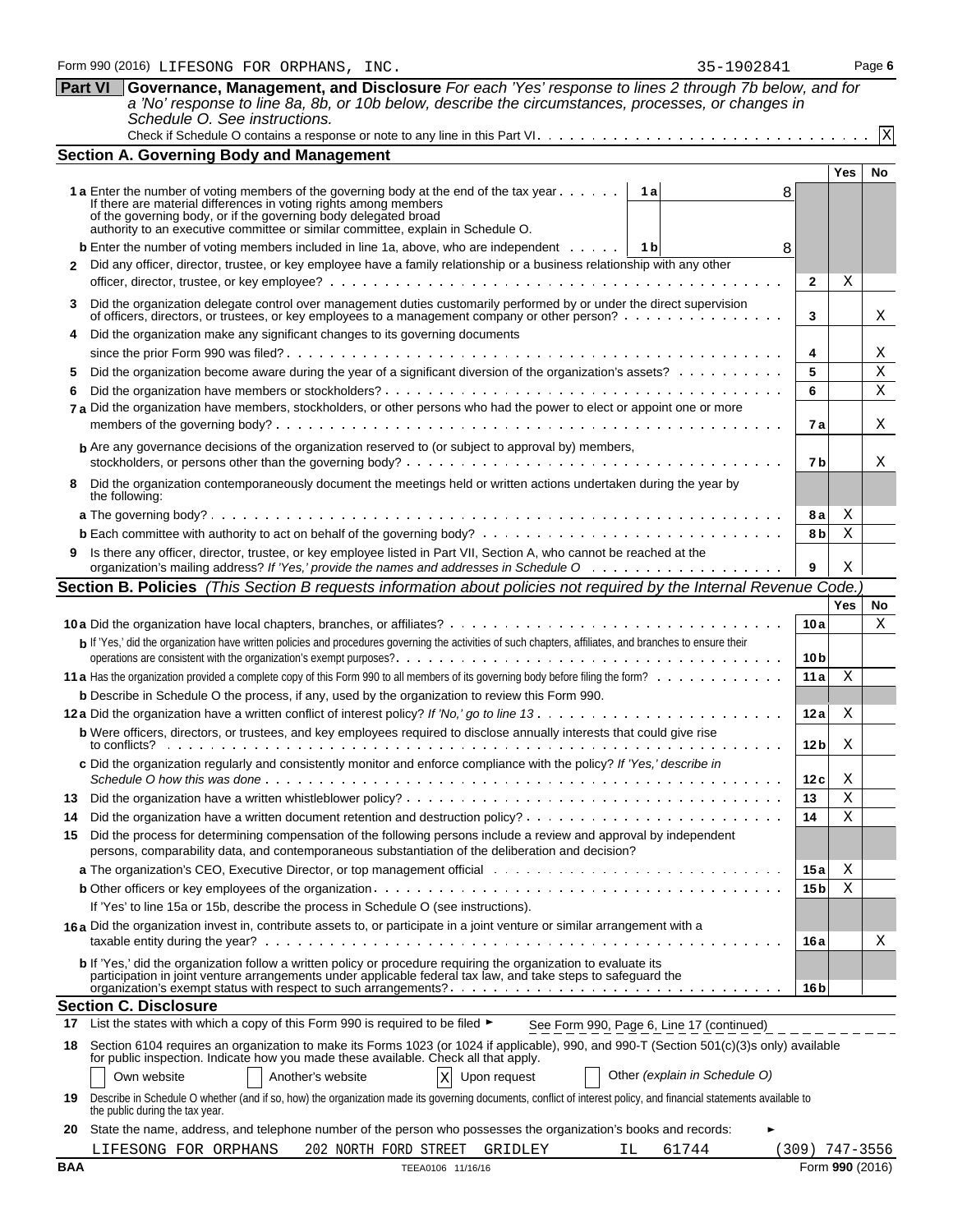| Form 990 (2016)<br>LIFESONG FOR ORPHANS, INC.                                                                                                                                                                                                               | Page 7<br>35-1902841 |
|-------------------------------------------------------------------------------------------------------------------------------------------------------------------------------------------------------------------------------------------------------------|----------------------|
| <b>Part VII</b> Compensation of Officers, Directors, Trustees, Key Employees, Highest Compensated Employees, and<br><b>Independent Contractors</b>                                                                                                          |                      |
|                                                                                                                                                                                                                                                             |                      |
| Section A. Officers, Directors, Trustees, Key Employees, and Highest Compensated Employees                                                                                                                                                                  |                      |
| 1 a Complete this table for all persons required to be listed. Report compensation for the calendar year ending with or within the<br>organization's tax year.                                                                                              |                      |
| • List all of the organization's current officers, directors, trustees (whether individuals or organizations), regardless of amount of<br>compensation. Enter -0- in columns (D), (E), and (F) if no compensation was paid.                                 |                      |
| • List all of the organization's current key employees, if any. See instructions for definition of 'key employee.'                                                                                                                                          |                      |
| • List the organization's five current highest compensated employees (other than an officer, director, trustee, or key employee)<br>who received reportable compensation (Box 5 of Form W-2 and/or Box 7 of Form 1099-MISC) of more than \$100,000 from the |                      |

organization and any related organizations. ? List all of the organization's **former** officers, key employees, and highest compensated employees who received more than \$100,000 of reportable compensation from the organization and any related organizations.

? List all of the organization's **former directors or trustees** that received, in the capacity as a former director or trustee of the organization, more than \$10,000 of reportable compensation from the organization and any related organizations.

List persons in the following order: individual trustees or directors; institutional trustees; officers; key employees; highest compensated employees; and former such persons.

Check this box if neither the organization nor any related organization compensated any current officer, director, or trustee.

|                       |                                          |                                                                                             |                                                 |                          | (C)     |                   |                                                            |        |                                                            |                                                                 |                                                          |
|-----------------------|------------------------------------------|---------------------------------------------------------------------------------------------|-------------------------------------------------|--------------------------|---------|-------------------|------------------------------------------------------------|--------|------------------------------------------------------------|-----------------------------------------------------------------|----------------------------------------------------------|
| (A)<br>Name and Title |                                          | (B)<br>Average<br>hours<br>per                                                              |                                                 | is both an officer and a |         | director/trustee) | Position (do not check more<br>than one box, unless person |        | (D)<br>Reportable<br>compensation from<br>the organization | (E)<br>Reportable<br>compensation from<br>related organizations | (F)<br>Estimated<br>amount of other<br>compensation      |
|                       |                                          | week<br>(list any<br>hours for<br>related<br>organiza-<br>tions<br>below<br>dotted<br>line) | ndividual trustee<br>$\mathbf{a}$<br>ireci<br>ছ | nstitutional trustee     | Officer | Key employee      | Highest compensated<br>employee                            | Former | (W-2/1099-MISC)                                            | (W-2/1099-MISC)                                                 | from the<br>organization<br>and related<br>organizations |
|                       | (1) GREG GRAMM<br><b>DIRECTOR</b>        | 1.00                                                                                        | X                                               |                          |         |                   |                                                            |        | 0                                                          | 0.                                                              |                                                          |
|                       | (2) ROBERT HOERR                         | 1.00                                                                                        |                                                 |                          |         |                   |                                                            |        |                                                            |                                                                 | 0.                                                       |
|                       | <b>DIRECTOR</b>                          |                                                                                             | Χ                                               |                          |         |                   |                                                            |        | $\mathbf 0$                                                | 0.                                                              | $0$ .                                                    |
|                       | (3) JOEL CLOUSING                        | 1.00                                                                                        |                                                 |                          |         |                   |                                                            |        |                                                            |                                                                 |                                                          |
|                       | <b>DIRECTOR</b>                          |                                                                                             | Χ                                               |                          |         |                   |                                                            |        | $\mathbf{0}$                                               | 0.                                                              | $\mathbf 0$ .                                            |
|                       | <u>(4) TIMOTHY WALLEN</u>                | 1.00                                                                                        |                                                 |                          |         |                   |                                                            |        |                                                            |                                                                 |                                                          |
|                       | <b>DIRECTOR</b>                          |                                                                                             | Χ                                               |                          |         |                   |                                                            |        | 0                                                          | 0.                                                              | $0$ .                                                    |
|                       | (5) PHILLIP GOAD                         | 1.00                                                                                        | X                                               |                          |         |                   |                                                            |        |                                                            |                                                                 |                                                          |
|                       | <b>DIRECTOR</b>                          |                                                                                             |                                                 |                          |         |                   |                                                            |        | $\mathbf 0$                                                | $\mathbf{0}$ .                                                  | $0$ .                                                    |
|                       | (6) RODNEY BRENNEMAN<br><b>DIRECTOR</b>  | 1.00                                                                                        | Χ                                               |                          |         |                   |                                                            |        | 0                                                          | 0.                                                              | $0$ .                                                    |
|                       | <u>(7) GARY RINGGER</u>                  | 30.00                                                                                       |                                                 |                          |         |                   |                                                            |        |                                                            |                                                                 |                                                          |
|                       | PRESIDENT<br>(NO SALARY RECEIVED)        |                                                                                             | Χ                                               |                          | X       |                   |                                                            |        | $\mathbf 0$                                                | $\mathbf{0}$ .                                                  | 19,600.                                                  |
|                       | (8) MARLA RINGGER<br>SECRETARY/TREASURER | 15.00                                                                                       | Χ                                               |                          | Χ       |                   |                                                            |        | 0                                                          | 0.                                                              | 0.                                                       |
|                       | (9) N. ANDREW LEHMAN<br>VICE-PRESIDENT   | 40.00                                                                                       |                                                 |                          | X       | Χ                 |                                                            |        | 155,286.                                                   | $0$ .                                                           | 603.                                                     |
|                       | (10) KORY KAEB                           | 40.00                                                                                       |                                                 |                          |         |                   |                                                            |        |                                                            |                                                                 |                                                          |
|                       | VP - OPERATIONS                          |                                                                                             |                                                 |                          | X       |                   |                                                            |        | 131,439.                                                   | 0.                                                              | 15,320.                                                  |
|                       | (11) SHANE MCBRIDE<br>ORPHAN CARE        | 40.00                                                                                       |                                                 |                          |         |                   | X                                                          |        | 111, 473.                                                  | 0.                                                              | 11,782.                                                  |
| (12)                  | TODD BLOCK                               | 40.00                                                                                       |                                                 |                          |         |                   |                                                            |        |                                                            |                                                                 |                                                          |
|                       | ORPHAN CARE                              |                                                                                             |                                                 |                          |         |                   | X                                                          |        | 106,987.                                                   | 0.                                                              | 664.                                                     |
| (13)                  |                                          |                                                                                             |                                                 |                          |         |                   |                                                            |        |                                                            |                                                                 |                                                          |
| (14)                  |                                          |                                                                                             |                                                 |                          |         |                   |                                                            |        |                                                            |                                                                 |                                                          |
| <b>BAA</b>            |                                          | TEEA0107 11/16/16                                                                           |                                                 |                          |         |                   |                                                            |        |                                                            |                                                                 | Form 990 (2016)                                          |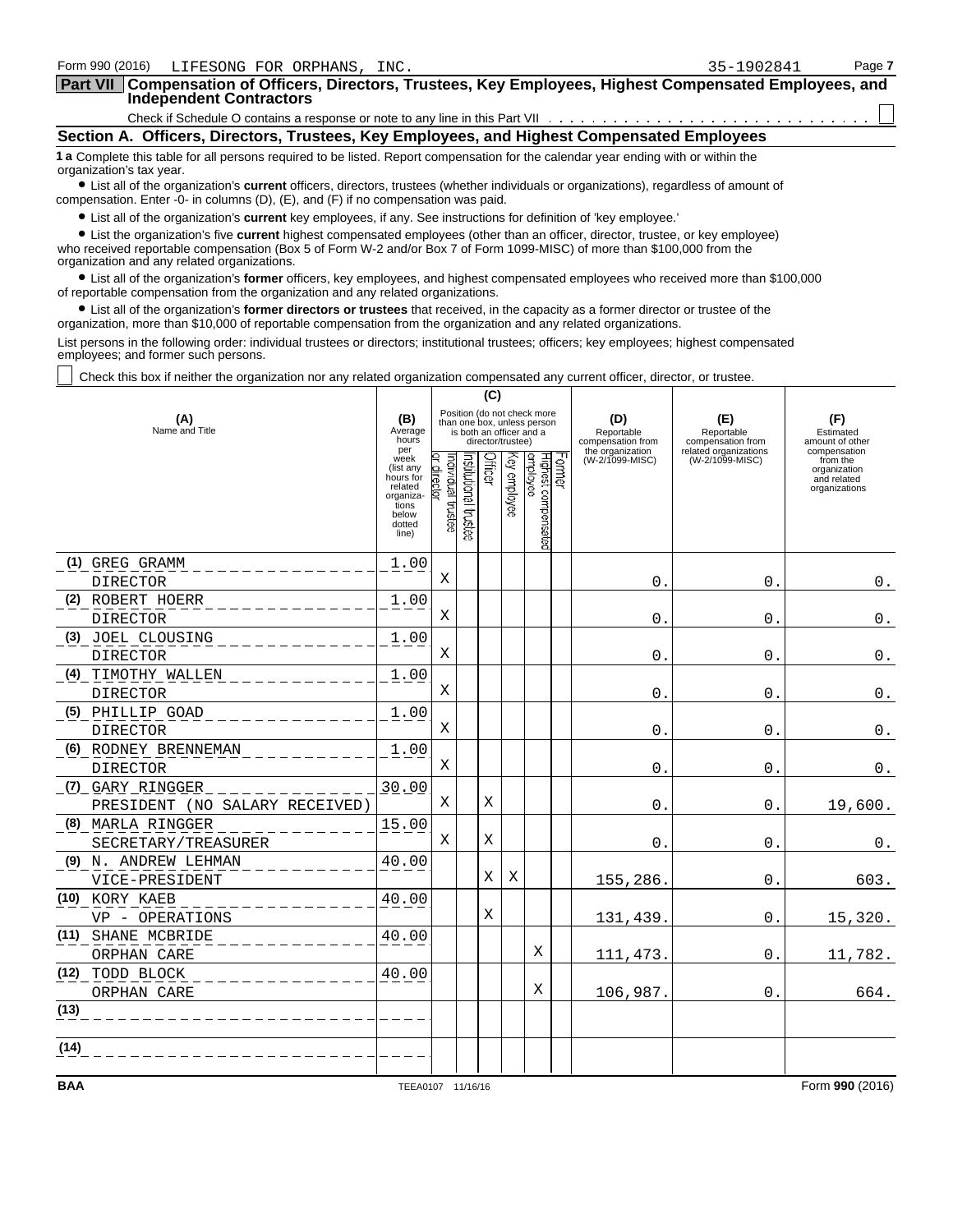|            | Part VII Section A. Officers, Directors, Trustees, Key Employees, and Highest Compensated Employees (continued)                                                                                                                                                                                                                   |                                                                                                 |                                  |                      |                |              |                                                                                                             |        |                                        |                                          |                 |                                                                          |         |
|------------|-----------------------------------------------------------------------------------------------------------------------------------------------------------------------------------------------------------------------------------------------------------------------------------------------------------------------------------|-------------------------------------------------------------------------------------------------|----------------------------------|----------------------|----------------|--------------|-------------------------------------------------------------------------------------------------------------|--------|----------------------------------------|------------------------------------------|-----------------|--------------------------------------------------------------------------|---------|
|            |                                                                                                                                                                                                                                                                                                                                   | (B)                                                                                             |                                  |                      | (C)            |              |                                                                                                             |        |                                        |                                          |                 |                                                                          |         |
|            | (A)<br>Name and title                                                                                                                                                                                                                                                                                                             | Average<br>hours<br>per                                                                         |                                  |                      |                |              | Position<br>(do not check more than one<br>box, unless person is both an<br>officer and a director/trustee) |        | (D)<br>Reportable<br>compensation from | (E)<br>Reportable<br>compensation from   |                 | (F)<br>Estimated<br>amount of other                                      |         |
|            |                                                                                                                                                                                                                                                                                                                                   | week<br>(list any<br>hours<br>for<br>related<br>organiza<br>- tions<br>below<br>dotted<br>line) | or director<br>ndividual trustee | nstitutional trustee | <b>Officer</b> | Key employee | Highest compensated<br>employee                                                                             | Former | the organization<br>(W-2/1099-MISC)    | related organizations<br>(W-2/1099-MISC) |                 | compensation<br>from the<br>organization<br>and related<br>organizations |         |
| (15)       |                                                                                                                                                                                                                                                                                                                                   |                                                                                                 |                                  |                      |                |              |                                                                                                             |        |                                        |                                          |                 |                                                                          |         |
| (16)       |                                                                                                                                                                                                                                                                                                                                   |                                                                                                 |                                  |                      |                |              |                                                                                                             |        |                                        |                                          |                 |                                                                          |         |
| (17)       |                                                                                                                                                                                                                                                                                                                                   |                                                                                                 |                                  |                      |                |              |                                                                                                             |        |                                        |                                          |                 |                                                                          |         |
| (18)       |                                                                                                                                                                                                                                                                                                                                   |                                                                                                 |                                  |                      |                |              |                                                                                                             |        |                                        |                                          |                 |                                                                          |         |
| (19)       |                                                                                                                                                                                                                                                                                                                                   |                                                                                                 |                                  |                      |                |              |                                                                                                             |        |                                        |                                          |                 |                                                                          |         |
| (20)       |                                                                                                                                                                                                                                                                                                                                   |                                                                                                 |                                  |                      |                |              |                                                                                                             |        |                                        |                                          |                 |                                                                          |         |
| (21)       |                                                                                                                                                                                                                                                                                                                                   |                                                                                                 |                                  |                      |                |              |                                                                                                             |        |                                        |                                          |                 |                                                                          |         |
| (22)       |                                                                                                                                                                                                                                                                                                                                   |                                                                                                 |                                  |                      |                |              |                                                                                                             |        |                                        |                                          |                 |                                                                          |         |
| (23)       |                                                                                                                                                                                                                                                                                                                                   |                                                                                                 |                                  |                      |                |              |                                                                                                             |        |                                        |                                          |                 |                                                                          |         |
| (24)       |                                                                                                                                                                                                                                                                                                                                   |                                                                                                 |                                  |                      |                |              |                                                                                                             |        |                                        |                                          |                 |                                                                          |         |
| (25)       |                                                                                                                                                                                                                                                                                                                                   |                                                                                                 |                                  |                      |                |              |                                                                                                             |        |                                        |                                          |                 |                                                                          |         |
|            | c Total from continuation sheets to Part VII, Section A                                                                                                                                                                                                                                                                           |                                                                                                 |                                  |                      |                |              |                                                                                                             |        | 505, 185.                              | 0.                                       |                 | 47,969.                                                                  |         |
|            | d Total (add lines 1b and 1c) and the state of the state of the state of the state of the state of the state of the state of the state of the state of the state of the state of the state of the state of the state of the st                                                                                                    |                                                                                                 |                                  |                      |                |              |                                                                                                             |        | 505,185.                               | 0.                                       |                 | 47,969.                                                                  |         |
|            | 2 Total number of individuals (including but not limited to those listed above) who received more than \$100,000 of reportable compensation<br>from the organization $\blacktriangleright$<br>4                                                                                                                                   |                                                                                                 |                                  |                      |                |              |                                                                                                             |        |                                        |                                          |                 |                                                                          |         |
| 3          | Did the organization list any former officer, director, or trustee, key employee, or highest compensated employee                                                                                                                                                                                                                 |                                                                                                 |                                  |                      |                |              |                                                                                                             |        |                                        |                                          | 3               | <b>Yes</b>                                                               | No<br>Χ |
| 4          | on line 1a? If 'Yes,' complete Schedule J for such individual et al., we are all all all all all all all all a<br>For any individual listed on line 1a, is the sum of reportable compensation and other compensation from<br>the organization and related organizations greater than \$150,000? If 'Yes,' complete Schedule J for |                                                                                                 |                                  |                      |                |              |                                                                                                             |        |                                        |                                          |                 |                                                                          |         |
| 5          | Did any person listed on line 1a receive or accrue compensation from any unrelated organization or individual                                                                                                                                                                                                                     |                                                                                                 |                                  |                      |                |              |                                                                                                             |        |                                        |                                          | 4               | X                                                                        |         |
|            | <b>Section B. Independent Contractors</b>                                                                                                                                                                                                                                                                                         |                                                                                                 |                                  |                      |                |              |                                                                                                             |        |                                        |                                          | 5               |                                                                          | Χ       |
| 1          | Complete this table for your five highest compensated independent contractors that received more than \$100,000 of                                                                                                                                                                                                                |                                                                                                 |                                  |                      |                |              |                                                                                                             |        |                                        |                                          |                 |                                                                          |         |
|            | compensation from the organization. Report compensation for the calendar year ending with or within the organization's tax year.<br>(A)<br>Name and business address                                                                                                                                                              |                                                                                                 |                                  |                      |                |              |                                                                                                             |        | (B)<br>Description of services         |                                          | Compensation    | (C)                                                                      |         |
|            |                                                                                                                                                                                                                                                                                                                                   |                                                                                                 |                                  |                      |                |              |                                                                                                             |        |                                        |                                          |                 |                                                                          |         |
|            |                                                                                                                                                                                                                                                                                                                                   |                                                                                                 |                                  |                      |                |              |                                                                                                             |        |                                        |                                          |                 |                                                                          |         |
|            |                                                                                                                                                                                                                                                                                                                                   |                                                                                                 |                                  |                      |                |              |                                                                                                             |        |                                        |                                          |                 |                                                                          |         |
|            |                                                                                                                                                                                                                                                                                                                                   |                                                                                                 |                                  |                      |                |              |                                                                                                             |        |                                        |                                          |                 |                                                                          |         |
|            | 2 Total number of independent contractors (including but not limited to those listed above) who received more than<br>\$100,000 of compensation from the organization                                                                                                                                                             |                                                                                                 |                                  |                      |                |              |                                                                                                             |        |                                        |                                          |                 |                                                                          |         |
| <b>BAA</b> |                                                                                                                                                                                                                                                                                                                                   |                                                                                                 | TEEA0108 11/16/16                |                      |                |              |                                                                                                             |        |                                        |                                          | Form 990 (2016) |                                                                          |         |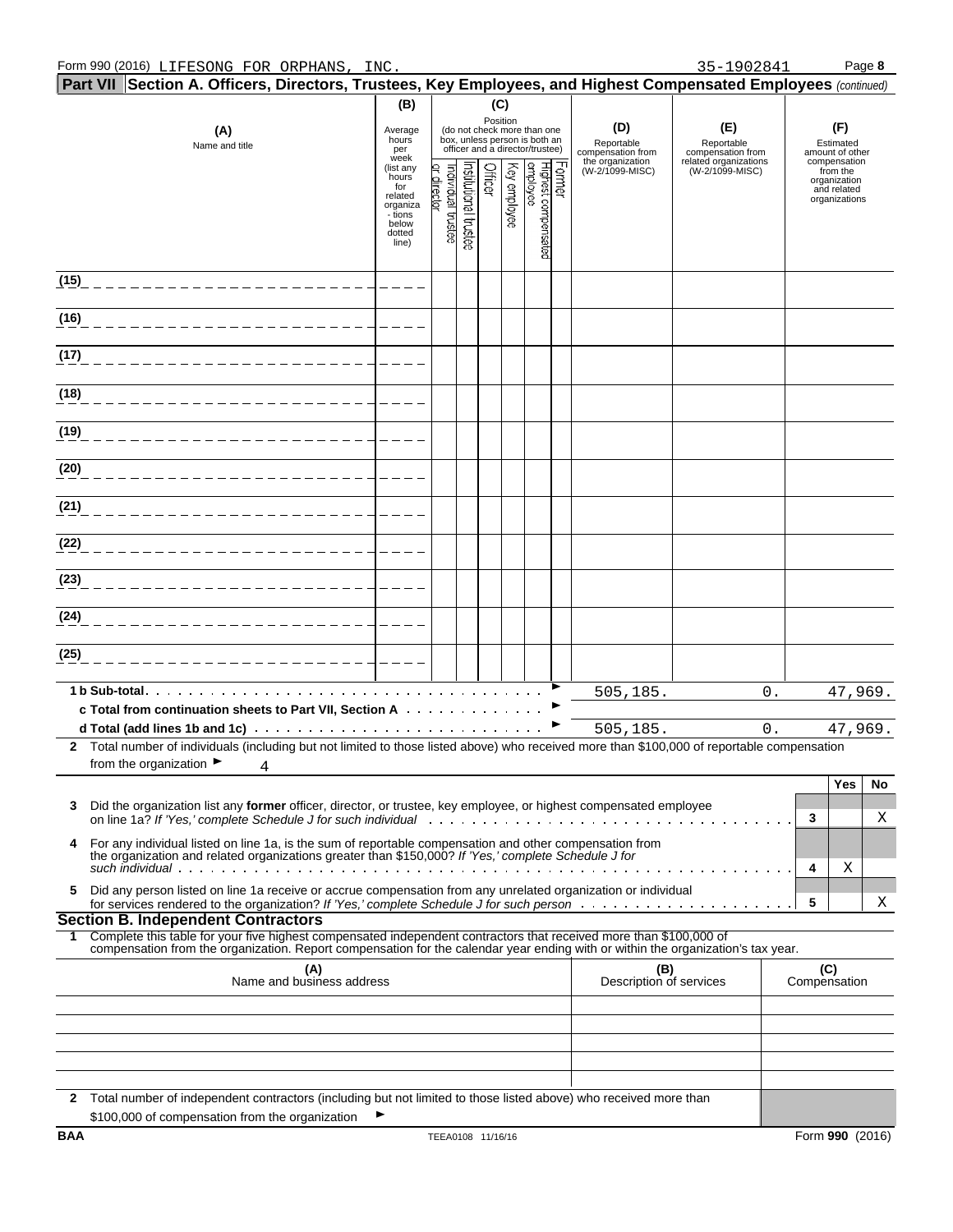|                                                           |                                                                                                                                      |                            | (A)<br>Total revenue | (B)<br>Related or<br>exempt<br>function<br>revenue | (C)<br>Unrelated<br>business<br>revenue | (D)<br>Revenue<br>excluded from tax<br>under sections<br>512-514 |
|-----------------------------------------------------------|--------------------------------------------------------------------------------------------------------------------------------------|----------------------------|----------------------|----------------------------------------------------|-----------------------------------------|------------------------------------------------------------------|
|                                                           | 1 a Federated campaigns                                                                                                              | 1a                         |                      |                                                    |                                         |                                                                  |
|                                                           | <b>b</b> Membership dues                                                                                                             | 1 <sub>b</sub>             |                      |                                                    |                                         |                                                                  |
|                                                           | c Fundraising events                                                                                                                 | 1 <sub>c</sub>             |                      |                                                    |                                         |                                                                  |
|                                                           | d Related organizations                                                                                                              | 1 <sub>d</sub><br>563,947. |                      |                                                    |                                         |                                                                  |
| Contributions, Gifts, Grants<br>and Other Similar Amounts | e Government grants (contributions)                                                                                                  | 1 e                        |                      |                                                    |                                         |                                                                  |
|                                                           | f All other contributions, gifts, grants, and<br>similar amounts not included above.                                                 | 1 f I<br>18,582,686.       |                      |                                                    |                                         |                                                                  |
|                                                           | g Noncash contributions included in lines 1a-1f: \$                                                                                  | 169,979.                   |                      |                                                    |                                         |                                                                  |
|                                                           |                                                                                                                                      |                            | 19, 146, 633.        |                                                    |                                         |                                                                  |
|                                                           |                                                                                                                                      | <b>Business Code</b>       |                      |                                                    |                                         |                                                                  |
|                                                           | 2a AGRICULTURE REVENUE _ _                                                                                                           | 111000                     | 343,143.             | 343, 143.                                          | 0.                                      | $0_{\cdot\cdot\cdot}$                                            |
|                                                           | b<br>. _ _ _ _ _ _ _ _ _ _ _ _ _ _ _ _                                                                                               |                            |                      |                                                    |                                         |                                                                  |
|                                                           |                                                                                                                                      |                            |                      |                                                    |                                         |                                                                  |
| Program Service Revenue                                   | _________________                                                                                                                    |                            |                      |                                                    |                                         |                                                                  |
|                                                           | ________________                                                                                                                     |                            |                      |                                                    |                                         |                                                                  |
|                                                           | f All other program service revenue                                                                                                  |                            |                      |                                                    |                                         |                                                                  |
|                                                           |                                                                                                                                      |                            | 343,143.             |                                                    |                                         |                                                                  |
| 3                                                         | Investment income (including dividends, interest and<br>other similar amounts) $\cdots$ $\cdots$ $\cdots$ $\cdots$ $\cdots$ $\cdots$ |                            | 71,137.              | 0.                                                 | 0.                                      | 71, 137.                                                         |
| 4                                                         | Income from investment of tax-exempt bond proceeds                                                                                   |                            |                      |                                                    |                                         |                                                                  |
| 5                                                         |                                                                                                                                      |                            |                      |                                                    |                                         |                                                                  |
|                                                           | (i) Real                                                                                                                             | (ii) Personal              |                      |                                                    |                                         |                                                                  |
|                                                           | <b>6a Gross rents</b>                                                                                                                |                            |                      |                                                    |                                         |                                                                  |
|                                                           | <b>b</b> Less: rental expenses                                                                                                       |                            |                      |                                                    |                                         |                                                                  |
|                                                           | c Rental income or (loss).                                                                                                           |                            |                      |                                                    |                                         |                                                                  |
|                                                           |                                                                                                                                      |                            |                      |                                                    |                                         |                                                                  |
|                                                           | (i) Securities<br><b>7 a</b> Gross amount from sales of                                                                              | (ii) Other                 |                      |                                                    |                                         |                                                                  |
|                                                           | assets other than inventory<br><b>b</b> Less: cost or other basis                                                                    | 114,755.                   |                      |                                                    |                                         |                                                                  |
|                                                           | and sales expenses                                                                                                                   | 105,310.                   |                      |                                                    |                                         |                                                                  |
|                                                           | <b>c</b> Gain or (loss) $\cdots$                                                                                                     | 9,445.                     |                      |                                                    |                                         |                                                                  |
|                                                           | d Net gain or $(\text{loss})$                                                                                                        |                            | 9,445.               | 0.                                                 | Ο.                                      | 9,445.                                                           |
|                                                           | 8 a Gross income from fundraising events                                                                                             |                            |                      |                                                    |                                         |                                                                  |
|                                                           | (not including $.5$<br>of contributions reported on line 1c).                                                                        |                            |                      |                                                    |                                         |                                                                  |
|                                                           | See Part IV, line 18.                                                                                                                | a                          |                      |                                                    |                                         |                                                                  |
| <b>Other Revenue</b>                                      | <b>b</b> Less: direct expenses                                                                                                       | $\mathbf{b}$               |                      |                                                    |                                         |                                                                  |
|                                                           | c Net income or (loss) from fundraising events ▶                                                                                     |                            |                      |                                                    |                                         |                                                                  |
|                                                           | 9 a Gross income from gaming activities.                                                                                             |                            |                      |                                                    |                                         |                                                                  |
|                                                           | See Part IV, line $19. \ldots 1. \ldots a$<br><b>b</b> Less: direct expenses                                                         | $\mathbf b$                |                      |                                                    |                                         |                                                                  |
|                                                           | c Net income or (loss) from gaming activities ▶                                                                                      |                            |                      |                                                    |                                         |                                                                  |
|                                                           |                                                                                                                                      |                            |                      |                                                    |                                         |                                                                  |
|                                                           | 10a Gross sales of inventory, less returns<br>and allowances a                                                                       | 7,579.                     |                      |                                                    |                                         |                                                                  |
|                                                           | <b>b</b> Less: cost of goods sold $\cdots$                                                                                           | $\mathbf{b}$<br>7,210      |                      |                                                    |                                         |                                                                  |
|                                                           | c Net income or (loss) from sales of inventory ▶                                                                                     |                            | 369.                 | 0                                                  | Ο.                                      | 369.                                                             |
|                                                           | Miscellaneous Revenue                                                                                                                | <b>Business Code</b>       |                      |                                                    |                                         |                                                                  |
|                                                           | 11a $MISC$                                                                                                                           | 900099                     | 507.                 | 507.                                               | О.                                      | $0_{.}$                                                          |
|                                                           | b                                                                                                                                    |                            |                      |                                                    |                                         |                                                                  |
|                                                           |                                                                                                                                      |                            |                      |                                                    |                                         |                                                                  |
|                                                           | d All other revenue                                                                                                                  |                            |                      |                                                    |                                         |                                                                  |
|                                                           | e Total. Add lines 11a-11d ▶                                                                                                         |                            | 507.                 |                                                    |                                         |                                                                  |
|                                                           | 12 Total revenue. See instructions   19, 571, 234.                                                                                   |                            |                      | 343,650.                                           | 0.                                      | 80,951.                                                          |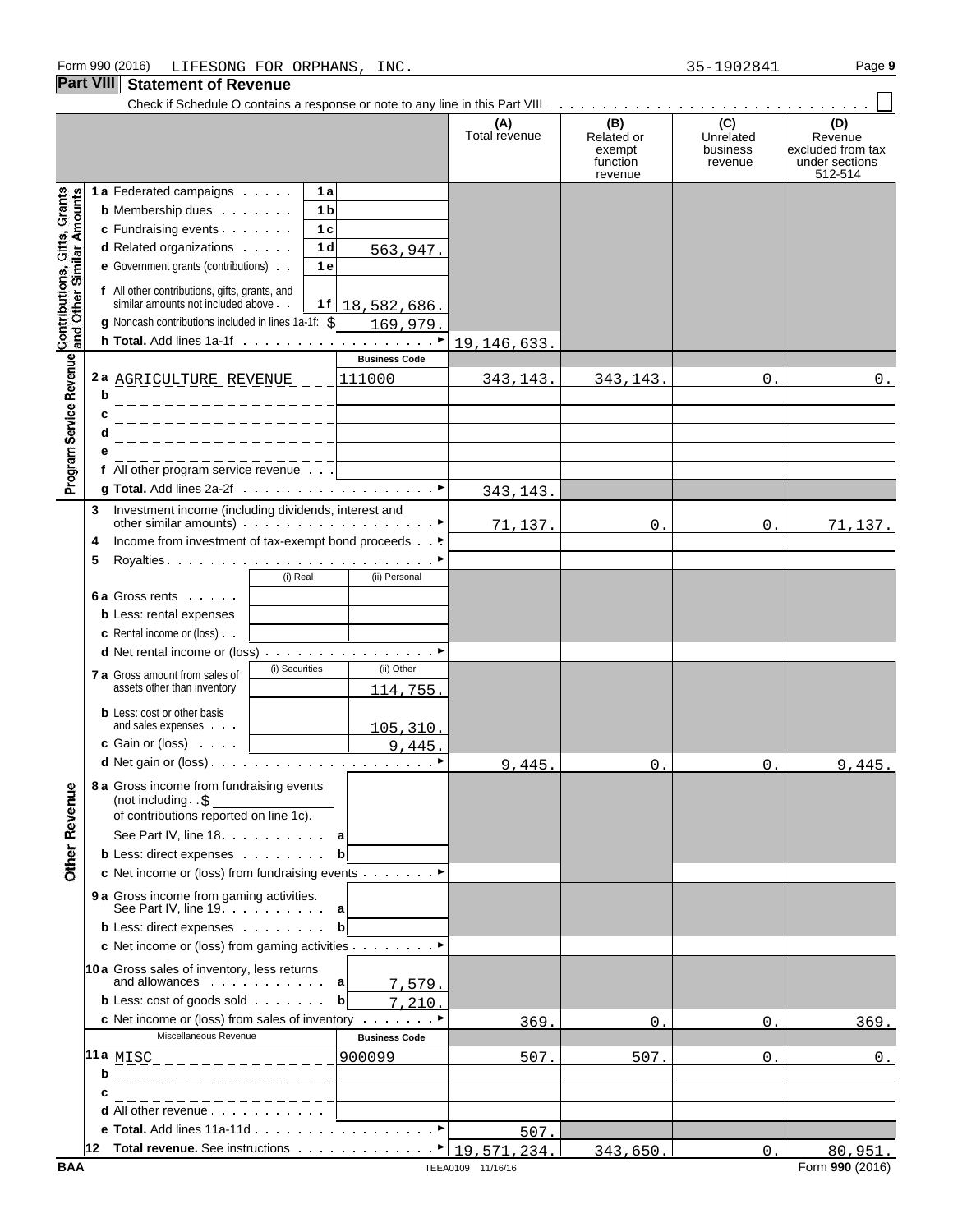|          | Part IX<br><b>Statement of Functional Expenses</b>                                                                                                                                                                                   |                       |                                    |                                           |                                |
|----------|--------------------------------------------------------------------------------------------------------------------------------------------------------------------------------------------------------------------------------------|-----------------------|------------------------------------|-------------------------------------------|--------------------------------|
|          | Section 501(c)(3) and 501(c)(4) organizations must complete all columns. All other organizations must complete column (A).                                                                                                           |                       |                                    |                                           |                                |
|          |                                                                                                                                                                                                                                      |                       |                                    |                                           |                                |
|          | Do not include amounts reported on lines<br>6b, 7b, 8b, 9b, and 10b of Part VIII.                                                                                                                                                    | (A)<br>Total expenses | (B)<br>Program service<br>expenses | (C)<br>Management and<br>general expenses | (D)<br>Fundraising<br>expenses |
| 1.       | Grants and other assistance to domestic<br>organizations and domestic governments.<br>See Part IV, line $21 \cdot \cdot \cdot \cdot \cdot \cdot \cdot \cdot \cdot \cdot \cdot$                                                       | 465,093.              | 465,093.                           |                                           |                                |
| 2        | Grants and other assistance to domestic<br>individuals. See Part IV, line 22                                                                                                                                                         | 6,641,034.            | 6,641,034.                         |                                           |                                |
| 3        | Grants and other assistance to foreign<br>organizations, foreign governments, and for-<br>eign individuals. See Part IV, lines 15 and 16.                                                                                            | 682,629.              | 682,629.                           |                                           |                                |
| 4        | Benefits paid to or for members                                                                                                                                                                                                      |                       |                                    |                                           |                                |
| 5        | Compensation of current officers, directors,<br>trustees, and key employees                                                                                                                                                          | 295,711.              | 90,595.                            | 126,485.                                  | 78,631.                        |
| 6        | Compensation not included above, to<br>disqualified persons (as defined under<br>section $4958(f)(1)$ and persons described<br>in section $49\dot{5}\dot{8}(\dot{c})(3)(B)$ .                                                        |                       |                                    |                                           |                                |
| 7        | Other salaries and wages                                                                                                                                                                                                             | 3,142,028.            | 2,532,490.                         | 338,057                                   | 271,481.                       |
| 8        | Pension plan accruals and contributions<br>(include section $401(k)$ and $403(b)$ )                                                                                                                                                  |                       |                                    |                                           |                                |
|          | Other employee benefits                                                                                                                                                                                                              | 30,992.               | 15,306.                            | 11,916.                                   | 3,770.                         |
| 9<br>10  | Payroll taxes                                                                                                                                                                                                                        | 159,380.              | 68,948.                            | 36,177.                                   | 54, 255.                       |
|          | Fees for services (non-employees):                                                                                                                                                                                                   | 143,356.              | 79,310.                            | 39,076.                                   | 24,970.                        |
| 11       |                                                                                                                                                                                                                                      |                       |                                    |                                           |                                |
|          | $b$ Legal                                                                                                                                                                                                                            |                       |                                    |                                           |                                |
|          |                                                                                                                                                                                                                                      | 95,082.               | 82,210.                            | 12,872.                                   | $0$ .                          |
|          | $d$ Lobbying $\cdots$ $\cdots$ $\cdots$ $\cdots$ $\cdots$ $\cdots$ $\cdots$                                                                                                                                                          | 28,304.               | 1,465.                             | 26,839.                                   | $0_{.}$                        |
|          | e Professional fundraising services. See Part IV, line 17 .                                                                                                                                                                          |                       |                                    |                                           |                                |
|          | $f$ Investment management fees $\ldots$ ,                                                                                                                                                                                            |                       |                                    |                                           |                                |
|          | g Other. (If line 11g amount exceeds 10% of line 25, column                                                                                                                                                                          |                       |                                    |                                           |                                |
|          | (A) amount, list line 11g expenses on Schedule O.)                                                                                                                                                                                   | 194,698.              | 172,469.                           | 6,879.                                    | 15,350.                        |
| 13       | 12 Advertising and promotion                                                                                                                                                                                                         | 122,284.              | 13,591.                            | 6,834.                                    | 101,859.                       |
| 14       | Office expenses<br>Information technology                                                                                                                                                                                            | 250, 270.<br>64,473.  | 116,463.<br>20,480.                | 58, 259.<br>19,997.                       | 75,548.<br>23,996.             |
| 15       |                                                                                                                                                                                                                                      |                       |                                    |                                           |                                |
| 16       | Occupancy                                                                                                                                                                                                                            | 310,483.              | 276, 287.                          | 17,961.                                   | 16, 235.                       |
| 17       |                                                                                                                                                                                                                                      | 858,424.              | 593,423.                           | 14,060                                    | 250,941.                       |
| 18       | Payments of travel or entertainment<br>expenses for any federal, state, or local<br>public officials entertainment of the set of the set of the set of the set of the set of the set of the set of                                   |                       |                                    |                                           |                                |
| 19       | Conferences, conventions, and meetings                                                                                                                                                                                               | 43,510.               | 30,729.                            | 11,763.                                   | 1,018.                         |
| 20       | $Interest.$                                                                                                                                                                                                                          |                       |                                    |                                           |                                |
| 21       | Payments to affiliates.                                                                                                                                                                                                              |                       |                                    |                                           |                                |
| 22<br>23 | Depreciation, depletion, and amortization                                                                                                                                                                                            | 729, 474.             | 709,283.                           | 12,713.                                   | 7,478.                         |
| 24       | Other expenses. Itemize expenses not<br>covered above (List miscellaneous expenses<br>in line 24e. If line 24e amount exceeds 10%<br>of line 25, column (A) amount, list line 24e<br>expenses on Schedule O.)                        |                       |                                    |                                           |                                |
|          | a MINISTRY SUPPLIES & SERVICES                                                                                                                                                                                                       | 1.932.115             | 1.932.115                          | $\Omega$                                  | $\Omega$                       |
|          | <u>b MISCELLANEOUS _ _ _ _ _ _ _ _ _ _ _</u>                                                                                                                                                                                         | 86.130                | 86.130                             | $\Omega$                                  | $\Omega$                       |
| с        |                                                                                                                                                                                                                                      |                       |                                    |                                           |                                |
| d        |                                                                                                                                                                                                                                      |                       |                                    |                                           |                                |
|          | e All other expenses                                                                                                                                                                                                                 |                       |                                    |                                           |                                |
| 25       | Total functional expenses. Add lines 1 through 24e                                                                                                                                                                                   | 16, 275, 470.         | 14,610,050.                        | 739,888.                                  | 925,532.                       |
|          | 26 Joint costs. Complete this line only if<br>the organization reported in column (B)<br>joint costs from a combined educational<br>campaign and fundraising solicitation.<br>Check here ►<br>if following<br>SOP 98-2 (ASC 958-720) |                       |                                    |                                           |                                |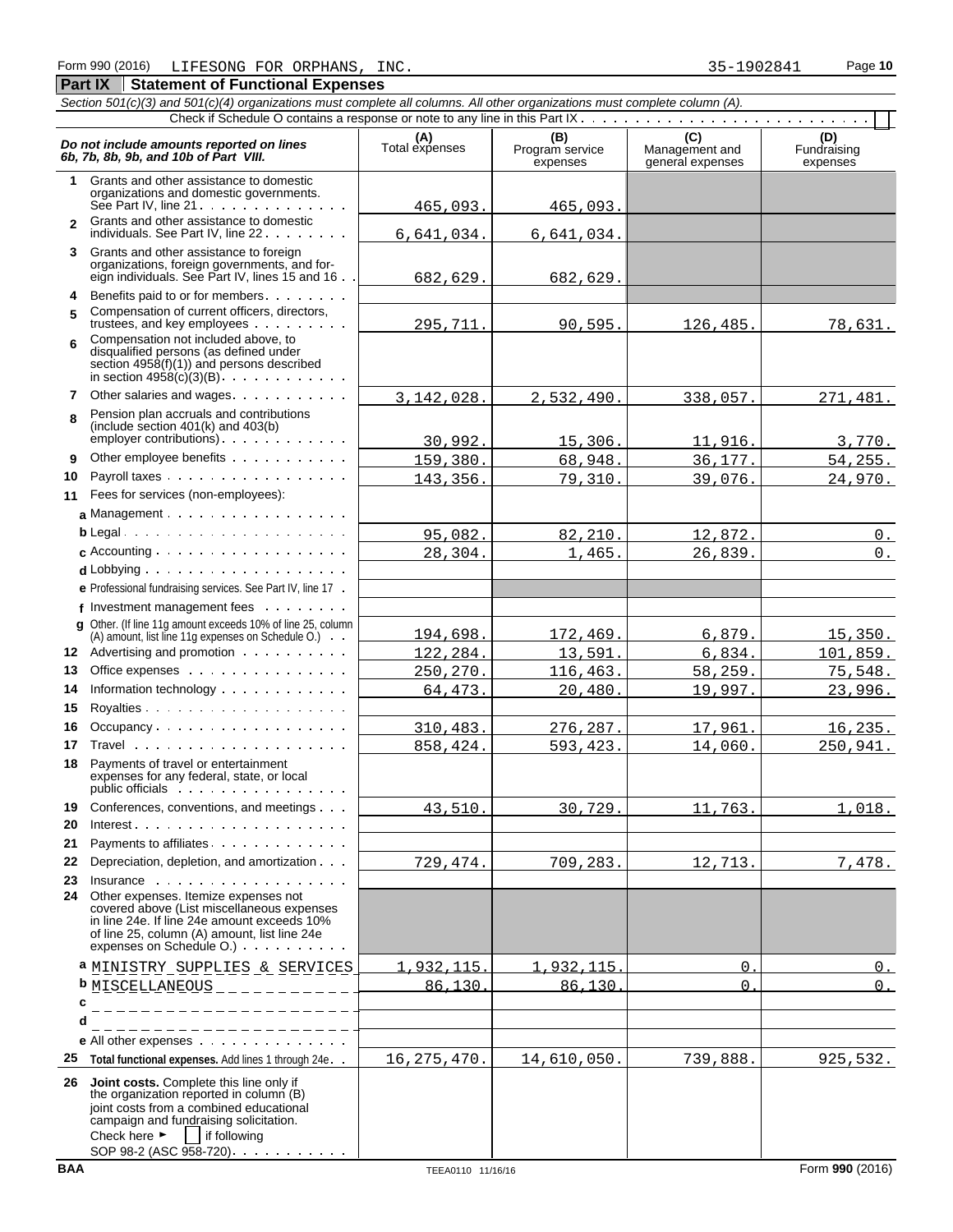### Form 990 (2016) Page **11** LIFESONG FOR ORPHANS, INC. 35-1902841

|                             | <b>Part X</b> | <b>Balance Sheet</b>                                                                                                                                                                                                                                                                                                                      |                          |                |                    |
|-----------------------------|---------------|-------------------------------------------------------------------------------------------------------------------------------------------------------------------------------------------------------------------------------------------------------------------------------------------------------------------------------------------|--------------------------|----------------|--------------------|
|                             |               |                                                                                                                                                                                                                                                                                                                                           |                          |                |                    |
|                             |               |                                                                                                                                                                                                                                                                                                                                           | (A)<br>Beginning of year |                | (B)<br>End of year |
|                             |               |                                                                                                                                                                                                                                                                                                                                           | 663,246.                 | 1              | 740,891.           |
|                             | 2             |                                                                                                                                                                                                                                                                                                                                           | 6,779,253.               | $\mathbf{2}$   | 6,861,288.         |
|                             | 3             |                                                                                                                                                                                                                                                                                                                                           | 250,000.                 | 3              | $0$ .              |
|                             | 4             |                                                                                                                                                                                                                                                                                                                                           |                          | 4              |                    |
|                             | 5             | Loans and other receivables from current and former officers, directors,                                                                                                                                                                                                                                                                  |                          | 5              |                    |
|                             | 6             | Loans and other receivables from other disqualified persons (as defined under<br>section 4958(f)(1)), persons described in section $4958(c)(3)(B)$ , and contributing<br>employers and sponsoring organizations of section 501(c)(9) voluntary employees'<br>beneficiary organizations (see instructions). Complete Part II of Schedule L |                          | 6              |                    |
|                             | 7             |                                                                                                                                                                                                                                                                                                                                           |                          | $\overline{7}$ |                    |
| Assets                      | 8             |                                                                                                                                                                                                                                                                                                                                           |                          | 8              |                    |
|                             | 9             |                                                                                                                                                                                                                                                                                                                                           | 144,091.                 | 9              | 180,170.           |
|                             |               | 10a Land, buildings, and equipment: cost or other basis.<br>14,041,065.                                                                                                                                                                                                                                                                   |                          |                |                    |
|                             |               | <b>b</b> Less: accumulated depreciation $\cdots \cdots \cdots \cdots$   10b<br>2,799,558.                                                                                                                                                                                                                                                 | 8,358,531                | 10c            | 11,241,507.        |
|                             | 11            |                                                                                                                                                                                                                                                                                                                                           |                          | 11             |                    |
|                             | 12            | Investments $-$ other securities. See Part IV, line 11 $\ldots \ldots \ldots \ldots \ldots \ldots$                                                                                                                                                                                                                                        |                          | 12             | 500,000.           |
|                             | 13            |                                                                                                                                                                                                                                                                                                                                           | 196,266.                 | 13             | 254, 147.          |
|                             | 14            |                                                                                                                                                                                                                                                                                                                                           |                          | 14             |                    |
|                             | 15            |                                                                                                                                                                                                                                                                                                                                           | 152,635                  | 15             | 123, 123.          |
|                             | 16            | Total assets. Add lines 1 through 15 (must equal line 34)                                                                                                                                                                                                                                                                                 | 16,544,022               | 16             | 19,901,126.        |
|                             | 17            |                                                                                                                                                                                                                                                                                                                                           | 145,622                  | 17             | 223,843.           |
|                             | 18            |                                                                                                                                                                                                                                                                                                                                           |                          | 18             |                    |
|                             | 19            | Deferred revenue enterprise in the contract of the contract of the contract of the contract of the contract of the contract of the contract of the contract of the contract of the contract of the contract of the contract of                                                                                                            |                          | 19             |                    |
|                             | 20            |                                                                                                                                                                                                                                                                                                                                           |                          | 20             |                    |
|                             | 21            | Escrow or custodial account liability. Complete Part IV of Schedule D                                                                                                                                                                                                                                                                     |                          | 21             |                    |
| Liabilities                 | 22            | Loans and other payables to current and former officers, directors, trustees,                                                                                                                                                                                                                                                             |                          | 22             |                    |
|                             | 23            | Secured mortgages and notes payable to unrelated third parties                                                                                                                                                                                                                                                                            |                          | 23             |                    |
|                             | 24            | Unsecured notes and loans payable to unrelated third parties                                                                                                                                                                                                                                                                              |                          | 24             |                    |
|                             | 25            | Other liabilities (including federal income tax, payables to related third parties, and other liabilities not included on lines 17-24). Complete Part X of Schedule D                                                                                                                                                                     | 172,397                  | 25             | 81,441.            |
|                             | 26            |                                                                                                                                                                                                                                                                                                                                           | 318,019                  | 26             | 305,284.           |
|                             |               | Organizations that follow SFAS 117 (ASC 958), check here $\blacktriangleright \boxed{\times}$ and complete<br>lines 27 through 29, and lines 33 and 34.                                                                                                                                                                                   |                          |                |                    |
|                             | 27            |                                                                                                                                                                                                                                                                                                                                           | 8,645,601                | 27             | 11,800,780.        |
|                             | 28            |                                                                                                                                                                                                                                                                                                                                           | 7,580,402                | 28             | 7,795,062.         |
|                             | 29            |                                                                                                                                                                                                                                                                                                                                           |                          | 29             |                    |
| Net Assets or Fund Balances |               | Organizations that do not follow SFAS 117 (ASC 958), check here ►  <br>and complete lines 30 through 34.                                                                                                                                                                                                                                  |                          |                |                    |
|                             | 30            |                                                                                                                                                                                                                                                                                                                                           |                          | 30             |                    |
|                             | 31            | Paid-in or capital surplus, or land, building, or equipment fund                                                                                                                                                                                                                                                                          |                          | 31             |                    |
|                             | 32            | Retained earnings, endowment, accumulated income, or other funds                                                                                                                                                                                                                                                                          |                          | 32             |                    |
|                             | 33            |                                                                                                                                                                                                                                                                                                                                           | 16, 226, 003.            | 33             | 19,595,842.        |
|                             | 34            |                                                                                                                                                                                                                                                                                                                                           | 16,544,022               | 34             | 19,901,126.        |
| <b>BAA</b>                  |               |                                                                                                                                                                                                                                                                                                                                           |                          |                | Form 990 (2016)    |

TEEA0111 11/16/16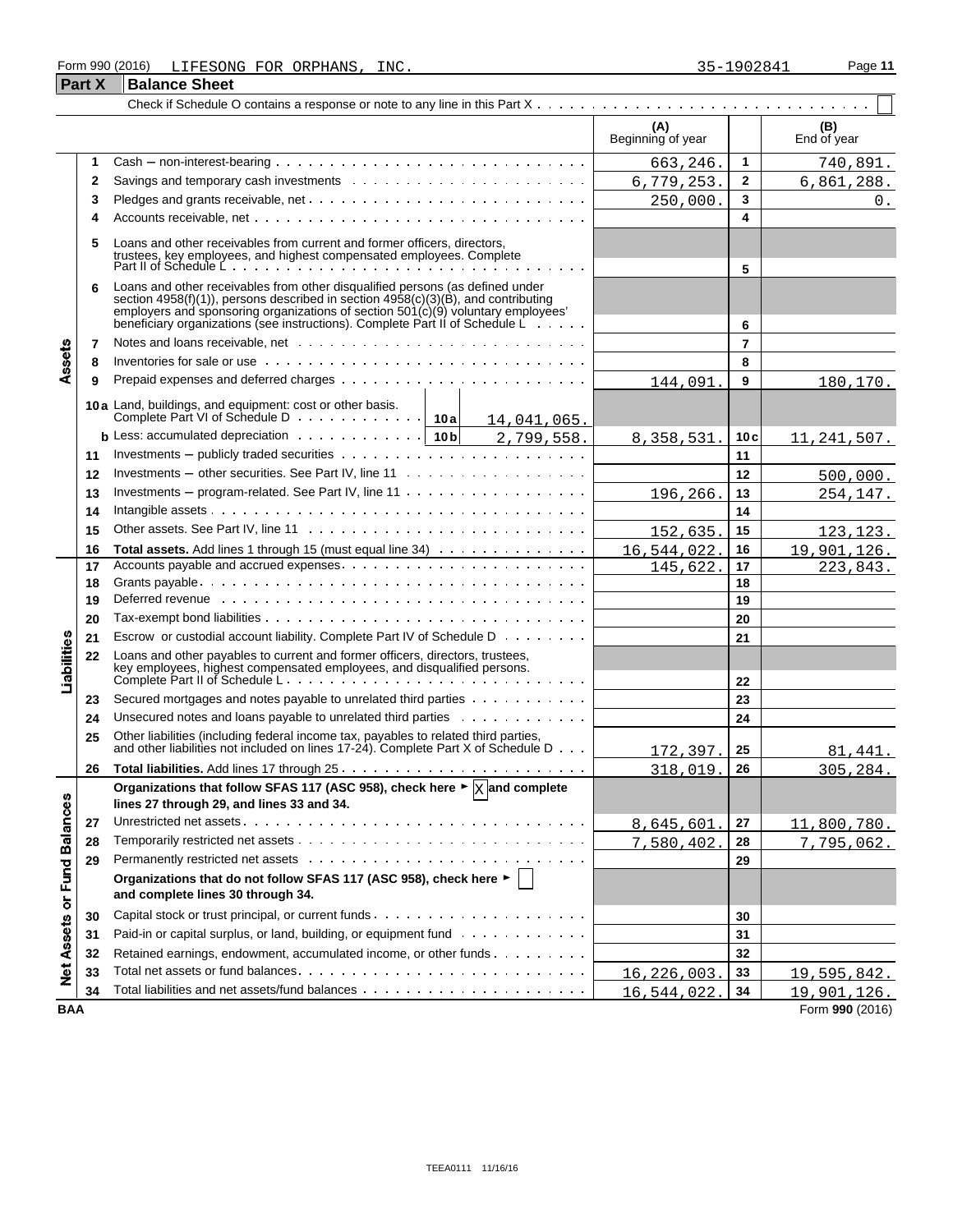|            | Form 990 (2016)<br>LIFESONG FOR ORPHANS, INC.                                                                                                                                                                                                        | 35-1902841     |  |                | Page 12    |                 |  |  |
|------------|------------------------------------------------------------------------------------------------------------------------------------------------------------------------------------------------------------------------------------------------------|----------------|--|----------------|------------|-----------------|--|--|
|            | <b>Part XI Reconciliation of Net Assets</b>                                                                                                                                                                                                          |                |  |                |            |                 |  |  |
|            |                                                                                                                                                                                                                                                      |                |  |                |            |                 |  |  |
| 1          |                                                                                                                                                                                                                                                      | 1              |  | 19,571,234.    |            |                 |  |  |
| 2          |                                                                                                                                                                                                                                                      | $\mathbf{2}$   |  | 16, 275, 470.  |            |                 |  |  |
| 3          |                                                                                                                                                                                                                                                      | 3              |  | 3,295,764.     |            |                 |  |  |
| 4          | Net assets or fund balances at beginning of year (must equal Part X, line 33, column $(A)$ ).                                                                                                                                                        | 4              |  |                |            | 16,226,003.     |  |  |
| 5          |                                                                                                                                                                                                                                                      | 5              |  |                |            |                 |  |  |
| 6          | 6                                                                                                                                                                                                                                                    |                |  |                |            |                 |  |  |
| 7          |                                                                                                                                                                                                                                                      | $\overline{7}$ |  |                |            |                 |  |  |
| 8          |                                                                                                                                                                                                                                                      | 8              |  |                |            |                 |  |  |
| 9          |                                                                                                                                                                                                                                                      | 9              |  |                |            |                 |  |  |
| 10         | Net assets or fund balances at end of year. Combine lines 3 through 9 (must equal Part X, line 33,                                                                                                                                                   |                |  |                |            |                 |  |  |
|            |                                                                                                                                                                                                                                                      | 10             |  | 19,595,842.    |            |                 |  |  |
|            | <b>Part XII Financial Statements and Reporting</b>                                                                                                                                                                                                   |                |  |                |            |                 |  |  |
|            |                                                                                                                                                                                                                                                      |                |  |                |            |                 |  |  |
|            |                                                                                                                                                                                                                                                      |                |  |                | <b>Yes</b> | <b>No</b>       |  |  |
| 1          | Other<br>Cash<br>Accounting method used to prepare the Form 990:<br>X Accrual                                                                                                                                                                        |                |  |                |            |                 |  |  |
|            | If the organization changed its method of accounting from a prior year or checked 'Other,' explain<br>in Schedule O.                                                                                                                                 |                |  |                |            |                 |  |  |
|            | 2 a Were the organization's financial statements compiled or reviewed by an independent accountant?                                                                                                                                                  |                |  | 2a             |            | Χ               |  |  |
|            | If 'Yes,' check a box below to indicate whether the financial statements for the year were compiled or reviewed on a<br>separate basis, consolidated basis, or both:<br>Consolidated basis<br>Both consolidated and separate basis<br>Separate basis |                |  |                |            |                 |  |  |
|            | <b>b</b> Were the organization's financial statements audited by an independent accountant? $\cdots$                                                                                                                                                 |                |  | 2 <sub>b</sub> | Χ          |                 |  |  |
|            | If 'Yes,' check a box below to indicate whether the financial statements for the year were audited on a separate<br>basis, consolidated basis, or both:<br>Both consolidated and separate basis<br>Separate basis<br>Consolidated basis<br>ΙX        |                |  |                |            |                 |  |  |
|            | c If 'Yes' to line 2a or 2b, does the organization have a committee that assumes responsibility for oversight of the audit,<br>review, or compilation of its financial statements and selection of an independent accountant?                        |                |  | 2c             | Χ          |                 |  |  |
|            | If the organization changed either its oversight process or selection process during the tax year, explain<br>in Schedule O.                                                                                                                         |                |  |                |            |                 |  |  |
|            | 3 a As a result of a federal award, was the organization required to undergo an audit or audits as set forth in the Single                                                                                                                           |                |  | 3a             |            | Χ               |  |  |
|            | b If 'Yes,' did the organization undergo the required audit or audits? If the organization did not undergo the required audit                                                                                                                        |                |  |                |            |                 |  |  |
|            |                                                                                                                                                                                                                                                      |                |  | 3 <sub>b</sub> |            |                 |  |  |
| <b>BAA</b> |                                                                                                                                                                                                                                                      |                |  |                |            | Form 990 (2016) |  |  |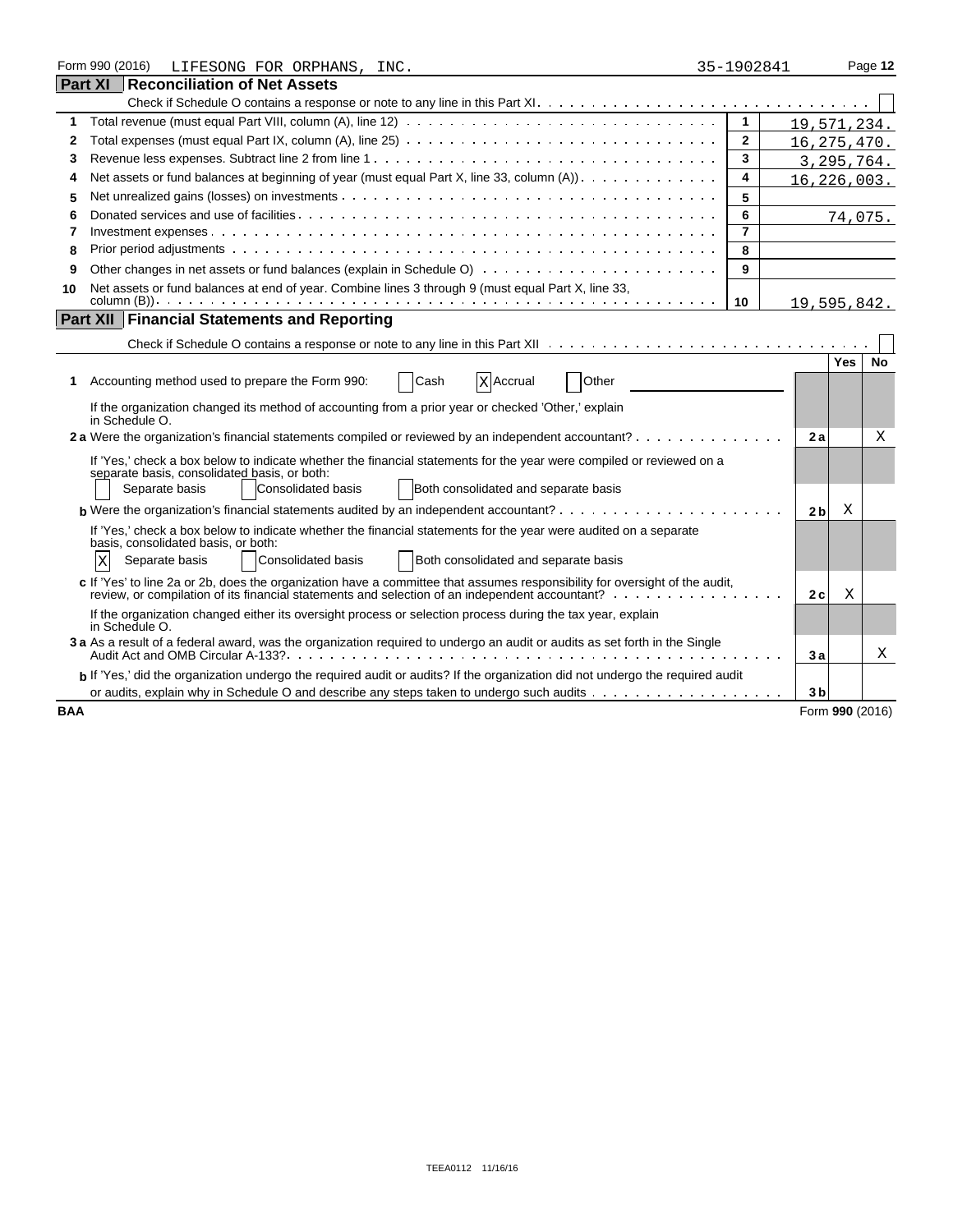| <b>SCHEDULE A</b> |                      |
|-------------------|----------------------|
|                   | (Form 990 or 990-EZ) |

### **Public Charity Status and Public Support**

**(Form 990 or 990-EZ) Complete if the organization is a section 501(c)(3) organization or a section 4947(a)(1) nonexempt charitable trust. 2016**

Attach to Form 990 or Form 990-EZ.

Department of the Treasury **Freasury Formation about Schedule A (Form 990 or 990-EZ) and its instructions is** 

|  | <b>OMB NO. 1545-0047</b> |  |
|--|--------------------------|--|
|  |                          |  |
|  |                          |  |

**Open to Public** 

|              |                                                                                                                                                                                                                                                                                                                                                                                                    | Internal Revenue Service                                                                                                                                                                                                                                                                                                                                                                                                                                                         |                                               |                                                                              | at www.irs.gov/form990.                                                                                                                                                                                                                                                                                                                               |                                                                      |    |                                                      | mspecuon                                           |  |  |
|--------------|----------------------------------------------------------------------------------------------------------------------------------------------------------------------------------------------------------------------------------------------------------------------------------------------------------------------------------------------------------------------------------------------------|----------------------------------------------------------------------------------------------------------------------------------------------------------------------------------------------------------------------------------------------------------------------------------------------------------------------------------------------------------------------------------------------------------------------------------------------------------------------------------|-----------------------------------------------|------------------------------------------------------------------------------|-------------------------------------------------------------------------------------------------------------------------------------------------------------------------------------------------------------------------------------------------------------------------------------------------------------------------------------------------------|----------------------------------------------------------------------|----|------------------------------------------------------|----------------------------------------------------|--|--|
|              |                                                                                                                                                                                                                                                                                                                                                                                                    | Name of the organization                                                                                                                                                                                                                                                                                                                                                                                                                                                         |                                               |                                                                              |                                                                                                                                                                                                                                                                                                                                                       | <b>Employer identification number</b>                                |    |                                                      |                                                    |  |  |
|              |                                                                                                                                                                                                                                                                                                                                                                                                    | LIFESONG FOR ORPHANS,                                                                                                                                                                                                                                                                                                                                                                                                                                                            | INC.                                          |                                                                              |                                                                                                                                                                                                                                                                                                                                                       |                                                                      |    | 35-1902841                                           |                                                    |  |  |
| Part I       |                                                                                                                                                                                                                                                                                                                                                                                                    |                                                                                                                                                                                                                                                                                                                                                                                                                                                                                  |                                               |                                                                              | Reason for Public Charity Status (All organizations must complete this part.) See instructions.                                                                                                                                                                                                                                                       |                                                                      |    |                                                      |                                                    |  |  |
|              |                                                                                                                                                                                                                                                                                                                                                                                                    |                                                                                                                                                                                                                                                                                                                                                                                                                                                                                  |                                               |                                                                              | The organization is not a private foundation because it is: (For lines 1 through 12, check only one box.)                                                                                                                                                                                                                                             |                                                                      |    |                                                      |                                                    |  |  |
| 1            |                                                                                                                                                                                                                                                                                                                                                                                                    |                                                                                                                                                                                                                                                                                                                                                                                                                                                                                  |                                               |                                                                              | A church, convention of churches, or association of churches described in section 170(b)(1)(A)(i).                                                                                                                                                                                                                                                    |                                                                      |    |                                                      |                                                    |  |  |
| 2            |                                                                                                                                                                                                                                                                                                                                                                                                    |                                                                                                                                                                                                                                                                                                                                                                                                                                                                                  |                                               |                                                                              | A school described in section 170(b)(1)(A)(ii). (Attach Schedule E (Form 990 or 990-EZ).)                                                                                                                                                                                                                                                             |                                                                      |    |                                                      |                                                    |  |  |
| 3            |                                                                                                                                                                                                                                                                                                                                                                                                    |                                                                                                                                                                                                                                                                                                                                                                                                                                                                                  |                                               |                                                                              | A hospital or a cooperative hospital service organization described in section 170(b)(1)(A)(iii).                                                                                                                                                                                                                                                     |                                                                      |    |                                                      |                                                    |  |  |
| 4            |                                                                                                                                                                                                                                                                                                                                                                                                    |                                                                                                                                                                                                                                                                                                                                                                                                                                                                                  |                                               |                                                                              | A medical research organization operated in conjunction with a hospital described in section 170(b)(1)(A)(iii). Enter the hospital's                                                                                                                                                                                                                  |                                                                      |    |                                                      |                                                    |  |  |
|              |                                                                                                                                                                                                                                                                                                                                                                                                    | name, city, and state:                                                                                                                                                                                                                                                                                                                                                                                                                                                           |                                               |                                                                              |                                                                                                                                                                                                                                                                                                                                                       |                                                                      |    |                                                      |                                                    |  |  |
| 5            |                                                                                                                                                                                                                                                                                                                                                                                                    |                                                                                                                                                                                                                                                                                                                                                                                                                                                                                  | section 170(b)(1)(A)(iv). (Complete Part II.) |                                                                              | An organization operated for the benefit of a college or university owned or operated by a governmental unit described in                                                                                                                                                                                                                             |                                                                      |    |                                                      |                                                    |  |  |
| 6            |                                                                                                                                                                                                                                                                                                                                                                                                    |                                                                                                                                                                                                                                                                                                                                                                                                                                                                                  |                                               |                                                                              | A federal, state, or local government or governmental unit described in section 170(b)(1)(A)(v).                                                                                                                                                                                                                                                      |                                                                      |    |                                                      |                                                    |  |  |
| 7            | Χ                                                                                                                                                                                                                                                                                                                                                                                                  |                                                                                                                                                                                                                                                                                                                                                                                                                                                                                  |                                               | in section 170(b)(1)(A)(vi). (Complete Part II.)                             | An organization that normally receives a substantial part of its support from a governmental unit or from the general public described                                                                                                                                                                                                                |                                                                      |    |                                                      |                                                    |  |  |
| 8            |                                                                                                                                                                                                                                                                                                                                                                                                    |                                                                                                                                                                                                                                                                                                                                                                                                                                                                                  |                                               |                                                                              | A community trust described in section 170(b)(1)(A)(vi). (Complete Part II.)                                                                                                                                                                                                                                                                          |                                                                      |    |                                                      |                                                    |  |  |
| 9            |                                                                                                                                                                                                                                                                                                                                                                                                    |                                                                                                                                                                                                                                                                                                                                                                                                                                                                                  |                                               |                                                                              | An agricultural research organization described in section 170(b)(1)(A)(ix) operated in conjunction with a land-grant college                                                                                                                                                                                                                         |                                                                      |    |                                                      |                                                    |  |  |
|              |                                                                                                                                                                                                                                                                                                                                                                                                    | or university or a non-land-grant college of agriculture (see instructions). Enter the name, city, and state of the college or<br>university:                                                                                                                                                                                                                                                                                                                                    |                                               |                                                                              |                                                                                                                                                                                                                                                                                                                                                       |                                                                      |    |                                                      |                                                    |  |  |
| 10           |                                                                                                                                                                                                                                                                                                                                                                                                    | An organization that normally receives: (1) more than 33-1/3% of its support from contributions, membership fees, and gross receipts<br>from activities related to its exempt functions—subject to certain exceptions, and (2) no more than 33-1/3% of its support from gross<br>investment income and unrelated business taxable income (less section 511 tax) from businesses acquired by the organization after<br>June 30, 1975. See section 509(a)(2). (Complete Part III.) |                                               |                                                                              |                                                                                                                                                                                                                                                                                                                                                       |                                                                      |    |                                                      |                                                    |  |  |
| 11           |                                                                                                                                                                                                                                                                                                                                                                                                    | An organization organized and operated exclusively to test for public safety. See section 509(a)(4).                                                                                                                                                                                                                                                                                                                                                                             |                                               |                                                                              |                                                                                                                                                                                                                                                                                                                                                       |                                                                      |    |                                                      |                                                    |  |  |
| 12           | An organization organized and operated exclusively for the benefit of, to perform the functions of, or to carry out the purposes of one<br>or more publicly supported organizations described in section 509(a)(1) or section 509(a)(2). See section 509(a)(3). Check the box in<br>lines 12a through 12d that describes the type of supporting organization and complete lines 12e, 12f, and 12g. |                                                                                                                                                                                                                                                                                                                                                                                                                                                                                  |                                               |                                                                              |                                                                                                                                                                                                                                                                                                                                                       |                                                                      |    |                                                      |                                                    |  |  |
| a            |                                                                                                                                                                                                                                                                                                                                                                                                    |                                                                                                                                                                                                                                                                                                                                                                                                                                                                                  | complete Part IV, Sections A and B.           |                                                                              | Type I. A supporting organization operated, supervised, or controlled by its supported organization(s), typically by giving the supported<br>organization(s) the power to regularly appoint or elect a majority of the directors or trustees of the supporting organization. You must                                                                 |                                                                      |    |                                                      |                                                    |  |  |
| b            |                                                                                                                                                                                                                                                                                                                                                                                                    |                                                                                                                                                                                                                                                                                                                                                                                                                                                                                  | must complete Part IV, Sections A and C.      |                                                                              | Type II. A supporting organization supervised or controlled in connection with its supported organization(s), by having control or<br>management of the supporting organization vested in the same persons that control or manage the supported organization(s). You                                                                                  |                                                                      |    |                                                      |                                                    |  |  |
| c            |                                                                                                                                                                                                                                                                                                                                                                                                    |                                                                                                                                                                                                                                                                                                                                                                                                                                                                                  |                                               |                                                                              | Type III functionally integrated. A supporting organization operated in connection with, and functionally integrated with, its supported<br>organization(s) (see instructions). You must complete Part IV, Sections A, D, and E.                                                                                                                      |                                                                      |    |                                                      |                                                    |  |  |
| d            |                                                                                                                                                                                                                                                                                                                                                                                                    |                                                                                                                                                                                                                                                                                                                                                                                                                                                                                  |                                               |                                                                              | Type III non-functionally integrated. A supporting organization operated in connection with its supported organization(s) that is not<br>functionally integrated. The organization generally must satisfy a distribution requirement and an attentiveness requirement (see<br>instructions). You must complete Part IV, Sections A and D, and Part V. |                                                                      |    |                                                      |                                                    |  |  |
| е            |                                                                                                                                                                                                                                                                                                                                                                                                    |                                                                                                                                                                                                                                                                                                                                                                                                                                                                                  |                                               | integrated, or Type III non-functionally integrated supporting organization. | Check this box if the organization received a written determination from the IRS that it is a Type I, Type II, Type III functionally                                                                                                                                                                                                                  |                                                                      |    |                                                      |                                                    |  |  |
|              |                                                                                                                                                                                                                                                                                                                                                                                                    |                                                                                                                                                                                                                                                                                                                                                                                                                                                                                  |                                               |                                                                              |                                                                                                                                                                                                                                                                                                                                                       |                                                                      |    |                                                      |                                                    |  |  |
|              |                                                                                                                                                                                                                                                                                                                                                                                                    |                                                                                                                                                                                                                                                                                                                                                                                                                                                                                  |                                               | Provide the following information about the supported organization(s).       |                                                                                                                                                                                                                                                                                                                                                       |                                                                      |    |                                                      |                                                    |  |  |
|              |                                                                                                                                                                                                                                                                                                                                                                                                    | (i) Name of supported organization                                                                                                                                                                                                                                                                                                                                                                                                                                               |                                               | (ii) EIN                                                                     | (iii) Type of organization<br>(described on lines 1-10<br>above (see instructions))                                                                                                                                                                                                                                                                   | (iv) is the<br>organization listed<br>in your governing<br>document? |    | (v) Amount of monetary<br>support (see instructions) | (vi) Amount of other<br>support (see instructions) |  |  |
|              |                                                                                                                                                                                                                                                                                                                                                                                                    |                                                                                                                                                                                                                                                                                                                                                                                                                                                                                  |                                               |                                                                              |                                                                                                                                                                                                                                                                                                                                                       | Yes                                                                  | No |                                                      |                                                    |  |  |
| (A)          |                                                                                                                                                                                                                                                                                                                                                                                                    |                                                                                                                                                                                                                                                                                                                                                                                                                                                                                  |                                               |                                                                              |                                                                                                                                                                                                                                                                                                                                                       |                                                                      |    |                                                      |                                                    |  |  |
| (B)          |                                                                                                                                                                                                                                                                                                                                                                                                    |                                                                                                                                                                                                                                                                                                                                                                                                                                                                                  |                                               |                                                                              |                                                                                                                                                                                                                                                                                                                                                       |                                                                      |    |                                                      |                                                    |  |  |
| (C)          |                                                                                                                                                                                                                                                                                                                                                                                                    |                                                                                                                                                                                                                                                                                                                                                                                                                                                                                  |                                               |                                                                              |                                                                                                                                                                                                                                                                                                                                                       |                                                                      |    |                                                      |                                                    |  |  |
| (D)          |                                                                                                                                                                                                                                                                                                                                                                                                    |                                                                                                                                                                                                                                                                                                                                                                                                                                                                                  |                                               |                                                                              |                                                                                                                                                                                                                                                                                                                                                       |                                                                      |    |                                                      |                                                    |  |  |
| (E)          |                                                                                                                                                                                                                                                                                                                                                                                                    |                                                                                                                                                                                                                                                                                                                                                                                                                                                                                  |                                               |                                                                              |                                                                                                                                                                                                                                                                                                                                                       |                                                                      |    |                                                      |                                                    |  |  |
| <b>Total</b> |                                                                                                                                                                                                                                                                                                                                                                                                    |                                                                                                                                                                                                                                                                                                                                                                                                                                                                                  |                                               |                                                                              |                                                                                                                                                                                                                                                                                                                                                       |                                                                      |    |                                                      |                                                    |  |  |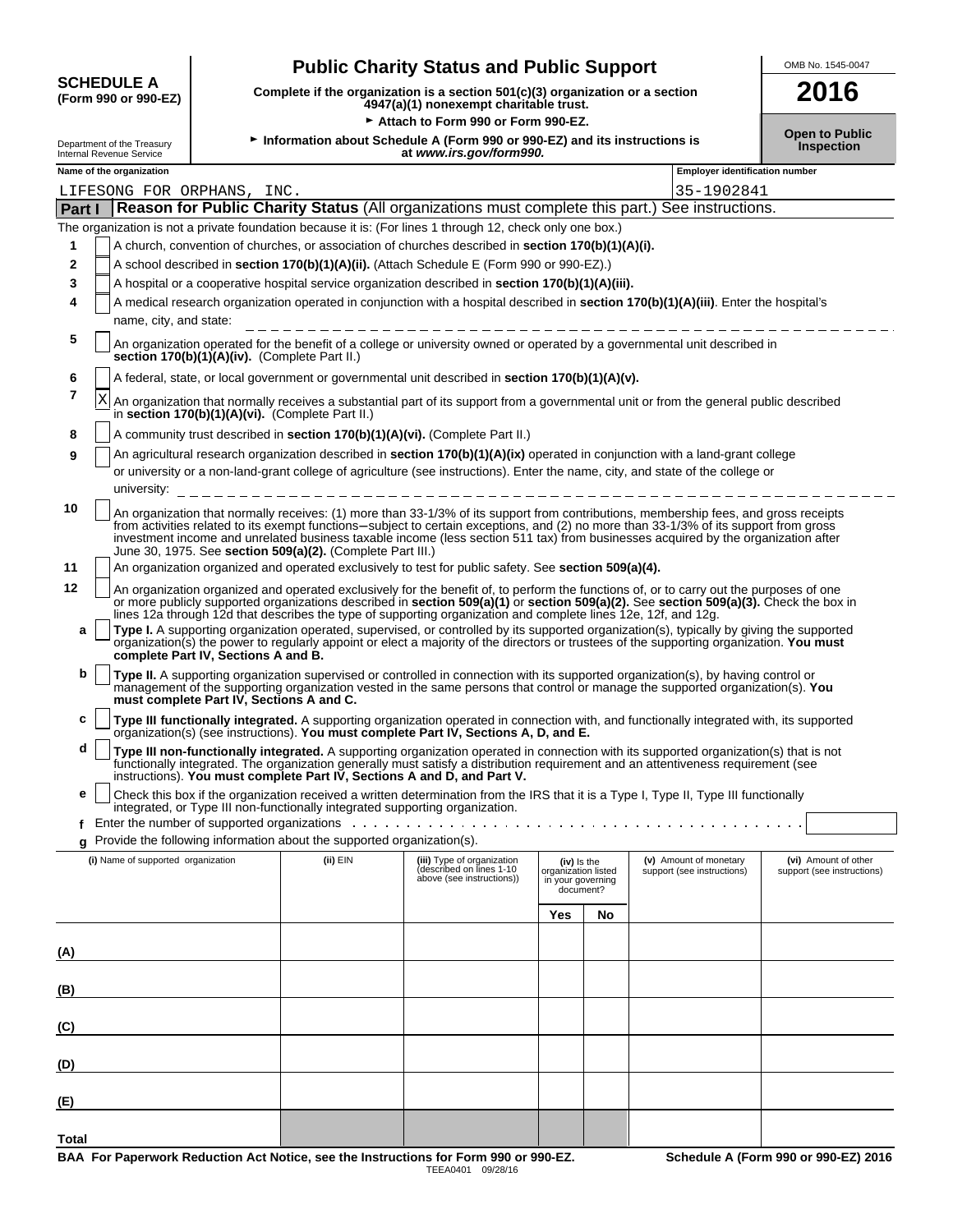**Part II** Support Schedule for Organizations Described in Sections 170(b)(1)(A)(iv) and 170(b)(1)(A)(vi) (Complete only if you checked the box on line 5, 7, or 8 of Part I or if the organization failed to qualify under Part III. If the organization fails to qualify under the tests listed below, please complete Part III.)

### **Section A. Public Support**

|    | occuon A. I upilo ouppoll                                                                                                                                                                                                                                                                                                                                                                                           |          |            |                                                             |            |                                                             |              |
|----|---------------------------------------------------------------------------------------------------------------------------------------------------------------------------------------------------------------------------------------------------------------------------------------------------------------------------------------------------------------------------------------------------------------------|----------|------------|-------------------------------------------------------------|------------|-------------------------------------------------------------|--------------|
|    | Calendar year (or fiscal year<br>beginning in) ►                                                                                                                                                                                                                                                                                                                                                                    | (a) 2012 | (b) 2013   | $(c)$ 2014                                                  | $(d)$ 2015 | (e) $2016$                                                  | (f) Total    |
|    | 1 Gifts, grants, contributions, and<br>membership fees received. (Do not<br>include any 'unusual grants.')                                                                                                                                                                                                                                                                                                          |          |            |                                                             |            | 12,086,478. 12,619,019. 14,706,740. 16,235,496. 19,146,633. | 74,794,366.  |
|    | 2 Tax revenues levied for the<br>organization's benefit and<br>either paid to or expended<br>on its behalf                                                                                                                                                                                                                                                                                                          |          |            |                                                             |            |                                                             |              |
| 3  | The value of services or<br>facilities furnished by a<br>governmental unit to the<br>organization without charge.                                                                                                                                                                                                                                                                                                   |          |            |                                                             |            |                                                             |              |
|    | 4 Total. Add lines 1 through 3                                                                                                                                                                                                                                                                                                                                                                                      |          |            | 12,086,478. 12,619,019. 14,706,740. 16,235,496. 19,146,633. |            |                                                             | 74,794,366.  |
| 5. | The portion of total<br>contributions by each person<br>(other than a governmental<br>unit or publicly supported<br>organization) included on line 1<br>that exceeds 2% of the amount<br>shown on line 11, column (f) $\cdot$                                                                                                                                                                                       |          |            |                                                             |            |                                                             | 0.           |
|    | 6 Public support. Subtract line 5<br>from line $4 \cdot \cdot \cdot \cdot \cdot$                                                                                                                                                                                                                                                                                                                                    |          |            |                                                             |            |                                                             | 74,794,366.  |
|    | <b>Section B. Total Support</b>                                                                                                                                                                                                                                                                                                                                                                                     |          |            |                                                             |            |                                                             |              |
|    | Calendar year (or fiscal year<br>beginning in) ►                                                                                                                                                                                                                                                                                                                                                                    | (a) 2012 | (b) $2013$ | $(c)$ 2014                                                  | $(d)$ 2015 | (e) 2016                                                    | (f) Total    |
|    | 7 Amounts from line 4                                                                                                                                                                                                                                                                                                                                                                                               |          |            | 12,086,478. 12,619,019. 14,706,740. 16,235,496. 19,146,633. |            |                                                             | 74,794,366.  |
| 8  | Gross income from interest.<br>dividends, payments received<br>on securities loans, rents,<br>royalties and income from<br>similar sources                                                                                                                                                                                                                                                                          | 19,641.  | 25,971.    | 26,952.                                                     | 36,598.    | 71,137.                                                     | 180,299.     |
| 9  | Net income from unrelated<br>business activities, whether or<br>not the business is regularly<br>carried on example and the set of the set of the set of the set of the set of the set of the set of the set of the set of the set of the set of the set of the set of the set of the set of the set of the set of the set of t                                                                                     |          |            |                                                             |            |                                                             |              |
|    | 10 Other income. Do not include<br>gain or loss from the sale of<br>capital assets (Explain in<br>Part VI.) $\ldots$ $\ldots$ $\ldots$                                                                                                                                                                                                                                                                              |          |            |                                                             |            |                                                             |              |
|    | 11 Total support. Add lines 7<br>through $10$                                                                                                                                                                                                                                                                                                                                                                       |          |            |                                                             |            |                                                             | 74,974,665.  |
| 12 |                                                                                                                                                                                                                                                                                                                                                                                                                     |          |            |                                                             |            | 12                                                          | 1, 454, 517. |
| 13 | First five years. If the Form 990 is for the organization's first, second, third, fourth, or fifth tax year as a section 501(c)(3)                                                                                                                                                                                                                                                                                  |          |            |                                                             |            |                                                             |              |
|    | <b>Section C. Computation of Public Support Percentage</b>                                                                                                                                                                                                                                                                                                                                                          |          |            |                                                             |            |                                                             |              |
|    |                                                                                                                                                                                                                                                                                                                                                                                                                     |          |            |                                                             |            | 14                                                          | 99.76 %      |
|    |                                                                                                                                                                                                                                                                                                                                                                                                                     |          |            |                                                             |            | 15                                                          | 99.82%       |
|    | 16a 33-1/3% support test-2016. If the organization did not check the box on line 13, and line 14 is 33-1/3% or more, check this box                                                                                                                                                                                                                                                                                 |          |            |                                                             |            |                                                             | $\mathbf x$  |
|    | b 33-1/3% support test-2015. If the organization did not check a box on line 13 or 16a, and line 15 is 33-1/3% or more, check this box                                                                                                                                                                                                                                                                              |          |            |                                                             |            |                                                             |              |
|    | 17a 10%-facts-and-circumstances test-2016. If the organization did not check a box on line 13, 16a, or 16b, and line 14 is 10%<br>or more, and if the organization meets the 'facts-and-circumstances' test, check this box and stop here. Explain in Part VI how<br>the organization meets the 'facts-and-circumstances' test. The organization qualifies as a publicly supported organization $\dots \dots \dots$ |          |            |                                                             |            |                                                             |              |
|    | <b>b 10%-facts-and-circumstances test-2015.</b> If the organization did not check a box on line 13, 16a, 16b, or 17a, and line 15 is 10%<br>or more, and if the organization meets the 'facts-and-circumstances' test, check this box and stop here. Explain in Part VI how the                                                                                                                                     |          |            |                                                             |            |                                                             |              |
|    | 18 Private foundation. If the organization did not check a box on line 13, 16a, 16b, 17a, or 17b, check this box and see instructions ►                                                                                                                                                                                                                                                                             |          |            |                                                             |            |                                                             |              |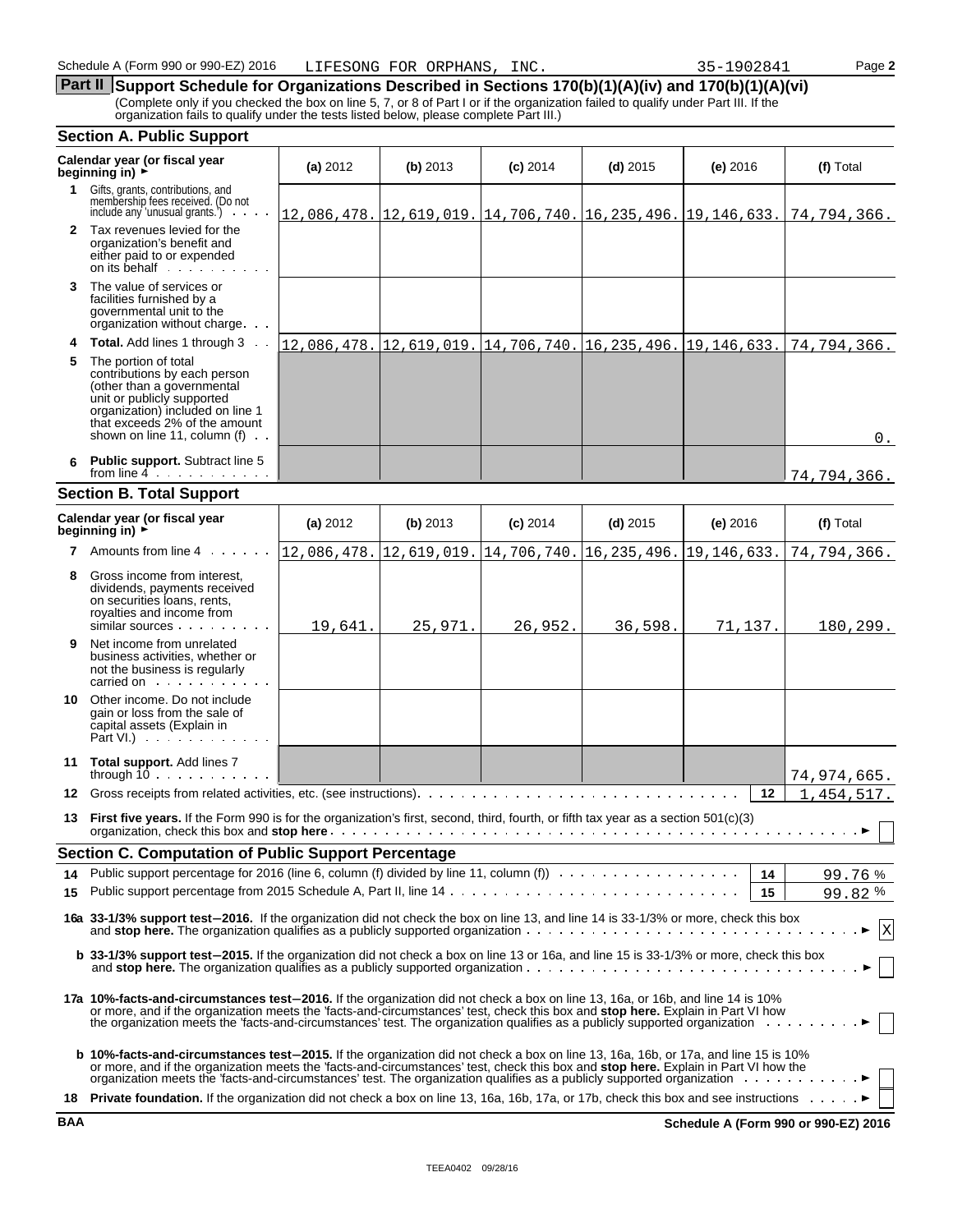**Part III** Support Schedule for Organizations Described in Section 509(a)(2) (Complete only if you checked the box on line 10 of Part I or if the organization failed to qualify under Part II. If the organization fails to qualify under the tests listed below, please complete Part II.)

|    | <b>Section A. Public Support</b>                                                                                                                                                                                                                                                                                                                                                   |          |            |            |            |            |    |           |
|----|------------------------------------------------------------------------------------------------------------------------------------------------------------------------------------------------------------------------------------------------------------------------------------------------------------------------------------------------------------------------------------|----------|------------|------------|------------|------------|----|-----------|
|    | Calendar year (or fiscal year beginning in) ►<br>1 Gifts, grants, contributions,<br>and membership fees<br>received. (Do not include                                                                                                                                                                                                                                               | (a) 2012 | (b) $2013$ | $(c)$ 2014 | $(d)$ 2015 | (e) $2016$ |    | (f) Total |
|    | any 'unusual grants.')<br>2 Gross receipts from admissions,<br>merchandise sold or services<br>performed, or facilities<br>furnished in any activity that is<br>related to the organization's<br>$tax$ -exempt purpose $\ldots$                                                                                                                                                    |          |            |            |            |            |    |           |
| 3  | Gross receipts from activities<br>that are not an unrelated trade<br>or business under section 513.                                                                                                                                                                                                                                                                                |          |            |            |            |            |    |           |
| 4  | Tax revenues levied for the<br>organization's benefit and<br>either paid to or expended on<br>its behalf                                                                                                                                                                                                                                                                           |          |            |            |            |            |    |           |
| 5  | The value of services or<br>facilities furnished by a<br>governmental unit to the<br>organization without charge                                                                                                                                                                                                                                                                   |          |            |            |            |            |    |           |
| 6  | <b>Total.</b> Add lines 1 through 5<br>7a Amounts included on lines 1,<br>2. and 3 received from<br>disqualified persons                                                                                                                                                                                                                                                           |          |            |            |            |            |    |           |
|    | <b>b</b> Amounts included on lines 2<br>and 3 received from other than<br>disqualified persons that<br>exceed the greater of \$5,000 or<br>1% of the amount on line 13<br>for the year $\cdots$                                                                                                                                                                                    |          |            |            |            |            |    |           |
|    | c Add lines $7a$ and $7b$                                                                                                                                                                                                                                                                                                                                                          |          |            |            |            |            |    |           |
|    | Public support. (Subtract line<br>$7c$ from line 6.) $\ldots$ $\ldots$ $\ldots$                                                                                                                                                                                                                                                                                                    |          |            |            |            |            |    |           |
|    | <b>Section B. Total Support</b>                                                                                                                                                                                                                                                                                                                                                    |          |            |            |            |            |    |           |
|    | Calendar year (or fiscal year beginning in) ►                                                                                                                                                                                                                                                                                                                                      | (a) 2012 | (b) 2013   | $(c)$ 2014 | $(d)$ 2015 | (e) $2016$ |    | (f) Total |
| 9. | Amounts from line 6                                                                                                                                                                                                                                                                                                                                                                |          |            |            |            |            |    |           |
|    | <b>10a</b> Gross income from interest, dividends,<br>payments received on securities loans,<br>rents, royalties and income from<br>similar sources<br><b>b</b> Unrelated business taxable<br>income (less section 511<br>taxes) from businesses<br>acquired after June 30, 1975.                                                                                                   |          |            |            |            |            |    |           |
| 11 | c Add lines 10a and 10b $\ldots$<br>Net income from unrelated business<br>activities not included in line 10b,<br>whether or not the business is<br>requiarly carried on entitled by the control of the control of the control of the control of the control of the control of the control of the control of the control of the control of the control of the control of the contr |          |            |            |            |            |    |           |
|    | 12 Other income. Do not include<br>gain or loss from the sale of<br>capital assets (Explain in<br>Part VI.) $\cdots$ $\cdots$                                                                                                                                                                                                                                                      |          |            |            |            |            |    |           |
|    | 13 Total support. (Add lines 9,<br>10c, 11, and 12.) $\cdots$                                                                                                                                                                                                                                                                                                                      |          |            |            |            |            |    |           |
|    | 14 First five years. If the Form 990 is for the organization's first, second, third, fourth, or fifth tax year as a section 501(c)(3)                                                                                                                                                                                                                                              |          |            |            |            |            |    |           |
|    | <b>Section C. Computation of Public Support Percentage</b>                                                                                                                                                                                                                                                                                                                         |          |            |            |            |            |    |           |
| 15 |                                                                                                                                                                                                                                                                                                                                                                                    |          |            |            |            |            | 15 | ిక        |
| 16 |                                                                                                                                                                                                                                                                                                                                                                                    |          |            |            |            |            | 16 | ႜ         |
|    | Section D. Computation of Investment Income Percentage                                                                                                                                                                                                                                                                                                                             |          |            |            |            |            |    |           |
| 17 | Investment income percentage for 2016 (line 10c, column (f) divided by line 13, column (f))                                                                                                                                                                                                                                                                                        |          |            |            |            |            | 17 | %         |
| 18 |                                                                                                                                                                                                                                                                                                                                                                                    |          |            |            |            |            | 18 | ిం        |
|    | 19a 33-1/3% support tests-2016. If the organization did not check the box on line 14, and line 15 is more than 33-1/3%, and line 17<br>is not more than 33-1/3%, check this box and stop here. The organization qualifies as a publicly supported organization                                                                                                                     |          |            |            |            |            |    |           |
|    | b 33-1/3% support tests-2015. If the organization did not check a box on line 14 or line 19a, and line 16 is more than 33-1/3%, and<br>line 18 is not more than 33-1/3%, check this box and stop here. The organization qualifies as a publicly supported organization $\cdots \cdots$                                                                                             |          |            |            |            |            |    |           |
|    |                                                                                                                                                                                                                                                                                                                                                                                    |          |            |            |            |            |    |           |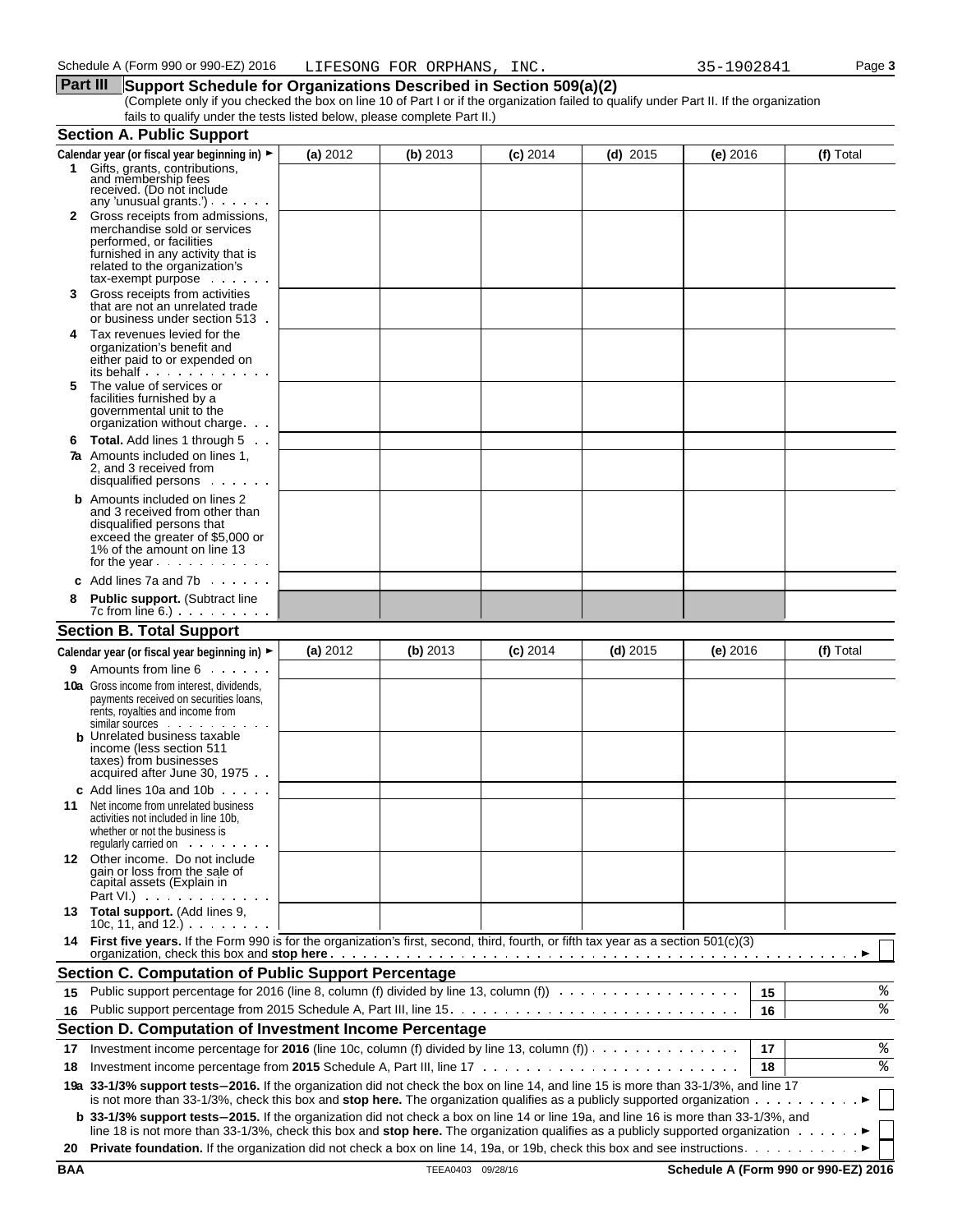### **Part IV Supporting Organizations**

(Complete only if you checked a box in line 12 on Part I. If you checked 12a of Part I, complete Sections A and B. If you checked 12b of Part I, complete Sections A and C. If you checked 12c of Part I, complete Sections A, D, and E. If you checked 12d of Part I, complete Sections A and D, and complete Part V.)

### **Section A. All Supporting Organizations**

- **1** Are all of the organization's supported organizations listed by name in the organization's governing documents? *If 'No,' describe in Part VI how the supported organizations are designated. If designated by class or purpose, describe the designation. If historic and continuing relationship, explain.* **1**
- **2** Did the organization have any supported organization that does not have an IRS determination of status under section 509(a)(1) or (2)? *If 'Yes,' explain in Part VI how the organization determined that the supported organization was described in section 509(a)(1) or (2).* **2**
- **a3** Did the organization have a supported organization described in section 501(c)(4), (5), or (6)? *If 'Yes,' answer (b) and (c) below.* **3a**
- **b** Did the organization confirm that each supported organization qualified under section 501(c)(4), (5), or (6) and satisfied the public support tests under section 509(a)(2)? *If 'Yes,' describe in Part VI when and how the organization made the determination.* **3b 3b**
- **c** Did the organization ensure that all support to such organizations was used exclusively for section 170(c)(2)(B) purposes? *If 'Yes,' explain in Part VI* what controls the organization put in place to ensure such use.
- **a4** Was any supported organization not organized in the United States ('foreign supported organization')? *If 'Yes' and if you checked 12a or 12b in Part I, answer (b) and (c) below.* **a4**
- **b** Did the organization have ultimate control and discretion in deciding whether to make grants to the foreign supported organization? *If 'Yes,' describe in Part VI how the organization had such control and discretion despite being controlled or supervised by or in connection with its supported organizations.* **4b**
- **c** Did the organization support any foreign supported organization that does not have an IRS determination under sections 501(c)(3) and 509(a)(1) or (2)? *If 'Yes,' explain in Part VI what controls the organization used to ensure that all support to the foreign supported organization was used exclusively for section 170(c)(2)(B) purposes.* **4c**
- **a5** Did the organization add, substitute, or remove any supported organizations during the tax year? *If 'Yes,' answer (b) and (c) below (if applicable). Also, provide detail in Part VI, including (i) the names and EIN numbers of the supported organizations added, substituted, or removed; (ii) the reasons for each such action; (iii) the authority under the organization's organizing document authorizing such action; and (iv) how the action was accomplished (such as by* amendment to the organizing document). **5a**
- **b Type I or Type II only.** Was any added or substituted supported organization part of a class already designated in the organization's organizing document? **b5**
- **c Substitutions only.** Was the substitution the result of an event beyond the organization's control? **c5**
- **6** Did the organization provide support (whether in the form of grants or the provision of services or facilities) to anyone other than (i) its supported organizations, (ii) individuals that are part of the charitable class benefited by one or more of its supported organizations, or (iii) other supporting organizations that also support or benefit one or more of the filing organization's supported organizations? *If 'Yes,' provide detail in Part VI.* **6**
- **7** Did the organization provide a grant, loan, compensation, or other similar payment to a substantial contributor (defined in section  $4958(c)(3)(\tilde{C})$ ), a family member of a substantial contributor, or a 35% controlled entity with regard to a substantial contributor? *If 'Yes,' complete Part I of Schedule L (Form 990 or 990-EZ).* **7**
- **8** Did the organization make a loan to a disqualified person (as defined in section 4958) not described in line 7? *If 'Yes,' complete Part I of Schedule L (Form 990 or 990-EZ).* **8**
- 9a Was the organization controlled directly or indirectly at any time during the tax year by one or more disqualified persons as defined in section 4946 (other than foundation managers and organizations described in section 509(a)(1) or (2))? *If 'Yes,' provide detail in Part VI*. **a**
- **b** Did one or more disqualified persons (as defined in line 9a) hold a controlling interest in any entity in which the supporting organization had an interest? *If 'Yes,' provide detail in Part VI*. **b9**
- **c** Did a disqualified person (as defined in line 9a) have an ownership interest in, or derive any personal benefit from, assets in which the supporting organization also had an interest? *If 'Yes,' provide detail in Part VI*. **c9**
- **10a** Was the organization subject to the excess business holdings rules of section 4943 because of section 4943(f) (regarding certain Type II supporting organizations, and all Type III non-functionally integrated supporting organizations)? *If 'Yes,' answer 10b below.* **10a**
	- **b** Did the organization have any excess business holdings in the tax year? *(Use Schedule C, Form 4720, to determine whether the organization had excess business holdings.)* **10b**

**Yes No**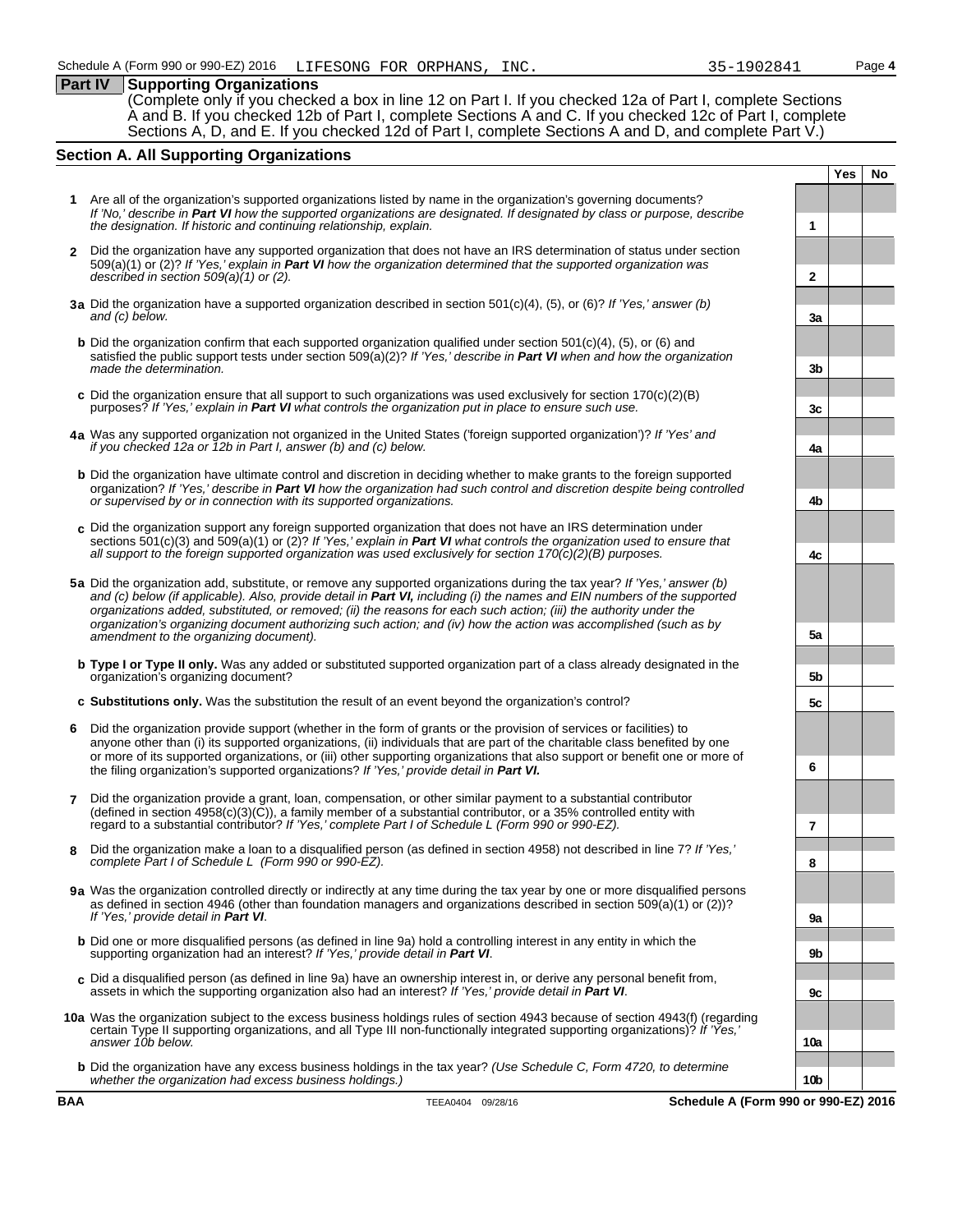| <b>Part IV</b>                                     | Supporting Organizations (continued)                                                                                      |     |     |    |  |  |  |
|----------------------------------------------------|---------------------------------------------------------------------------------------------------------------------------|-----|-----|----|--|--|--|
|                                                    |                                                                                                                           |     | Yes | No |  |  |  |
| 11                                                 | Has the organization accepted a gift or contribution from any of the following persons?                                   |     |     |    |  |  |  |
|                                                    | a A person who directly or indirectly controls, either alone or together with persons described in (b) and (c) below, the |     |     |    |  |  |  |
| governing body of a supported organization?<br>11a |                                                                                                                           |     |     |    |  |  |  |
|                                                    | <b>b</b> A family member of a person described in (a) above?                                                              |     |     |    |  |  |  |
|                                                    | c A 35% controlled entity of a person described in (a) or (b) above? If 'Yes' to a, b, or c, provide detail in Part VI.   | 11c |     |    |  |  |  |
| <b>Section B. Type I Supporting Organizations</b>  |                                                                                                                           |     |     |    |  |  |  |

| Did the directors, trustees, or membership of one or more supported organizations have the power to regularly appoint<br>or elect at least a majority of the organization's directors or trustees at all times during the tax year? If 'No,' describe in<br><b>Part VI</b> how the supported organization(s) effectively operated, supervised, or controlled the organization's activities.<br>If the organization had more than one supported organization, describe how the powers to appoint and/or remove<br>directors or trustees were allocated among the supported organizations and what conditions or restrictions, if any, |  |
|--------------------------------------------------------------------------------------------------------------------------------------------------------------------------------------------------------------------------------------------------------------------------------------------------------------------------------------------------------------------------------------------------------------------------------------------------------------------------------------------------------------------------------------------------------------------------------------------------------------------------------------|--|
| applied to such powers during the tax year.                                                                                                                                                                                                                                                                                                                                                                                                                                                                                                                                                                                          |  |

**2** Did the organization operate for the benefit of any supported organization other than the supported organization(s) that operated, supervised, or controlled the supporting organization? *If 'Yes,' explain in Part VI how providing such benefit carried out the purposes of the supported organization(s) that operated, supervised, or controlled the supporting organization.* **2**

### **Section C. Type II Supporting Organizations**

|                                                                                                                                                                                                                                                               | <b>Yes</b> | Nο |
|---------------------------------------------------------------------------------------------------------------------------------------------------------------------------------------------------------------------------------------------------------------|------------|----|
| Were a majority of the organization's directors or trustees during the tax year also a majority of the directors or trustees<br>of each of the organization's supported organization(s)? If 'No,' describe in <b>Part VI</b> how control or management of the |            |    |
| supporting organization was vested in the same persons that controlled or managed the supported organization(s).                                                                                                                                              |            |    |

### **Section D. All Type III Supporting Organizations**

|   |                                                                                                                                                                                                                                                                                                                                                                    |  | res |  |  |  |  |  |
|---|--------------------------------------------------------------------------------------------------------------------------------------------------------------------------------------------------------------------------------------------------------------------------------------------------------------------------------------------------------------------|--|-----|--|--|--|--|--|
|   | Did the organization provide to each of its supported organizations, by the last day of the fifth month of the<br>organization's tax year, (i) a written notice describing the type and amount of support provided during the prior tax<br>year, (ii) a copy of the Form 990 that was most recently filed as of the date of notification, and (iii) copies of the  |  |     |  |  |  |  |  |
|   | organization's governing documents in effect on the date of notification, to the extent not previously provided?                                                                                                                                                                                                                                                   |  |     |  |  |  |  |  |
|   |                                                                                                                                                                                                                                                                                                                                                                    |  |     |  |  |  |  |  |
|   | 2 Were any of the organization's officers, directors, or trustees either (i) appointed or elected by the supported                                                                                                                                                                                                                                                 |  |     |  |  |  |  |  |
|   | organization(s) or (ii) serving on the governing body of a supported organization? If 'No,' explain in <b>Part VI</b> how<br>the organization maintained a close and continuous working relationship with the supported organization(s                                                                                                                             |  |     |  |  |  |  |  |
|   |                                                                                                                                                                                                                                                                                                                                                                    |  |     |  |  |  |  |  |
| 3 | By reason of the relationship described in (2), did the organization's supported organizations have a significant<br>voice in the organization's investment policies and in directing the use of the organization's income or assets at<br>all times during the tax year? If 'Yes,' describe in Part VI the role the organization's supported organizations played |  |     |  |  |  |  |  |
|   | in this regard.                                                                                                                                                                                                                                                                                                                                                    |  |     |  |  |  |  |  |

### **Section E. Type III Functionally Integrated Supporting Organizations**

- **1** Check the box next to the method that the organization used to satisfy the Integral Part Test during the year (see instructions).
	- **a** The organization satisfied the Activities Test. Complete **line 2** below.
	- **b** The organization is the parent of each of its supported organizations. *Complete line 3 below.*
	- **c** The organization supported a governmental entity. *Describe in Part VI how you supported a government entity (see instructions).*

### **2** Activities Test. *Answer (a) and (b) below.* **Yes No Yes No**

- **a** Did substantially all of the organization's activities during the tax year directly further the exempt purposes of the supported organization(s) to which the organization was responsive? *If 'Yes,' then in Part VI identify those supported organizations and explain how these activities directly furthered their exempt purposes, how the organization was responsive to those supported organizations, and how the organization determined that these activities constituted substantially all of its activities.* **a2**
- **b** Did the activities described in (a) constitute activities that, but for the organization's involvement, one or more of the organization's supported organization(s) would have been engaged in? *If 'Yes,' explain in Part VI the reasons for the organization's position that its supported organization(s) would have engaged in these activities but for the organization's involvement.* **b2**
- **3** Parent of Supported Organizations. *Answer (a) and (b) below.*
- **a** Did the organization have the power to regularly appoint or elect a majority of the officers, directors, or trustees of each of the supported organizations? *Provide details in Part VI.* **a3**
- **b** Did the organization exercise a substantial degree of direction over the policies, programs, and activities of each of its supported organizations? *If 'Yes,' describe in Part VI the role played by the organization in this regard.* **3b**

**BAA TEEA0405 09/28/16 Schedule A (Form 990 or 990-EZ) 2016** 

**Yes No**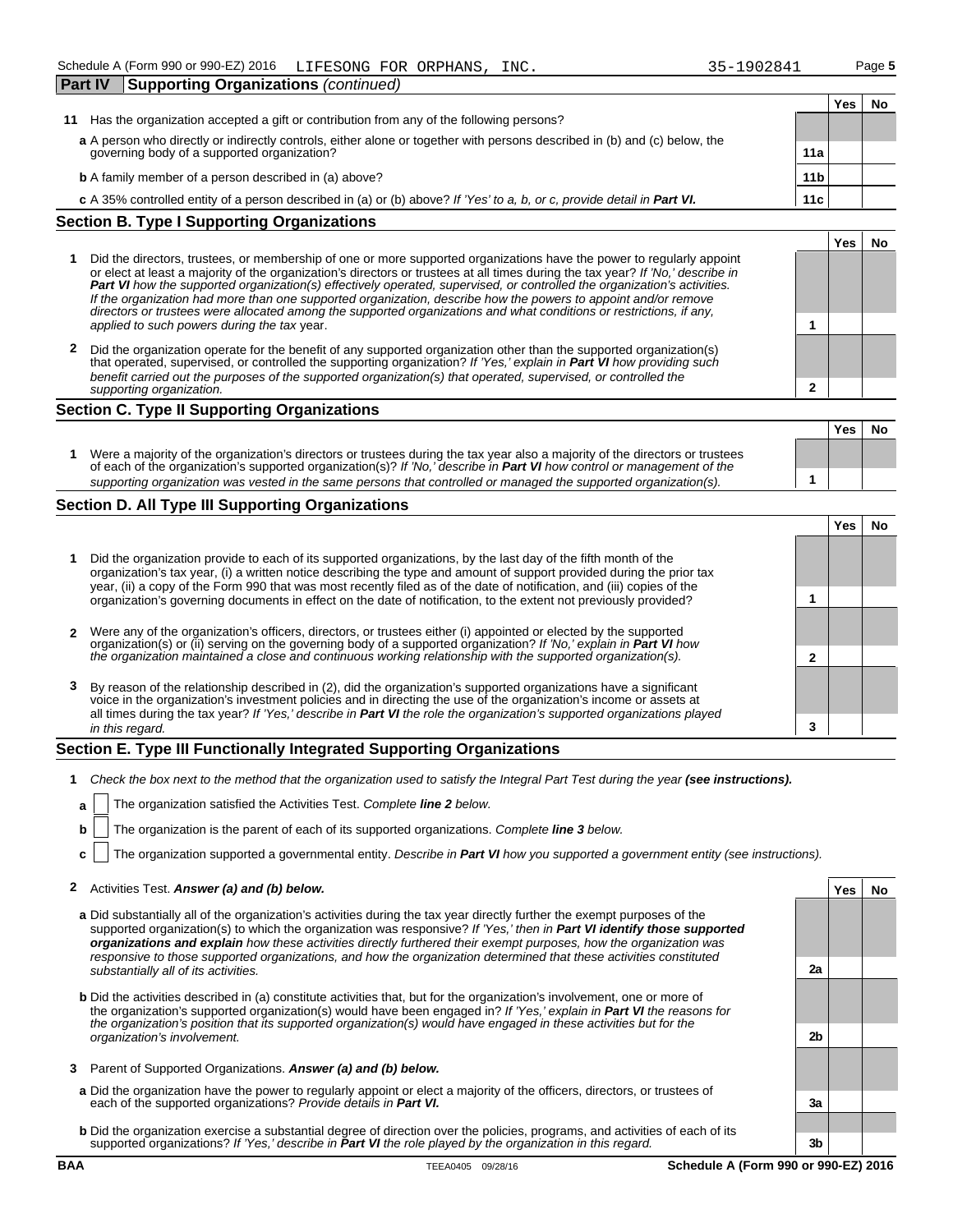**Part V Type III Non-Functionally Integrated 509(a)(3) Supporting Organizations 1** Check here if the organization satisfied the Integral Part Test as a qualifying trust on Nov. 20, 1970 (explain in Part VI). **See instructions.** All other Type III non-functionally integrated supporting organizations must complete Sections A through E. **Section A – Adjusted Net Income** (B) Current Year (B) Current Year (B) Current Year (B) Current Year (optional) **1** Net short-term capital gain **1 2** Recoveries of prior-year distributions **2 3** Other gross income (see instructions) **3 4** Add lines 1 through 3. **4 5** Depreciation and depletion **5 6** Portion of operating expenses paid or incurred for production or collection of gross income or for management, conservation, or maintenance of property held for production of income (see instructions) **6 7** Other expenses (see instructions) **7 8 Adjusted Net Income** (subtract lines 5, 6, and 7 from line 4). **8 Section B – Minimum Asset Amount Section B – Minimum Asset Amount** (A) **Current Year** (B) Current Year (B) Current Year (optional) **1** Aggregate fair market value of all non-exempt-use assets (see instructions for short tax year or assets held for part of year): **a** Average monthly value of securities **1 a b** Average monthly cash balances **1 b c** Fair market value of other non-exempt-use assets **c** Fair market value of other non-exempt-use assets **c 1c d Total** (add lines 1a, 1b, and 1c) **d 1 d e Discount** claimed for blockage or other factors (explain in detail in **Part VI**): **2** Acquisition indebtedness applicable to non-exempt-use assets **2 3** Subtract line 2 from line 1d. **3 4** Cash deemed held for exempt use. Enter 1-1/2% of line 3 (for greater amount, see instructions). **4 5** Net value of non-exempt-use assets (subtract line 4 from line 3) **5 6** Multiply line 5 by .035. **6 7** Recoveries of prior-year distributions **7 8 Minimum Asset Amount** (add line 7 to line 6) **8 Section C – Distributable Amount** Current Year Current Year Current Year Current Year Current Year **1** Adjusted net income for prior year (from Section A, line 8, Column A) **1 2** Enter 85% of line 1. **2 3** Minimum asset amount for prior year (from Section B, line 8, Column A) **3 4** Enter greater of line 2 or line 3. **4 5** Income tax imposed in prior year **5 6 Distributable Amount.** Subtract line 5 from line 4, unless subject to emergency temporary reduction (see instructions). **6**

**7** Check here if the current year is the organization's first as a non-functionally integrated Type III supporting organization (see instructions).

**BAA Schedule A (Form 990 or 990-EZ) 2016**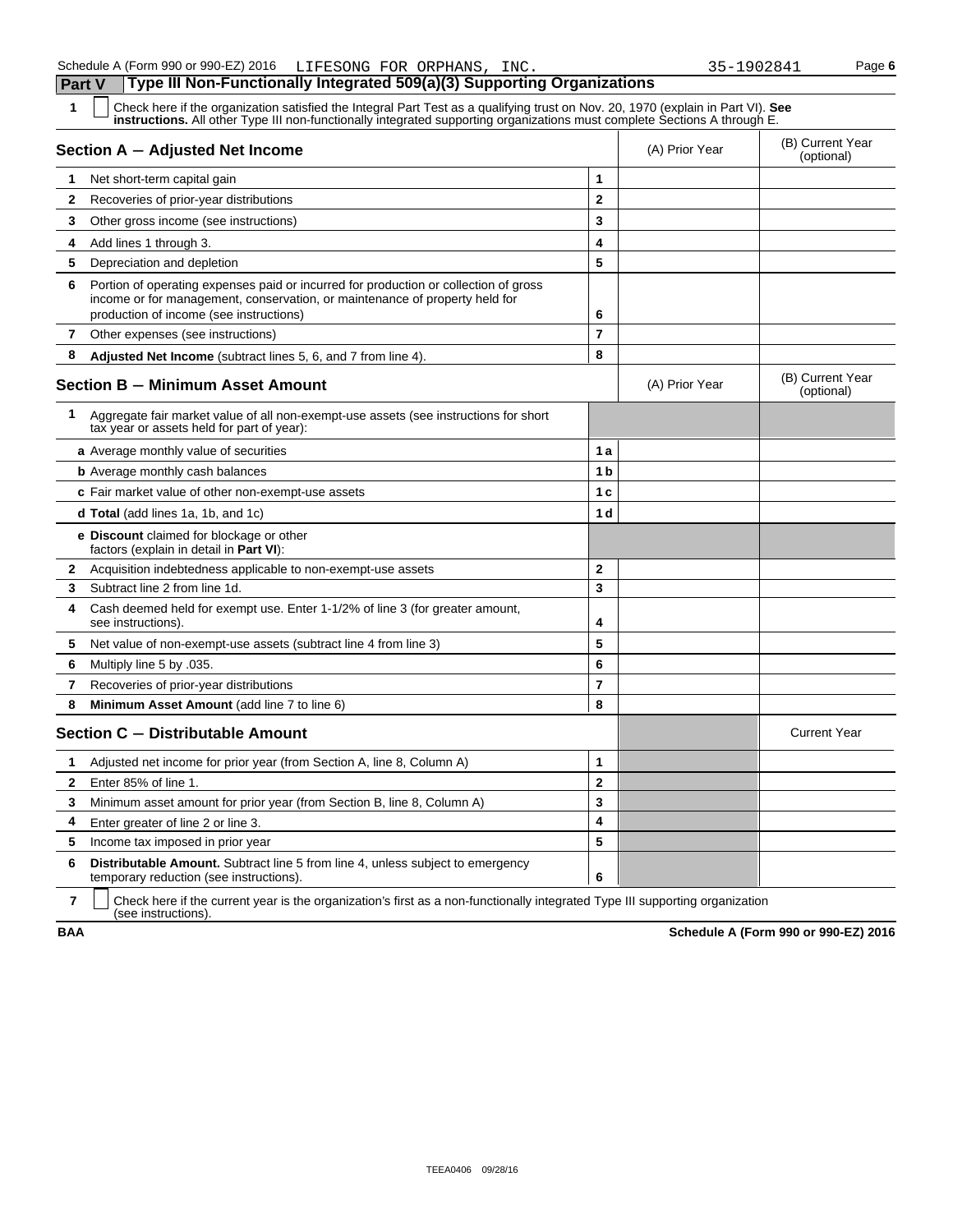| <b>Part V</b> | Type III Non-Functionally Integrated 509(a)(3) Supporting Organizations (continued)                                                                                           |                                              |                                               |                                                  |
|---------------|-------------------------------------------------------------------------------------------------------------------------------------------------------------------------------|----------------------------------------------|-----------------------------------------------|--------------------------------------------------|
|               | Section D - Distributions                                                                                                                                                     |                                              |                                               | <b>Current Year</b>                              |
| 1             | Amounts paid to supported organizations to accomplish exempt purposes                                                                                                         |                                              |                                               |                                                  |
| 2             | Amounts paid to perform activity that directly furthers exempt purposes of supported organizations,<br>in excess of income from activity                                      |                                              |                                               |                                                  |
| 3             | Administrative expenses paid to accomplish exempt purposes of supported organizations                                                                                         |                                              |                                               |                                                  |
| 4             | Amounts paid to acquire exempt-use assets                                                                                                                                     |                                              |                                               |                                                  |
| 5             | Qualified set-aside amounts (prior IRS approval required)                                                                                                                     |                                              |                                               |                                                  |
| 6             | Other distributions (describe in Part VI). See instructions.                                                                                                                  |                                              |                                               |                                                  |
| 7             | Total annual distributions. Add lines 1 through 6.                                                                                                                            |                                              |                                               |                                                  |
| 8             | Distributions to attentive supported organizations to which the organization is responsive (provide details<br>in Part VI). See instructions.                                 |                                              |                                               |                                                  |
| 9             | Distributable amount for 2016 from Section C, line 6                                                                                                                          |                                              |                                               |                                                  |
| 10            | Line 8 amount divided by Line 9 amount                                                                                                                                        |                                              |                                               |                                                  |
|               | Section E - Distribution Allocations (see instructions)                                                                                                                       | (i)<br><b>Excess</b><br><b>Distributions</b> | (ii)<br><b>Underdistributions</b><br>Pre-2016 | (iii)<br><b>Distributable</b><br>Amount for 2016 |
| 1             | Distributable amount for 2016 from Section C, line 6                                                                                                                          |                                              |                                               |                                                  |
| $\mathbf{2}$  | Underdistributions, if any, for years prior to 2016 (reasonable<br>cause required - explain in Part VI). See instructions.                                                    |                                              |                                               |                                                  |
| 3             | Excess distributions carryover, if any, to 2016:                                                                                                                              |                                              |                                               |                                                  |
| а             |                                                                                                                                                                               |                                              |                                               |                                                  |
| b             |                                                                                                                                                                               |                                              |                                               |                                                  |
|               | <b>c</b> From 2013                                                                                                                                                            |                                              |                                               |                                                  |
|               | <b>d</b> From 2014 $\ldots$ $\ldots$                                                                                                                                          |                                              |                                               |                                                  |
|               | $e$ From 2015 $\ldots$ $\ldots$ $\ldots$                                                                                                                                      |                                              |                                               |                                                  |
|               | f Total of lines 3a through e                                                                                                                                                 |                                              |                                               |                                                  |
|               | g Applied to underdistributions of prior years                                                                                                                                |                                              |                                               |                                                  |
|               | h Applied to 2016 distributable amount                                                                                                                                        |                                              |                                               |                                                  |
|               | <i>i</i> Carryover from 2011 not applied (see instructions)                                                                                                                   |                                              |                                               |                                                  |
|               | Remainder. Subtract lines 3g, 3h, and 3i from 3f.                                                                                                                             |                                              |                                               |                                                  |
| 4             | Distributions for 2016 from Section D.<br>\$<br>line $7$ :                                                                                                                    |                                              |                                               |                                                  |
|               | a Applied to underdistributions of prior years                                                                                                                                |                                              |                                               |                                                  |
|               | <b>b</b> Applied to 2016 distributable amount                                                                                                                                 |                                              |                                               |                                                  |
|               | c Remainder. Subtract lines 4a and 4b from 4.                                                                                                                                 |                                              |                                               |                                                  |
| 5             | Remaining underdistributions for years prior to 2016, if any.<br>Subtract lines 3g and 4a from line 2. For result greater than<br>zero, explain in Part VI. See instructions. |                                              |                                               |                                                  |
| 6             | Remaining underdistributions for 2016. Subtract lines 3h and 4b<br>from line 1. For result greater than zero, explain in Part VI. See<br>instructions.                        |                                              |                                               |                                                  |
| 7             | Excess distributions carryover to 2017. Add lines 3j and 4c.                                                                                                                  |                                              |                                               |                                                  |
| 8             | Breakdown of line 7:                                                                                                                                                          |                                              |                                               |                                                  |
| а             |                                                                                                                                                                               |                                              |                                               |                                                  |
|               | <b>b</b> Excess from $2013$ $\ldots$                                                                                                                                          |                                              |                                               |                                                  |
|               | $C$ Excess from 2014 $\ldots$                                                                                                                                                 |                                              |                                               |                                                  |
|               | <b>d</b> Excess from 2015 $\ldots$                                                                                                                                            |                                              |                                               |                                                  |
|               | <b>e</b> Excess from $2016$                                                                                                                                                   |                                              |                                               |                                                  |

**BAA Schedule A (Form 990 or 990-EZ) 2016**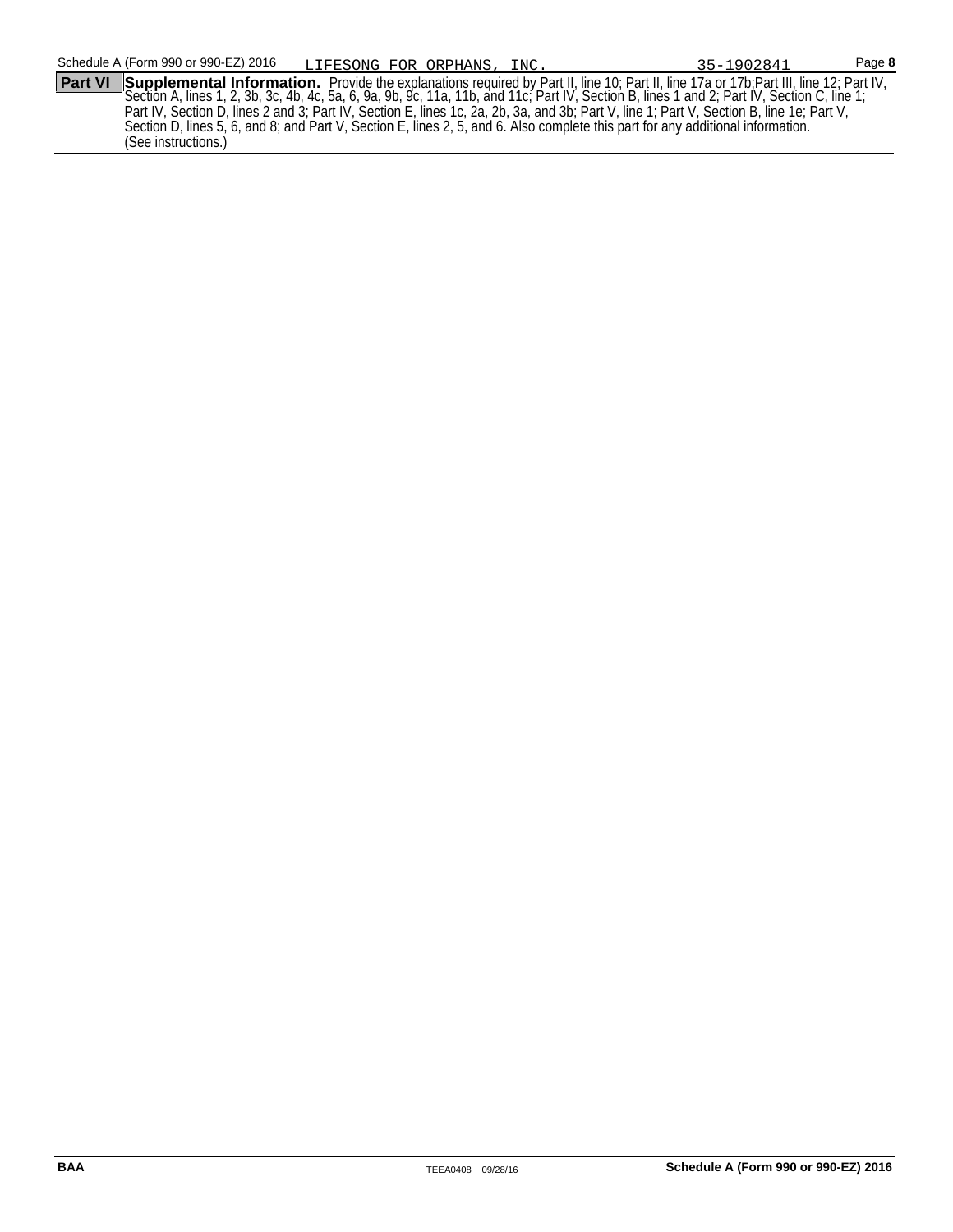| <b>SCHEDULE D</b> |                                                        |                                                                     |                                                                                                                                                                                                                                                                                                                                                                                                 |                                          | OMB No. 1545-0047            |                                       |                                 |  |
|-------------------|--------------------------------------------------------|---------------------------------------------------------------------|-------------------------------------------------------------------------------------------------------------------------------------------------------------------------------------------------------------------------------------------------------------------------------------------------------------------------------------------------------------------------------------------------|------------------------------------------|------------------------------|---------------------------------------|---------------------------------|--|
| (Form 990)        |                                                        |                                                                     | ► Complete if the organization answered 'Yes' on Form 990,<br>Part IV, line 6, 7, 8, 9, 10, 11a, 11b, 11c, 11d, 11e, 11f, 12a, or 12b.                                                                                                                                                                                                                                                          | <b>Supplemental Financial Statements</b> |                              |                                       |                                 |  |
|                   | Department of the Treasury<br>Internal Revenue Service |                                                                     | Attach to Form 990.<br>Information about Schedule D (Form 990) and its instructions is at www.irs.gov/form990.                                                                                                                                                                                                                                                                                  |                                          |                              | <b>Inspection</b>                     | <b>Open to Public</b>           |  |
|                   | Name of the organization                               |                                                                     |                                                                                                                                                                                                                                                                                                                                                                                                 |                                          |                              | <b>Employer identification number</b> |                                 |  |
|                   |                                                        | LIFESONG FOR ORPHANS, INC.                                          |                                                                                                                                                                                                                                                                                                                                                                                                 |                                          | 35-1902841                   |                                       |                                 |  |
| Part I            |                                                        |                                                                     | Organizations Maintaining Donor Advised Funds or Other Similar Funds or Accounts.                                                                                                                                                                                                                                                                                                               |                                          |                              |                                       |                                 |  |
|                   |                                                        |                                                                     | Complete if the organization answered 'Yes' on Form 990, Part IV, line 6.                                                                                                                                                                                                                                                                                                                       |                                          |                              |                                       |                                 |  |
|                   |                                                        |                                                                     | (a) Donor advised funds                                                                                                                                                                                                                                                                                                                                                                         |                                          | (b) Funds and other accounts |                                       |                                 |  |
| 1                 |                                                        | Total number at end of year                                         |                                                                                                                                                                                                                                                                                                                                                                                                 |                                          |                              |                                       | 428.                            |  |
| 2                 |                                                        | Aggregate value of contributions to (during year)                   |                                                                                                                                                                                                                                                                                                                                                                                                 |                                          |                              |                                       | 2,338,478.                      |  |
| 3                 |                                                        | Aggregate value of grants from (during year)                        |                                                                                                                                                                                                                                                                                                                                                                                                 |                                          |                              |                                       | 1,846,941.                      |  |
|                   |                                                        | Aggregate value at end of year                                      |                                                                                                                                                                                                                                                                                                                                                                                                 |                                          |                              |                                       | 4,495,149.                      |  |
| 5                 |                                                        |                                                                     | Did the organization inform all donors and donor advisors in writing that the assets held in donor advised funds<br>are the organization's property, subject to the organization's exclusive legal control? $\ldots$ ,                                                                                                                                                                          |                                          |                              | $ X $ Yes                             | No                              |  |
| 6                 |                                                        |                                                                     | Did the organization inform all grantees, donors, and donor advisors in writing that grant funds can be used only<br>for charitable purposes and not for the benefit of the donor or donor advisor, or for any other purpose conferring                                                                                                                                                         |                                          |                              | $\overline{X}$ Yes                    | No                              |  |
|                   | <b>Part II</b>                                         | <b>Conservation Easements.</b>                                      | Complete if the organization answered 'Yes' on Form 990, Part IV, line 7.                                                                                                                                                                                                                                                                                                                       |                                          |                              |                                       |                                 |  |
| 1                 |                                                        |                                                                     | Purpose(s) of conservation easements held by the organization (check all that apply).                                                                                                                                                                                                                                                                                                           |                                          |                              |                                       |                                 |  |
|                   |                                                        | Preservation of land for public use (e.g., recreation or education) | Preservation of a historically important land area                                                                                                                                                                                                                                                                                                                                              |                                          |                              |                                       |                                 |  |
|                   | Protection of natural habitat                          |                                                                     | Preservation of a certified historic structure                                                                                                                                                                                                                                                                                                                                                  |                                          |                              |                                       |                                 |  |
|                   | Preservation of open space                             |                                                                     |                                                                                                                                                                                                                                                                                                                                                                                                 |                                          |                              |                                       |                                 |  |
| 2                 |                                                        |                                                                     | Complete lines 2a through 2d if the organization held a qualified conservation contribution in the form of a conservation easement on the                                                                                                                                                                                                                                                       |                                          |                              |                                       |                                 |  |
|                   | last day of the tax year.                              |                                                                     |                                                                                                                                                                                                                                                                                                                                                                                                 |                                          |                              |                                       | Held at the End of the Tax Year |  |
|                   |                                                        |                                                                     |                                                                                                                                                                                                                                                                                                                                                                                                 | 2a                                       |                              |                                       |                                 |  |
|                   |                                                        |                                                                     |                                                                                                                                                                                                                                                                                                                                                                                                 | 2 <sub>b</sub>                           |                              |                                       |                                 |  |
|                   |                                                        |                                                                     | <b>c</b> Number of conservation easements on a certified historic structure included in (a) $\ldots \ldots \ldots$                                                                                                                                                                                                                                                                              | 2c                                       |                              |                                       |                                 |  |
|                   |                                                        |                                                                     | d Number of conservation easements included in (c) acquired after 8/17/06, and not on a historic                                                                                                                                                                                                                                                                                                | 2 <sub>d</sub>                           |                              |                                       |                                 |  |
| 3                 | tax year $\blacktriangleright$                         |                                                                     | Number of conservation easements modified, transferred, released, extinguished, or terminated by the organization during the                                                                                                                                                                                                                                                                    |                                          |                              |                                       |                                 |  |
|                   |                                                        |                                                                     | Number of states where property subject to conservation easement is located ►                                                                                                                                                                                                                                                                                                                   |                                          |                              |                                       |                                 |  |
|                   |                                                        |                                                                     | Does the organization have a written policy regarding the periodic monitoring, inspection, handling of violations,                                                                                                                                                                                                                                                                              |                                          |                              |                                       |                                 |  |
| 6                 |                                                        |                                                                     | Staff and volunteer hours devoted to monitoring, inspecting, handling of violations, and enforcing conservation easements during the year                                                                                                                                                                                                                                                       |                                          |                              | <b>Yes</b>                            | No                              |  |
| 7                 | ►\$                                                    |                                                                     | Amount of expenses incurred in monitoring, inspecting, handling of violations, and enforcing conservation easements during the year                                                                                                                                                                                                                                                             |                                          |                              |                                       |                                 |  |
|                   |                                                        |                                                                     |                                                                                                                                                                                                                                                                                                                                                                                                 |                                          |                              |                                       |                                 |  |
| 8                 |                                                        |                                                                     | Does each conservation easement reported on line 2(d) above satisfy the requirements of section 170(h)(4)(B)(i)                                                                                                                                                                                                                                                                                 |                                          |                              | Yes                                   | No                              |  |
| 9                 | conservation easements.                                |                                                                     | In Part XIII, describe how the organization reports conservation easements in its revenue and expense statement, and balance sheet, and<br>include, if applicable, the text of the footnote to the organization's financial statements that describes the organization's accounting for                                                                                                         |                                          |                              |                                       |                                 |  |
|                   | Part III                                               |                                                                     | Organizations Maintaining Collections of Art, Historical Treasures, or Other Similar Assets.<br>Complete if the organization answered 'Yes' on Form 990, Part IV, line 8.                                                                                                                                                                                                                       |                                          |                              |                                       |                                 |  |
|                   |                                                        |                                                                     | 1 a If the organization elected, as permitted under SFAS 116 (ASC 958), not to report in its revenue statement and balance sheet works of<br>art, historical treasures, or other similar assets held for public exhibition, education, or research in furtherance of public service, provide,<br>in Part XIII, the text of the footnote to its financial statements that describes these items. |                                          |                              |                                       |                                 |  |
|                   |                                                        | following amounts relating to these items:                          | b If the organization elected, as permitted under SFAS 116 (ASC 958), to report in its revenue statement and balance sheet works of art,<br>historical treasures, or other similar assets held for public exhibition, education, or research in furtherance of public service, provide the                                                                                                      |                                          |                              |                                       |                                 |  |
|                   |                                                        |                                                                     | (i) Revenue included on Form 990, Part VIII, line 1 $\dots \dots \dots \dots \dots \dots \dots \dots \dots \dots \dots \dots \dots \dots \dots$                                                                                                                                                                                                                                                 |                                          |                              |                                       |                                 |  |
|                   |                                                        |                                                                     |                                                                                                                                                                                                                                                                                                                                                                                                 |                                          | ► \$                         |                                       |                                 |  |
| 2                 |                                                        |                                                                     | If the organization received or held works of art, historical treasures, or other similar assets for financial gain, provide the following<br>amounts required to be reported under SFAS 116 (ASC 958) relating to these items:                                                                                                                                                                 |                                          |                              |                                       |                                 |  |
|                   |                                                        |                                                                     |                                                                                                                                                                                                                                                                                                                                                                                                 |                                          | $\triangleright$ \$          |                                       |                                 |  |
|                   |                                                        |                                                                     |                                                                                                                                                                                                                                                                                                                                                                                                 |                                          |                              |                                       |                                 |  |

| BAA For Paperwork Reduction Act Notice, see the Instructions for Form 990. | TEEA3301 08/1 |  |
|----------------------------------------------------------------------------|---------------|--|
|----------------------------------------------------------------------------|---------------|--|

**BAA Form 890.** Schedule **D** (Form 990) 2016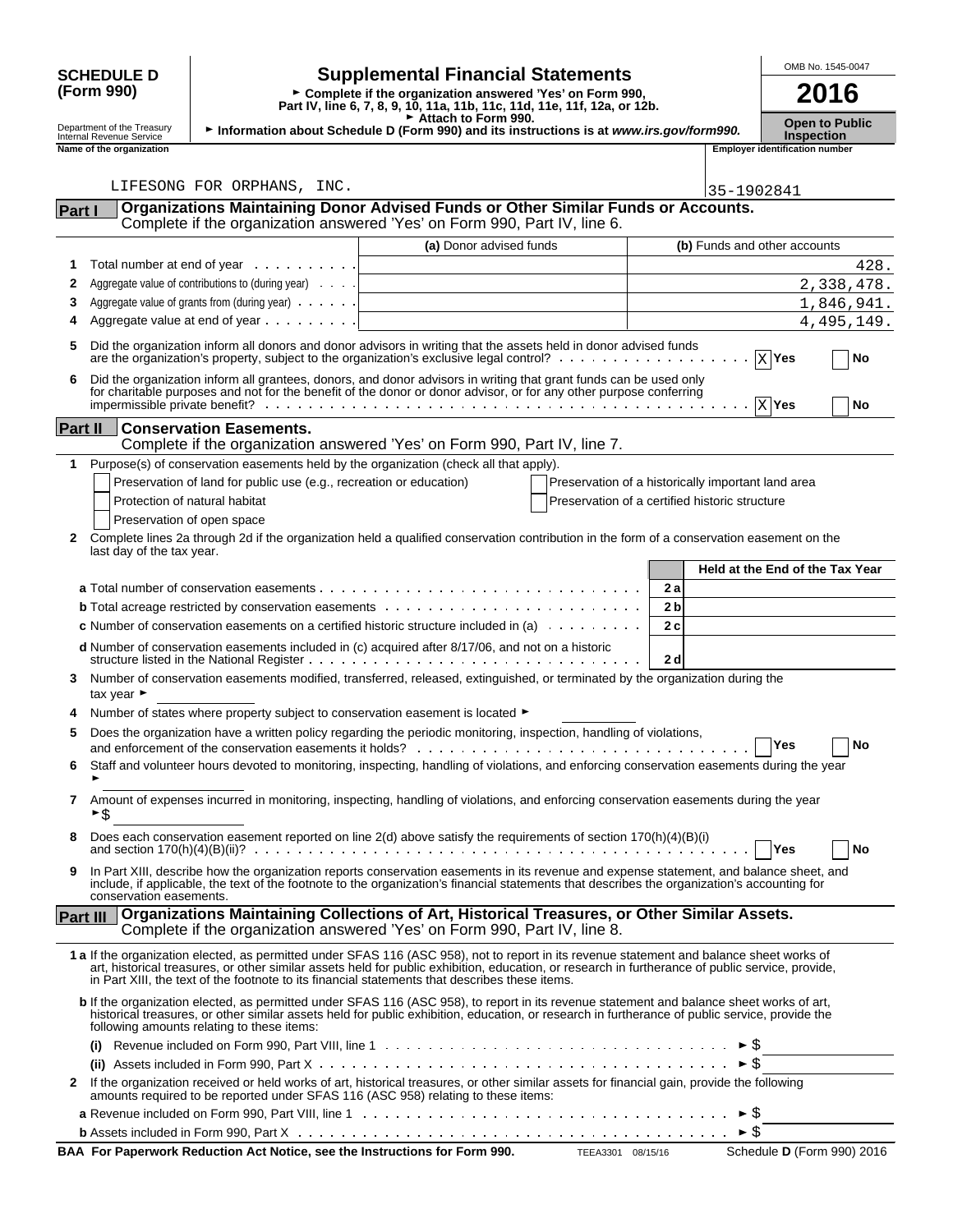| Schedule <b>D</b> (Form 990) 2016                                                                                                                                                            |                  | LIFESONG FOR ORPHANS, INC. |              |                |                                    | 35-1902841                      |        |                     | Page 2          |
|----------------------------------------------------------------------------------------------------------------------------------------------------------------------------------------------|------------------|----------------------------|--------------|----------------|------------------------------------|---------------------------------|--------|---------------------|-----------------|
| Organizations Maintaining Collections of Art, Historical Treasures, or Other Similar Assets (continued)<br><b>Part III</b>                                                                   |                  |                            |              |                |                                    |                                 |        |                     |                 |
| Using the organization's acquisition, accession, and other records, check any of the following that are a significant use of its collection<br>3<br>items (check all that apply):            |                  |                            |              |                |                                    |                                 |        |                     |                 |
| Public exhibition<br>a                                                                                                                                                                       |                  |                            | d            |                | Loan or exchange programs          |                                 |        |                     |                 |
| Scholarly research<br>b                                                                                                                                                                      |                  |                            | е            | Other          |                                    |                                 |        |                     |                 |
| Preservation for future generations<br>c                                                                                                                                                     |                  |                            |              |                |                                    |                                 |        |                     |                 |
| Provide a description of the organization's collections and explain how they further the organization's exempt purpose in<br>4<br>Part XIII.                                                 |                  |                            |              |                |                                    |                                 |        |                     |                 |
| During the year, did the organization solicit or receive donations of art, historical treasures, or other similar assets                                                                     |                  |                            |              |                |                                    |                                 | Yes    |                     | <b>No</b>       |
| <b>Escrow and Custodial Arrangements.</b> Complete if the organization answered 'Yes' on Form 990, Part IV,<br><b>Part IV</b><br>line 9, or reported an amount on Form 990, Part X, line 21. |                  |                            |              |                |                                    |                                 |        |                     |                 |
| 1 a Is the organization an agent, trustee, custodian or other intermediary for contributions or other assets not included                                                                    |                  |                            |              |                |                                    |                                 | Yes    |                     | <b>No</b>       |
| b If 'Yes,' explain the arrangement in Part XIII and complete the following table:                                                                                                           |                  |                            |              |                |                                    |                                 |        |                     |                 |
|                                                                                                                                                                                              |                  |                            |              |                |                                    |                                 | Amount |                     |                 |
|                                                                                                                                                                                              |                  |                            |              |                |                                    | 1 c                             |        |                     |                 |
|                                                                                                                                                                                              |                  |                            |              |                |                                    | 1 d                             |        |                     |                 |
|                                                                                                                                                                                              |                  |                            |              |                |                                    | 1 e<br>1f                       |        |                     |                 |
| 2 a Did the organization include an amount on Form 990, Part X, line 21, for escrow or custodial account liability?                                                                          |                  |                            |              |                |                                    |                                 | Yes    |                     | No              |
| b If 'Yes,' explain the arrangement in Part XIII. Check here if the explanation has been provided on Part XIII                                                                               |                  |                            |              |                |                                    |                                 |        |                     |                 |
|                                                                                                                                                                                              |                  |                            |              |                |                                    |                                 |        |                     |                 |
| <b>Part V</b><br>Endowment Funds. Complete if the organization answered 'Yes' on Form 990, Part IV, line 10.                                                                                 |                  |                            |              |                |                                    |                                 |        |                     |                 |
|                                                                                                                                                                                              | (a) Current year |                            |              | (b) Prior year | (c) Two years back                 | (d) Three years back            |        | (e) Four years back |                 |
| <b>1 a</b> Beginning of year balance                                                                                                                                                         |                  |                            |              |                |                                    |                                 |        |                     |                 |
| <b>b</b> Contributions $\cdots$                                                                                                                                                              |                  |                            |              |                |                                    |                                 |        |                     |                 |
| c Net investment earnings, gains,<br>and losses                                                                                                                                              |                  |                            |              |                |                                    |                                 |        |                     |                 |
| <b>d</b> Grants or scholarships                                                                                                                                                              |                  |                            |              |                |                                    |                                 |        |                     |                 |
| <b>e</b> Other expenditures for facilities<br>and programs                                                                                                                                   |                  |                            |              |                |                                    |                                 |        |                     |                 |
| f Administrative expenses                                                                                                                                                                    |                  |                            |              |                |                                    |                                 |        |                     |                 |
| $g$ End of year balance $\cdots$                                                                                                                                                             |                  |                            |              |                |                                    |                                 |        |                     |                 |
| 2 Provide the estimated percentage of the current year end balance (line 1g, column (a)) held as:                                                                                            |                  |                            |              |                |                                    |                                 |        |                     |                 |
| a Board designated or quasi-endowment $\blacktriangleright$                                                                                                                                  |                  |                            |              |                |                                    |                                 |        |                     |                 |
| <b>b</b> Permanent endowment ►                                                                                                                                                               | နွ               |                            |              |                |                                    |                                 |        |                     |                 |
| c Temporarily restricted endowment ►<br>The percentages on lines 2a, 2b, and 2c should equal 100%.                                                                                           |                  |                            |              |                |                                    |                                 |        |                     |                 |
|                                                                                                                                                                                              |                  |                            |              |                |                                    |                                 |        |                     |                 |
| 3 a Are there endowment funds not in the possession of the organization that are held and administered for the<br>organization by:                                                           |                  |                            |              |                |                                    |                                 |        | Yes                 | No              |
| (i)                                                                                                                                                                                          |                  |                            |              |                |                                    |                                 | 3a(i)  |                     |                 |
|                                                                                                                                                                                              |                  |                            |              |                |                                    |                                 | 3a(ii) |                     |                 |
|                                                                                                                                                                                              |                  |                            |              |                |                                    |                                 | 3b     |                     |                 |
| Describe in Part XIII the intended uses of the organization's endowment funds.<br>4                                                                                                          |                  |                            |              |                |                                    |                                 |        |                     |                 |
| <b>Part VI</b><br>Land, Buildings, and Equipment.                                                                                                                                            |                  |                            |              |                |                                    |                                 |        |                     |                 |
| Complete if the organization answered 'Yes' on Form 990, Part IV, line 11a. See Form 990, Part X, line 10.                                                                                   |                  |                            |              |                |                                    |                                 |        |                     |                 |
| Description of property                                                                                                                                                                      |                  | (a) Cost or other basis    | (investment) |                | (b) Cost or other<br>basis (other) | (c) Accumulated<br>depreciation |        | (d) Book value      |                 |
|                                                                                                                                                                                              |                  |                            |              |                | 2,295,169.                         |                                 |        | 2,295,169.          |                 |
| <b>b</b> Buildings $\cdots$ $\cdots$ $\cdots$ $\cdots$ $\cdots$ $\cdots$                                                                                                                     |                  |                            |              |                | 6,470,359.                         | 725,707                         |        | 5,744,652.          |                 |
| $c$ Leasehold improvements $\cdots$                                                                                                                                                          |                  |                            |              |                | 356,033.                           | 40,301                          |        |                     | <u>315,732.</u> |
| $d$ Equipment $\cdots$ $\cdots$ $\cdots$ $\cdots$ $\cdots$ $\cdots$ $\cdots$                                                                                                                 |                  |                            |              |                | 3,765,587.                         | 1,786,833.                      |        | 1,978,754.          |                 |
| $e$ Other $\cdots$ $\cdots$ $\cdots$ $\cdots$ $\cdots$ $\cdots$ $\cdots$ $\cdots$                                                                                                            |                  |                            |              |                | 1, 153, 917.                       | 246,717                         |        |                     | 907, 200.       |
| Total. Add lines 1a through 1e. (Column (d) must equal Form 990, Part X, column (B), line 10c.)                                                                                              |                  |                            |              |                |                                    |                                 |        | 11, 241, 507.       |                 |

**BAA** Schedule **D** (Form 990) 2016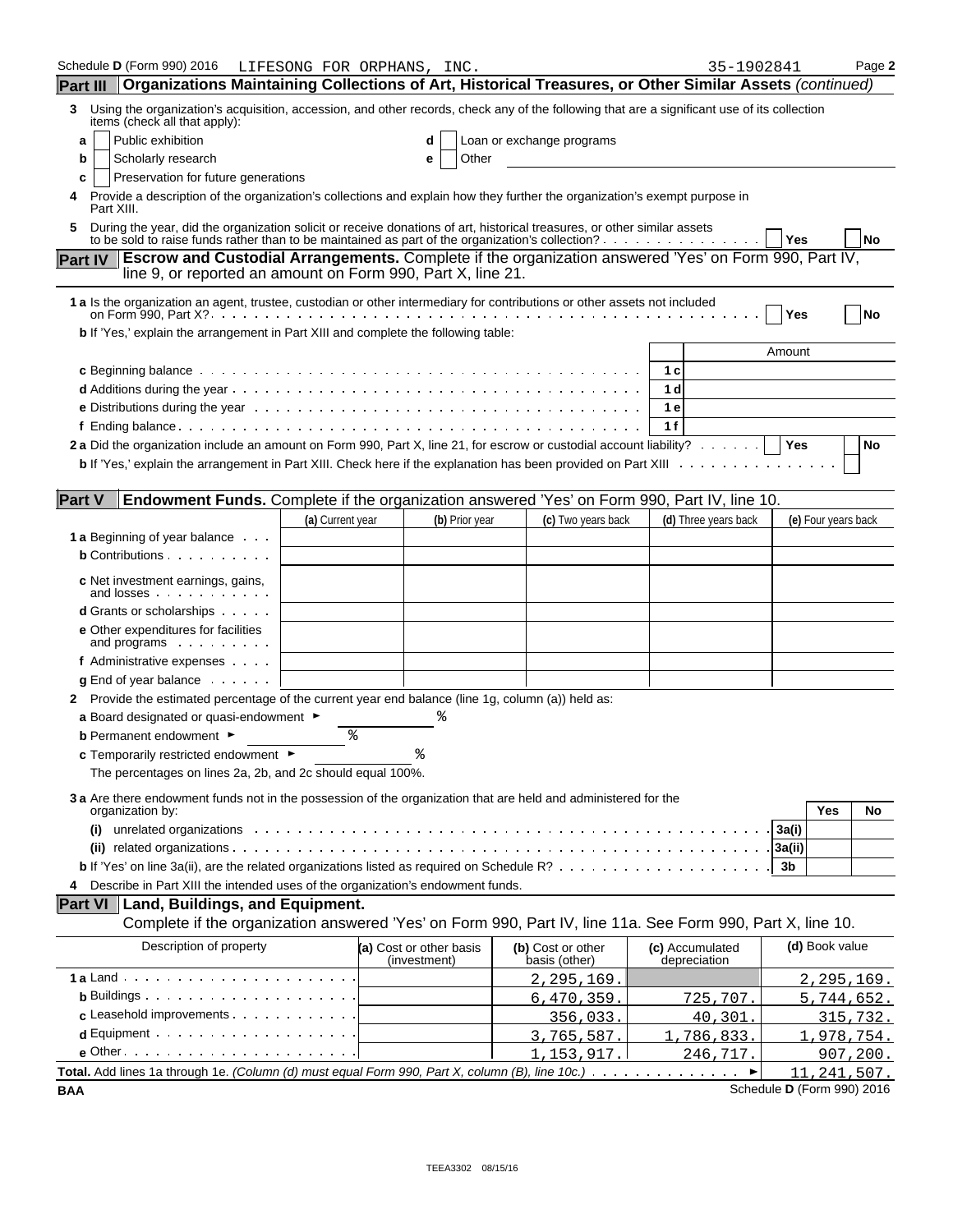| Part VII         | <b>Investments - Other Securities.</b>                                                                                                           |                 | Complete if the organization answered 'Yes' on Form 990, Part IV, line 11b. See Form 990, Part X, line 12.                                          |
|------------------|--------------------------------------------------------------------------------------------------------------------------------------------------|-----------------|-----------------------------------------------------------------------------------------------------------------------------------------------------|
|                  | (a) Description of security or category (including name of security)                                                                             | (b) Book value  | (c) Method of valuation: Cost or end-of-year market value                                                                                           |
|                  | (1) Financial derivatives                                                                                                                        |                 |                                                                                                                                                     |
|                  | (2) Closely-held equity interests                                                                                                                |                 |                                                                                                                                                     |
| (3) Other        |                                                                                                                                                  |                 |                                                                                                                                                     |
| (A)              |                                                                                                                                                  |                 |                                                                                                                                                     |
| (B)              |                                                                                                                                                  |                 |                                                                                                                                                     |
| (C)              |                                                                                                                                                  |                 |                                                                                                                                                     |
| (D)              |                                                                                                                                                  |                 |                                                                                                                                                     |
| (E)              |                                                                                                                                                  |                 |                                                                                                                                                     |
| (F)              |                                                                                                                                                  |                 |                                                                                                                                                     |
| (G)              |                                                                                                                                                  |                 |                                                                                                                                                     |
| (H)              |                                                                                                                                                  |                 |                                                                                                                                                     |
| (1)              |                                                                                                                                                  |                 |                                                                                                                                                     |
|                  | Total. (Column (b) must equal Form 990, Part X, column (B) line 12.) $\rightarrow$                                                               |                 |                                                                                                                                                     |
| <b>Part VIII</b> |                                                                                                                                                  |                 | <b>Investments - Program Related.</b><br>Complete if the organization answered 'Yes' on Form 990, Part IV, line 11c. See Form 990, Part X, line 13. |
|                  | (a) Description of investment                                                                                                                    | (b) Book value  | (c) Method of valuation: Cost or end-of-year market value                                                                                           |
| (1)              |                                                                                                                                                  |                 |                                                                                                                                                     |
| (2)              |                                                                                                                                                  |                 |                                                                                                                                                     |
| (3)              |                                                                                                                                                  |                 |                                                                                                                                                     |
| (4)              |                                                                                                                                                  |                 |                                                                                                                                                     |
| (5)              |                                                                                                                                                  |                 |                                                                                                                                                     |
| (6)<br>(7)       |                                                                                                                                                  |                 |                                                                                                                                                     |
| (8)              |                                                                                                                                                  |                 |                                                                                                                                                     |
| (9)              |                                                                                                                                                  |                 |                                                                                                                                                     |
| (10)             |                                                                                                                                                  |                 |                                                                                                                                                     |
|                  | Total. (Column (b) must equal Form 990, Part X, column (B) line $13$ .). $\blacktriangleright$                                                   |                 |                                                                                                                                                     |
| Part IX          | <b>Other Assets.</b>                                                                                                                             |                 |                                                                                                                                                     |
|                  |                                                                                                                                                  | (a) Description | Complete if the organization answered 'Yes' on Form 990, Part IV, line 11d. See Form 990, Part X, line 15.<br>(b) Book value                        |
| (1)              |                                                                                                                                                  |                 |                                                                                                                                                     |
| (2)              |                                                                                                                                                  |                 |                                                                                                                                                     |
| (3)              |                                                                                                                                                  |                 |                                                                                                                                                     |
| (4)              |                                                                                                                                                  |                 |                                                                                                                                                     |
| (5)              |                                                                                                                                                  |                 |                                                                                                                                                     |
| (6)              |                                                                                                                                                  |                 |                                                                                                                                                     |
| (7)<br>(8)       |                                                                                                                                                  |                 |                                                                                                                                                     |
| (9)              |                                                                                                                                                  |                 |                                                                                                                                                     |
| (10)             |                                                                                                                                                  |                 |                                                                                                                                                     |
|                  | Total. (Column (b) must equal Form 990, Part X, column (B) line $15.$ ) $\ldots$                                                                 |                 | ▶                                                                                                                                                   |
| <b>Part X</b>    | <b>Other Liabilities.</b>                                                                                                                        |                 |                                                                                                                                                     |
|                  | Complete if the organization answered 'Yes' on Form 990, Part IV, line 11e or 11f. See Form 990, Part X, line 25<br>(a) Description of liability | (b) Book value  |                                                                                                                                                     |
|                  | (1) Federal income taxes                                                                                                                         |                 |                                                                                                                                                     |
|                  | (2) NOTES PAYABLE - RENT-TO-OWN AGREEMENT                                                                                                        | 81,441          |                                                                                                                                                     |
| $\overline{3}$   |                                                                                                                                                  |                 |                                                                                                                                                     |
| (4)              |                                                                                                                                                  |                 |                                                                                                                                                     |
| (5)              |                                                                                                                                                  |                 |                                                                                                                                                     |
| (6)              |                                                                                                                                                  |                 |                                                                                                                                                     |
| (7)<br>(8)       |                                                                                                                                                  |                 |                                                                                                                                                     |
| (9)              |                                                                                                                                                  |                 |                                                                                                                                                     |
| (10)             |                                                                                                                                                  |                 |                                                                                                                                                     |
| (11)             |                                                                                                                                                  |                 |                                                                                                                                                     |
|                  | Total. (Column (b) must equal Form 990, Part X, column (B) line 25.) $\ldots$                                                                    | 81,441          |                                                                                                                                                     |

**Total.** *(Column (b) must equal Form 990, Part X, column (B) line 25.)*  $\cdot \cdot \cdot$ **2.** Liability for uncertain tax positions. In Part XIII, provide the text of the footnote to the organization's financial statements that reports the organization's liability for uncertain tax positions under FIN 48 (ASC 740). Check here if the text of the footnote has been provided in Part XIII  $\dots\dots\dots\dots\dots\dots\dots\dots\dots\dots\dots\dots\dots\dots\dots$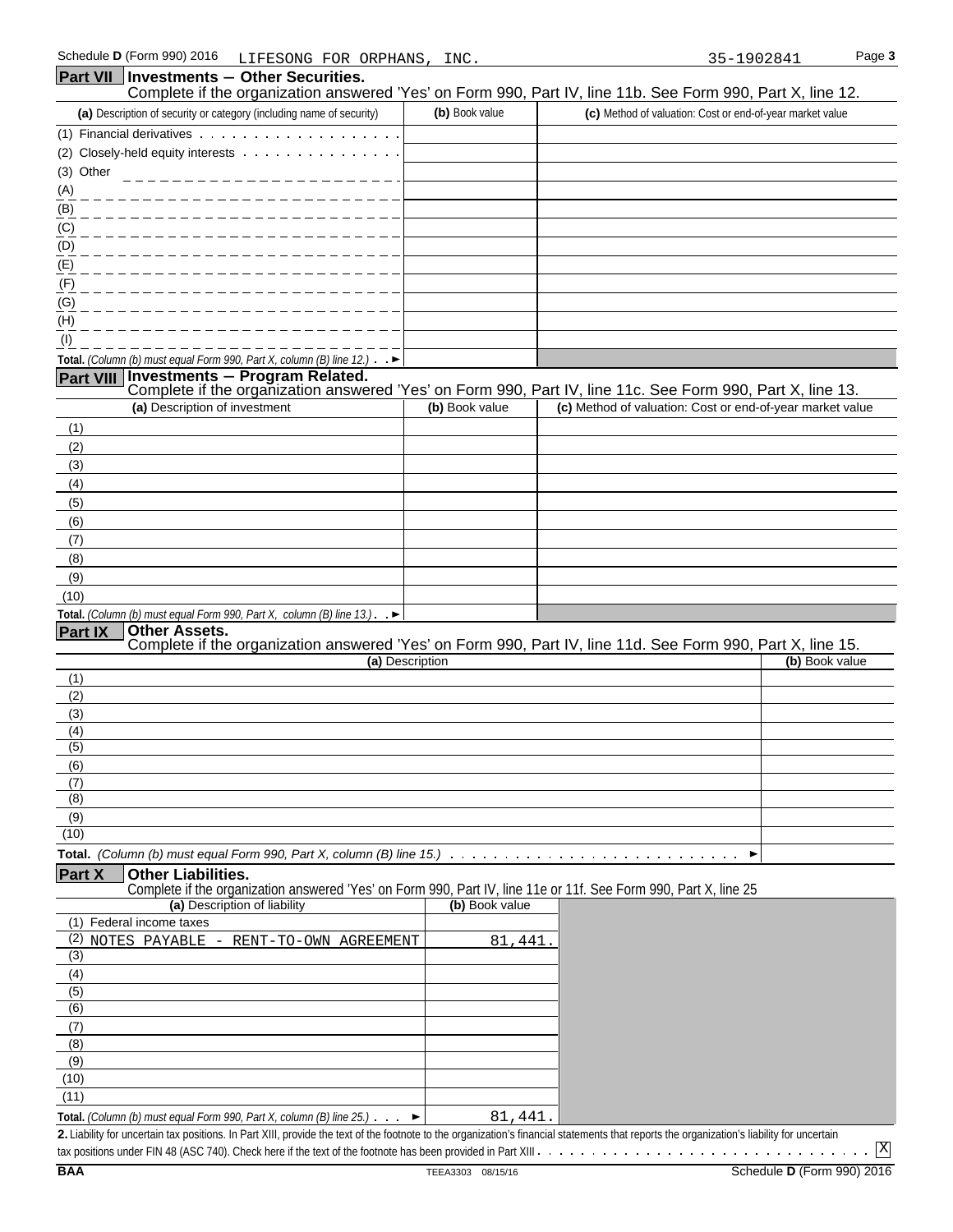| Schedule D (Form 990) 2016<br>LIFESONG FOR ORPHANS, INC.                                                                                                | 35-1902841           | Page 4        |
|---------------------------------------------------------------------------------------------------------------------------------------------------------|----------------------|---------------|
| Reconciliation of Revenue per Audited Financial Statements With Revenue per Return.<br><b>Part XI</b>                                                   |                      |               |
| Complete if the organization answered 'Yes' on Form 990, Part IV, line 12a.                                                                             |                      |               |
| 1                                                                                                                                                       | $\mathbf{1}$         | 19,645,309.   |
| Amounts included on line 1 but not on Form 990, Part VIII, line 12:<br>2                                                                                |                      |               |
| 2a                                                                                                                                                      |                      |               |
| <b>b</b> Donated services and use of facilities $\ldots$ , $\ldots$ , $\ldots$ , $\ldots$ , $\ldots$ , $\ldots$ , $\ldots$<br>2 <sub>b</sub><br>74,075. |                      |               |
| 2c                                                                                                                                                      |                      |               |
| 2d                                                                                                                                                      |                      |               |
|                                                                                                                                                         | 2e                   | 74,075.       |
| 3                                                                                                                                                       | 3                    | 19,571,234.   |
| Amounts included on Form 990, Part VIII, line 12, but not on line 1:<br>4                                                                               |                      |               |
| <b>a</b> Investment expenses not included on Form 990, Part VIII, line $7b$                                                                             |                      |               |
| <b>b</b> Other (Describe in Part XIII.) $\ldots \ldots \ldots \ldots \ldots \ldots \ldots \ldots \ldots \ldots \ldots \ldots$                           |                      |               |
|                                                                                                                                                         | 4 c                  |               |
| Total revenue. Add lines 3 and 4c. (This must equal Form 990, Part I, line 12.) $\ldots \ldots \ldots \ldots \ldots$<br>5.                              | $5\phantom{.0}$      | 19,571,234.   |
| Part XII Reconciliation of Expenses per Audited Financial Statements With Expenses per Return.                                                          |                      |               |
| Complete if the organization answered 'Yes' on Form 990, Part IV, line 12a.                                                                             |                      |               |
| 1                                                                                                                                                       | $\blacktriangleleft$ | 16, 275, 470. |
| Amounts included on line 1 but not on Form 990, Part IX, line 25:<br>2                                                                                  |                      |               |
| 2a                                                                                                                                                      |                      |               |
| 2 <sub>b</sub>                                                                                                                                          |                      |               |
| 2c                                                                                                                                                      |                      |               |
| 2d                                                                                                                                                      |                      |               |
|                                                                                                                                                         | 2e                   |               |
| 3                                                                                                                                                       | $\mathbf{3}$         | 16, 275, 470. |
| Amounts included on Form 990, Part IX, line 25, but not on line 1:                                                                                      |                      |               |
| <b>a</b> Investment expenses not included on Form 990, Part VIII, line 7b. $\dots$ 4a                                                                   |                      |               |
| <b>b</b> Other (Describe in Part XIII.) $\ldots \ldots \ldots \ldots \ldots \ldots \ldots \ldots \ldots \ldots$<br>4 <sub>h</sub>                       |                      |               |
|                                                                                                                                                         | 4 c                  |               |
|                                                                                                                                                         | 5                    | 16, 275, 470. |
| Part XIII Supplemental Information.                                                                                                                     |                      |               |

Provide the descriptions required for Part II, lines 3, 5, and 9; Part III, lines 1a and 4; Part IV, lines 1b and 2b; Part V,

line 4; Part X, line 2; Part XI, lines 2d and 4b; and Part XII, lines 2d and 4b. Also complete this part to provide any additional information.

LIFESONG IS A CHARITABLE ORGANIZATION AS DEFINED IN INTERNAL REVENUE CODE SECTION 501(C)(3) AND IS THEREFORE EXEMPT FROM THE PAYMENT OF INCOME TAXES. LIFESONG IS SUBJECT TO A TAX ON INCOME FROM ANY UNRELATED BUSINESS ACTIVITIES. MANAGEMENT HAS ANALYZED TAX POSITIONS TAKEN AND BELIEVES THAT INCOME TAX FILING POSITIONS WILL BE SUSTAINED UPON EXAMINATION AND DOES NOT ANTICIPATE ANY ADJUSTMENTS THAT WOULD RESULT IN A MATERIAL ADVERSE EFFECT ON LIFESONG'S FINANCIAL POSITION, ACTIVITIES OR CASH FLOWS. ACCORDINGLY, LIFESONG HAS NOT RECORDED ANY RESERVES, OR RELATED ACCRUALS FOR INTEREST AND PENALTIES FOR UNCERTAIN INCOME TAX POSITIONS AS OF JUNE 30, 2017 AND 2016. LIFESONG IS SUBJECT TO ROUTINE AUDITS BY TAXING JURISDICTIONS; HOWEVER, THERE ARE CURRENTLY NO AUDITS FOR ANY TAX PERIODS IN PROGRESS. LIFESONG BELIEVES IT IS NO LONGER SUBJECT TO INCOME TAX EXAMINATIONS FOR YEARS PRIOR TO 2014.

Pt X, Line 2

**BAA** Schedule **D** (Form 990) 2016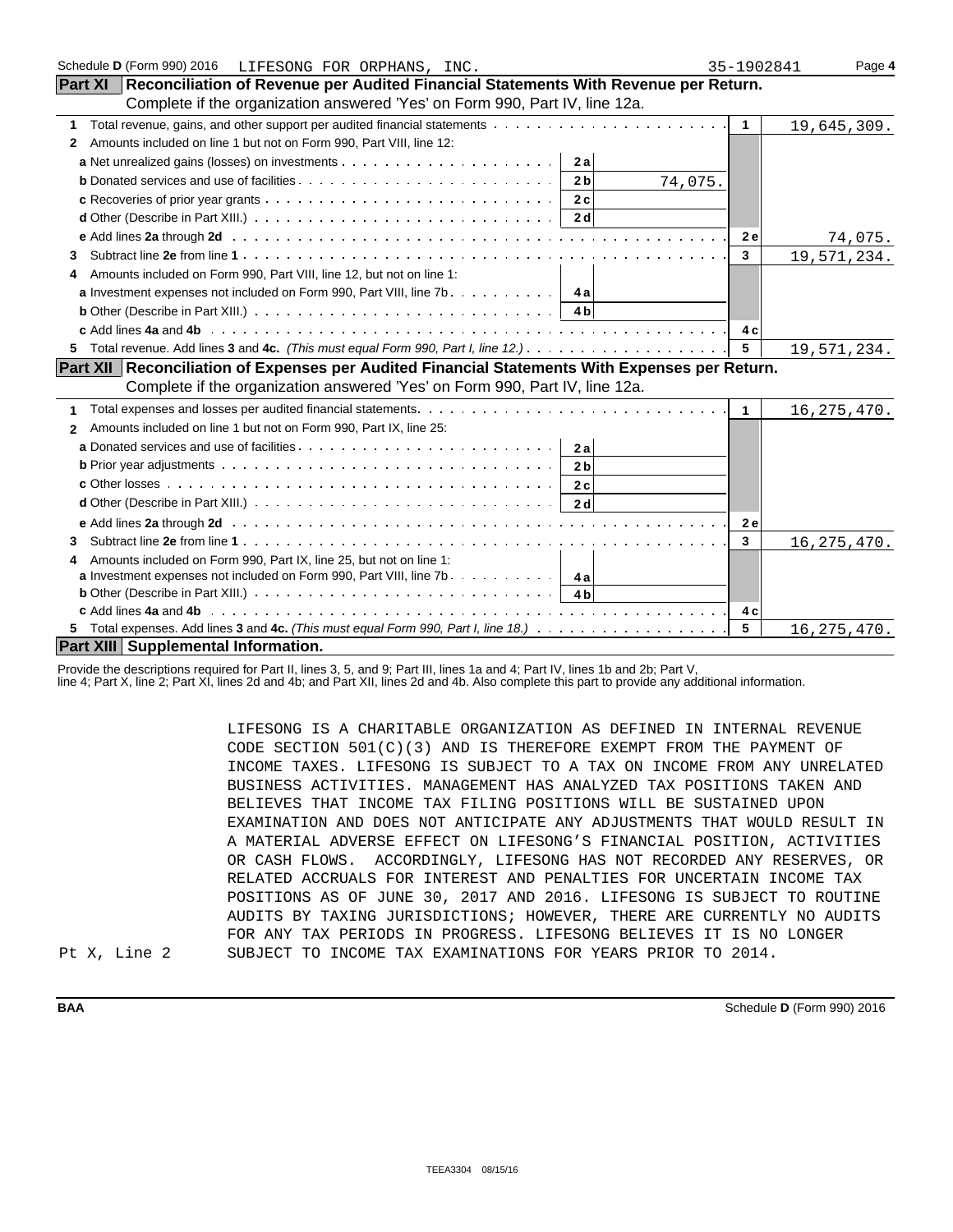| <b>SCHEDULE F</b>                                      |                                            |                                                                                           | <b>Statement of Activities Outside the United States</b>                                                                                                                                                                                               |                                                                                                                       | OMB No. 1545-0047                                                 |
|--------------------------------------------------------|--------------------------------------------|-------------------------------------------------------------------------------------------|--------------------------------------------------------------------------------------------------------------------------------------------------------------------------------------------------------------------------------------------------------|-----------------------------------------------------------------------------------------------------------------------|-------------------------------------------------------------------|
| (Form 990)                                             |                                            |                                                                                           | > Complete if the organization answered 'Yes' on Form 990, Part IV, line 14b, 15, or 16.<br>$\blacktriangleright$ Attach to Form 990.                                                                                                                  |                                                                                                                       | 2016                                                              |
| Department of the Treasury<br>Internal Revenue Service | <b>Open to Public</b><br><b>Inspection</b> |                                                                                           |                                                                                                                                                                                                                                                        |                                                                                                                       |                                                                   |
| Name of the organization                               |                                            |                                                                                           | at www.irs.gov/form990.                                                                                                                                                                                                                                |                                                                                                                       | <b>Employer identification number</b>                             |
| LIFESONG FOR ORPHANS, INC.                             |                                            |                                                                                           |                                                                                                                                                                                                                                                        | 35-1902841                                                                                                            |                                                                   |
| Part I                                                 | on Form 990, Part IV, line 14b.            |                                                                                           | General Information on Activities Outside the United States. Complete if the organization answered 'Yes'                                                                                                                                               |                                                                                                                       |                                                                   |
|                                                        |                                            |                                                                                           | 1 For grantmakers. Does the organization maintain records to substantiate the amount of its grants and other assistance,<br>the grantees' eligibility for the grants or assistance, and the selection criteria used to award the grants or assistance? |                                                                                                                       | X Yes<br><b>No</b>                                                |
| United States.                                         |                                            |                                                                                           | 2 For grantmakers. Describe in Part V the organization's procedures for monitoring the use of its grants and other assistance outside the                                                                                                              |                                                                                                                       |                                                                   |
| 3                                                      |                                            |                                                                                           | Activities per Region. (The following Part I, line 3 table can be duplicated if additional space is needed.)                                                                                                                                           |                                                                                                                       |                                                                   |
| (a) Region                                             | (b) Number of<br>offices in the<br>region  | (c) Number of<br>employees,<br>agents, and<br>independent<br>contractors<br>in the region | (d) Activities conducted in<br>the region (by type) (such<br>as, fundraising, program<br>services, investments,<br>grants to recipients<br>located in the region)                                                                                      | (e) If activity listed in<br>(d) is a program<br>service, describe<br>specific type of<br>service(s) in<br>the region | (f) Total<br>expenditures for<br>and investments<br>in the region |
| $(1)$ Russia                                           | $\mathbf{1}$                               |                                                                                           | 496 PROGRAM SERVICES                                                                                                                                                                                                                                   | CARE OF<br>ORPHANS                                                                                                    | 996,041.                                                          |
| (2) Sub-Saharan Africa                                 | 9                                          |                                                                                           | 408 PROGRAM SERVICES                                                                                                                                                                                                                                   | ORPHANS<br>CARE OF                                                                                                    | 2,148,444.                                                        |
| (3) South Asia                                         | $\mathbf{1}$                               |                                                                                           | 60 PROGRAM SERVICES                                                                                                                                                                                                                                    | ORPHANS<br>CARE OF                                                                                                    | 188,885.                                                          |
| (4) South America                                      | 1                                          |                                                                                           | 34 PROGRAM SERVICES                                                                                                                                                                                                                                    | ORPHANS<br>CARE OF                                                                                                    | 504,484.                                                          |
| (5) Central America                                    | 4                                          |                                                                                           | 180 PROGRAM SERVICES                                                                                                                                                                                                                                   | ORPHANS<br>CARE OF                                                                                                    | 1,318,235.                                                        |
| (6) East Asia and Pacific                              | 2                                          |                                                                                           | 43 PROGRAM SERVICES                                                                                                                                                                                                                                    | CARE OF<br>ORPHANS                                                                                                    | 230,728.                                                          |
| (7) North America                                      | 2                                          |                                                                                           | 11 PROGRAM SERVICES                                                                                                                                                                                                                                    | CARE OF ORPHANS                                                                                                       | 59,828.                                                           |
| (8)                                                    |                                            |                                                                                           |                                                                                                                                                                                                                                                        |                                                                                                                       |                                                                   |
| (9)                                                    |                                            |                                                                                           |                                                                                                                                                                                                                                                        |                                                                                                                       |                                                                   |
| (10)                                                   |                                            |                                                                                           |                                                                                                                                                                                                                                                        |                                                                                                                       |                                                                   |
| (11)                                                   |                                            |                                                                                           |                                                                                                                                                                                                                                                        |                                                                                                                       |                                                                   |
| (12)                                                   |                                            |                                                                                           |                                                                                                                                                                                                                                                        |                                                                                                                       |                                                                   |
| (13)                                                   |                                            |                                                                                           |                                                                                                                                                                                                                                                        |                                                                                                                       |                                                                   |
| (14)                                                   |                                            |                                                                                           |                                                                                                                                                                                                                                                        |                                                                                                                       |                                                                   |
| (15)                                                   |                                            |                                                                                           |                                                                                                                                                                                                                                                        |                                                                                                                       |                                                                   |
| (16)                                                   |                                            |                                                                                           |                                                                                                                                                                                                                                                        |                                                                                                                       |                                                                   |
| (17)<br><b>3 a Sub-total</b>                           | 20                                         |                                                                                           |                                                                                                                                                                                                                                                        |                                                                                                                       |                                                                   |
| <b>b</b> Total from continuation<br>sheets to Part I.  |                                            | 1,232                                                                                     |                                                                                                                                                                                                                                                        |                                                                                                                       | 5,446,645.                                                        |
| <b>c</b> Totals (add lines 3a and 3b)                  | 20                                         | 1,232                                                                                     |                                                                                                                                                                                                                                                        |                                                                                                                       | 5,446,645.                                                        |

**BAA For Paperwork Reduction Act Notice, see the Instructions for Form 990. Schedule F (Form 990) 2016**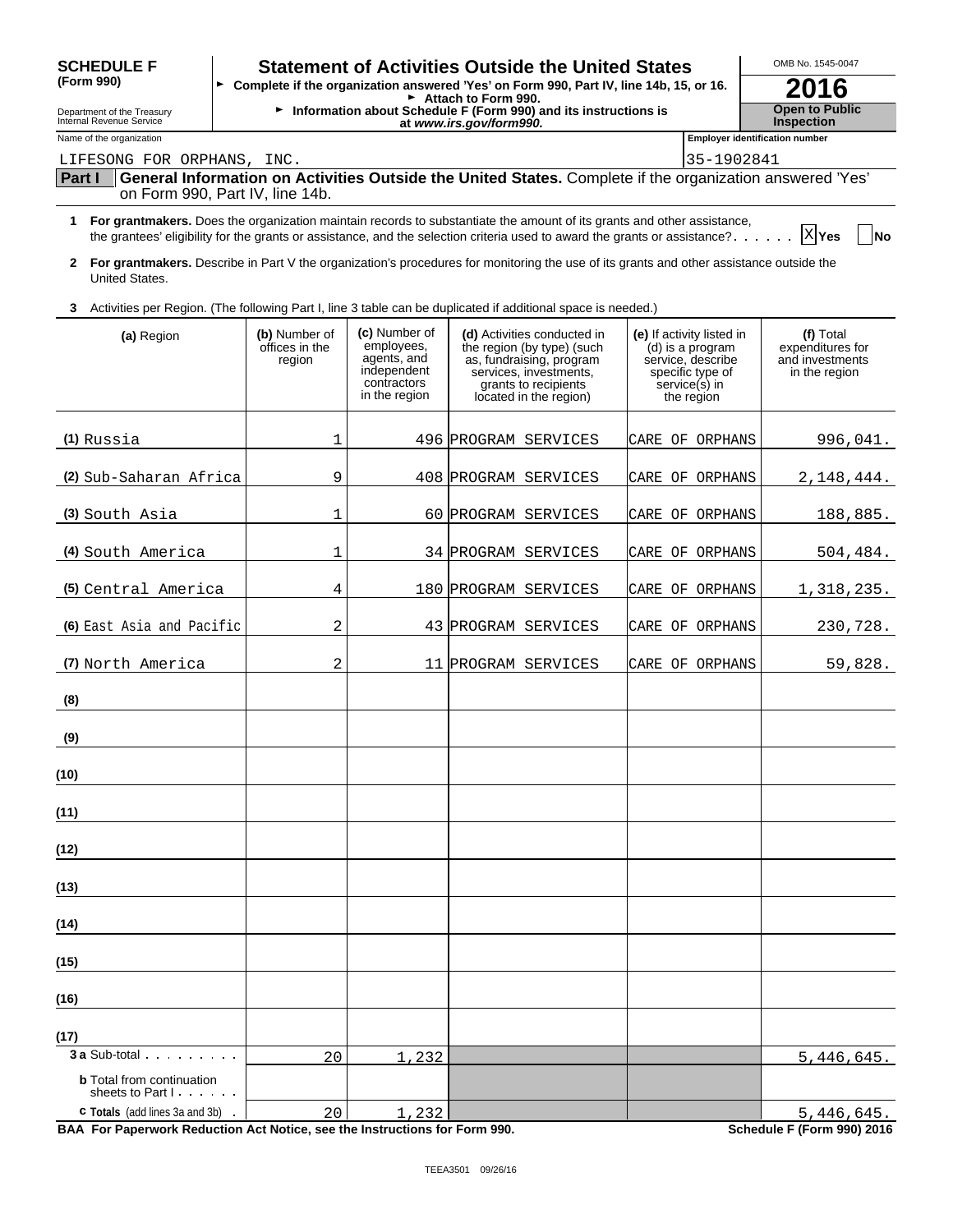**Part II Grants and Other Assistance to Organizations or Entities Outside the United States.** Complete if the organization answered 'Yes' on Form 990, Part IV, line 15, for any recipient who received more than \$5,000. Part II can be duplicated if additional space is needed.

| $\mathbf{1}$              | (a) Name of organization                                                                                                                                                | (b) IRS code<br>section and EIN<br>(if applicable) | (c) Region | (d) Purpose<br>of grant | (e) Amount of<br>cash grant | (f) Manner of<br>cash<br>disbursement | (g) Amount of<br>noncash<br>assistance | (h) Description of<br>noncash<br>assistance | (i) Method of<br>valuation (book,<br>FMV, appraisal,<br>other) |
|---------------------------|-------------------------------------------------------------------------------------------------------------------------------------------------------------------------|----------------------------------------------------|------------|-------------------------|-----------------------------|---------------------------------------|----------------------------------------|---------------------------------------------|----------------------------------------------------------------|
| (1)                       |                                                                                                                                                                         |                                                    |            |                         |                             |                                       |                                        |                                             |                                                                |
| (2)                       |                                                                                                                                                                         |                                                    |            |                         |                             |                                       |                                        |                                             |                                                                |
| (3)                       |                                                                                                                                                                         |                                                    |            |                         |                             |                                       |                                        |                                             |                                                                |
| (4)                       |                                                                                                                                                                         |                                                    |            |                         |                             |                                       |                                        |                                             |                                                                |
| (5)                       |                                                                                                                                                                         |                                                    |            |                         |                             |                                       |                                        |                                             |                                                                |
| (6)                       |                                                                                                                                                                         |                                                    |            |                         |                             |                                       |                                        |                                             |                                                                |
| (7)                       |                                                                                                                                                                         |                                                    |            |                         |                             |                                       |                                        |                                             |                                                                |
| (8)                       |                                                                                                                                                                         |                                                    |            |                         |                             |                                       |                                        |                                             |                                                                |
| (9)                       |                                                                                                                                                                         |                                                    |            |                         |                             |                                       |                                        |                                             |                                                                |
| (10)                      |                                                                                                                                                                         |                                                    |            |                         |                             |                                       |                                        |                                             |                                                                |
| (11)                      |                                                                                                                                                                         |                                                    |            |                         |                             |                                       |                                        |                                             |                                                                |
| (12)                      |                                                                                                                                                                         |                                                    |            |                         |                             |                                       |                                        |                                             |                                                                |
| (13)                      |                                                                                                                                                                         |                                                    |            |                         |                             |                                       |                                        |                                             |                                                                |
| (14)                      |                                                                                                                                                                         |                                                    |            |                         |                             |                                       |                                        |                                             |                                                                |
| (15)                      |                                                                                                                                                                         |                                                    |            |                         |                             |                                       |                                        |                                             |                                                                |
| (16)                      |                                                                                                                                                                         |                                                    |            |                         |                             |                                       |                                        |                                             |                                                                |
|                           | 2 Enter total number of recipient organizations listed above that are recognized as charities by the foreign country, recognized as tax-exempt by the IRS, or for which |                                                    |            |                         |                             |                                       |                                        |                                             |                                                                |
| $3^{\circ}$<br><b>BAA</b> |                                                                                                                                                                         |                                                    |            |                         |                             |                                       |                                        |                                             | Schedule F (Form 990) 2016                                     |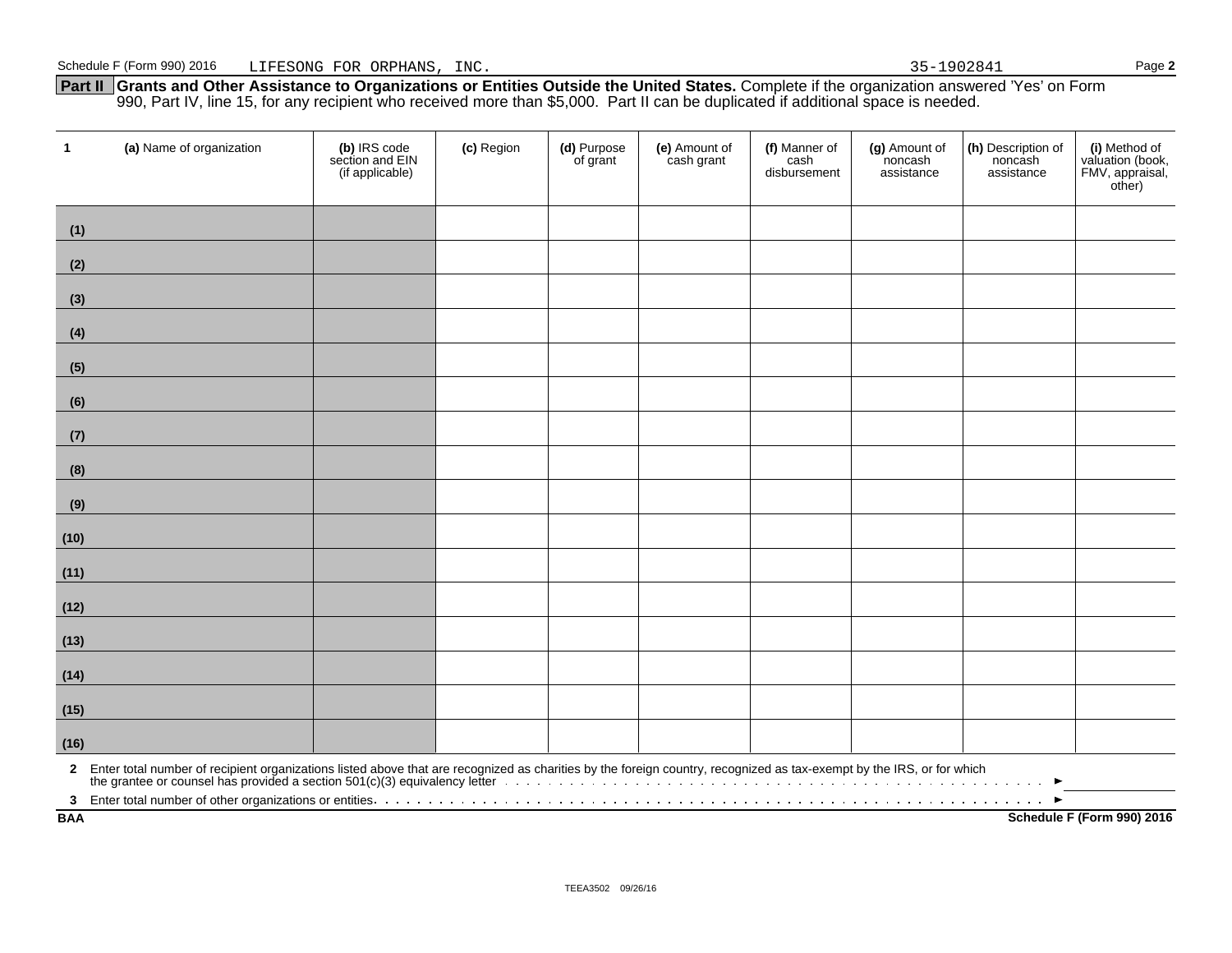**Part III Grants and Other Assistance to Individuals Outside the United States.** Complete if the organization answered 'Yes' on Form 990, Part IV, line 16. Part III can be duplicated if additional space is needed.

| (a) Type of grant or assistance       | (b) Region                   | (c) Number<br>of recipients | (d) Amount of<br>cash grant | (e) Manner of<br>cash<br>disbursement | (f) Amount of<br>noncash assistance | (g) Description of<br>noncash assistance | (h) Method of<br>valuation (book,<br>FMV, appraisal,<br>other) |
|---------------------------------------|------------------------------|-----------------------------|-----------------------------|---------------------------------------|-------------------------------------|------------------------------------------|----------------------------------------------------------------|
| (1) SEE PART V                        | Russia                       | $\mathbf{1}$                |                             |                                       |                                     |                                          |                                                                |
| (2) SEE PART V                        | Sub-Saharan Africa 1         |                             |                             |                                       |                                     |                                          |                                                                |
| (3) SEE PART V                        | South Asia                   | 11                          |                             |                                       |                                     |                                          |                                                                |
| (4) SEE PART V                        | South America                |                             |                             |                                       |                                     |                                          |                                                                |
| (5) SEE PART V                        | Central America <sub>1</sub> |                             |                             |                                       |                                     |                                          |                                                                |
| (6) SEE PART V                        | East Asia and Pacific 1      |                             |                             |                                       |                                     |                                          |                                                                |
| (7) SEE PART V                        | North America                | $\mathbf{1}$                |                             |                                       |                                     |                                          |                                                                |
| (8) ADOPTION ASSISTANCE GRANTS Russia |                              | $\overline{3}$              | 2,475. GRANT                |                                       |                                     |                                          |                                                                |
| (9)                                   |                              |                             |                             |                                       |                                     |                                          |                                                                |
| (10)                                  |                              |                             |                             |                                       |                                     |                                          |                                                                |
| (11)                                  |                              |                             |                             |                                       |                                     |                                          |                                                                |
| (12)                                  |                              |                             |                             |                                       |                                     |                                          |                                                                |
| (13)                                  |                              |                             |                             |                                       |                                     |                                          |                                                                |
| (14)                                  |                              |                             |                             |                                       |                                     |                                          |                                                                |
| (15)                                  |                              |                             |                             |                                       |                                     |                                          |                                                                |
| (16)                                  |                              |                             |                             |                                       |                                     |                                          |                                                                |
| (17)                                  |                              |                             |                             |                                       |                                     |                                          |                                                                |
| (18)<br><b>BAA</b>                    |                              |                             |                             |                                       |                                     |                                          | Schedule F (Form 990) 2016                                     |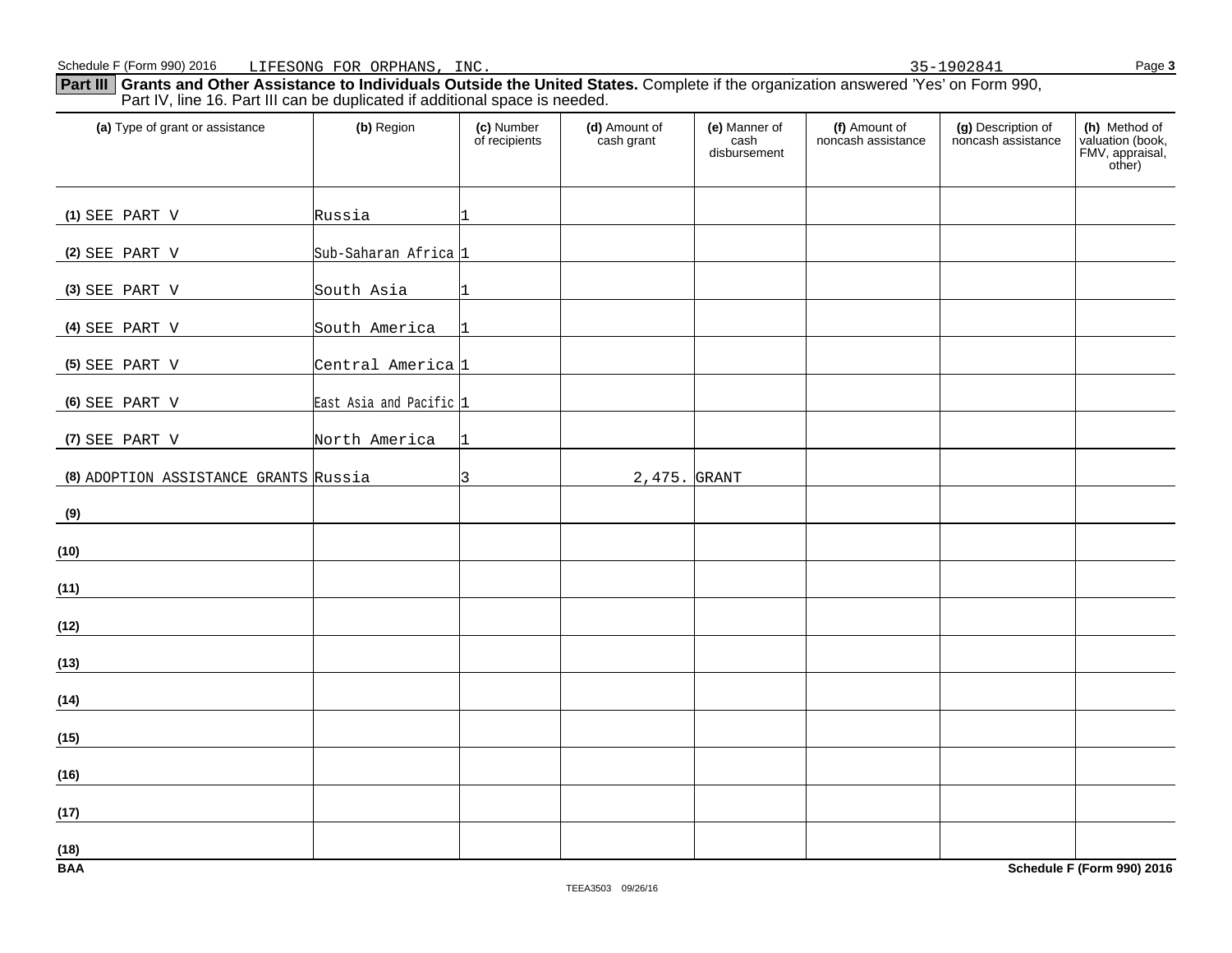|    | Part IV<br>Foreign Forms                                                                                                                                                                                                                                                                                                                                                                                                                                                                         |                              |
|----|--------------------------------------------------------------------------------------------------------------------------------------------------------------------------------------------------------------------------------------------------------------------------------------------------------------------------------------------------------------------------------------------------------------------------------------------------------------------------------------------------|------------------------------|
|    | Was the organization a U.S. transferor of property to a foreign corporation during the tax year? If 'Yes,' the<br>organization may be required to file Form 926, Return by a U.S. Transferor of Property to a Foreign                                                                                                                                                                                                                                                                            | $X$ No                       |
| 2  | Did the organization have an interest in a foreign trust during the tax year? If 'Yes,' the organization may be<br>required to separately file Form 3520, Annual Return To Report Transactions with Foreign Trusts and Receipt<br>of Certain Foreign Gifts, and/or Form 3520-A Annual Information Return of Foreign Trust With a U.S.<br><b>Yes</b>                                                                                                                                              | $\boldsymbol{\mathsf{X}}$ No |
| 3  | Did the organization have an ownership interest in a foreign corporation during the tax year? If 'Yes,' the<br>organization may be required to file Form 5471, Information Return of U.S. Persons With Respect To Certain                                                                                                                                                                                                                                                                        | $X$ No                       |
| 4  | Was the organization a direct or indirect shareholder of a passive foreign investment company or a qualified<br>electing fund during the tax year? If 'Yes,' the organization may be required to file Form 8621, Information<br>Return by a Shareholder of a Passive Foreign Investment Company or Qualified Electing Fund (see<br>Instructions for Form 8621) $\ldots$ $\ldots$ $\ldots$ $\ldots$ $\ldots$ $\ldots$ $\ldots$ $\ldots$ $\ldots$ $\ldots$ $\ldots$ $\ldots$ $\ldots$ $\lceil$ Yes | $X$ No                       |
| 5. | Did the organization have an ownership interest in a foreign partnership during the tax year? If 'Yes,' the<br>organization may be required to file Form 8865, Return of U.S. Persons With Respect to Certain Foreign                                                                                                                                                                                                                                                                            | $X$ No                       |
| 6  | Did the organization have any operations in or related to any boycotting countries during the tax year?<br>If 'Yes,' the organization may be required to separately file Form 5713, International Boycott Report (see<br><b>Yes</b><br>Instructions for Form 5713; do not file with Form 990). $\ldots \ldots \ldots \ldots \ldots \ldots \ldots \ldots \ldots \ldots \ldots \ldots$                                                                                                             | X No                         |

**BAA** TEEA3505 09/26/16 **Schedule F (Form 990) 2016**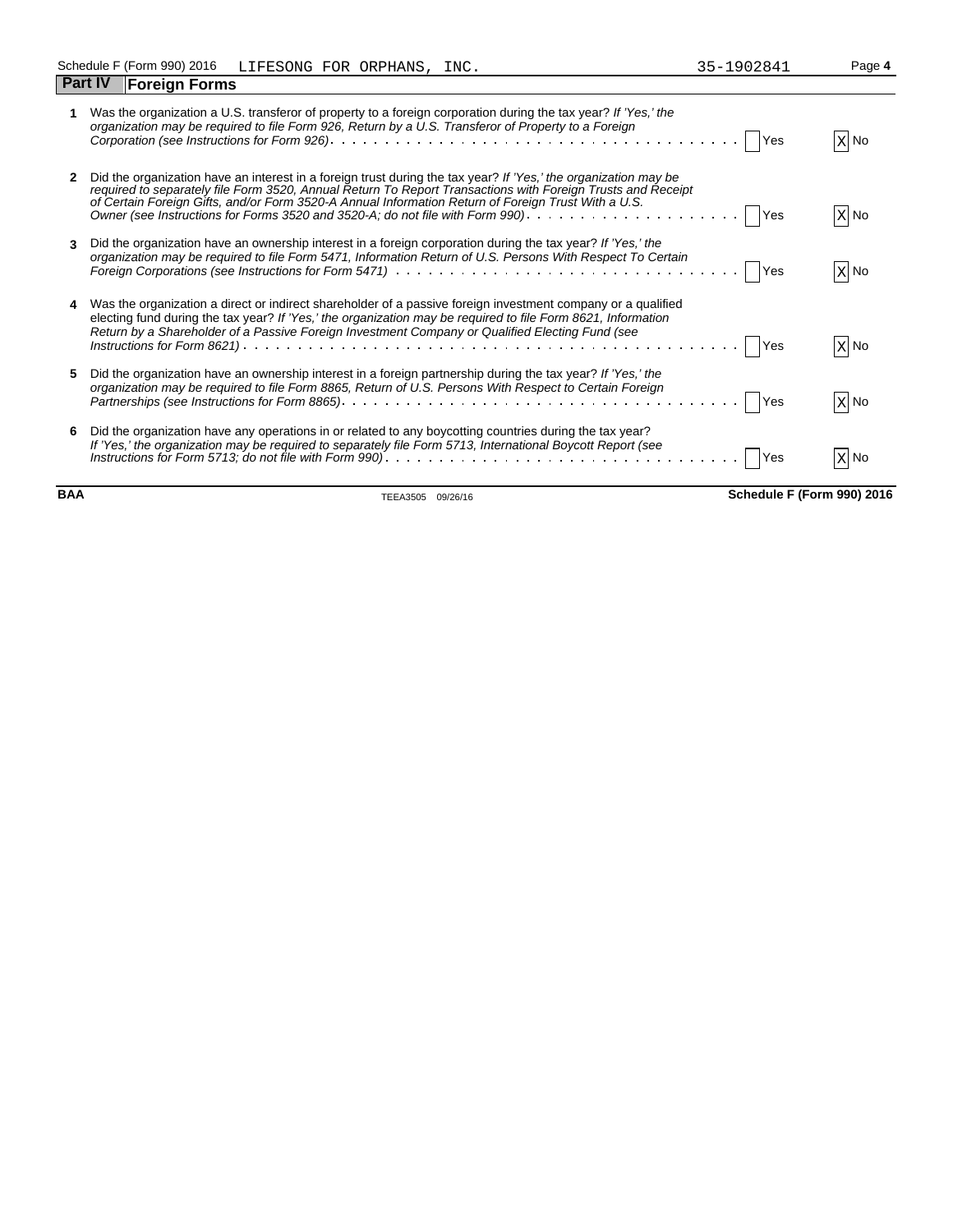| <b>Part V</b><br><b>Supplemental Information</b> |                                                                                                                                                                                                                                                                                                                                                                                                                                                                                                                                                                                                                                                                                                                                                                                                                                                                                                                                                                                                                          |
|--------------------------------------------------|--------------------------------------------------------------------------------------------------------------------------------------------------------------------------------------------------------------------------------------------------------------------------------------------------------------------------------------------------------------------------------------------------------------------------------------------------------------------------------------------------------------------------------------------------------------------------------------------------------------------------------------------------------------------------------------------------------------------------------------------------------------------------------------------------------------------------------------------------------------------------------------------------------------------------------------------------------------------------------------------------------------------------|
|                                                  | Provide the information required by Part I, line 2 (monitoring of funds); Part I, line 3, column (f)<br>(accounting method; amounts of investments vs. expenditures per region); Part II, line 1 (accounting<br>method); Part III (accounting method); and Part III, column (c) (estimated number of recipients), as<br>applicable. Also complete this part to provide any additional information. See instructions.                                                                                                                                                                                                                                                                                                                                                                                                                                                                                                                                                                                                     |
| Pt I Line 2                                      | AN INDIVIDUAL AT EACH FOREIGN LOCATION PROVIDES A REGULAR ACCOUNTING OF<br>FINANCIAL ACTIVITY TO THE LIFESONG USA ACCOUNTING DEPARTMENT. THIS<br>ACTIVITY IS RECONCILED WITH CASH ADVANCES MADE DURING THE YEAR.<br>SUPPORTING DOCUMENTATION (OVER A CERTAIN AMOUNT) IS TO BE FORWARDED TO<br>THE USA OFFICE - SUPPORTING THE ACTIVITIES REPORTED. TRANSLATIONS (AS<br>NEEDED) OF SUPPORTING DOCUMENTATION ARE OBTAINED BY THE USA OFFICE.<br>ANNUAL BUDGETS FOR EACH FOREIGN LOCATION ARE SET BY USA MANAGEMENT AND<br>APPROVED BY THE BOARD OF DIRECTORS OF LIFESONG FOR ORPHANS. ALL FOREIGN<br>ACTIVITY REPORTS (AND SUPPORTING DOCUMENTS) ARE MADE AVAILABLE TO AN<br>INDEPENDENT AUDITOR DURING LIFESONG'S ANNUAL FINANCIAL STATEMENT AUDIT.<br>ANNUALLY, A VISION TEAM COMPRISED OF BOARD MEMBERS, MANAGEMENT AND<br>OTHER VOLUNTEERS VISITS EACH FOREIGN SITE. PROJECTS ARE INSPECTED AND<br>PLANNING FOR FUTURE EXPENDITURES IS DONE. THE VISION TEAMS REPORT THEIR<br>FINDINGS BACK TO THE BOARD OF DIRECTORS. |
|                                                  | Pt I Line 3 Col (F) RUSSIA REGION - PROJECT LOCATION IS UKRAINE - ACCRUAL BASIS OF<br>ACCOUNTING IS USED TO REPORT EXPENSES; IN ADDITION, \$981,492 OF CAPITAL<br>EXPENDITURES WERE MADE DURING THE FISCAL YEAR.                                                                                                                                                                                                                                                                                                                                                                                                                                                                                                                                                                                                                                                                                                                                                                                                         |
|                                                  | Pt I Line 3 Col (F) SUB-SAHARAN AFRICA REGION - PROJECT LOCATIONS ARE IN ETHIOPIA, KENYA,<br>LIBERIA, TANZANIA, UGANDA AND ZAMBIA - ACCRUAL BASIS OF ACCOUNTING IS<br>USED TO REPORT EXPENSES; IN ADDITION, \$390,959 OF CAPITAL EXPENDITURES<br>WERE MADE DURING THE FISCAL YEAR.                                                                                                                                                                                                                                                                                                                                                                                                                                                                                                                                                                                                                                                                                                                                       |
|                                                  | Pt I Line 3 Col (F) SOUTH ASIAN REGION - PROJECT LOCATION IS IN INDIA - ACCRUAL BASIS OF<br>ACCOUNTING IS USED TO REPORT EXPENSES; IN ADDITION, \$8,862 OF CAPITAL<br>EXPENDITURES WERE MADE DURING THE FISCAL YEAR.                                                                                                                                                                                                                                                                                                                                                                                                                                                                                                                                                                                                                                                                                                                                                                                                     |
|                                                  | Pt I Line 3 Col (F) SOUTH AMERICAN REGION - PROJECT LOCATION IS IN BOLIVIA - ACCRUAL BASIS<br>OF ACCOUNTING IS USED TO REPORT EXPENSES; NO CAPITAL EXPENDITURES WERE<br>MADE DURING THE FISCAL YEAR.                                                                                                                                                                                                                                                                                                                                                                                                                                                                                                                                                                                                                                                                                                                                                                                                                     |
|                                                  | Pt I Line 3 Col (F) CENTRAL AMERICAN REGION - PROJECT LOCATIONS ARE IN GUATEMALA AND HAITI<br>- ACCRUAL BASIS OF ACCOUNTING IS USED TO REPORT EXPENSES; IN ADDITION,<br>\$2,283,923 OF CAPITAL EXPENDITURES WERE MADE DURING THE FISCAL YEAR.                                                                                                                                                                                                                                                                                                                                                                                                                                                                                                                                                                                                                                                                                                                                                                            |
|                                                  | Pt I Line 3 Col (F) EAST ASIAN REGION - ACCRUAL BASIS OF ACCOUNTING IS USED TO REPORT<br>EXPENSES; NO CAPITAL EXPENDITURES WERE MADE DURING THE FISCAL YEAR.                                                                                                                                                                                                                                                                                                                                                                                                                                                                                                                                                                                                                                                                                                                                                                                                                                                             |
|                                                  | Pt I Line 3 Col (F) NORTH AMERICAN REGION - PROJECT LOCATION IS IN MEXICO AND A ZAMBIAN<br>PROJECT IS SUPPORTED THROUGH A CANADIAN NGO ORGANIZATION - ACCRUAL<br>BASIS OF ACCOUNTING IS USED TO REPORT EXPENSES; NO CAPITAL EXPENDITURES<br>WERE MADE DURING THE FISCAL YEAR.                                                                                                                                                                                                                                                                                                                                                                                                                                                                                                                                                                                                                                                                                                                                            |
| Part III Col (C)                                 | AS NOTED ON FORM 990, PART III, LINE 4B, ONE OF LIFESONG'S LARGEST<br>CHARITABLE PROGRAMS IS PROVIDING CARE TO ORPHANS AROUND THE WORLD. AS<br>DESCRIBED ON FORM 990, 6,010 ORPHANS RECEIVED FORMS OF ASSISTANCE,<br>INCLUDING EDUCATION, TRAINING AND BASIC LIVING NEEDS. TO ENUMERATE ALL<br>THESE INDIVIDUAL TRANSACTIONS ON PART III OF THIS SCHEDULE F WOULD BE<br>IMPOSSIBLE. ALL OF THE EXPENSES (REPORTED ON FORM 990, PART IX, LINE 3)<br>ARE INCLUDED IN THE ACCOUNTING PROCESSES DESCRIBED ABOVE REGARDING<br>SCHEDULE F, PART I, LINE 2.                                                                                                                                                                                                                                                                                                                                                                                                                                                                     |
| Other                                            | PART IV - AS NOTED ON FORM 990, PART III, LINE 4B, ONE OF LIFESONG'S<br>LARGEST CHARITABLE PROGRAMS IS PROVIDING CARE TO ORPHANS AROUND THE<br>WORLD. LIFESONG WORKS THROUGH VARIOUS INDIGENOUS NON-GOVERNMENT<br>ORGANIZATIONS, ETC. AT EACH PROJECT LOCATION. WHILE LIFESONG<br>EFFECTIVELY CONTROLS THESE FOREIGN PROJECTS (THROUGH PROVISION OF<br>OPERATING AND CAPITAL FUNDING), LIFESONG IS NOT A PART OF ANY LEGAL<br>OWNERSHIP ARRANGEMENTS AS DESCRIBED IN PART IV OF THIS SCHEDULE F.                                                                                                                                                                                                                                                                                                                                                                                                                                                                                                                         |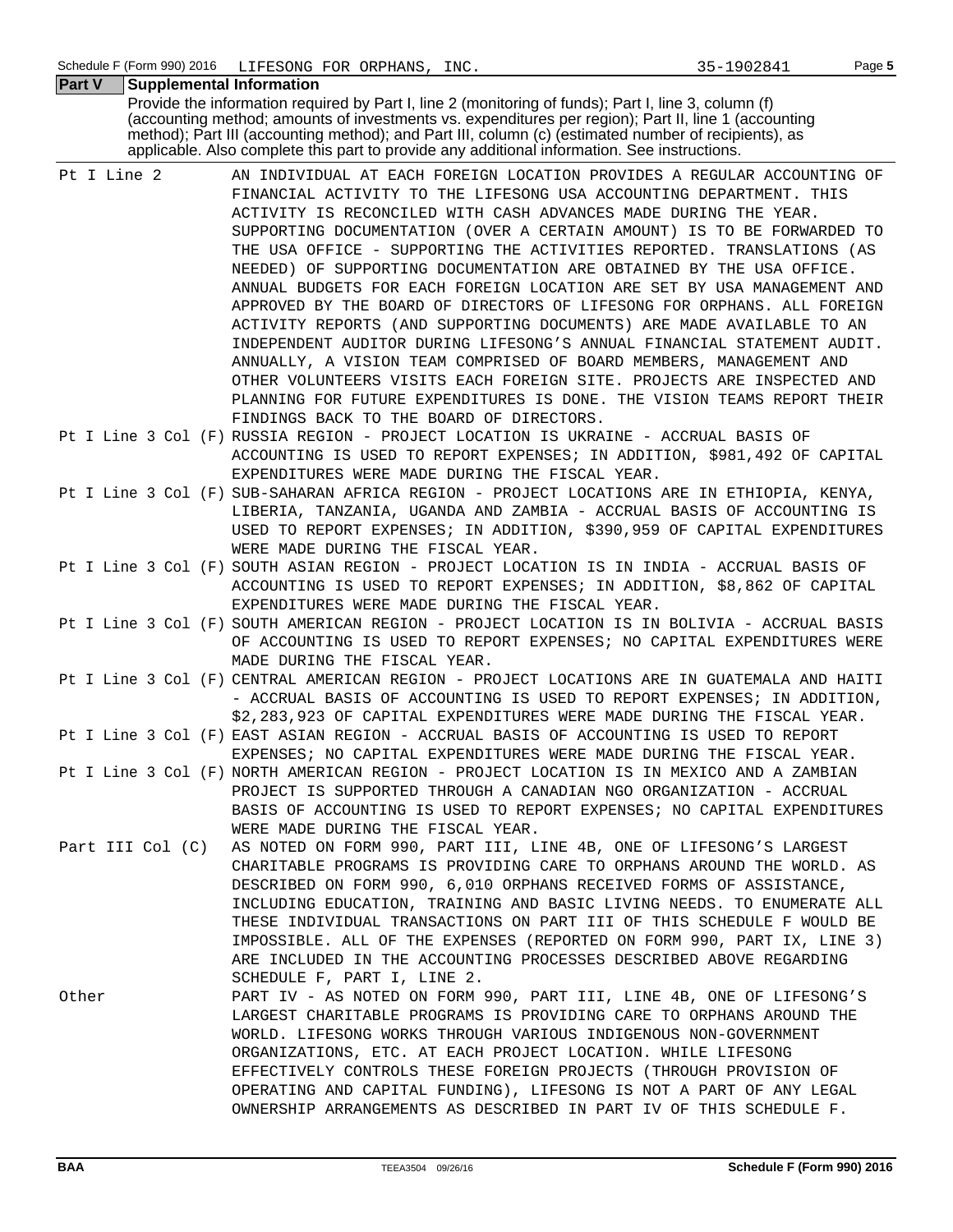| <b>SCHEDULE I</b>                                                                                                                                                                                                                                                                 |                                                                                                         |                                    | <b>Grants and Other Assistance to Organizations,</b>                                    |                                      |                                                             |                                          | OMB No. 1545-0047                          |  |  |
|-----------------------------------------------------------------------------------------------------------------------------------------------------------------------------------------------------------------------------------------------------------------------------------|---------------------------------------------------------------------------------------------------------|------------------------------------|-----------------------------------------------------------------------------------------|--------------------------------------|-------------------------------------------------------------|------------------------------------------|--------------------------------------------|--|--|
| (Form 990)                                                                                                                                                                                                                                                                        | Governments, and Individuals in the United States                                                       |                                    |                                                                                         |                                      |                                                             |                                          |                                            |  |  |
|                                                                                                                                                                                                                                                                                   | Complete if the organization answered 'Yes' on Form 990, Part IV, line 21 or 22.<br>Attach to Form 990. |                                    |                                                                                         |                                      |                                                             |                                          |                                            |  |  |
| Department of the Treasury<br>Internal Revenue Service                                                                                                                                                                                                                            |                                                                                                         |                                    | Information about Schedule I (Form 990) and its instructions is at www.irs.gov/form990. |                                      |                                                             |                                          | <b>Open to Public</b><br><b>Inspection</b> |  |  |
| Name of the organization                                                                                                                                                                                                                                                          |                                                                                                         |                                    |                                                                                         |                                      |                                                             | <b>Employer identification number</b>    |                                            |  |  |
| LIFESONG FOR ORPHANS, INC                                                                                                                                                                                                                                                         |                                                                                                         |                                    |                                                                                         |                                      |                                                             | 35-1902841                               |                                            |  |  |
| <b>Part I General Information on Grants and Assistance</b>                                                                                                                                                                                                                        |                                                                                                         |                                    |                                                                                         |                                      |                                                             |                                          |                                            |  |  |
| Does the organization maintain records to substantiate the amount of the grants or assistance, the grantees' eligibility for the grants or assistance, and<br>$\mathbf{1}$                                                                                                        |                                                                                                         |                                    |                                                                                         |                                      |                                                             |                                          | X Yes<br><b>No</b>                         |  |  |
| Describe in Part IV the organization's procedures for monitoring the use of grant funds in the United States.                                                                                                                                                                     |                                                                                                         |                                    |                                                                                         |                                      |                                                             |                                          |                                            |  |  |
| Part II Grants and Other Assistance to Domestic Organizations and Domestic Governments. Complete if the organization answered 'Yes' on<br>Form 990, Part IV, line 21, for any recipient that received more than \$5,000. Part II can be duplicated if additional space is needed. |                                                                                                         |                                    |                                                                                         |                                      |                                                             |                                          |                                            |  |  |
|                                                                                                                                                                                                                                                                                   |                                                                                                         |                                    |                                                                                         |                                      |                                                             |                                          |                                            |  |  |
| 1 (a) Name and address of organization<br>or government                                                                                                                                                                                                                           | $(b)$ EIN                                                                                               | (c) IRC section<br>(if applicable) | (d) Amount of cash grant                                                                | (e) Amount of non-cash<br>assistance | (f) Method of valuation<br>(book, FMV, appraisal,<br>other) | (g) Description of<br>noncash assistance | (h) Purpose of grant<br>or assistance      |  |  |
| $(1)$ NCF                                                                                                                                                                                                                                                                         |                                                                                                         |                                    |                                                                                         |                                      |                                                             |                                          |                                            |  |  |
| 11625 RAINWATER DR                                                                                                                                                                                                                                                                |                                                                                                         |                                    |                                                                                         |                                      |                                                             |                                          |                                            |  |  |
| ALPHARETTA GA 30009                                                                                                                                                                                                                                                               | 58-1493949                                                                                              | 501C3                              | 7,823                                                                                   |                                      |                                                             |                                          | ORPHAN CARE                                |  |  |
| (2) SOUTH SIDE CHRISTIAN ACAD                                                                                                                                                                                                                                                     |                                                                                                         |                                    |                                                                                         |                                      |                                                             |                                          |                                            |  |  |
| 1839 COPPERFIELD DR                                                                                                                                                                                                                                                               |                                                                                                         |                                    |                                                                                         |                                      |                                                             |                                          |                                            |  |  |
| MORTON IL 61550                                                                                                                                                                                                                                                                   | 81-1345478                                                                                              | 501C3                              | 174,000                                                                                 |                                      |                                                             |                                          | EDUCATION                                  |  |  |
| (3) WELCOME HOME HAITI                                                                                                                                                                                                                                                            |                                                                                                         |                                    |                                                                                         |                                      |                                                             |                                          |                                            |  |  |
| PO BOX 40                                                                                                                                                                                                                                                                         |                                                                                                         |                                    |                                                                                         |                                      |                                                             |                                          |                                            |  |  |
| GRIDLEY IL 61744                                                                                                                                                                                                                                                                  | 27-0976196                                                                                              | 501C3                              | 160.413.                                                                                |                                      |                                                             |                                          | ORPHAN CARE                                |  |  |
| (4) LIFESONG LEGACY FUND                                                                                                                                                                                                                                                          |                                                                                                         |                                    |                                                                                         |                                      |                                                             |                                          |                                            |  |  |
| 202 N. FORD                                                                                                                                                                                                                                                                       |                                                                                                         |                                    |                                                                                         |                                      |                                                             |                                          |                                            |  |  |
| GRIDLEY IL 61744                                                                                                                                                                                                                                                                  | 20-3296626                                                                                              | 501C3                              | 19,474                                                                                  |                                      |                                                             |                                          | ORPHAN CARE                                |  |  |
| (5) CHRISTIAN ALLIANCE FOR OR                                                                                                                                                                                                                                                     |                                                                                                         |                                    |                                                                                         |                                      |                                                             |                                          |                                            |  |  |
| 6723 WHITTIER AVE.                                                                                                                                                                                                                                                                |                                                                                                         |                                    |                                                                                         |                                      |                                                             |                                          |                                            |  |  |
| MCLEAN VA 22101                                                                                                                                                                                                                                                                   | 26-1492375                                                                                              | 501C3                              | 15,000                                                                                  |                                      |                                                             |                                          | ORPHAN CARE                                |  |  |
| (6) LYNN UNIVERSITY                                                                                                                                                                                                                                                               |                                                                                                         |                                    |                                                                                         |                                      |                                                             |                                          |                                            |  |  |
| 3601 N. MILITARY TRAIL                                                                                                                                                                                                                                                            |                                                                                                         |                                    |                                                                                         |                                      |                                                             |                                          |                                            |  |  |
| BOCA RATON FL 33431                                                                                                                                                                                                                                                               | 59-1023117                                                                                              | 501C3                              | 12,520                                                                                  |                                      |                                                             |                                          | EDUCATION                                  |  |  |
| (7) MCKINNEY CHRISTIAN SCHOOL                                                                                                                                                                                                                                                     |                                                                                                         |                                    |                                                                                         |                                      |                                                             |                                          |                                            |  |  |
| 3601 BOIS DARC ROAD                                                                                                                                                                                                                                                               |                                                                                                         |                                    |                                                                                         |                                      |                                                             |                                          |                                            |  |  |
| MCKINNEY TX 75071                                                                                                                                                                                                                                                                 | 75-2440342                                                                                              | 501C3                              | 19,400                                                                                  |                                      |                                                             |                                          | EDUCATION                                  |  |  |
| (8) FIRST CHURCH OF THE NAZAR                                                                                                                                                                                                                                                     |                                                                                                         |                                    |                                                                                         |                                      |                                                             |                                          |                                            |  |  |
| 2039 E STRETT<br>EUREKA CA 95501                                                                                                                                                                                                                                                  | 23-7370462                                                                                              | 501C3                              | 21.869                                                                                  |                                      |                                                             |                                          | ORPHAN CARE                                |  |  |
|                                                                                                                                                                                                                                                                                   |                                                                                                         |                                    |                                                                                         |                                      |                                                             |                                          | 10                                         |  |  |
|                                                                                                                                                                                                                                                                                   |                                                                                                         |                                    |                                                                                         |                                      |                                                             |                                          | $\Omega$                                   |  |  |
| BAA For Paperwork Reduction Act Notice, see the Instructions for Form 990.                                                                                                                                                                                                        |                                                                                                         |                                    |                                                                                         | TEEA3901 11/03/16                    |                                                             |                                          | Schedule I (Form 990) (2016)               |  |  |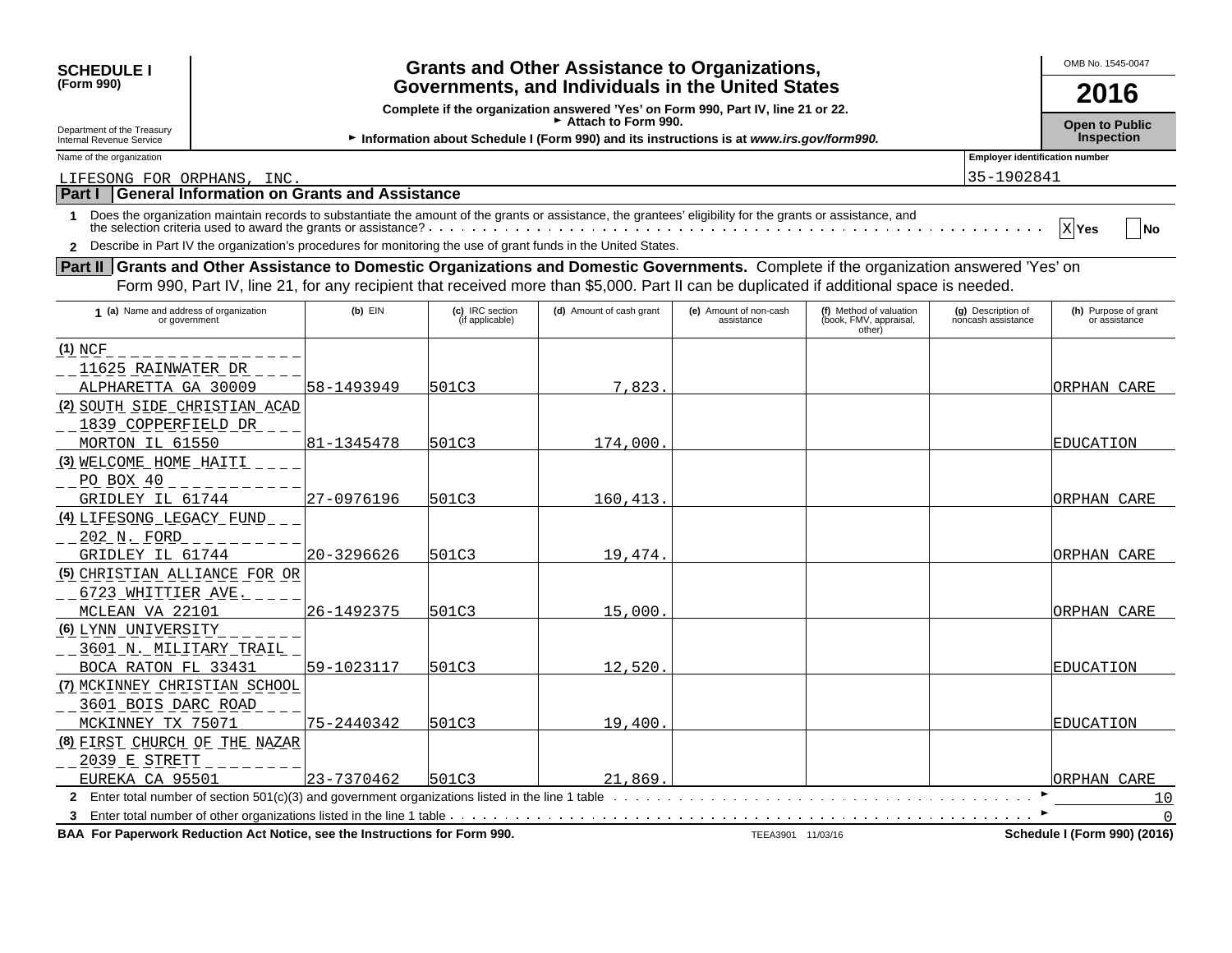## **Continuation Sheet for Schedule I (Form 990) 2016**

Attach to Form 990 to list additional information for **Schedule I (Form 990), Part II and Part III.**

Name of the organization **Employer identification number Employer identification number** 

Continuation Page  $1$  of  $1$ 

LIFESONG FOR ORPHANS, INC. 35-1902841 **Part II Continuation of Grants and Other Assistance to Domestic Organizations and Domestic Governments. (Schedule I (Form 990), Part II.) (a)** Name and address of organization **(b)** EIN **(c)** IRC section **(d)** Amount of cash **(e)** Amount of non- **(f)** Method of **(g)** Description of **(h)** Purpose of orgovernment or government **(b)** EIN **(d)** Amount of cash or government (in the cash assistance | valuation (book, | noncash | grant or | cash assistance | valuation (book, | noncash | grant or FMV, appraisal, assistance assistance other) MISSION ALABAMA PO BOX 55177 BIRMINGHAM AL 35255 81-0678615 501C3 6,675. ORPHAN CARE THE CHOSEN & DEARLY LOVED 1400 WEWATTA STREET DENVER CO 80202 47-1157436 501C3 10,000. ORPHAN CARE j. j. --------j. j. j. j. j. ---------j.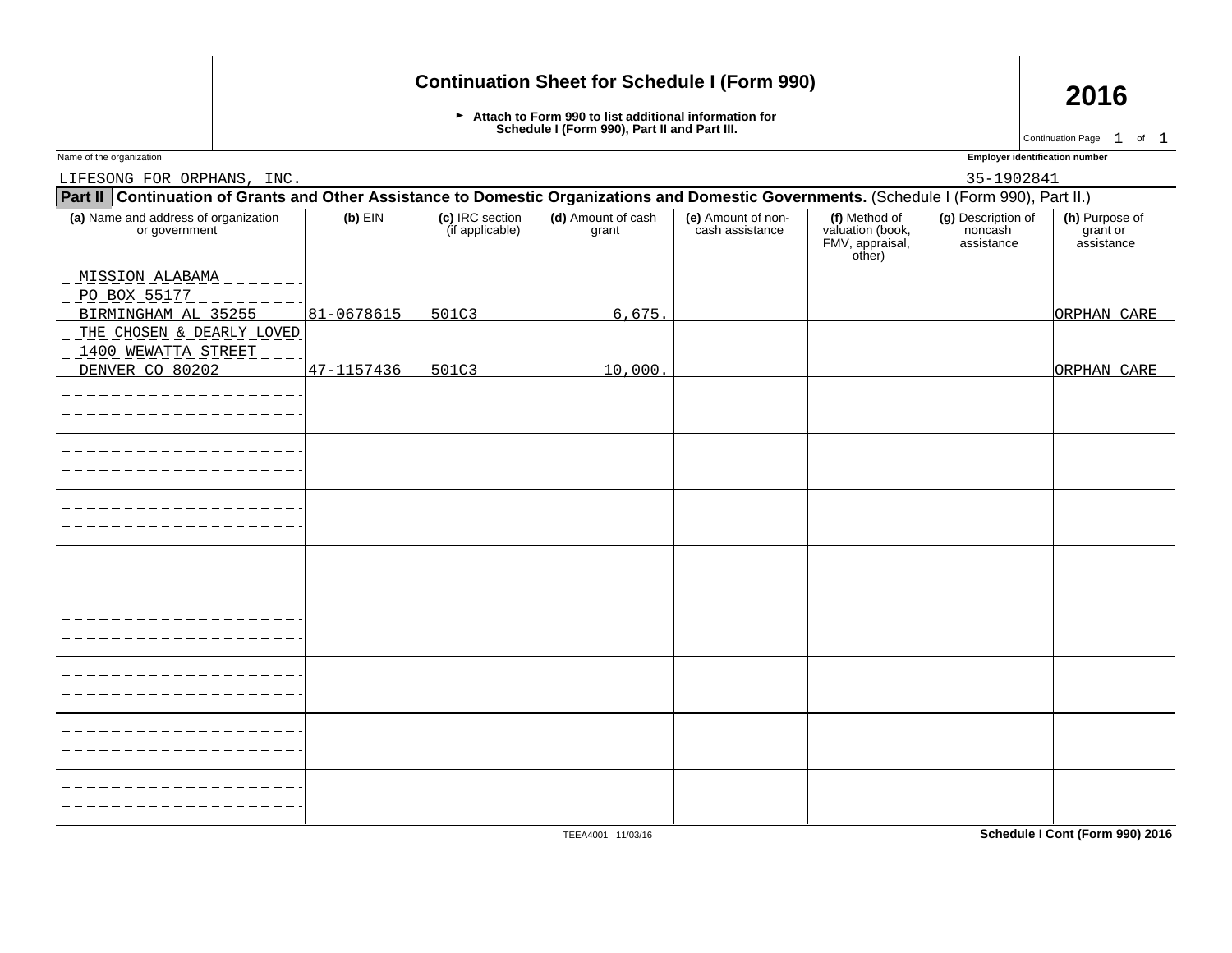### **Part III** Grants and Other Assistance to Domestic Individuals. Complete if the organization answered 'Yes' on Form 990, Part IV, line 22. Part III can be duplicated if additional space is needed.

| (a) Type of grant or assistance                                                                                                                                                                                                       | (b) Number of<br>recipients | (c) Amount of<br>cash grant | (d) Amount of<br>noncash assistance | (e) Method of valuation (book,<br>FMV, appraisal, other) | (f) Description of noncash assistance |  |  |
|---------------------------------------------------------------------------------------------------------------------------------------------------------------------------------------------------------------------------------------|-----------------------------|-----------------------------|-------------------------------------|----------------------------------------------------------|---------------------------------------|--|--|
|                                                                                                                                                                                                                                       |                             |                             |                                     |                                                          |                                       |  |  |
| ADOPTION ASSISTANCE GRANTS                                                                                                                                                                                                            | 938                         | 6,638,412.                  |                                     |                                                          |                                       |  |  |
| 2 POST-ADOPTION ASSISTANCE & MISC OTHER                                                                                                                                                                                               | 34                          | 2,622.                      |                                     |                                                          |                                       |  |  |
| 3                                                                                                                                                                                                                                     |                             |                             |                                     |                                                          |                                       |  |  |
|                                                                                                                                                                                                                                       |                             |                             |                                     |                                                          |                                       |  |  |
| 5                                                                                                                                                                                                                                     |                             |                             |                                     |                                                          |                                       |  |  |
| 6                                                                                                                                                                                                                                     |                             |                             |                                     |                                                          |                                       |  |  |
|                                                                                                                                                                                                                                       |                             |                             |                                     |                                                          |                                       |  |  |
| Supplemental Information. Provide the information required in Part I, line 2; Part III, column (b); and any other additional information.<br><b>Part IV</b>                                                                           |                             |                             |                                     |                                                          |                                       |  |  |
| Pt I Line 2<br>ASSIST WITH THEIR<br>LIFESONG MANAGEMENT RESEARCHES ORGANIZATIONS BEFORE PROVIDING RESOURCES TO<br>THEM<br>TO.<br>IN FURTHERANCE OF<br>CHARITABLE WORK. LIFESONG MANAGEMENT BELIEVES SUPPORTING THESE ORGANIZATIONS IS |                             |                             |                                     |                                                          |                                       |  |  |

LIFESONG'S CHARITABLE MISSION AND DOES NOT BELIEVE FURTHER MONITORING OF THESE ORGANIZATIONS IS WARRANTED.

### Pt III, col (b) ADOPTION ASSISTANCE GRANTS - LIFESONG MANAGEMENT AND VOLUNTEERS DO EXTENSIVE SCREENING OF FAMILIES BEFORE APPROVING ADOPTION ASSISTANCE GRANTS TO CHRISTIAN FAMILIES. INFORMATION SCRUTINIZED INCLUDES FINANCIAL POSITION OF THE FAMILY AND OTHER AVENUES OF ASSISTANCE AVAILABLE (CHURCHES, ETC.).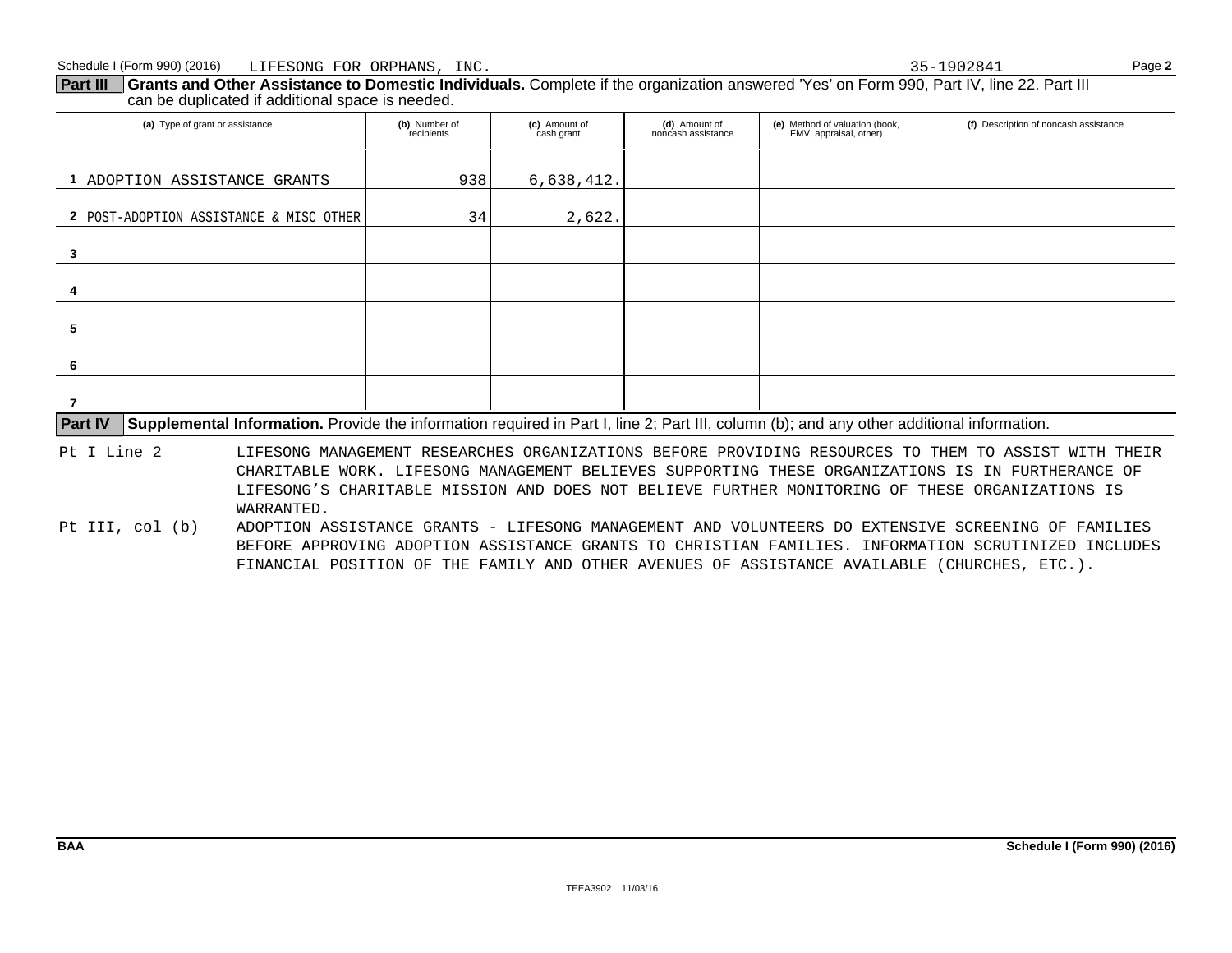| <b>SCHEDULE J</b>         |  |
|---------------------------|--|
| $\mathbf{r}$ $\mathbf{r}$ |  |

LIFESONG FOR ORPHANS, INC.

**COMPENSAtion Information**<br>(Form 990) For certain Officers, Directors, Trustees, Key Employees, and Highest Compensated Employees **2016** 

For certain Officers, Directors, Trustees, Key Employees, and Highest Compensated Employees<br> **EXECUTE:**<br> **EXECUTE:**<br> **EXECUTE:**<br> **EXECUTE:**<br> **EXECUTE:**<br> **EXECUTE:**<br> **EXECUTE:**<br> **EXECUTE:**<br> **EXECUTE:**<br> **EXECUTE:**<br> **EXECUTE:** Attach to Form 990.

| Department of the Treasury<br>Internal Revenue Service | Allach lu Furni 990.                                                                    |
|--------------------------------------------------------|-----------------------------------------------------------------------------------------|
|                                                        | Information about Schedule J (Form 990) and its instructions is at www.irs.gov/form990. |
|                                                        |                                                                                         |

| Name of the organization                    |      | <b>Employer identification number</b> |  |
|---------------------------------------------|------|---------------------------------------|--|
| ORPHANS<br><b>FOR</b><br>LIFESONG<br>.<br>. | TNC. | $\alpha$<br>$\sqrt{ }$<br>$\times 4$  |  |

| Part I | <b>Questions Regarding Compensation</b>                                                                                                                                                                                                                                                                                           |                |            |    |
|--------|-----------------------------------------------------------------------------------------------------------------------------------------------------------------------------------------------------------------------------------------------------------------------------------------------------------------------------------|----------------|------------|----|
|        |                                                                                                                                                                                                                                                                                                                                   |                | <b>Yes</b> | No |
|        | 1 a Check the appropriate box(es) if the organization provided any of the following to or for a person listed on Form 990, Part<br>VII, Section A, line 1a. Complete Part III to provide any relevant information regarding these items.                                                                                          |                |            |    |
|        | First-class or charter travel<br>Housing allowance or residence for personal use                                                                                                                                                                                                                                                  |                |            |    |
|        | Travel for companions<br>Payments for business use of personal residence                                                                                                                                                                                                                                                          |                |            |    |
|        | Tax indemnification and gross-up payments<br>Health or social club dues or initiation fees                                                                                                                                                                                                                                        |                |            |    |
|        | Discretionary spending account<br>Personal services (such as, maid, chauffeur, chef)                                                                                                                                                                                                                                              |                |            |    |
|        | <b>b</b> If any of the boxes on line 1a are checked, did the organization follow a written policy regarding payment or<br>reimbursement or provision of all of the expenses described above? If 'No,' complete Part III to explain                                                                                                | 1 b            |            |    |
| 2      | Did the organization require substantiation prior to reimbursing or allowing expenses incurred by all directors,<br>trustees, and officers, including the CEO/Executive Director, regarding the items checked in line 1a?                                                                                                         | $\mathbf{2}$   |            |    |
| 3      | Indicate which, if any, of the following the filing organization used to establish the compensation of the organization's<br>CEO/Executive Director. Check all that apply. Do not check any boxes for methods used by a related organization to<br>establish compensation of the CEO/Executive Director, but explain in Part III. |                |            |    |
|        | Compensation committee<br>Written employment contract                                                                                                                                                                                                                                                                             |                |            |    |
|        | Independent compensation consultant<br>Compensation survey or study                                                                                                                                                                                                                                                               |                |            |    |
|        | Form 990 of other organizations<br>Approval by the board or compensation committee                                                                                                                                                                                                                                                |                |            |    |
| 4      | During the year, did any person listed on Form 990, Part VII, Section A, line 1a, with respect to the filing<br>organization or a related organization.                                                                                                                                                                           |                |            |    |
|        |                                                                                                                                                                                                                                                                                                                                   | 4 a            |            | Χ  |
|        |                                                                                                                                                                                                                                                                                                                                   | 4 <sub>b</sub> |            | Χ  |
|        |                                                                                                                                                                                                                                                                                                                                   | 4 c            |            | Χ  |
|        | If 'Yes' to any of lines 4a-c, list the persons and provide the applicable amounts for each item in Part III.                                                                                                                                                                                                                     |                |            |    |
|        | Only section 501(c)(3), 501(c)(4), and 501(c)(29) organizations must complete lines 5-9.                                                                                                                                                                                                                                          |                |            |    |
| 5      | For persons listed on Form 990, Part VII, Section A, line 1a, did the organization pay or accrue any compensation<br>contingent on the revenues of:                                                                                                                                                                               |                |            |    |
|        |                                                                                                                                                                                                                                                                                                                                   | 5 a            |            | Χ  |
|        |                                                                                                                                                                                                                                                                                                                                   | 5 <sub>b</sub> |            | X  |
|        | If 'Yes' on line 5a or 5b, describe in Part III.                                                                                                                                                                                                                                                                                  |                |            |    |
| 6      | For persons listed on Form 990, Part VII, Section A, line 1a, did the organization pay or accrue any compensation<br>contingent on the net earnings of:                                                                                                                                                                           |                |            |    |
|        |                                                                                                                                                                                                                                                                                                                                   | 6а             |            | Χ  |
|        |                                                                                                                                                                                                                                                                                                                                   | 6 <sub>b</sub> |            | X  |
|        | If 'Yes' on line 6a or 6b, describe in Part III.                                                                                                                                                                                                                                                                                  |                |            |    |
|        | 7 For persons listed on Form 990, Part VII, Section A, line 1a, did the organization provide any nonfixed                                                                                                                                                                                                                         | $\overline{7}$ |            | Χ  |
| 8      | Were any amounts reported on Form 990, Part VII, paid or accrued pursuant to a contract that was subject<br>to the initial contract exception described in Regulations section 53.4958-4(a)(3)?                                                                                                                                   | 8              |            | X  |
| 9      | If 'Yes' on line 8, did the organization also follow the rebuttable presumption procedure described in Regulations                                                                                                                                                                                                                | 9              |            |    |
|        | BAA For Paperwork Reduction Act Notice, see the Instructions for Form 990.<br>Schedule J (Form 990) 2016                                                                                                                                                                                                                          |                |            |    |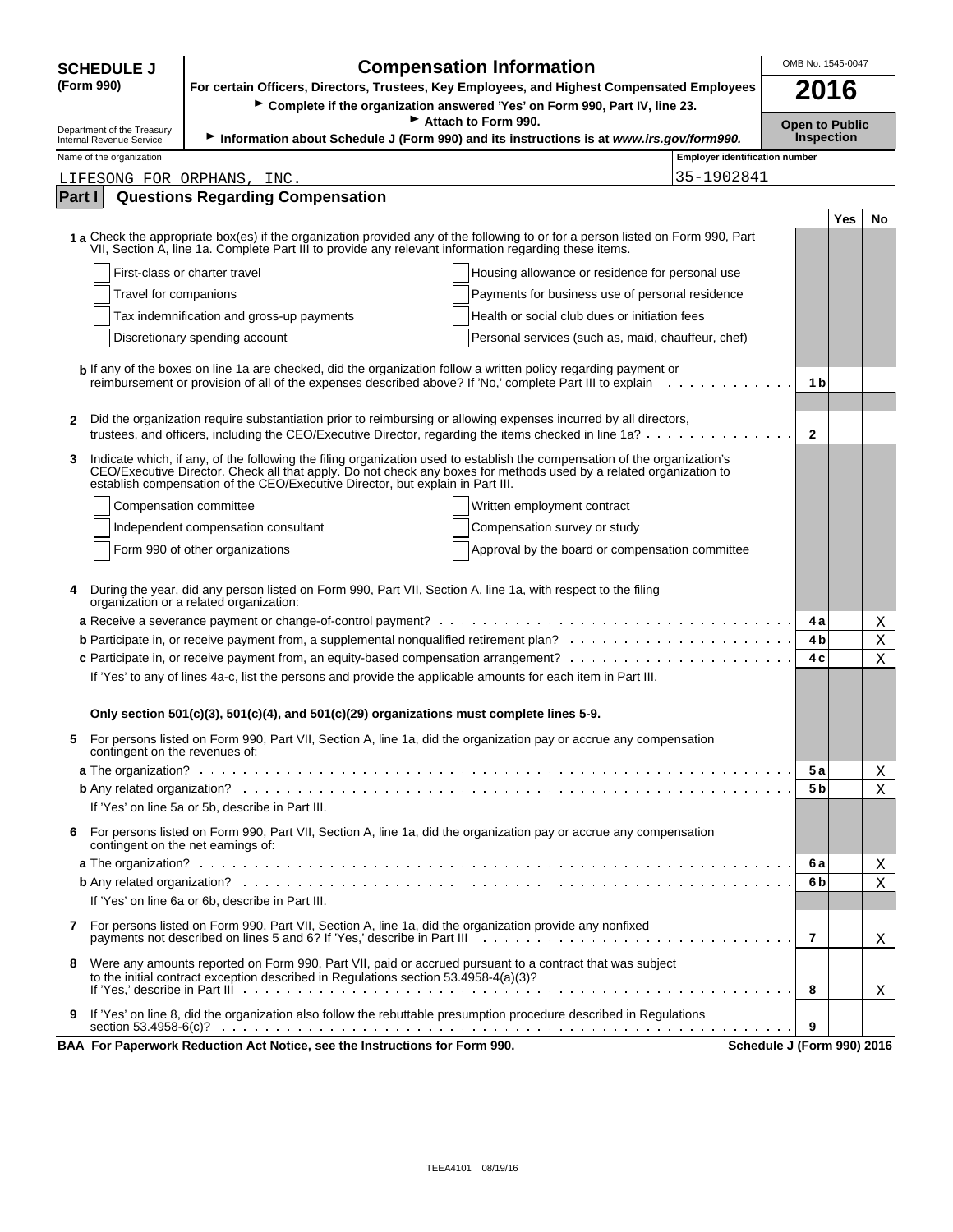### **Part II** | Officers, Directors, Trustees, Key Employees, and Highest Compensated Employees. Use duplicate copies if additional space is needed.

For each individual whose compensation must be reported on Schedule J, report compensation from the organization on row (i) and from related organizations, described in the instructions, on row (ii). Do not list any individuals that are not listed on Form 990, Part VII.

Note: The sum of columns (B)(i)-(iii) for each listed individual must equal the total amount of Form 990, Part VII, Section A, line 1a, applicable column (D) and (E) amounts for that individual.

| (A) Name and Title      |       |                          | (B) Breakdown of W-2 and/or 1099-MISC compensation |                                           |                                                         |                            |                                            |                                                                                   |
|-------------------------|-------|--------------------------|----------------------------------------------------|-------------------------------------------|---------------------------------------------------------|----------------------------|--------------------------------------------|-----------------------------------------------------------------------------------|
|                         |       | (i) Base<br>compensation | (ii) Bonus & incentive<br>compensation             | (iii) Other<br>reportable<br>compensation | (C) Retirement<br>and other<br>deferred<br>compensation | (D) Nontaxable<br>benefits | $(E)$ Total of<br>columns $(B)(i)$ - $(D)$ | (F) Compensation<br>in column (B)<br>reported as<br>deferred on prior<br>Form 990 |
| N. ANDREW LEHMAN        | (i)   | 155, 286.                | $\underline{0}$ .                                  | $0$ .                                     | 0.                                                      | [603.]<br>$- -$            | $-155,889.$                                | $\underline{0}$ .                                                                 |
| 1 VICE-PRESIDENT        | (i)   | 0.                       | $\mathbf{0}$                                       | $0$ .                                     | 0.                                                      | $0$ .                      | $\mathbf{0}$                               | 0.                                                                                |
|                         | (i)   |                          |                                                    |                                           |                                                         |                            |                                            |                                                                                   |
| $\overline{\mathbf{2}}$ | (i)   |                          |                                                    |                                           |                                                         |                            |                                            |                                                                                   |
|                         | (i)   |                          |                                                    |                                           |                                                         |                            |                                            |                                                                                   |
| $\mathbf{3}$            | (i)   |                          |                                                    |                                           |                                                         |                            |                                            |                                                                                   |
|                         | (i)   |                          |                                                    |                                           |                                                         |                            |                                            |                                                                                   |
| 4                       | (iii) |                          |                                                    |                                           |                                                         |                            |                                            |                                                                                   |
|                         | (i)   |                          |                                                    |                                           |                                                         |                            |                                            |                                                                                   |
| ${\bf 5}$               | (iii) |                          |                                                    |                                           |                                                         |                            |                                            |                                                                                   |
|                         | (i)   |                          |                                                    |                                           |                                                         |                            |                                            |                                                                                   |
| 6                       | (iii) |                          |                                                    |                                           |                                                         |                            |                                            |                                                                                   |
|                         | (i)   |                          |                                                    |                                           |                                                         |                            |                                            |                                                                                   |
| $\overline{7}$          | (iii) |                          |                                                    |                                           |                                                         |                            |                                            |                                                                                   |
|                         | (i)   |                          |                                                    |                                           |                                                         |                            |                                            |                                                                                   |
| 8                       | (i)   |                          |                                                    |                                           |                                                         |                            |                                            |                                                                                   |
|                         | (i)   |                          |                                                    |                                           |                                                         |                            |                                            |                                                                                   |
| 9                       | (i)   |                          |                                                    |                                           |                                                         |                            |                                            |                                                                                   |
|                         | (i)   |                          |                                                    |                                           |                                                         |                            |                                            |                                                                                   |
| 10                      | (i)   |                          |                                                    |                                           |                                                         |                            |                                            |                                                                                   |
|                         | (i)   |                          |                                                    |                                           |                                                         |                            |                                            |                                                                                   |
| 11                      | (i)   |                          |                                                    |                                           |                                                         |                            |                                            |                                                                                   |
|                         | (i)   |                          |                                                    |                                           |                                                         |                            |                                            |                                                                                   |
| 12                      | (iii) |                          |                                                    |                                           |                                                         |                            |                                            |                                                                                   |
|                         | (i)   |                          |                                                    |                                           |                                                         |                            |                                            |                                                                                   |
| 13                      | (iii) |                          |                                                    |                                           |                                                         |                            |                                            |                                                                                   |
|                         | (i)   |                          |                                                    |                                           |                                                         |                            |                                            |                                                                                   |
| 14                      | (iii) |                          |                                                    |                                           |                                                         |                            |                                            |                                                                                   |
|                         | (i)   |                          |                                                    |                                           |                                                         |                            |                                            |                                                                                   |
| 15                      | (iii) |                          |                                                    |                                           |                                                         |                            |                                            |                                                                                   |
|                         | (i)   |                          |                                                    |                                           |                                                         |                            |                                            |                                                                                   |
| 16                      | (i)   |                          |                                                    |                                           |                                                         |                            |                                            |                                                                                   |
| <b>BAA</b>              |       |                          | TEEA4102 08/19/16                                  |                                           |                                                         |                            |                                            | Schedule J (Form 990) 2016                                                        |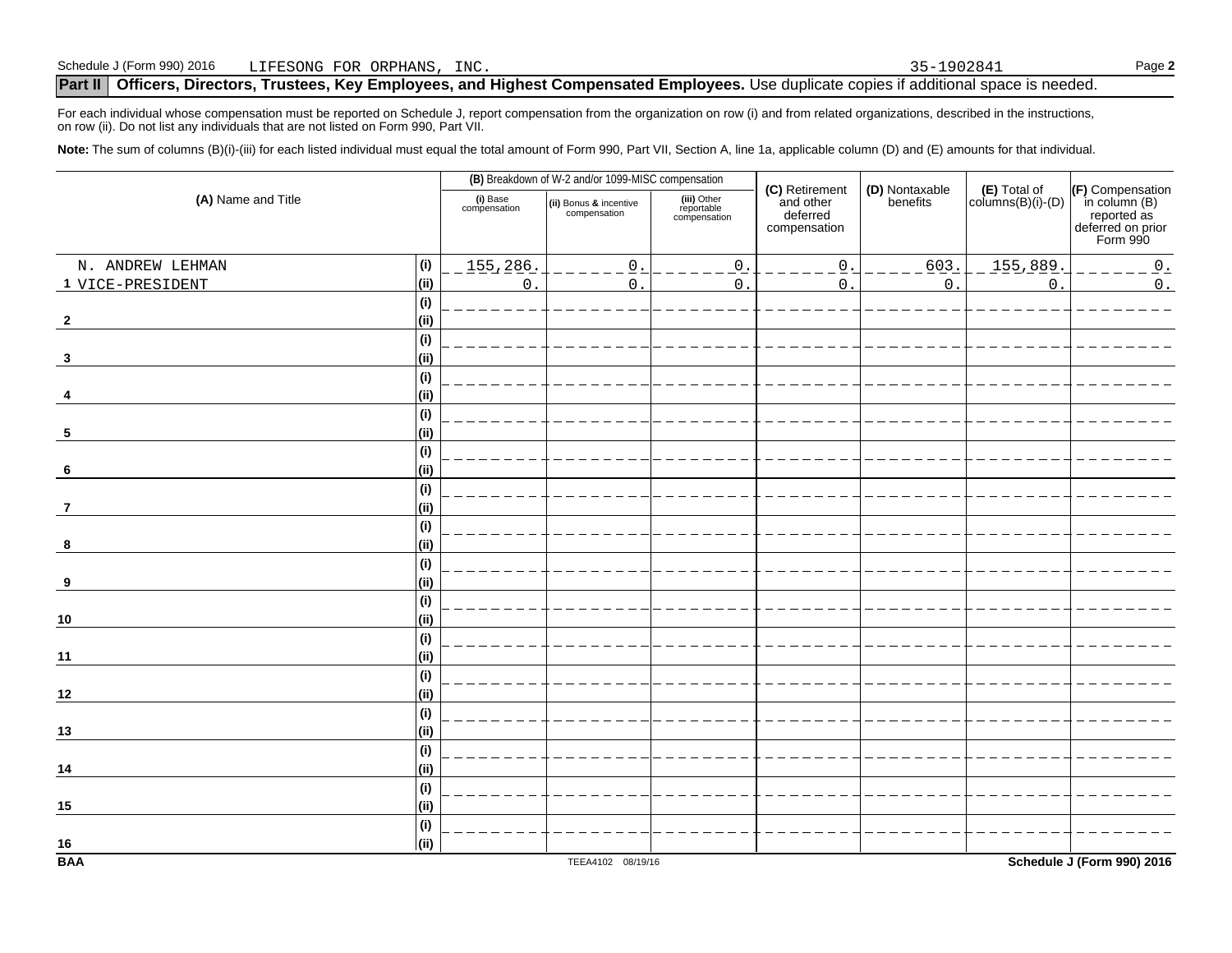### **Part III Supplemental Information**

Provide the information, explanation, or descriptions required for Part I, lines 1a, 1b, 3, 4a, 4b, 4c, 5a, 5b, 6a, 6b, 7, and 8, and for Part II. Also complete this part for any additional information.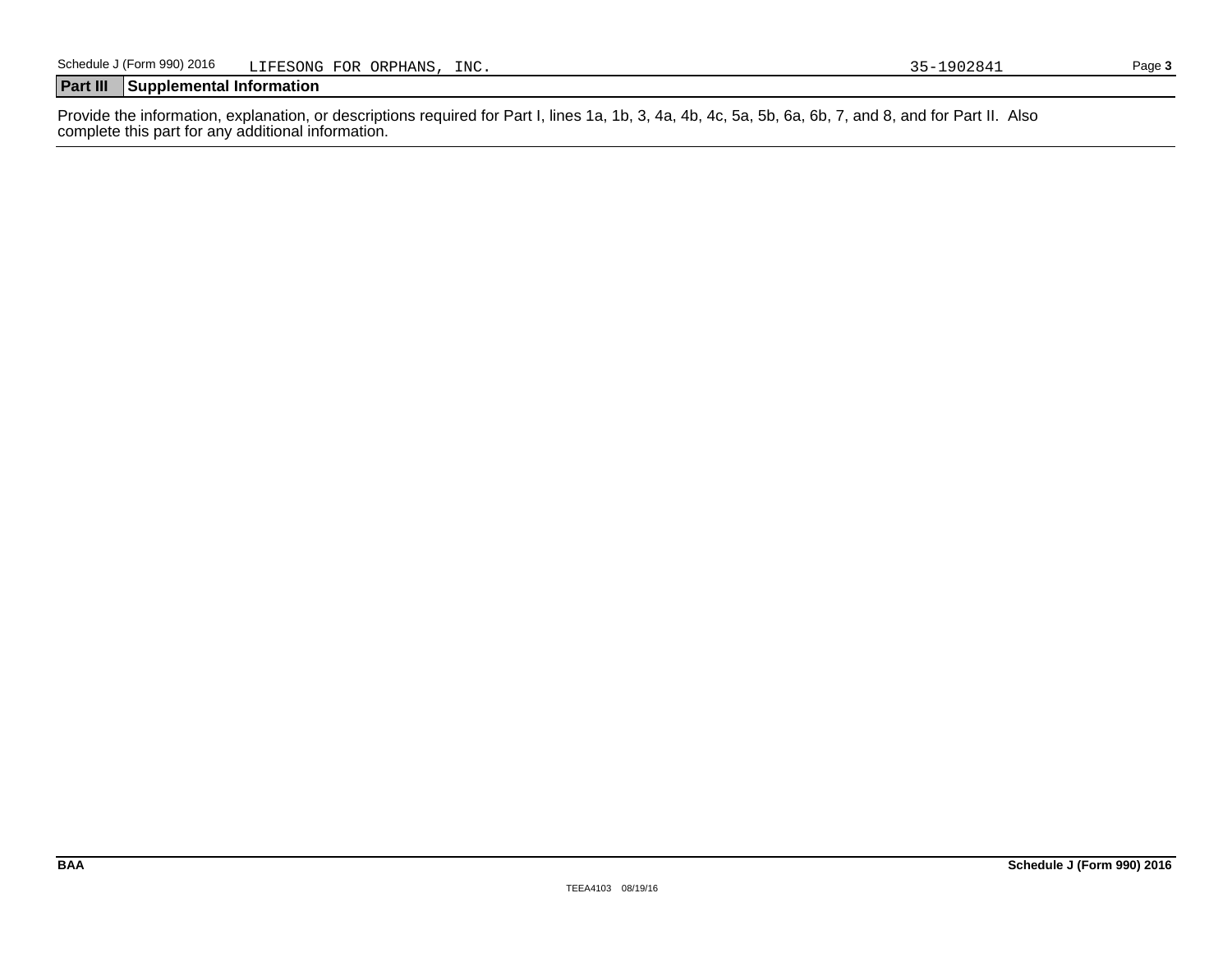|                   |                                                        |                                                                                                                                                                                                                                             |                                                                           |                                                                                                                                                                                                         |                                             |  |                                    |                 |                                |                        |                                           |                                       |                           | OMB No. 1545-0047                   |    |
|-------------------|--------------------------------------------------------|---------------------------------------------------------------------------------------------------------------------------------------------------------------------------------------------------------------------------------------------|---------------------------------------------------------------------------|---------------------------------------------------------------------------------------------------------------------------------------------------------------------------------------------------------|---------------------------------------------|--|------------------------------------|-----------------|--------------------------------|------------------------|-------------------------------------------|---------------------------------------|---------------------------|-------------------------------------|----|
| <b>SCHEDULE L</b> | (Form 990 or 990-EZ)                                   |                                                                                                                                                                                                                                             |                                                                           | <b>Transactions With Interested Persons</b><br>► Complete if the organization answered 'Yes' on Form 990, Part IV, line 25a, 25b, 26, 27, 28a,<br>28b, or 28c, or Form 990-EZ, Part V, line 38a or 40b. |                                             |  |                                    |                 |                                |                        | 2016                                      |                                       |                           |                                     |    |
|                   | Department of the Treasury<br>Internal Revenue Service |                                                                                                                                                                                                                                             | Information about Schedule L (Form 990 or 990-EZ) and its instructions is |                                                                                                                                                                                                         | at www.irs.gov/form990.                     |  | Attach to Form 990 or Form 990-EZ. |                 |                                |                        |                                           |                                       |                           | <b>Open To Public</b><br>Inspection |    |
|                   | Name of the organization                               |                                                                                                                                                                                                                                             |                                                                           |                                                                                                                                                                                                         |                                             |  |                                    |                 |                                |                        |                                           | <b>Employer identification number</b> |                           |                                     |    |
|                   |                                                        | LIFESONG FOR ORPHANS, INC.                                                                                                                                                                                                                  |                                                                           |                                                                                                                                                                                                         |                                             |  |                                    |                 |                                | 35-1902841             |                                           |                                       |                           |                                     |    |
| Part I            |                                                        | Excess Benefit Transactions (section 501(c)(3), section 501(c)(4), and 501(c)(29) organizations only).<br>Complete if the organization answered 'Yes' on Form 990, Part IV, line 25a or 25b, or Form 990-EZ, Part V, line 40b.              |                                                                           |                                                                                                                                                                                                         |                                             |  |                                    |                 |                                |                        |                                           |                                       |                           |                                     |    |
| 1                 | (a) Name of disqualified person                        |                                                                                                                                                                                                                                             |                                                                           | (b) Relationship between disqualified                                                                                                                                                                   | person and organization                     |  |                                    |                 | (c) Description of transaction |                        |                                           |                                       |                           | (d) Corrected?<br>Yes<br>No         |    |
| (1)               |                                                        |                                                                                                                                                                                                                                             |                                                                           |                                                                                                                                                                                                         |                                             |  |                                    |                 |                                |                        |                                           |                                       |                           |                                     |    |
| (2)               |                                                        |                                                                                                                                                                                                                                             |                                                                           |                                                                                                                                                                                                         |                                             |  |                                    |                 |                                |                        |                                           |                                       |                           |                                     |    |
| (3)               |                                                        |                                                                                                                                                                                                                                             |                                                                           |                                                                                                                                                                                                         |                                             |  |                                    |                 |                                |                        |                                           |                                       |                           |                                     |    |
| (4)               |                                                        |                                                                                                                                                                                                                                             |                                                                           |                                                                                                                                                                                                         |                                             |  |                                    |                 |                                |                        |                                           |                                       |                           |                                     |    |
| (5)               |                                                        |                                                                                                                                                                                                                                             |                                                                           |                                                                                                                                                                                                         |                                             |  |                                    |                 |                                |                        |                                           |                                       |                           |                                     |    |
| (6)               |                                                        |                                                                                                                                                                                                                                             |                                                                           |                                                                                                                                                                                                         |                                             |  |                                    |                 |                                |                        |                                           |                                       |                           |                                     |    |
| $\mathbf{2}$      |                                                        | Enter the amount of tax incurred by the organization managers or disqualified persons during the year under<br>3 Enter the amount of tax, if any, on line 2, above, reimbursed by the organization $\ldots$ ,                               |                                                                           |                                                                                                                                                                                                         |                                             |  |                                    |                 |                                |                        | ► \$<br>$\triangleright$ \$               |                                       |                           |                                     |    |
| Part II           |                                                        | Loans to and/or From Interested Persons.<br>Complete if the organization answered 'Yes' on Form 990-EZ, Part V, line 38a or Form 990, Part IV, line 26; or if the<br>organization reported an amount on Form 990, Part X, line 5, 6, or 22. |                                                                           |                                                                                                                                                                                                         |                                             |  |                                    |                 |                                |                        |                                           |                                       |                           |                                     |    |
|                   | (a) Name of interested person                          | (b) Relationship<br>with organization                                                                                                                                                                                                       | (c) Purpose<br>of loan                                                    |                                                                                                                                                                                                         | (d) Loan to or<br>from the<br>organization? |  | (e) Original<br>principal amount   | (f) Balance due | (g) In default?                |                        | (h) Approved<br>by board or<br>committee? |                                       | (i) Written<br>agreement? |                                     |    |
|                   |                                                        |                                                                                                                                                                                                                                             |                                                                           | To                                                                                                                                                                                                      | From                                        |  |                                    |                 |                                | Yes                    | No                                        | Yes                                   | No                        | Yes                                 | No |
| (1)               |                                                        |                                                                                                                                                                                                                                             |                                                                           |                                                                                                                                                                                                         |                                             |  |                                    |                 |                                |                        |                                           |                                       |                           |                                     |    |
| (2)               |                                                        |                                                                                                                                                                                                                                             |                                                                           |                                                                                                                                                                                                         |                                             |  |                                    |                 |                                |                        |                                           |                                       |                           |                                     |    |
| (3)               |                                                        |                                                                                                                                                                                                                                             |                                                                           |                                                                                                                                                                                                         |                                             |  |                                    |                 |                                |                        |                                           |                                       |                           |                                     |    |
| (4)               |                                                        |                                                                                                                                                                                                                                             |                                                                           |                                                                                                                                                                                                         |                                             |  |                                    |                 |                                |                        |                                           |                                       |                           |                                     |    |
| (5)               |                                                        |                                                                                                                                                                                                                                             |                                                                           |                                                                                                                                                                                                         |                                             |  |                                    |                 |                                |                        |                                           |                                       |                           |                                     |    |
| (6)               |                                                        |                                                                                                                                                                                                                                             |                                                                           |                                                                                                                                                                                                         |                                             |  |                                    |                 |                                |                        |                                           |                                       |                           |                                     |    |
| (7)               |                                                        |                                                                                                                                                                                                                                             |                                                                           |                                                                                                                                                                                                         |                                             |  |                                    |                 |                                |                        |                                           |                                       |                           |                                     |    |
| (8)               |                                                        |                                                                                                                                                                                                                                             |                                                                           |                                                                                                                                                                                                         |                                             |  |                                    |                 |                                |                        |                                           |                                       |                           |                                     |    |
| (9)               |                                                        |                                                                                                                                                                                                                                             |                                                                           |                                                                                                                                                                                                         |                                             |  |                                    |                 |                                |                        |                                           |                                       |                           |                                     |    |
| (10)              |                                                        |                                                                                                                                                                                                                                             |                                                                           |                                                                                                                                                                                                         |                                             |  |                                    |                 |                                |                        |                                           |                                       |                           |                                     |    |
| Total.            |                                                        |                                                                                                                                                                                                                                             |                                                                           |                                                                                                                                                                                                         |                                             |  | ►\$                                |                 |                                |                        |                                           |                                       |                           |                                     |    |
| Part III          |                                                        | <b>Grants or Assistance Benefiting Interested Persons.</b><br>Complete if the organization answered 'Yes' on Form 990, Part IV, line 27.                                                                                                    |                                                                           |                                                                                                                                                                                                         |                                             |  |                                    |                 |                                |                        |                                           |                                       |                           |                                     |    |
|                   | (a) Name of interested person                          |                                                                                                                                                                                                                                             | (b) Relationship between interested person                                | and the organization                                                                                                                                                                                    |                                             |  | (c) Amount of assistance           |                 |                                | (d) Type of assistance |                                           |                                       |                           | (e) Purpose of assistance           |    |
| (1)               |                                                        |                                                                                                                                                                                                                                             |                                                                           |                                                                                                                                                                                                         |                                             |  |                                    |                 |                                |                        |                                           |                                       |                           |                                     |    |
| (2)               |                                                        |                                                                                                                                                                                                                                             |                                                                           |                                                                                                                                                                                                         |                                             |  |                                    |                 |                                |                        |                                           |                                       |                           |                                     |    |
| (3)               |                                                        |                                                                                                                                                                                                                                             |                                                                           |                                                                                                                                                                                                         |                                             |  |                                    |                 |                                |                        |                                           |                                       |                           |                                     |    |
| (4)               |                                                        |                                                                                                                                                                                                                                             |                                                                           |                                                                                                                                                                                                         |                                             |  |                                    |                 |                                |                        |                                           |                                       |                           |                                     |    |
| (5)               |                                                        |                                                                                                                                                                                                                                             |                                                                           |                                                                                                                                                                                                         |                                             |  |                                    |                 |                                |                        |                                           |                                       |                           |                                     |    |
| (6)               |                                                        |                                                                                                                                                                                                                                             |                                                                           |                                                                                                                                                                                                         |                                             |  |                                    |                 |                                |                        |                                           |                                       |                           |                                     |    |
| (7)               |                                                        |                                                                                                                                                                                                                                             |                                                                           |                                                                                                                                                                                                         |                                             |  |                                    |                 |                                |                        |                                           |                                       |                           |                                     |    |
| (8)               |                                                        |                                                                                                                                                                                                                                             |                                                                           |                                                                                                                                                                                                         |                                             |  |                                    |                 |                                |                        |                                           |                                       |                           |                                     |    |

**BAA For Paperwork Reduction Act Notice, see the Instructions for Form 990 or 990-EZ. Schedule L (Form 990 or 990-EZ) 2016**

**(9) (10)**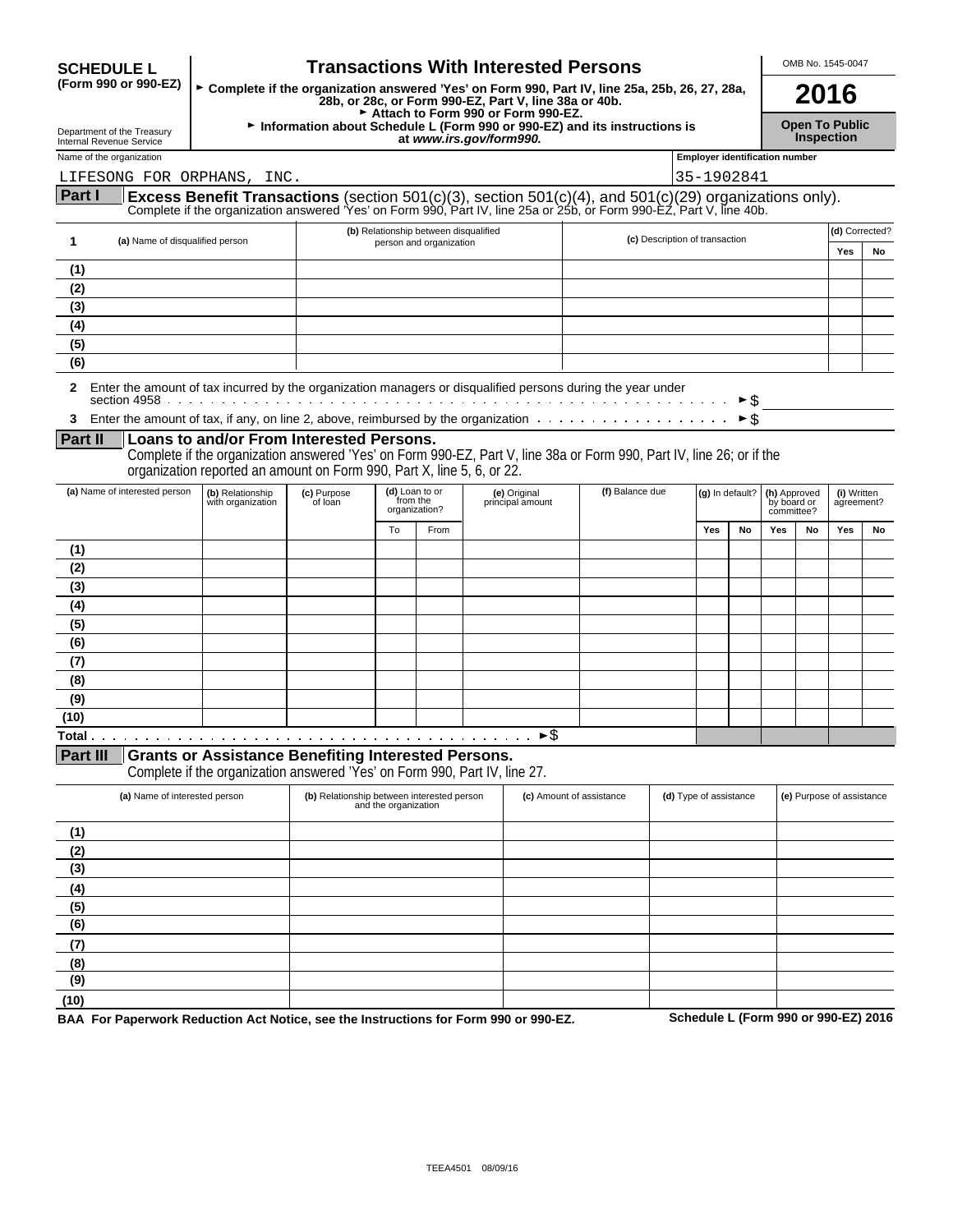### **Part IV | Business Transactions Involving Interested Persons.**

Complete if the organization answered 'Yes' on Form 990, Part IV, line 28a, 28b, or 28c.

| (a) Name of interested person          | (b) Relationship between<br>interested person and the<br>organization | (c) Amount of<br>transaction | (d) Description of transaction | (e) Sharing of<br>organization's<br>revenues? |    |
|----------------------------------------|-----------------------------------------------------------------------|------------------------------|--------------------------------|-----------------------------------------------|----|
|                                        |                                                                       |                              |                                | Yes                                           | No |
| (1) ANDREW GERBER                      | FAMILY OF<br>OFFICER                                                  | 94,101. PAYROLL              |                                |                                               | X  |
| (2)                                    |                                                                       |                              |                                |                                               |    |
| (3)                                    |                                                                       |                              |                                |                                               |    |
| (4)                                    |                                                                       |                              |                                |                                               |    |
| (5)                                    |                                                                       |                              |                                |                                               |    |
| (6)                                    |                                                                       |                              |                                |                                               |    |
| (7)                                    |                                                                       |                              |                                |                                               |    |
| (8)                                    |                                                                       |                              |                                |                                               |    |
| (9)                                    |                                                                       |                              |                                |                                               |    |
| (10)                                   |                                                                       |                              |                                |                                               |    |
| $D_{out}$ $V$ Supplemental Information |                                                                       |                              |                                |                                               |    |

### **Part V Supplemental Information**

Provide additional information for responses to questions on Schedule L (see instructions).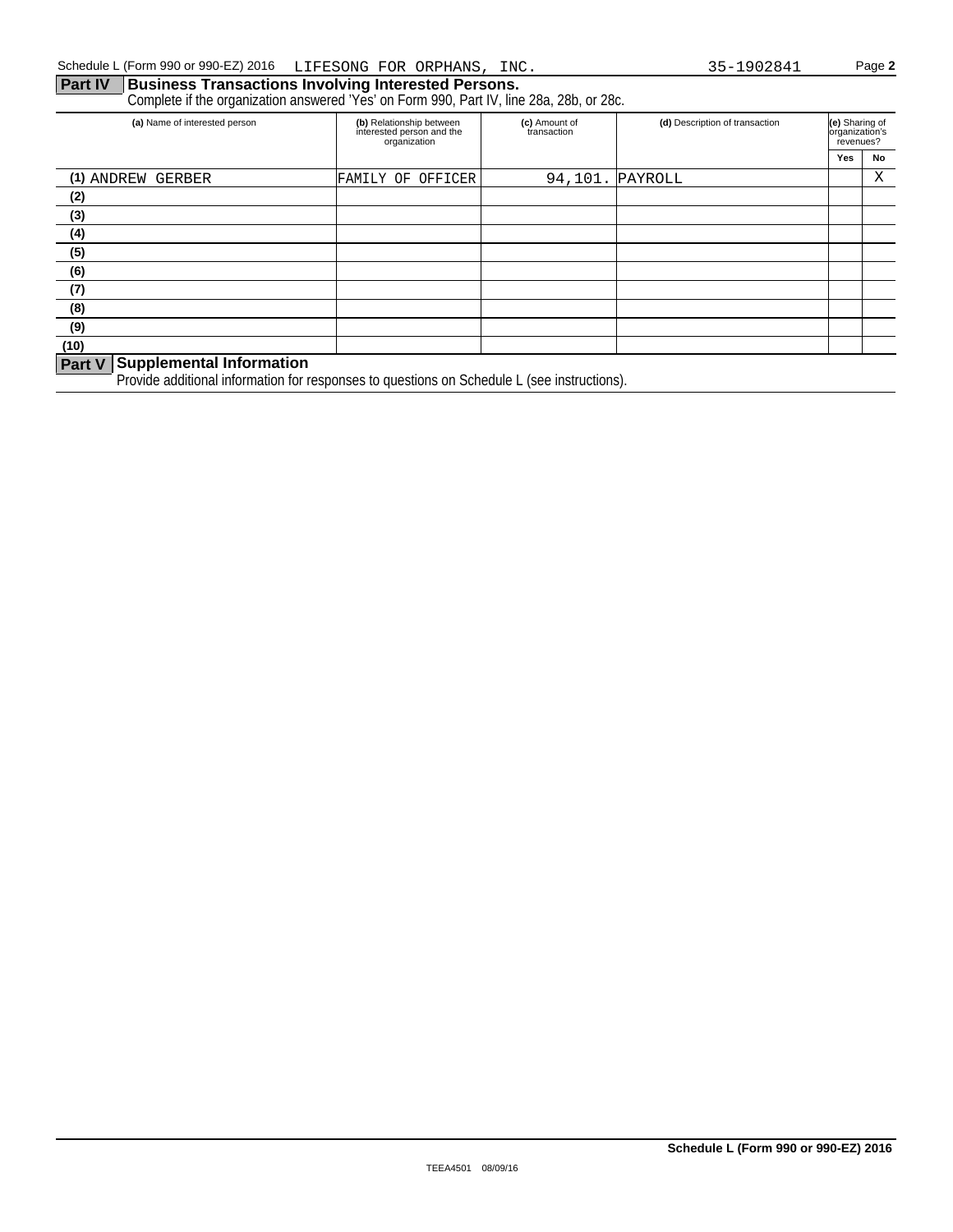## **(Form 990)**

| <b>SCHEDULE M</b> | <b>Noncash Contributions</b>                                                         | OMB No. 1545-0047 |
|-------------------|--------------------------------------------------------------------------------------|-------------------|
| (Form 990)        | ► Complete if the organizations answered 'Yes' on Form 990, Part IV, lines 29 or 30. | 2016              |
|                   |                                                                                      |                   |

Department of the Treasury ▶ Attach to Form 990.<br>Information about Schedule M (Form 990) and its instructions is at *www.irs.gov/form990.* Inspection inspection

### LIFESONG FOR ORPHANS, INC. 35-1902841

| Name of the organization | $-0.001$<br>ı numbel<br>identification<br>l Emplover |
|--------------------------|------------------------------------------------------|
|                          |                                                      |

| Part I | <b>Types of Property</b>                                                                                                                                                                                                       |                               |                                                           |                                                                                       |                              |      |                       |     |
|--------|--------------------------------------------------------------------------------------------------------------------------------------------------------------------------------------------------------------------------------|-------------------------------|-----------------------------------------------------------|---------------------------------------------------------------------------------------|------------------------------|------|-----------------------|-----|
|        |                                                                                                                                                                                                                                | (a)<br>Check if<br>applicable | (b)<br>Number of<br>contributions or<br>items contributed | (c)<br>Noncash contribution<br>amounts reported<br>on Form 990,<br>Part VIII, line 1g | noncash contribution amounts | (d)  | Method of determining |     |
| 1      | $Art - Works$ of art $\ldots$ , $\ldots$ , $\ldots$                                                                                                                                                                            |                               |                                                           |                                                                                       |                              |      |                       |     |
| 2      | Art – Historical treasures                                                                                                                                                                                                     |                               |                                                           |                                                                                       |                              |      |                       |     |
| 3      | Art - Fractional interests                                                                                                                                                                                                     |                               |                                                           |                                                                                       |                              |      |                       |     |
| 4      | Books and publications                                                                                                                                                                                                         |                               |                                                           |                                                                                       |                              |      |                       |     |
| 5      | Clothing and household goods                                                                                                                                                                                                   | Χ                             |                                                           | 143,729. MGMT. ESTIMATE                                                               |                              |      |                       |     |
| 6      | Cars and other vehicles                                                                                                                                                                                                        | Χ                             | 1                                                         | 20,000. MGMT.                                                                         |                              |      | ESTIMATE              |     |
| 7      | Boats and planes                                                                                                                                                                                                               |                               |                                                           |                                                                                       |                              |      |                       |     |
| 8      | Intellectual property.                                                                                                                                                                                                         |                               |                                                           |                                                                                       |                              |      |                       |     |
|        | Securities - Publicly traded                                                                                                                                                                                                   |                               |                                                           |                                                                                       |                              |      |                       |     |
| 9      |                                                                                                                                                                                                                                |                               |                                                           |                                                                                       |                              |      |                       |     |
| 10     | Securities - Closely held stock                                                                                                                                                                                                |                               |                                                           |                                                                                       |                              |      |                       |     |
| 11     | Securities - Partnership, LLC, or trust interests                                                                                                                                                                              |                               |                                                           |                                                                                       |                              |      |                       |     |
| 12     | Securities - Miscellaneous.                                                                                                                                                                                                    |                               |                                                           |                                                                                       |                              |      |                       |     |
| 13     | Qualified conservation contribution -                                                                                                                                                                                          |                               |                                                           |                                                                                       |                              |      |                       |     |
|        | Historic structures experience and the state of the state of the state of the state of the state of the state o                                                                                                                |                               |                                                           |                                                                                       |                              |      |                       |     |
| 14     | Qualified conservation contribution - Other                                                                                                                                                                                    |                               |                                                           |                                                                                       |                              |      |                       |     |
| 15     | Real estate – Residential and a manufactured and response a manufactured and response a manufactured and response a manufactured and response a manufactured and response a manufactured and response a manufactured and respo |                               |                                                           |                                                                                       |                              |      |                       |     |
| 16     | Real estate – Commercial                                                                                                                                                                                                       |                               |                                                           |                                                                                       |                              |      |                       |     |
| 17     | Real estate $-$ Other $\cdots$ $\cdots$ $\cdots$ $\cdots$ $\cdots$                                                                                                                                                             |                               |                                                           |                                                                                       |                              |      |                       |     |
| 18     | Collectibles                                                                                                                                                                                                                   |                               |                                                           |                                                                                       |                              |      |                       |     |
| 19     |                                                                                                                                                                                                                                |                               |                                                           |                                                                                       |                              |      |                       |     |
| 20     | Drugs and medical supplies                                                                                                                                                                                                     |                               |                                                           |                                                                                       |                              |      |                       |     |
| 21     |                                                                                                                                                                                                                                |                               |                                                           |                                                                                       |                              |      |                       |     |
| 22     | Historical artifacts                                                                                                                                                                                                           |                               |                                                           |                                                                                       |                              |      |                       |     |
| 23     | Scientific specimens                                                                                                                                                                                                           |                               |                                                           |                                                                                       |                              |      |                       |     |
| 24     | Archeological artifacts                                                                                                                                                                                                        |                               |                                                           |                                                                                       |                              |      |                       |     |
| 25     | $(p_{ROGRAM}$ EQUIPMENT $_{--}$ )<br>Other $\blacktriangleright$                                                                                                                                                               | Χ                             | 6                                                         | 6, 250.                                                                               |                              |      |                       |     |
| 26     | Other $\blacktriangleright$<br>_______________                                                                                                                                                                                 |                               |                                                           |                                                                                       |                              |      |                       |     |
| 27     | Other $\blacktriangleright$                                                                                                                                                                                                    |                               |                                                           |                                                                                       |                              |      |                       |     |
| 28     | ________________<br>Other $\blacktriangleright$                                                                                                                                                                                |                               |                                                           |                                                                                       |                              |      |                       |     |
|        |                                                                                                                                                                                                                                |                               |                                                           |                                                                                       |                              |      |                       |     |
| 29     | Number of Forms 8283 received by the organization during the tax year for contributions for which the<br>organization completed Form 8283, Part IV, Donee Acknowledgement                                                      |                               |                                                           |                                                                                       | 29                           |      |                       |     |
|        |                                                                                                                                                                                                                                |                               |                                                           |                                                                                       |                              |      | Yes                   |     |
|        |                                                                                                                                                                                                                                |                               |                                                           |                                                                                       |                              |      |                       | No. |
|        | 30a During the year, did the organization receive by contribution any property reported in Part I, lines 1 through 28, that                                                                                                    |                               |                                                           |                                                                                       |                              |      |                       |     |
|        | it must hold for at least three years from the date of the initial contribution, and which isn't required to be used                                                                                                           |                               |                                                           |                                                                                       |                              |      |                       |     |
|        |                                                                                                                                                                                                                                |                               |                                                           |                                                                                       |                              | 30a  |                       | X   |
|        | b If 'Yes,' describe the arrangement in Part II.                                                                                                                                                                               |                               |                                                           |                                                                                       |                              |      |                       |     |
| 31     | Does the organization have a gift acceptance policy that requires the review of any nonstandard contributions?                                                                                                                 |                               |                                                           |                                                                                       |                              | 31   | Χ                     |     |
|        | 32a Does the organization hire or use third parties or related organizations to solicit, process, or sell                                                                                                                      |                               |                                                           |                                                                                       |                              | 32 a |                       | Χ   |
|        | <b>b</b> If 'Yes,' describe in Part II.                                                                                                                                                                                        |                               |                                                           |                                                                                       |                              |      |                       |     |
| 33.    | If the organization didn't report an amount in column (c) for a type of property for which column (a) is checked,<br>describe in Part II.                                                                                      |                               |                                                           |                                                                                       |                              |      |                       |     |

**BAA For Paperwork Reduction Act Notice, see the Instructions for Form 990. Schedule M (Form 990) (2016)**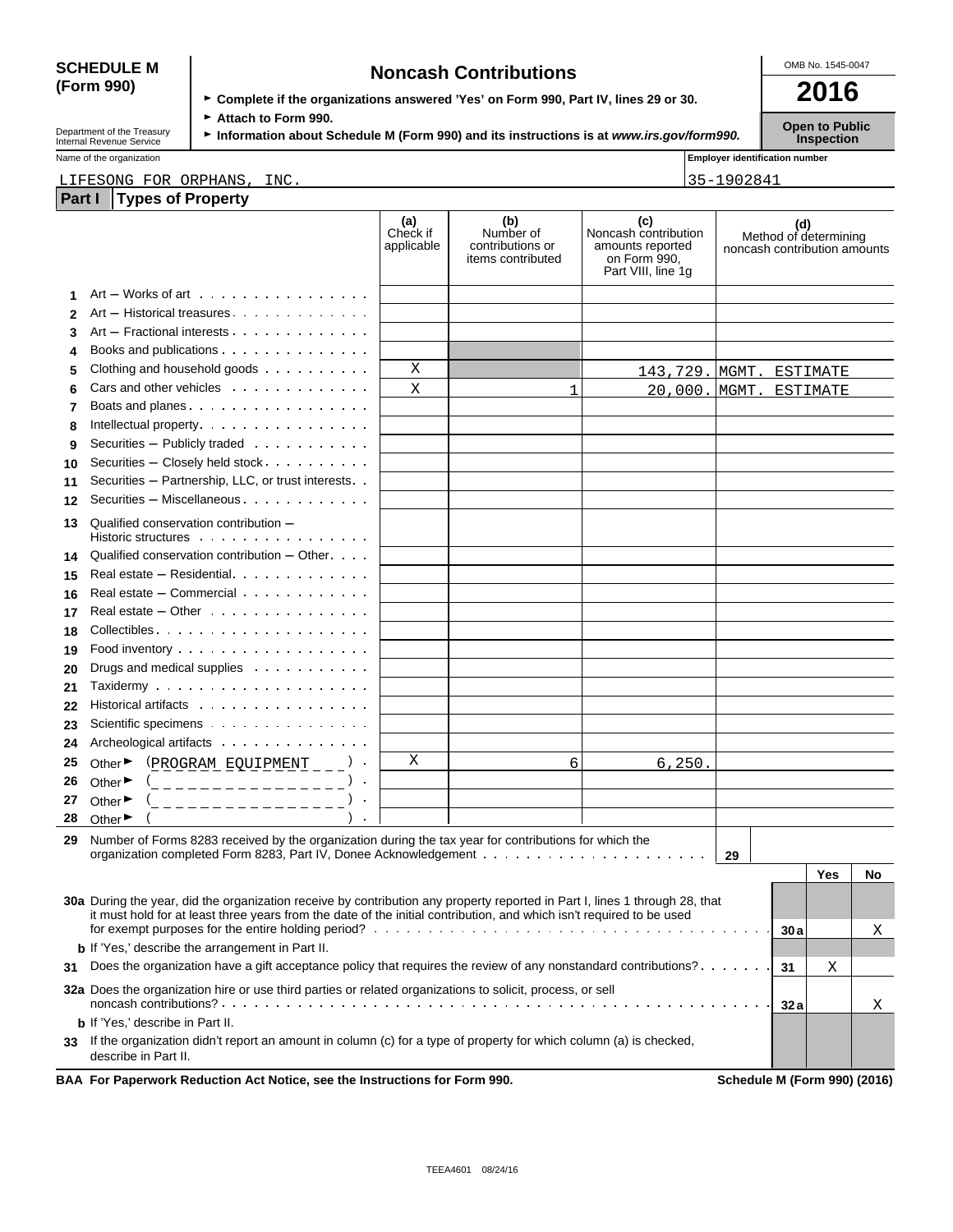**Part II Supplemental Information.** Provide the information required by Part I, lines 30b, 32b, and 33, and whether the organization is reporting in Part I, column (b), the number of contributions, the number of items received, or a combination of both. Also complete this part for any additional information.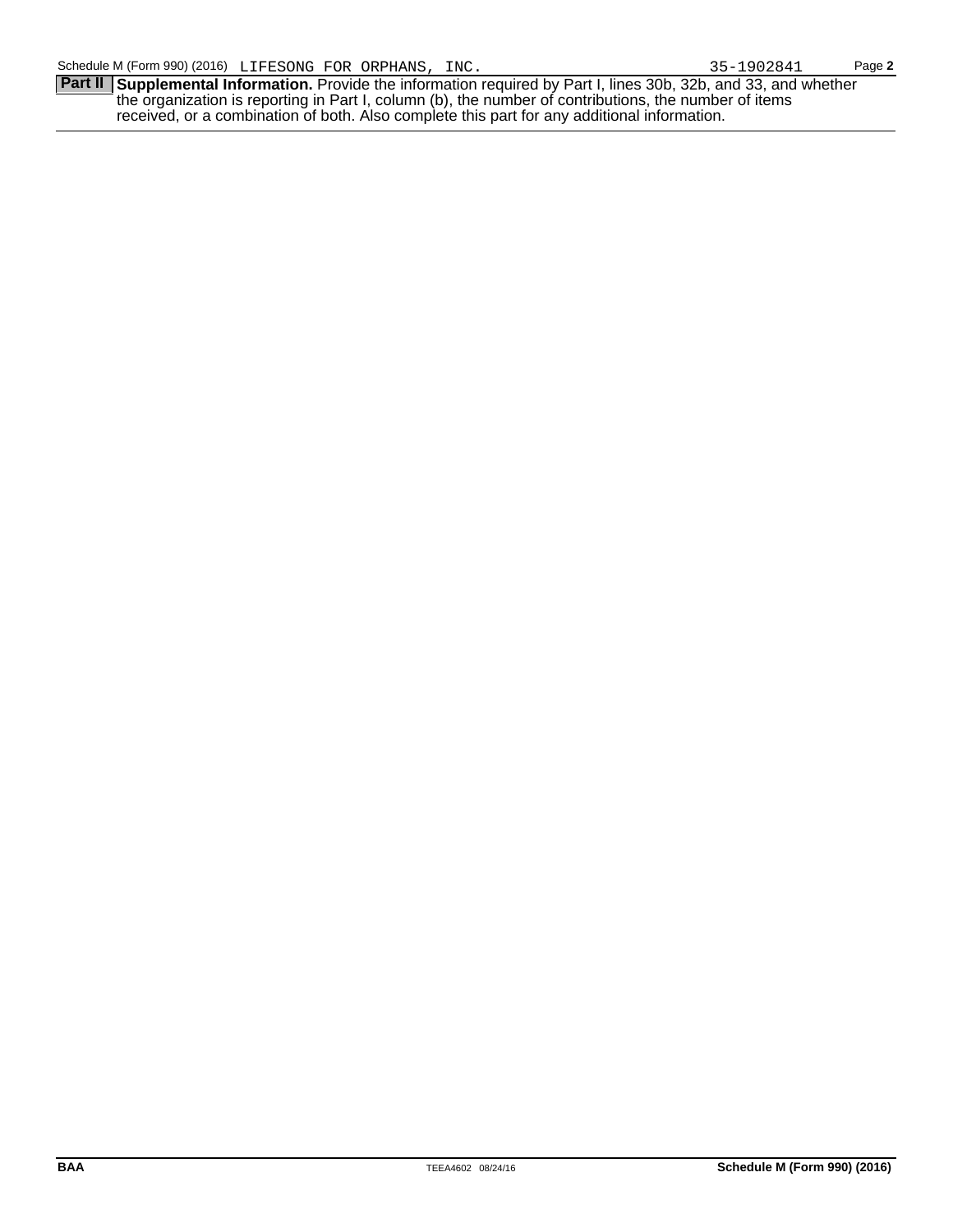| <b>SCHEDULE O</b>                                      | Supplemental Information to Form 990 or 990-EZ                                                                                                                          | OMB No. 1545-0047                          |             |  |
|--------------------------------------------------------|-------------------------------------------------------------------------------------------------------------------------------------------------------------------------|--------------------------------------------|-------------|--|
| (Form 990 or 990-EZ)                                   | Complete to provide information for responses to specific questions on<br>Form 990 or 990-EZ or to provide any additional information.<br>Attach to Form 990 or 990-EZ. |                                            | 2016        |  |
| Department of the Treasury<br>Internal Revenue Service | Information about Schedule O (Form 990 or 990-EZ) and its instructions is                                                                                               | <b>Open to Public</b><br><b>Inspection</b> |             |  |
| Name of the organization                               |                                                                                                                                                                         | <b>Employer identification number</b>      |             |  |
| LIFESONG FOR ORPHANS,                                  | INC.                                                                                                                                                                    | 35-1902841                                 |             |  |
|                                                        | ORPHAN CARE PROGRAM - DURING THE YEAR, LIFESONG ESTABLISHED A SECOND                                                                                                    |                                            |             |  |
|                                                        | LOCATION IN THE EAST ASIA REGION; CHARITABLE ORGANIZATION SUPPORT                                                                                                       |                                            |             |  |
|                                                        | PROGRAM - BEGAN PROVIDING ADMINISTRATIVE SUPPORT AND GRANTS TO OTHER                                                                                                    |                                            |             |  |
|                                                        | CHARITABLE ORGANIZATIONS WHOSE MINISTRIES ARE FOCUSED ON AT-RISK                                                                                                        |                                            |             |  |
| III, Line 2<br>Pt.                                     | CHILDREN.                                                                                                                                                               |                                            |             |  |
|                                                        | A COPY OF FORM 990 IS AVAILABLE TO BOARD MEMBERS PRIOR TO FILING.                                                                                                       |                                            |             |  |
|                                                        | VP-OPERATIONS REVIEWS DETAILS OF FORM 990 (PREPARED BY THIRD-PARTY                                                                                                      |                                            |             |  |
| Pt VI, Line 11b                                        | ACCOUNTANT) AND APPROVES FOR FILING.                                                                                                                                    |                                            |             |  |
| Pt VI, Line 2                                          | GARY RINGGER, MARLA RINGGER, KORY KAEB - FAMILY RELATIONSHIP                                                                                                            |                                            |             |  |
|                                                        | GOVERNANCE POLICY REOUIRES AN ANNUAL CONFLICT STATEMENT TO BE FILED BY                                                                                                  |                                            |             |  |
| Pt VI, Line 12c                                        | ALL BOARD MEMBERS AND EMPLOYEES.                                                                                                                                        |                                            |             |  |
|                                                        | BOARD MEMBERS ARE FAMILIAR WITH COMPENSATION RANGES IN THE                                                                                                              |                                            | GEOGRAPHIC  |  |
|                                                        | CENTRAL IL. BOARD MEMBERS REVIEW SUCH INFORMATION<br>AREA OF                                                                                                            |                                            | AND MAKE    |  |
| Pt VI, Line 15a                                        | TO EMPLOYEES THAT THEY BELIEVE ARE COMPETITIVE AND REASONABLE.<br>OFFERS                                                                                                |                                            |             |  |
|                                                        | MEMBERS ARE FAMILIAR WITH COMPENSATION RANGES IN THE<br><b>BOARD</b>                                                                                                    |                                            | GEOGRAPHIC  |  |
|                                                        | CENTRAL IL. BOARD MEMBERS REVIEW SUCH INFORMATION AND MAKE<br>AREA OF                                                                                                   |                                            |             |  |
| Pt VI, Line 15b                                        | THEY BELIEVE ARE COMPETITIVE AND<br>OFFERS<br>TO<br>EMPLOYEES<br>THAT                                                                                                   |                                            | REASONABLE. |  |
| Pt VI, Line 19                                         | DOCUMENTS ARE MADE AVAILABLE TO THE PUBLIC UPON REOUEST.                                                                                                                |                                            |             |  |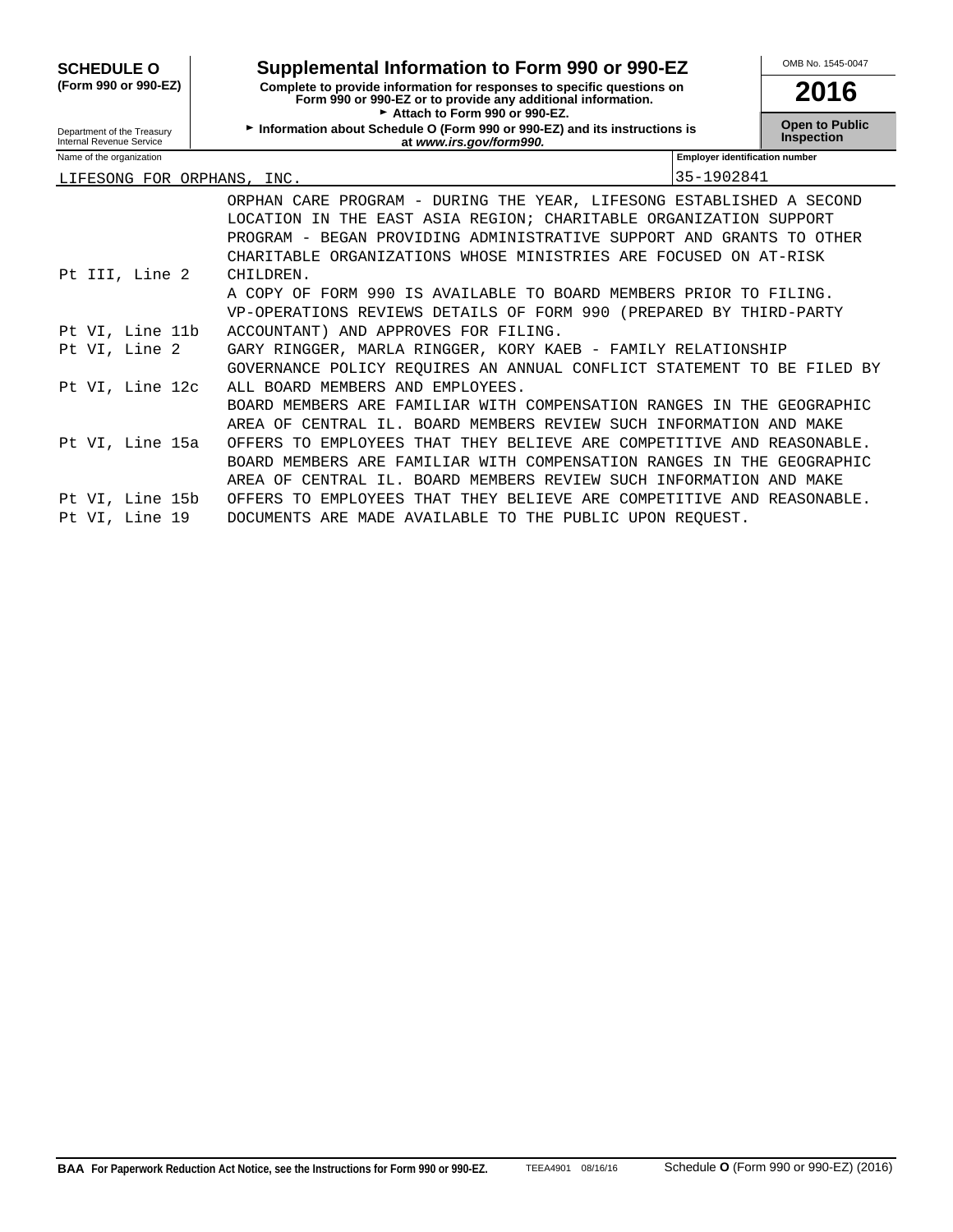## **SCHEDULE R Related Organizations and Unrelated Partnerships**<br>(Form 990) **Related Drawing Complete if the cropsization and world "Xee' on Form 990, Bert IV, line 32, 24, 35b**

**•** Complete if the organization answered 'Yes' on Form 990, Part IV, line 33, 34, 35b, 36, or 37. **2016 ► Attach to Form 990.** 

Department of the Treasury **Information about Schedule R (Form 990) and its instructions is at** *www.irs.gov/form990.* **Open to Public inspection<br>Internal Revenue Service <b>Inspection** Department of the Treasury<br>Internal Revenue Service **Inspection**<br>Internal Revenue Service **Inspection** 

OMB No. 1545-0047

Name of the organization **Employer identification number** 

LIFESONG FOR ORPHANS, INC. 2002/04/12 and 2003/04/2003 15-1902/04/12 and 2004/2004 15-1902/04/12 and 2004/2004

**Part I Identification of Disregarded Entities.** Complete if the organization answered 'Yes' on Form 990, Part IV, line 33.

| (a)<br>Name, address, and EIN (if applicable) of disregarded entity | (b)<br>Primary activity | (c)<br>Legal domicile (state<br>or foreign country) | (d)<br>Total income | (e)<br>End-of-year assets | (f)<br>I Direct controlling<br>entity |
|---------------------------------------------------------------------|-------------------------|-----------------------------------------------------|---------------------|---------------------------|---------------------------------------|
| (1)                                                                 |                         |                                                     |                     |                           |                                       |
| (2)                                                                 |                         |                                                     |                     |                           |                                       |
| (3)                                                                 |                         |                                                     |                     |                           |                                       |
|                                                                     |                         |                                                     |                     |                           |                                       |

**Part II Identification of Related Tax-Exempt Organizations.** Complete if the organization answered 'Yes' on Form 990, Part IV, line 34 because it had one or more related tax-exempt organizations during the tax year.

| (a)<br>Name, address, and EIN of related organization                                              | (b)<br>Primary activity              | (c)<br>Legal domicile (state<br>or foreign country) | (d)<br>Exempt Code<br>section | (e)<br>Public charity status<br>(if section $501(c)(3)$ ) | (f)<br>Direct controlling<br>entity | $(g)$<br>Sec 512(b)(13)<br>controlled entity? |    |
|----------------------------------------------------------------------------------------------------|--------------------------------------|-----------------------------------------------------|-------------------------------|-----------------------------------------------------------|-------------------------------------|-----------------------------------------------|----|
|                                                                                                    |                                      |                                                     |                               |                                                           |                                     | Yes                                           | No |
| (1) TMG FOUNDATION<br>202 NORTH FORD STREET<br>GRIDLEY, IL 61744                                   | SUPPORTING ORG. OF                   |                                                     |                               |                                                           |                                     |                                               |    |
| 01-0750822                                                                                         | NAT CHAR FOUNDATION IL               |                                                     | 501(C)(3)                     | PUBLIC                                                    | NONE                                |                                               | Χ  |
| (2) LIFESONG LEGACY FUND, INC.<br>13400 BISHOP'S LANE<br>BROOKFIELD, WI 53005<br>20-3296626<br>(3) | PROVIDE LOANS FOR<br>ORPHAN ADOPTION | WΙ                                                  | 501(C)(3)                     | PUBLIC                                                    | <b>NONE</b>                         |                                               | Χ  |
|                                                                                                    |                                      |                                                     |                               |                                                           |                                     |                                               |    |
| (4)                                                                                                |                                      |                                                     |                               |                                                           |                                     |                                               |    |

**BAA For Paperwork Reduction Act Notice, see the Instructions for Form 990.** TEEA5001 09/09/16 Schedule **R** (Form 990) 2016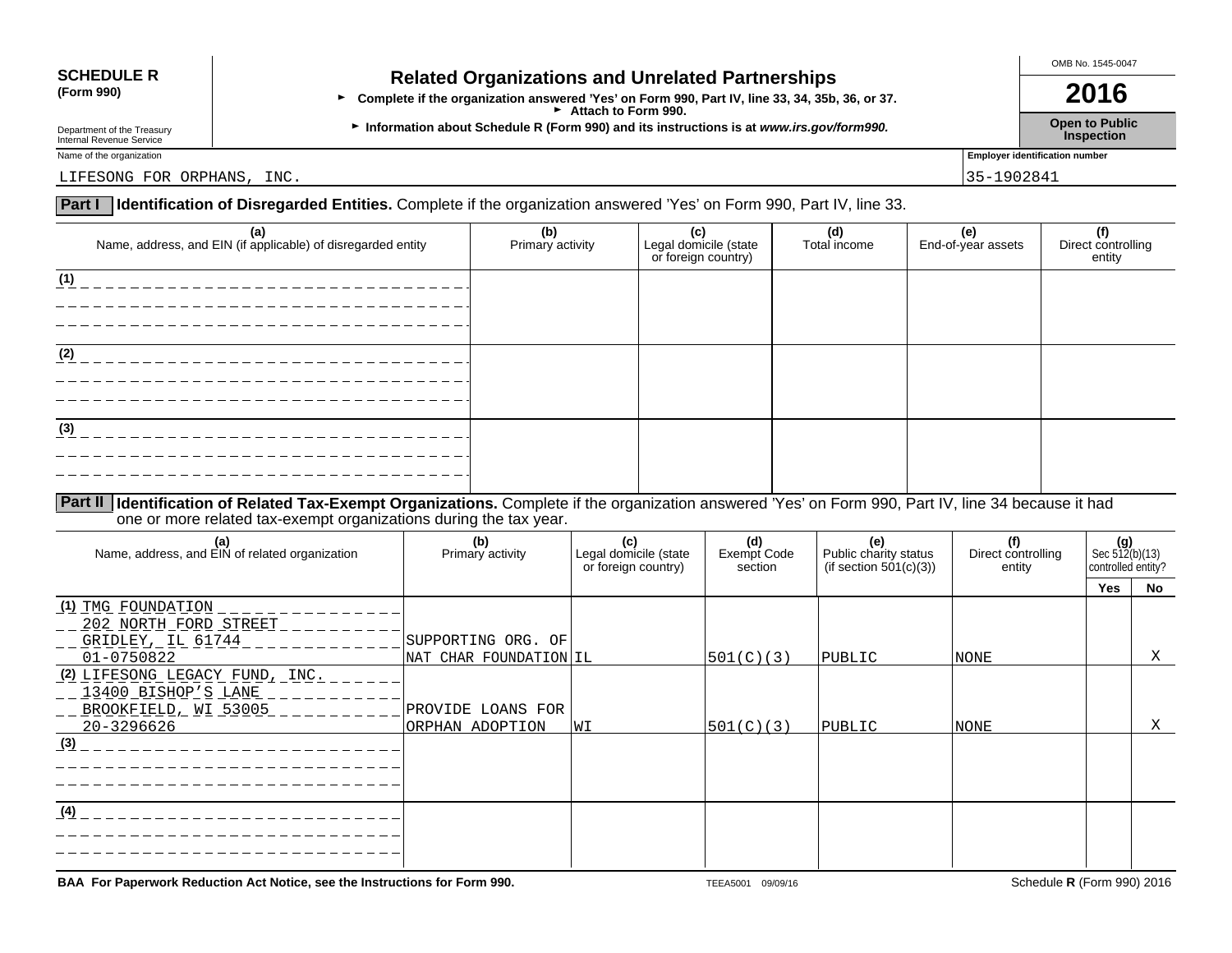Part III Ildentification of Related Organizations Taxable as a Partnership Complete if the organization answered 'Yes' on Form 990, Part IV, line 34<br>because it had one or more related organizations treated as a partnership

| (a)<br>Name, address, and EIN of<br>related organization | (b)<br>Primary activity | (c)<br>Legal<br>domicile<br>(state or<br>foreign | (d)<br>Direct<br>controlling<br>entity | (e)<br>Predominant income<br>(related, unrelated,<br>excluded from tax<br>under sections | (f)<br>(h)<br>Dispropor-<br>(g)<br>Share of total<br>Share of<br>end-of-year<br>income<br>tionate<br>allocations?<br>assets |  |     |    |  |     |    |  | (i)<br>Code V-UBI<br>amount in box<br>20 of Schedule<br>K-1 (Form<br>1065) | (j)<br>General or<br>managing<br>partner? |  | (k)<br>Percentage<br>ownership |
|----------------------------------------------------------|-------------------------|--------------------------------------------------|----------------------------------------|------------------------------------------------------------------------------------------|-----------------------------------------------------------------------------------------------------------------------------|--|-----|----|--|-----|----|--|----------------------------------------------------------------------------|-------------------------------------------|--|--------------------------------|
|                                                          |                         | country)                                         |                                        | 512-514)                                                                                 |                                                                                                                             |  | Yes | No |  | Yes | No |  |                                                                            |                                           |  |                                |
| (1)                                                      |                         |                                                  |                                        |                                                                                          |                                                                                                                             |  |     |    |  |     |    |  |                                                                            |                                           |  |                                |
|                                                          |                         |                                                  |                                        |                                                                                          |                                                                                                                             |  |     |    |  |     |    |  |                                                                            |                                           |  |                                |
| (2)                                                      |                         |                                                  |                                        |                                                                                          |                                                                                                                             |  |     |    |  |     |    |  |                                                                            |                                           |  |                                |
|                                                          |                         |                                                  |                                        |                                                                                          |                                                                                                                             |  |     |    |  |     |    |  |                                                                            |                                           |  |                                |
| (3)                                                      |                         |                                                  |                                        |                                                                                          |                                                                                                                             |  |     |    |  |     |    |  |                                                                            |                                           |  |                                |
|                                                          |                         |                                                  |                                        |                                                                                          |                                                                                                                             |  |     |    |  |     |    |  |                                                                            |                                           |  |                                |

Part IV Identification of Related Organizations Taxable as a Corporation or Trust Complete if the organization answered 'Yes' on Form 990, Part IV,<br>line 34 because it had one or more related organizations treated as a corp

| (a)<br>Name, address, and EIN of related organization | (b)<br>Primary activity | (c)<br>Legal domicile<br>(state or foreign<br>country) | (d)<br>Direct<br>controlling<br>entity | (e)<br>Type of entity<br>(C corp, S corp,<br>or trust) | (f)<br>Share of<br>total income | (g)<br>Share of end-of-<br>year assets | (h)<br>Percentage<br>ownership | $\left\{\n \begin{array}{l}\n \text{(i)} \\  \text{Sec } 512(b)(13) \\  \text{controlled entity?}\n \end{array}\n\right.$ |    |
|-------------------------------------------------------|-------------------------|--------------------------------------------------------|----------------------------------------|--------------------------------------------------------|---------------------------------|----------------------------------------|--------------------------------|---------------------------------------------------------------------------------------------------------------------------|----|
|                                                       |                         |                                                        |                                        |                                                        |                                 |                                        |                                | Yes                                                                                                                       | No |
| (1)                                                   |                         |                                                        |                                        |                                                        |                                 |                                        |                                |                                                                                                                           |    |
|                                                       |                         |                                                        |                                        |                                                        |                                 |                                        |                                |                                                                                                                           |    |
|                                                       |                         |                                                        |                                        |                                                        |                                 |                                        |                                |                                                                                                                           |    |
| (2)                                                   |                         |                                                        |                                        |                                                        |                                 |                                        |                                |                                                                                                                           |    |
|                                                       |                         |                                                        |                                        |                                                        |                                 |                                        |                                |                                                                                                                           |    |
|                                                       |                         |                                                        |                                        |                                                        |                                 |                                        |                                |                                                                                                                           |    |
| (3)                                                   |                         |                                                        |                                        |                                                        |                                 |                                        |                                |                                                                                                                           |    |
|                                                       |                         |                                                        |                                        |                                                        |                                 |                                        |                                |                                                                                                                           |    |
|                                                       |                         |                                                        |                                        |                                                        |                                 |                                        |                                |                                                                                                                           |    |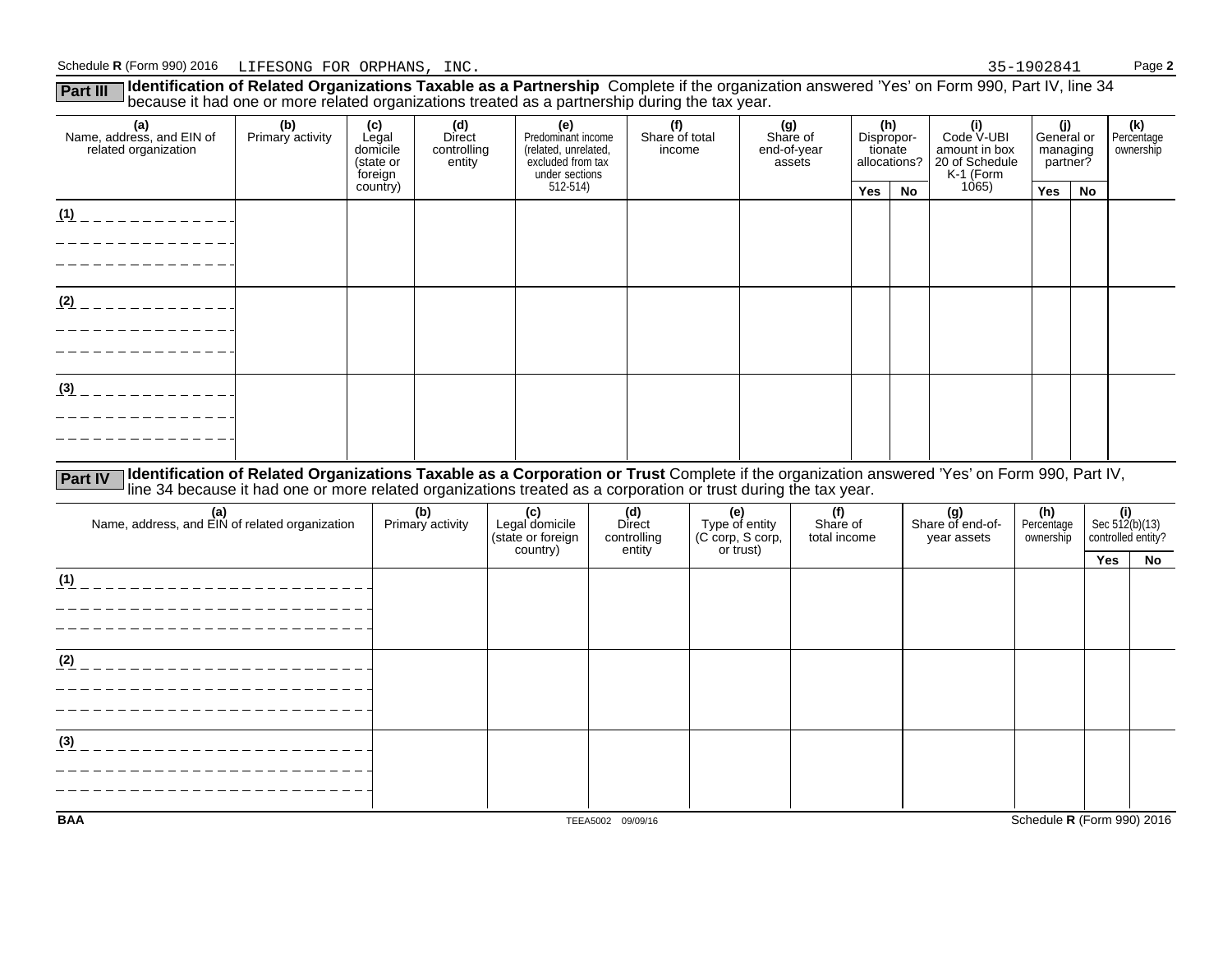### **Part V Transactions With Related Organizations.** Complete if the organization answered 'Yes' on Form 990, Part IV, line 34, 35b, or 36.

| Note. Complete line 1 if any entity is listed in Parts II, III, or IV of this schedule.                                                                                                                                        |  |  |                | Yes         | No           |  |  |  |
|--------------------------------------------------------------------------------------------------------------------------------------------------------------------------------------------------------------------------------|--|--|----------------|-------------|--------------|--|--|--|
| During the tax year, did the organization engage in any of the following transactions with one or more related organizations listed in Parts II-IV?                                                                            |  |  |                |             |              |  |  |  |
|                                                                                                                                                                                                                                |  |  | 1 a            |             | Χ            |  |  |  |
|                                                                                                                                                                                                                                |  |  | 1 <sub>b</sub> | X           |              |  |  |  |
|                                                                                                                                                                                                                                |  |  | 1 <sub>c</sub> | X           |              |  |  |  |
|                                                                                                                                                                                                                                |  |  |                |             |              |  |  |  |
|                                                                                                                                                                                                                                |  |  | 1 e            |             | $\mathbf X$  |  |  |  |
|                                                                                                                                                                                                                                |  |  |                |             |              |  |  |  |
|                                                                                                                                                                                                                                |  |  | 1f             |             | X            |  |  |  |
|                                                                                                                                                                                                                                |  |  | 1 g            |             | X            |  |  |  |
|                                                                                                                                                                                                                                |  |  | 1 <sub>h</sub> |             | X            |  |  |  |
|                                                                                                                                                                                                                                |  |  | 1i             |             | X            |  |  |  |
|                                                                                                                                                                                                                                |  |  | 1j             |             | X            |  |  |  |
|                                                                                                                                                                                                                                |  |  |                |             |              |  |  |  |
|                                                                                                                                                                                                                                |  |  | 1 k            |             | $\mathbf{X}$ |  |  |  |
|                                                                                                                                                                                                                                |  |  |                |             |              |  |  |  |
|                                                                                                                                                                                                                                |  |  | 1 <sub>m</sub> |             | X            |  |  |  |
|                                                                                                                                                                                                                                |  |  | 1n             | $\mathbf X$ |              |  |  |  |
|                                                                                                                                                                                                                                |  |  | 1 <sub>o</sub> | X           |              |  |  |  |
|                                                                                                                                                                                                                                |  |  |                |             |              |  |  |  |
|                                                                                                                                                                                                                                |  |  | 1 p            |             | X            |  |  |  |
| q Reimbursement paid by related organization(s) for expenses enterprised and contained and contained and contained and contained and contained and contained and contained and contained and contained and contained and conta |  |  | 1 <sub>q</sub> |             | X            |  |  |  |
|                                                                                                                                                                                                                                |  |  |                |             |              |  |  |  |
|                                                                                                                                                                                                                                |  |  | 1r             |             | X            |  |  |  |
|                                                                                                                                                                                                                                |  |  | 1 <sub>s</sub> |             | $\mathbf{X}$ |  |  |  |
| If the answer to any of the above is 'Yes,' see the instructions for information on who must complete this line, including covered relationships and transaction thresholds.                                                   |  |  |                |             |              |  |  |  |
| (b)<br>(a)<br>(c)<br>Method of determining<br>Name of related organization<br>Amount involved<br>Transaction<br>amount involved<br>$type(a-s)$                                                                                 |  |  |                |             |              |  |  |  |
|                                                                                                                                                                                                                                |  |  |                |             |              |  |  |  |
|                                                                                                                                                                                                                                |  |  |                |             |              |  |  |  |
|                                                                                                                                                                                                                                |  |  |                |             |              |  |  |  |

| <b>BAA</b> | TEEA5003 09/09/16 |  | Schedule R (Form 990) 2016 |
|------------|-------------------|--|----------------------------|
| (6)        |                   |  |                            |
|            |                   |  |                            |
| (5)        |                   |  |                            |
|            |                   |  |                            |
| (4)        |                   |  |                            |
|            |                   |  |                            |
| (3)        |                   |  |                            |
|            |                   |  |                            |
| (2)        |                   |  |                            |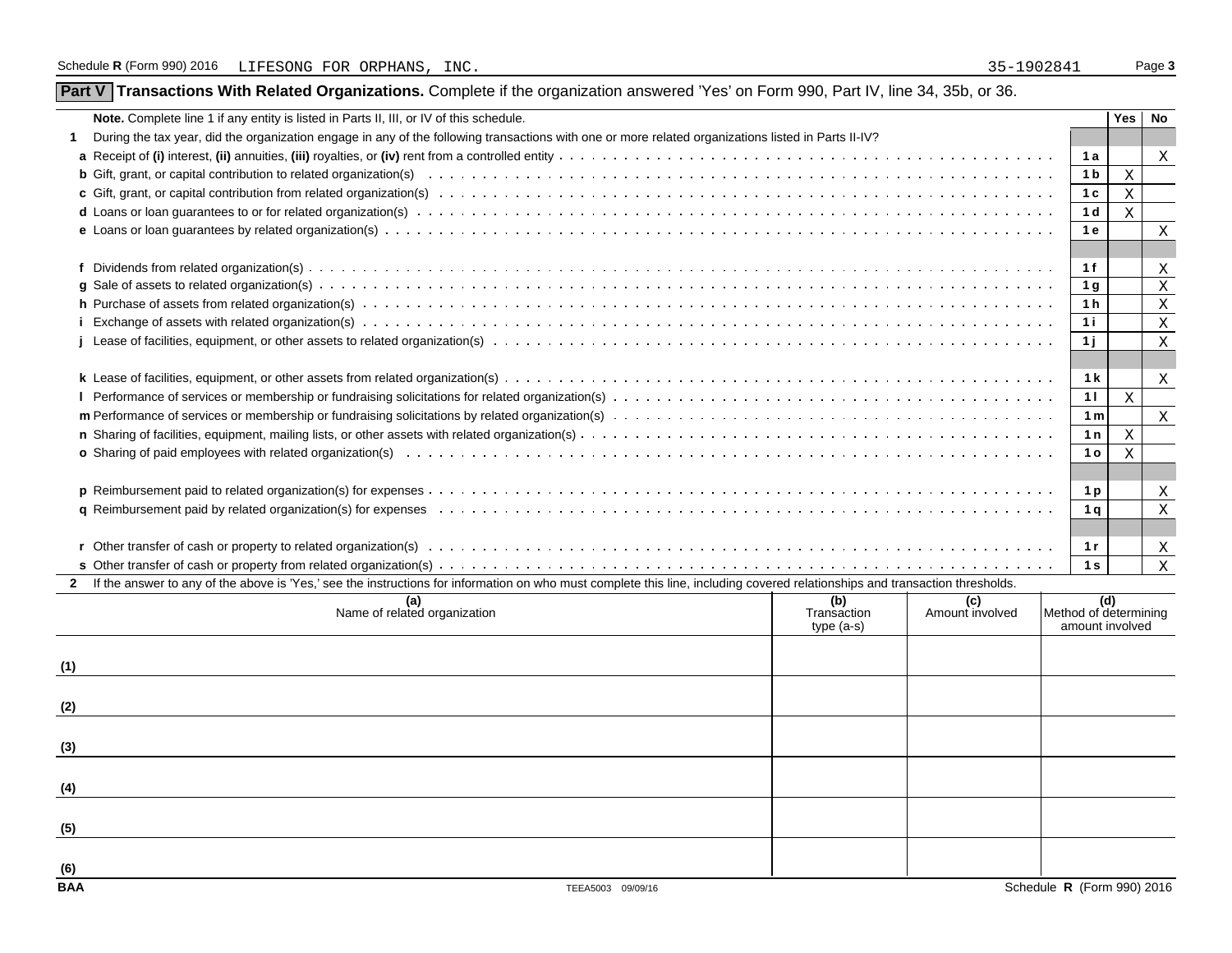### **Part VI** Unrelated Organizations Taxable as a Partnership. Complete if the organization answered 'Yes' on Form 990, Part IV, line 37.

Provide the following information for each entity taxed as a partnership through which the organization conducted more than five percent of its activities (measured by total assets or gross revenue) that was not a related organization. See instructions regarding exclusion for certain investment partnerships.

| $\sim$ $\sim$<br>(a)<br>Name, address, and EIN of entity                             | (b)<br>(c)<br>Legal domicile<br>(state or foreign<br>Primary activity<br>country) |  | (d)<br>Predominant<br>income<br>(related, unre-<br>lated, excluded | (e)<br>Are all partners<br>section<br>501(c)(3)<br>organizations? |    | (f)<br>(g)<br>Share of<br>Share of<br>total income<br>end-of-year<br>assets |  | (h)<br>Dispropor-<br>tionate<br>allocations? |    | (i)<br>Code V-UBI<br>amount in box<br>20 of Schedule<br>K <sub>1</sub><br>(Form 1065) | (j)<br>General or<br>managing<br>partner? |    | (k)<br>Percentage<br>ownership |
|--------------------------------------------------------------------------------------|-----------------------------------------------------------------------------------|--|--------------------------------------------------------------------|-------------------------------------------------------------------|----|-----------------------------------------------------------------------------|--|----------------------------------------------|----|---------------------------------------------------------------------------------------|-------------------------------------------|----|--------------------------------|
|                                                                                      |                                                                                   |  | from tax under<br>sections 512-514)                                | Yes                                                               | No |                                                                             |  | Yes                                          | No |                                                                                       | Yes                                       | No |                                |
| (1)<br>______________<br>_________________<br>_ _ _ _ _ _ _ _ _ _ _ _ _ _ _ _ _      |                                                                                   |  |                                                                    |                                                                   |    |                                                                             |  |                                              |    |                                                                                       |                                           |    |                                |
| $(2)$ _ _ _ _ _ _ _ _ _ _ _ _ _ _ _ _                                                |                                                                                   |  |                                                                    |                                                                   |    |                                                                             |  |                                              |    |                                                                                       |                                           |    |                                |
| (3)<br>_______________                                                               |                                                                                   |  |                                                                    |                                                                   |    |                                                                             |  |                                              |    |                                                                                       |                                           |    |                                |
| $(4)$ _ _ _ _ _ _ _ _ _ _ _ _ _ _ _ _ _<br>_________________<br>_________________    |                                                                                   |  |                                                                    |                                                                   |    |                                                                             |  |                                              |    |                                                                                       |                                           |    |                                |
| $\frac{(5)}{2}$ _ _ _ _ _ _ _ _ _ _ _ _ _ _ _ _<br>_ _ _ _ _ _ _ _ _ _ _ _ _ _ _ _ _ |                                                                                   |  |                                                                    |                                                                   |    |                                                                             |  |                                              |    |                                                                                       |                                           |    |                                |
| (6)<br>______________                                                                |                                                                                   |  |                                                                    |                                                                   |    |                                                                             |  |                                              |    |                                                                                       |                                           |    |                                |
| $(7)$ _ _ _ _ _ _ _ _ _ _ _ _ _ _ _ _ _<br>_________________<br>_________________    |                                                                                   |  |                                                                    |                                                                   |    |                                                                             |  |                                              |    |                                                                                       |                                           |    |                                |
| (8)<br>. _ _ _ _ _ _ _ _ _ _ _ _ _ _ _                                               |                                                                                   |  |                                                                    |                                                                   |    |                                                                             |  |                                              |    |                                                                                       |                                           |    |                                |
| <b>BAA</b>                                                                           |                                                                                   |  |                                                                    | TEEA5004 09/09/16                                                 |    |                                                                             |  |                                              |    |                                                                                       |                                           |    | Schedule R (Form 990) 2016     |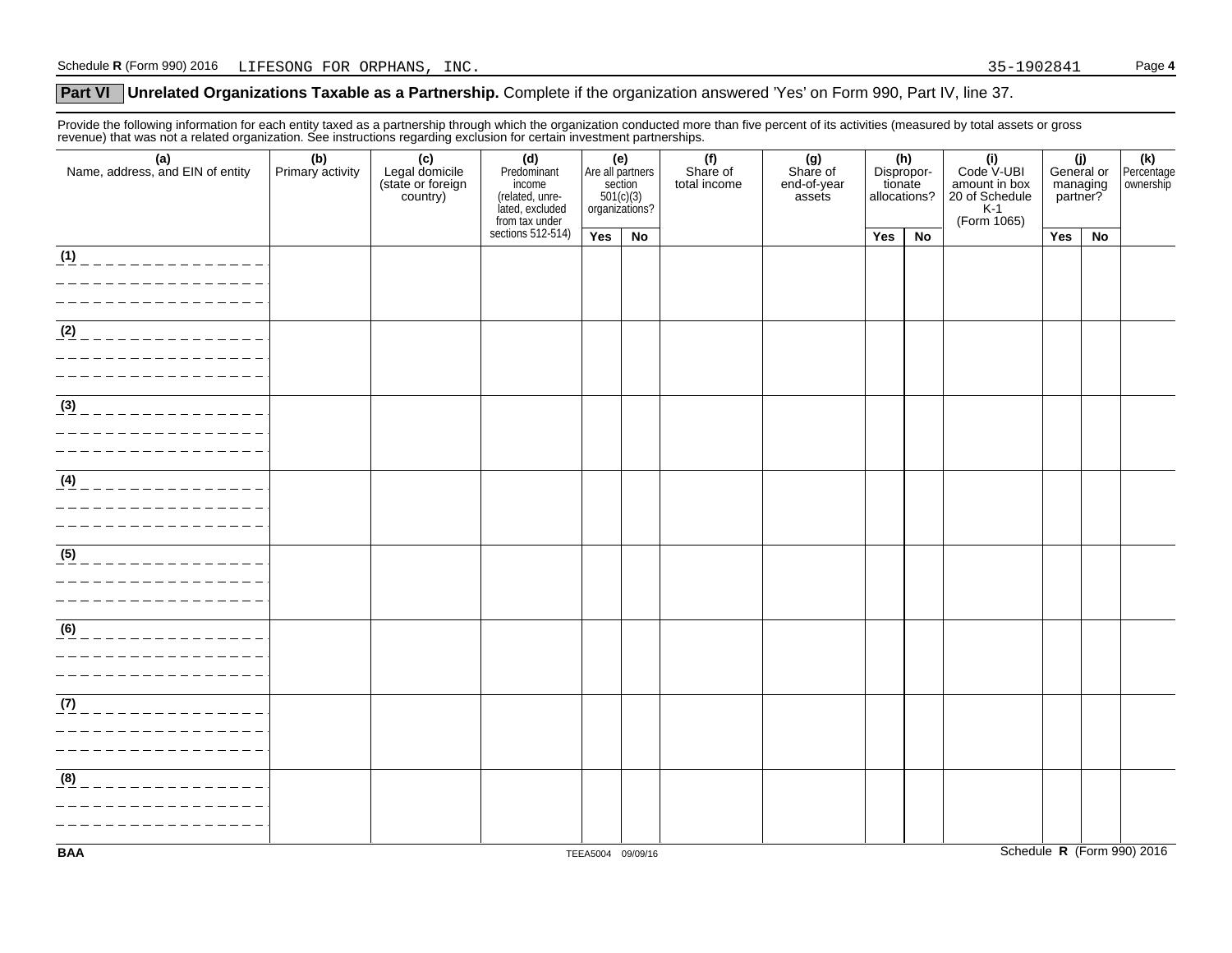| ________________________________                                                           |  |
|--------------------------------------------------------------------------------------------|--|
| <b>Part VII</b> Supplemental Information.                                                  |  |
| Provide additional information for responses to questions on Schedule R. See instructions. |  |

| PART II | TMG FOUNDATION - GARY RINGGER IS BOARD PRESIDENT OF BOTH TMG FOUNDATION |
|---------|-------------------------------------------------------------------------|
|         | (TMG) AND LIFESONG FOR ORPHANS.                                         |
| PART TT | LIFESONG LEGACY FUND, INC. - TIM WALLEN IS BOARD PRESIDENT OF LIFESONG  |
|         | LEGACY FUND, INC. (LEGACY) AND ALSO SERVES ON THE BOARD OF LIFESONG FOR |
|         | ORPHANS.                                                                |

PART V, LINE 1 DURING THE YEAR, TMG CONTRIBUTED \$563,947 TO LIFESONG. TMG OWED LIFESONG \$123,123 AS OF 6/30/2017. AS OF 6/30/2017, CERTAIN LIFESONG PROPERTY SERVES AS SECURITY (GUARANTEE) FOR A TMG NOTE PAYABLE TOTALING \$325,000. DURING THE YEAR, LIFESONG CONTRIBUTED \$19,474 TO LEGACY. DURING THE YEAR, LIFESONG PROVIDED TMG AND LEGACY WITH SERVICES (MANAGEMENT AND FUND-RAISING), SUPPLIES AND USE OF FACILITIES FREE OF CHARGE.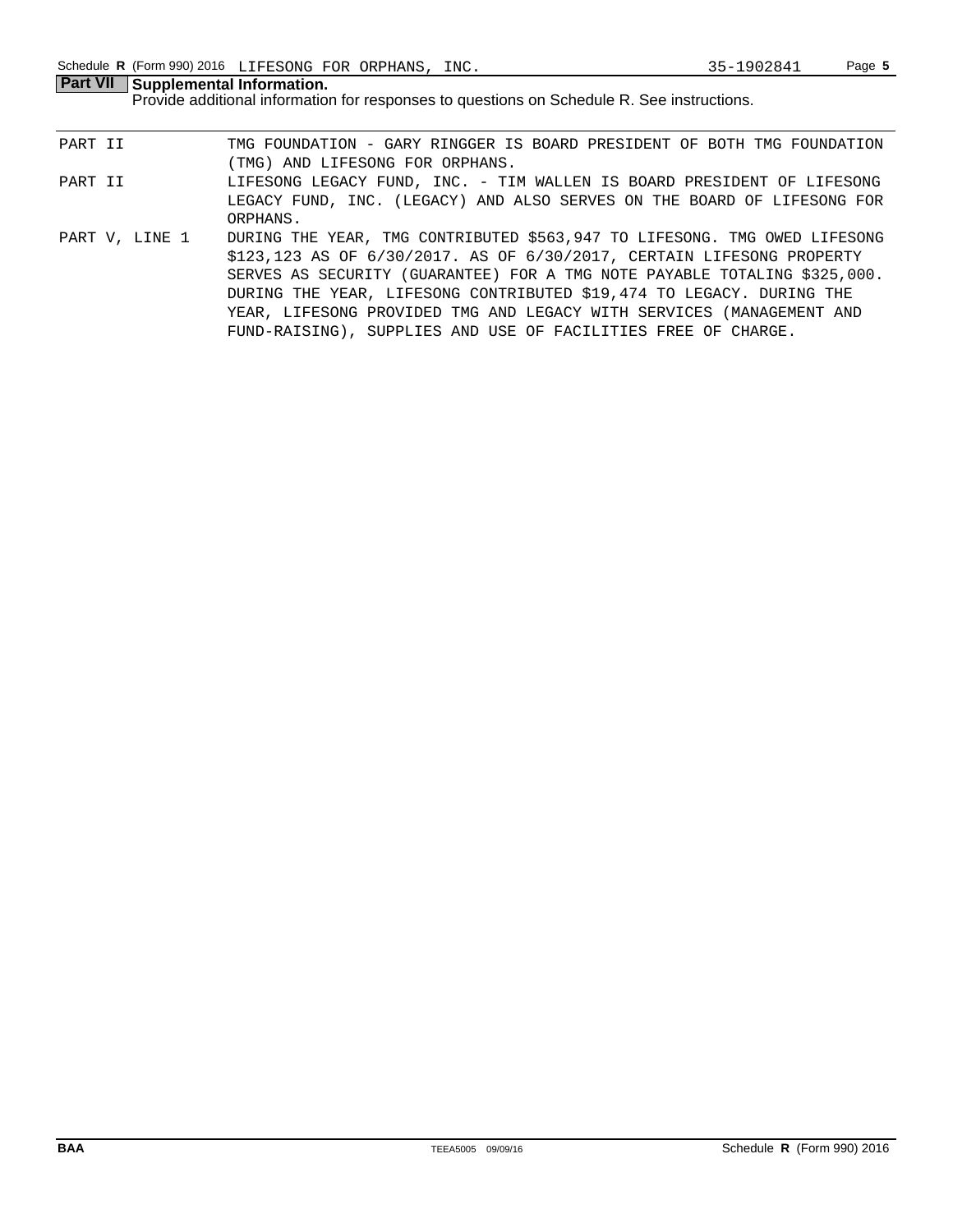| Form 4562 |  |  |
|-----------|--|--|
|-----------|--|--|

# Form **4562 Depreciation and Amortization COMB No. 1545-0172**<br>
(Including Information on Listed Property) **COLE**

| ⊦orm 号J∪∠                                                                           | (Including Information on Listed Property)<br>Attach to your tax return.                                                                                                                           |                                                                                                                                                                                                                                                                                                                                                   |                              |                |                  |              | 6<br>201                           |  |  |  |
|-------------------------------------------------------------------------------------|----------------------------------------------------------------------------------------------------------------------------------------------------------------------------------------------------|---------------------------------------------------------------------------------------------------------------------------------------------------------------------------------------------------------------------------------------------------------------------------------------------------------------------------------------------------|------------------------------|----------------|------------------|--------------|------------------------------------|--|--|--|
| Department of the Treasury                                                          | Information about Form 4562 and its separate instructions is at www.irs.gov/form4562.<br>(99)                                                                                                      |                                                                                                                                                                                                                                                                                                                                                   |                              |                |                  |              | Attachment<br>179                  |  |  |  |
| Internal Revenue Service<br>Name(s) shown on return                                 |                                                                                                                                                                                                    |                                                                                                                                                                                                                                                                                                                                                   |                              |                |                  |              | Sequence No.<br>Identifying number |  |  |  |
|                                                                                     | LIFESONG FOR ORPHANS, INC.<br>Business or activity to which this form relates                                                                                                                      |                                                                                                                                                                                                                                                                                                                                                   |                              |                |                  |              | 35-1902841                         |  |  |  |
| Form 990 / Form 990EZ                                                               |                                                                                                                                                                                                    |                                                                                                                                                                                                                                                                                                                                                   |                              |                |                  |              |                                    |  |  |  |
| Part I                                                                              |                                                                                                                                                                                                    | <b>Election To Expense Certain Property Under Section 179</b><br>Note: If you have any listed property, complete Part V before you complete Part I.                                                                                                                                                                                               |                              |                |                  |              |                                    |  |  |  |
| 1                                                                                   |                                                                                                                                                                                                    | Maximum amount (see instructions) with the content of the content of the content of the content of the content of the content of the content of the content of the content of the content of the content of the content of the                                                                                                                    |                              |                |                  | $\mathbf{1}$ |                                    |  |  |  |
| 2                                                                                   |                                                                                                                                                                                                    |                                                                                                                                                                                                                                                                                                                                                   |                              |                |                  | $\mathbf{2}$ |                                    |  |  |  |
| 3                                                                                   | Total cost of section 179 property placed in service (see instructions).<br>Threshold cost of section 179 property before reduction in limitation (see instructions) $\ldots \ldots \ldots \ldots$ |                                                                                                                                                                                                                                                                                                                                                   |                              |                |                  |              |                                    |  |  |  |
| 4                                                                                   |                                                                                                                                                                                                    |                                                                                                                                                                                                                                                                                                                                                   |                              |                |                  |              |                                    |  |  |  |
| 5                                                                                   |                                                                                                                                                                                                    | Dollar limitation for tax year. Subtract line 4 from line 1. If zero or less, enter -0-. If married filing                                                                                                                                                                                                                                        |                              |                |                  | 5            |                                    |  |  |  |
| 6                                                                                   | (a) Description of property                                                                                                                                                                        |                                                                                                                                                                                                                                                                                                                                                   | (b) Cost (business use only) |                | (c) Elected cost |              |                                    |  |  |  |
|                                                                                     |                                                                                                                                                                                                    |                                                                                                                                                                                                                                                                                                                                                   |                              |                |                  |              |                                    |  |  |  |
|                                                                                     |                                                                                                                                                                                                    |                                                                                                                                                                                                                                                                                                                                                   |                              |                |                  |              |                                    |  |  |  |
| 7                                                                                   |                                                                                                                                                                                                    |                                                                                                                                                                                                                                                                                                                                                   |                              | $\overline{7}$ |                  |              |                                    |  |  |  |
| 8                                                                                   |                                                                                                                                                                                                    | Total elected cost of section 179 property. Add amounts in column (c), lines 6 and 7                                                                                                                                                                                                                                                              |                              |                |                  | 8            |                                    |  |  |  |
| 9                                                                                   |                                                                                                                                                                                                    |                                                                                                                                                                                                                                                                                                                                                   |                              |                |                  | 9<br>10      |                                    |  |  |  |
| 10<br>11                                                                            |                                                                                                                                                                                                    | Business income limitation. Enter the smaller of business income (not less than zero) or line 5 (see instrs)                                                                                                                                                                                                                                      |                              |                |                  | 11           |                                    |  |  |  |
| 12                                                                                  |                                                                                                                                                                                                    | Section 179 expense deduction. Add lines 9 and 10, but don't enter more than line 11                                                                                                                                                                                                                                                              |                              |                |                  | 12           |                                    |  |  |  |
| 13                                                                                  |                                                                                                                                                                                                    | Carryover of disallowed deduction to 2017. Add lines 9 and 10, less line 12. $\dots$ . $\dots$                                                                                                                                                                                                                                                    |                              |                |                  |              |                                    |  |  |  |
| Note: Don't use Part II or Part III below for listed property. Instead, use Part V. |                                                                                                                                                                                                    |                                                                                                                                                                                                                                                                                                                                                   |                              |                |                  |              |                                    |  |  |  |
| <b>Part II</b>                                                                      |                                                                                                                                                                                                    | Special Depreciation Allowance and Other Depreciation (Don't include listed property.) (See instructions.)                                                                                                                                                                                                                                        |                              |                |                  |              |                                    |  |  |  |
| 14                                                                                  |                                                                                                                                                                                                    | Special depreciation allowance for qualified property (other than listed property) placed in service during the<br>tax year (see instructions) with the content of the content of the content of the content of the content of the content of the content of the content of the content of the content of the content of the content of the conte |                              |                |                  | 14           |                                    |  |  |  |
| 15                                                                                  |                                                                                                                                                                                                    |                                                                                                                                                                                                                                                                                                                                                   |                              |                |                  | 15           |                                    |  |  |  |
| 16                                                                                  |                                                                                                                                                                                                    |                                                                                                                                                                                                                                                                                                                                                   |                              |                |                  | 16           |                                    |  |  |  |
| <b>Part III</b>                                                                     |                                                                                                                                                                                                    | MACRS Depreciation (Don't include listed property.) (See instructions.)                                                                                                                                                                                                                                                                           |                              |                |                  |              |                                    |  |  |  |
|                                                                                     |                                                                                                                                                                                                    | <b>Section A</b>                                                                                                                                                                                                                                                                                                                                  |                              |                |                  |              |                                    |  |  |  |
| 17                                                                                  |                                                                                                                                                                                                    | MACRS deductions for assets placed in service in tax years beginning before 2016.                                                                                                                                                                                                                                                                 |                              |                |                  | 17           | 548,565.                           |  |  |  |
| 18                                                                                  |                                                                                                                                                                                                    | If you are electing to group any assets placed in service during the tax year into one or more general                                                                                                                                                                                                                                            |                              |                |                  |              |                                    |  |  |  |
|                                                                                     |                                                                                                                                                                                                    | Section B - Assets Placed in Service During 2016 Tax Year Using the General Depreciation System                                                                                                                                                                                                                                                   |                              |                |                  |              |                                    |  |  |  |
| (a)                                                                                 | (b) Month and                                                                                                                                                                                      | (C) Basis for depreciation                                                                                                                                                                                                                                                                                                                        | (d)                          | (e)            | (f)              |              | (g) Depreciation                   |  |  |  |
| Classification of property                                                          | year placed<br>in service                                                                                                                                                                          | (business/investment use<br>only - see instructions)                                                                                                                                                                                                                                                                                              | Recovery period              | Convention     | Method           |              | deduction                          |  |  |  |
| <b>19 a</b> 3-year property                                                         |                                                                                                                                                                                                    | 4,597.                                                                                                                                                                                                                                                                                                                                            | 3<br>YR                      |                | SL               |              | 1,532.                             |  |  |  |
| <b>b</b> 5-year property $\cdot$                                                    |                                                                                                                                                                                                    | 256,846.                                                                                                                                                                                                                                                                                                                                          | 5<br>YR                      |                | SL               |              | 46,166.                            |  |  |  |
| $c$ 7-year property $\cdots$                                                        |                                                                                                                                                                                                    | 346,554.                                                                                                                                                                                                                                                                                                                                          | 7<br>ΥR                      |                | SL               |              | 48,527.                            |  |  |  |
| $d$ 10-year property $\cdots$                                                       |                                                                                                                                                                                                    | 320,240.                                                                                                                                                                                                                                                                                                                                          | 10 YR                        |                | SL               |              | 31,808.                            |  |  |  |
| <b>e</b> 15-year property $\cdots$                                                  |                                                                                                                                                                                                    |                                                                                                                                                                                                                                                                                                                                                   |                              |                |                  |              |                                    |  |  |  |
| f 20-year property                                                                  |                                                                                                                                                                                                    | 270,778.                                                                                                                                                                                                                                                                                                                                          | 20 YR                        |                | SL               |              | 12,031.                            |  |  |  |
| $g$ 25-year property $\cdots$                                                       |                                                                                                                                                                                                    |                                                                                                                                                                                                                                                                                                                                                   | 25 yrs                       |                | S/L              |              |                                    |  |  |  |
| h Residential rental                                                                |                                                                                                                                                                                                    |                                                                                                                                                                                                                                                                                                                                                   | $27.5$ $yrs$                 | МM             | S/L              |              |                                    |  |  |  |
| property                                                                            |                                                                                                                                                                                                    |                                                                                                                                                                                                                                                                                                                                                   | 27.5 yrs                     | МM             | S/L              |              |                                    |  |  |  |
| <i>i</i> Nonresidential real                                                        |                                                                                                                                                                                                    |                                                                                                                                                                                                                                                                                                                                                   | 39 yrs                       | МM             | S/L              |              |                                    |  |  |  |
| property $\cdots$                                                                   |                                                                                                                                                                                                    | 2,097,727.                                                                                                                                                                                                                                                                                                                                        | 40 YR                        | МM             | S/L              |              | 40,845.                            |  |  |  |
|                                                                                     |                                                                                                                                                                                                    | Section C - Assets Placed in Service During 2016 Tax Year Using the Alternative Depreciation System                                                                                                                                                                                                                                               |                              |                |                  |              |                                    |  |  |  |
| 20 a Class life                                                                     |                                                                                                                                                                                                    |                                                                                                                                                                                                                                                                                                                                                   |                              |                | S/L              |              |                                    |  |  |  |
| $\mathbf{b}$ 12-year $\cdots$                                                       |                                                                                                                                                                                                    |                                                                                                                                                                                                                                                                                                                                                   | 12 yrs                       |                | S/L              |              |                                    |  |  |  |
| $\mathbf{c}$ 40-year $\cdots$                                                       |                                                                                                                                                                                                    |                                                                                                                                                                                                                                                                                                                                                   | 40 yrs                       | МM             | S/L              |              |                                    |  |  |  |
| <b>Part IV</b><br><b>Summary</b> (See instructions.)                                |                                                                                                                                                                                                    |                                                                                                                                                                                                                                                                                                                                                   |                              |                |                  |              |                                    |  |  |  |
| Listed property. Enter amount from line 28<br>21                                    |                                                                                                                                                                                                    |                                                                                                                                                                                                                                                                                                                                                   |                              |                | 21               |              |                                    |  |  |  |

**22 Total.** Add amounts from line 12, lines 14 through 17, lines 19 and 20 in column (g), and line 21. Enter here and on the appropriate lines of your return. Partnerships and S corporations - see instructions **because to construct on 23** For assets shown above and placed in service during the current year, enter the portion of the basis attributable to section 263A costs **2001 23 23** 729,474.

**BAA For Paperwork Reduction Act Notice, see separate instructions.** FDIZ0812 01/24/17 FORM 4562 (2016)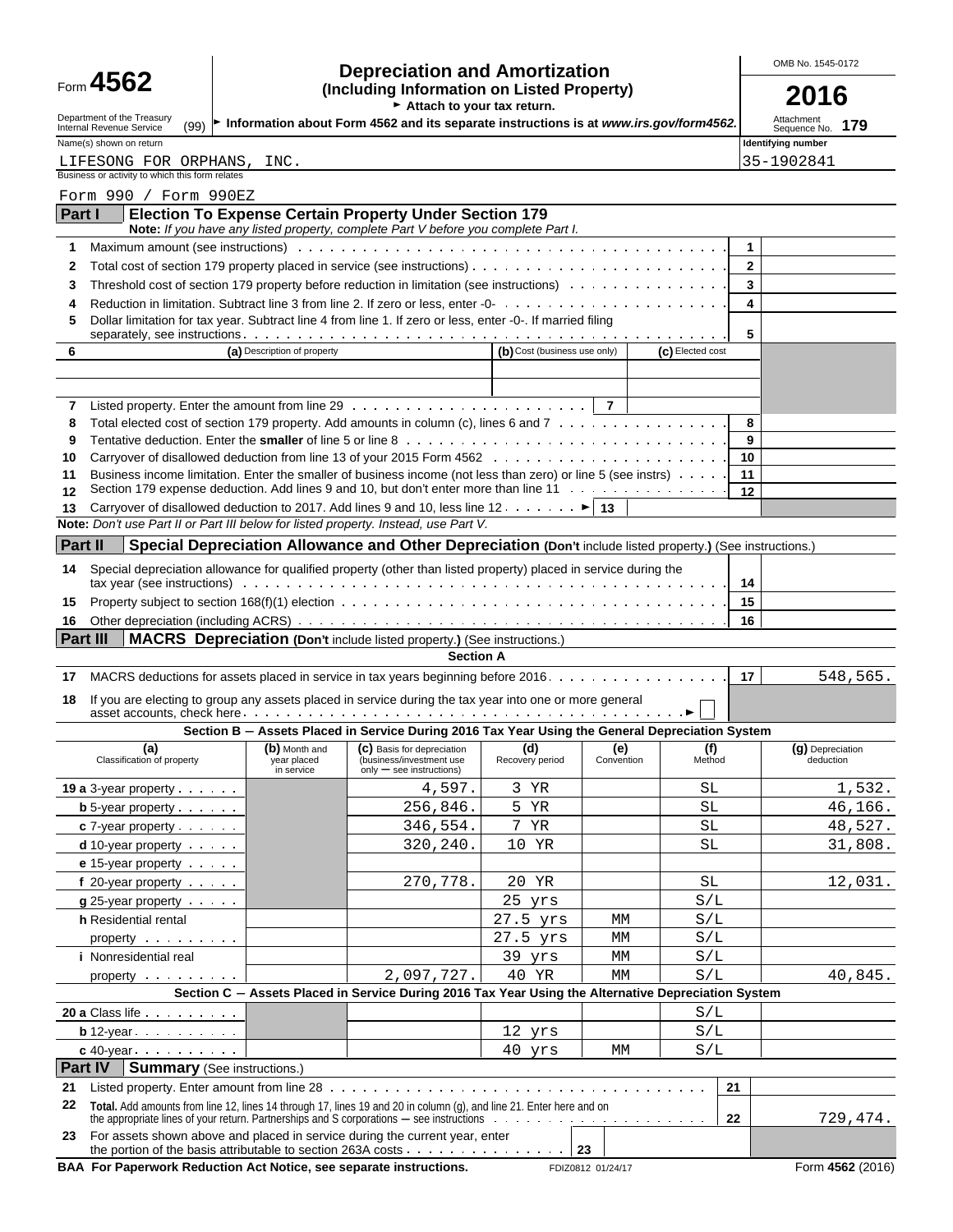|          | Form 4562 (2016)                                                                                                                                                                                                                         |                      | LIFESONG FOR ORPHANS, INC.                                                                                                                                                                                   |             |                             |                                                |                       |     |           |                 |                                                         |                           | 35-1902841 |                               | Page 2                 |
|----------|------------------------------------------------------------------------------------------------------------------------------------------------------------------------------------------------------------------------------------------|----------------------|--------------------------------------------------------------------------------------------------------------------------------------------------------------------------------------------------------------|-------------|-----------------------------|------------------------------------------------|-----------------------|-----|-----------|-----------------|---------------------------------------------------------|---------------------------|------------|-------------------------------|------------------------|
|          | <b>Part V</b>                                                                                                                                                                                                                            |                      | <b>Listed Property</b> (Include automobiles, certain other vehicles, certain aircraft, certain computers, and property used for<br>entertainment, recreation, or amusement.)                                 |             |                             |                                                |                       |     |           |                 |                                                         |                           |            |                               |                        |
|          |                                                                                                                                                                                                                                          |                      | Note: For any vehicle for which you are using the standard mileage rate or deducting lease expense, complete only 24a, 24b,                                                                                  |             |                             |                                                |                       |     |           |                 |                                                         |                           |            |                               |                        |
|          |                                                                                                                                                                                                                                          |                      | columns (a) through (c) of Section A, all of Section B, and Section C if applicable.<br>Section A - Depreciation and Other Information (Caution: See the instructions for limits for passenger automobiles.) |             |                             |                                                |                       |     |           |                 |                                                         |                           |            |                               |                        |
|          | 24 a Do you have evidence to support the business/investment use claimed?                                                                                                                                                                |                      |                                                                                                                                                                                                              |             |                             |                                                | <b>Yes</b>            |     |           |                 |                                                         |                           |            | Yes                           | No                     |
|          | (a)                                                                                                                                                                                                                                      | (b)                  | (c)                                                                                                                                                                                                          | (d)         |                             |                                                | (e)                   |     | (f)       |                 | No 24b If 'Yes,' is the evidence written?<br>(h)<br>(g) |                           |            |                               | (i)                    |
|          | Type of property                                                                                                                                                                                                                         | Date placed          | Business/<br>investment                                                                                                                                                                                      | Cost or     |                             | Basis for depreciation<br>(business/investment |                       |     | Recovery  |                 | Method/                                                 | Depreciation<br>deduction |            |                               | Elected<br>section 179 |
|          | (list vehicles first)                                                                                                                                                                                                                    | in service           | use<br>percentage                                                                                                                                                                                            | other basis |                             |                                                | use only)             |     | period    |                 | Convention                                              |                           |            |                               | cost                   |
| 25       | Special depreciation allowance for qualified listed property placed in service during the tax year and                                                                                                                                   |                      |                                                                                                                                                                                                              |             |                             |                                                |                       |     |           |                 |                                                         |                           |            |                               |                        |
|          | Property used more than 50% in a qualified business use:                                                                                                                                                                                 |                      |                                                                                                                                                                                                              |             |                             |                                                |                       |     |           |                 | 25                                                      |                           |            |                               |                        |
| 26       |                                                                                                                                                                                                                                          |                      |                                                                                                                                                                                                              |             |                             |                                                |                       |     |           |                 |                                                         |                           |            |                               |                        |
|          |                                                                                                                                                                                                                                          |                      |                                                                                                                                                                                                              |             |                             |                                                |                       |     |           |                 |                                                         |                           |            |                               |                        |
|          |                                                                                                                                                                                                                                          |                      |                                                                                                                                                                                                              |             |                             |                                                |                       |     |           |                 |                                                         |                           |            |                               |                        |
| 27       | Property used 50% or less in a qualified business use:                                                                                                                                                                                   |                      |                                                                                                                                                                                                              |             |                             |                                                |                       |     |           |                 |                                                         |                           |            |                               |                        |
|          |                                                                                                                                                                                                                                          |                      |                                                                                                                                                                                                              |             |                             |                                                |                       |     |           |                 |                                                         |                           |            |                               |                        |
|          |                                                                                                                                                                                                                                          |                      |                                                                                                                                                                                                              |             |                             |                                                |                       |     |           |                 |                                                         |                           |            |                               |                        |
|          |                                                                                                                                                                                                                                          |                      |                                                                                                                                                                                                              |             |                             |                                                |                       |     |           |                 | 28                                                      |                           |            |                               |                        |
| 28<br>29 | Add amounts in column (h), lines 25 through 27. Enter here and on line 21, page $1 \ldots \ldots \ldots$                                                                                                                                 |                      |                                                                                                                                                                                                              |             |                             |                                                |                       |     |           |                 |                                                         |                           | 29         |                               |                        |
|          |                                                                                                                                                                                                                                          |                      |                                                                                                                                                                                                              |             |                             | Section B - Information on Use of Vehicles     |                       |     |           |                 |                                                         |                           |            |                               |                        |
|          | Complete this section for vehicles used by a sole proprietor, partner, or other 'more than 5% owner,' or related person. If you provided vehicles                                                                                        |                      |                                                                                                                                                                                                              |             |                             |                                                |                       |     |           |                 |                                                         |                           |            |                               |                        |
|          | to your employees, first answer the questions in Section C to see if you meet an exception to completing this section for those vehicles.                                                                                                |                      |                                                                                                                                                                                                              |             |                             |                                                |                       |     |           |                 |                                                         |                           |            |                               |                        |
| 30       | Total business/investment miles driven                                                                                                                                                                                                   |                      |                                                                                                                                                                                                              | (a)         |                             | (b)                                            |                       | (c) |           | (d)             |                                                         |                           | (e)        | (f)                           |                        |
|          | during the year (don't include                                                                                                                                                                                                           |                      |                                                                                                                                                                                                              | Vehicle 1   |                             | Vehicle 2                                      |                       |     | Vehicle 3 |                 | Vehicle 4                                               |                           | Vehicle 5  | Vehicle 6                     |                        |
|          | commuting miles). $\ldots$                                                                                                                                                                                                               |                      |                                                                                                                                                                                                              |             |                             |                                                |                       |     |           |                 |                                                         |                           |            |                               |                        |
| 31<br>32 | Total commuting miles driven during the year<br>Total other personal (noncommuting)                                                                                                                                                      |                      |                                                                                                                                                                                                              |             |                             |                                                |                       |     |           |                 |                                                         |                           |            |                               |                        |
|          | miles driven                                                                                                                                                                                                                             |                      |                                                                                                                                                                                                              |             |                             |                                                |                       |     |           |                 |                                                         |                           |            |                               |                        |
| 33       | Total miles driven during the year. Add                                                                                                                                                                                                  |                      |                                                                                                                                                                                                              |             |                             |                                                |                       |     |           |                 |                                                         |                           |            |                               |                        |
|          | lines 30 through $32 \cdot \cdot \cdot \cdot \cdot \cdot \cdot \cdot \cdot \cdot \cdot$                                                                                                                                                  |                      |                                                                                                                                                                                                              | Yes         | No                          | Yes                                            | No                    | Yes | No        | Yes             | No                                                      | Yes                       | No         | Yes                           | No                     |
| 34       | Was the vehicle available for personal use                                                                                                                                                                                               |                      |                                                                                                                                                                                                              |             |                             |                                                |                       |     |           |                 |                                                         |                           |            |                               |                        |
|          | during off-duty hours? $\cdots$                                                                                                                                                                                                          |                      |                                                                                                                                                                                                              |             |                             |                                                |                       |     |           |                 |                                                         |                           |            |                               |                        |
| 35       | Was the vehicle used primarily by a more<br>than 5% owner or related person? $\ldots$                                                                                                                                                    |                      |                                                                                                                                                                                                              |             |                             |                                                |                       |     |           |                 |                                                         |                           |            |                               |                        |
| 36       | Is another vehicle available for                                                                                                                                                                                                         |                      |                                                                                                                                                                                                              |             |                             |                                                |                       |     |           |                 |                                                         |                           |            |                               |                        |
|          |                                                                                                                                                                                                                                          |                      | Section C - Questions for Employers Who Provide Vehicles for Use by Their Employees                                                                                                                          |             |                             |                                                |                       |     |           |                 |                                                         |                           |            |                               |                        |
|          | Answer these questions to determine if you meet an exception to completing Section B for vehicles used by employees who aren't more than                                                                                                 |                      |                                                                                                                                                                                                              |             |                             |                                                |                       |     |           |                 |                                                         |                           |            |                               |                        |
|          | 5% owners or related persons (see instructions).                                                                                                                                                                                         |                      |                                                                                                                                                                                                              |             |                             |                                                |                       |     |           |                 |                                                         |                           |            |                               |                        |
|          | 37 Do you maintain a written policy statement that prohibits all personal use of vehicles, including commuting,                                                                                                                          |                      |                                                                                                                                                                                                              |             |                             |                                                |                       |     |           |                 |                                                         |                           |            | Yes                           | No                     |
| 38       | Do you maintain a written policy statement that prohibits personal use of vehicles, except commuting, by your                                                                                                                            |                      |                                                                                                                                                                                                              |             |                             |                                                |                       |     |           |                 |                                                         |                           |            |                               |                        |
|          |                                                                                                                                                                                                                                          |                      |                                                                                                                                                                                                              |             |                             |                                                |                       |     |           |                 |                                                         |                           |            |                               |                        |
| 39       |                                                                                                                                                                                                                                          |                      |                                                                                                                                                                                                              |             |                             |                                                |                       |     |           |                 |                                                         |                           |            |                               |                        |
| 40       | Do you provide more than five vehicles to your employees, obtain information from your employees about the use of the                                                                                                                    |                      |                                                                                                                                                                                                              |             |                             |                                                |                       |     |           |                 |                                                         |                           |            |                               |                        |
| 41       | Do you meet the requirements concerning qualified automobile demonstration use? (See instructions.) $\ldots \ldots \ldots$<br>Note: If your answer to 37, 38, 39, 40, or 41 is 'Yes,' don't complete Section B for the covered vehicles. |                      |                                                                                                                                                                                                              |             |                             |                                                |                       |     |           |                 |                                                         |                           |            |                               |                        |
|          | <b>Part VI</b><br>Amortization                                                                                                                                                                                                           |                      |                                                                                                                                                                                                              |             |                             |                                                |                       |     |           |                 |                                                         |                           |            |                               |                        |
|          |                                                                                                                                                                                                                                          | (a)                  |                                                                                                                                                                                                              |             | (b)                         |                                                | (c)                   |     |           | (d)             |                                                         | (e)                       |            | (f)                           |                        |
|          |                                                                                                                                                                                                                                          | Description of costs |                                                                                                                                                                                                              |             | Date amortization<br>begins |                                                | Amortizable<br>amount |     |           | Code<br>section |                                                         | Amortization              |            | Amortization<br>for this year |                        |
|          |                                                                                                                                                                                                                                          |                      |                                                                                                                                                                                                              |             |                             |                                                |                       |     |           |                 |                                                         | period or<br>percentage   |            |                               |                        |
| 42       | Amortization of costs that begins during your 2016 tax year (see instructions):                                                                                                                                                          |                      |                                                                                                                                                                                                              |             |                             |                                                |                       |     |           |                 |                                                         |                           |            |                               |                        |
|          |                                                                                                                                                                                                                                          |                      |                                                                                                                                                                                                              |             |                             |                                                |                       |     |           |                 |                                                         |                           |            |                               |                        |
|          |                                                                                                                                                                                                                                          |                      |                                                                                                                                                                                                              |             |                             |                                                |                       |     |           |                 |                                                         |                           |            |                               |                        |
| 43       |                                                                                                                                                                                                                                          |                      |                                                                                                                                                                                                              |             |                             |                                                |                       |     |           |                 |                                                         | 43                        |            |                               |                        |
| 44       |                                                                                                                                                                                                                                          |                      |                                                                                                                                                                                                              |             |                             | FDIZ0812 01/24/17                              |                       |     |           |                 |                                                         | 44                        |            | Form 4562 (2016)              |                        |
|          |                                                                                                                                                                                                                                          |                      |                                                                                                                                                                                                              |             |                             |                                                |                       |     |           |                 |                                                         |                           |            |                               |                        |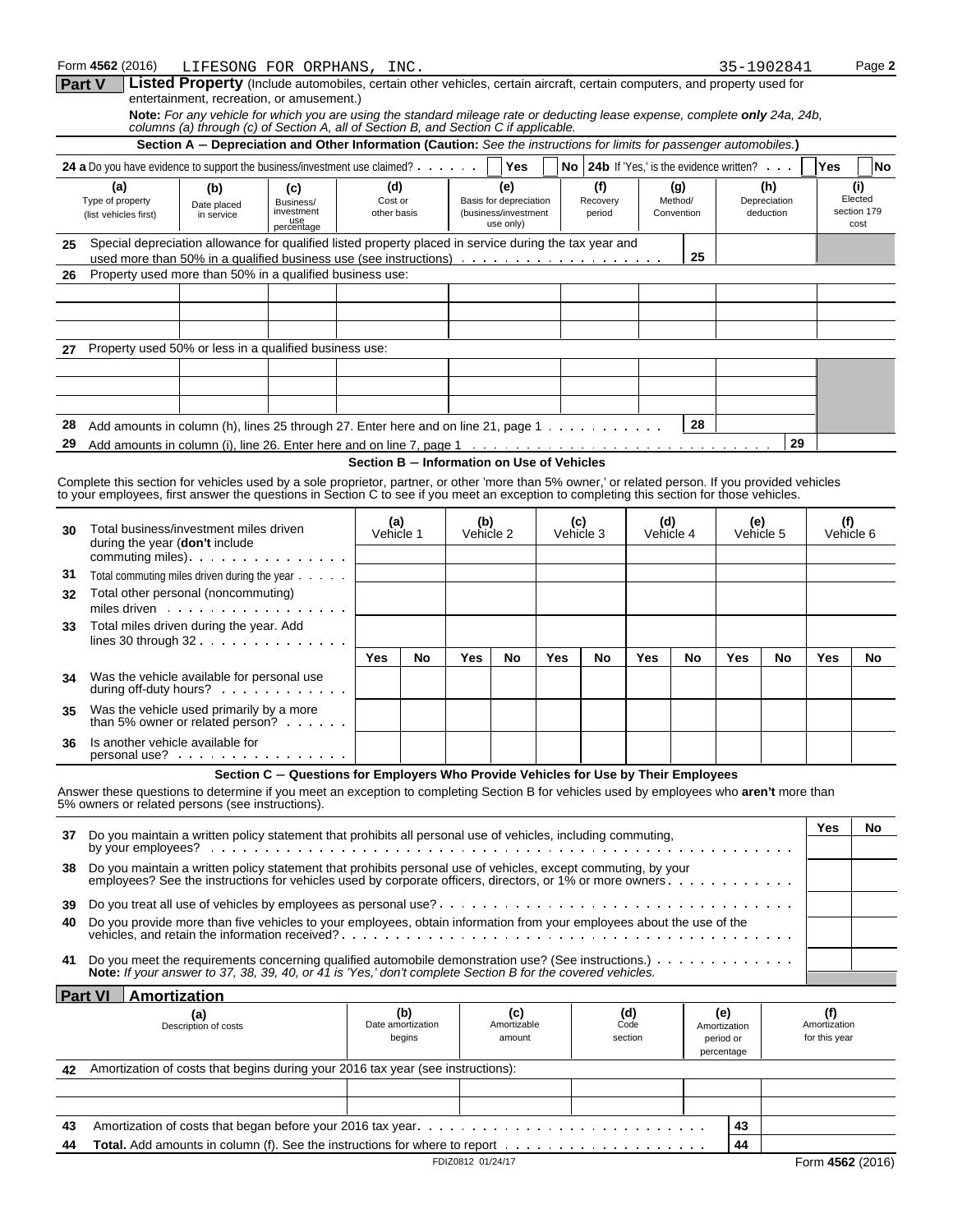### Schedule O (Form 990), Supplemental Information to Form 990 **Form 990, Page 2, Part III, Line 4d (continued)**

Describe the organization's program service accomplishments for each of its three largest program services, as measured by expenses. Section  $501(c)(3)$  and  $501(c)(4)$  organizations are required to report the amount of grants and allocations to others, the total expenses, and revenue, if any, for each program service reported. Code: Description: **Expenses** Grants Of Revenue Code: Description: THE FORGOTTEN INITIATIVE (FOSTER CARE SUPPORT) - PROVIDE Expenses Grants Of Revenue. 0. Code: Description: COORDINATION OF SHORT-TERM MISSION TRIPS TO PROJECT Expenses Grants Of Revenue. 249,058. BACKPACKS WITH PERSONAL ITEMS TO CHILDREN WHEN THEY ARE BEING 412,190. LOCATIONS SERVING ORPHANS. 19 TRIPS WERE COORDINATED 28,694. PLACED INTO FOSTER CARE, TRAIN MENTORS TO HELP FOSTER FAMILIES, 14,452. DURING THE YEAR WITH APPROXIMATELY 190 PEOPLE  $0.$ AND PROVIDE TRAINING AND EDUCATIONAL RESOURCES TO FOSTER FAMILIES. VOLUNTEERING TO SERVE. 94 FOSTER AGENCIES WERE SERVED DURING THE YEAR.

### Form 990, Page 5, Line 4b **Foreign Countries**

| UP        |  |
|-----------|--|
| ΖA        |  |
| ΙN        |  |
| LI        |  |
| GT        |  |
| ЕT        |  |
| <b>BL</b> |  |
|           |  |

### Schedule O (Form 990) Supplemental Information to Form 990 **Form 990, Page 6, Line 9 (continued)**

| <b>Address</b>                     | City              | St          | <b>ZIP</b> |
|------------------------------------|-------------------|-------------|------------|
| CREEKSIDE DR.<br>1209 N.           | WHEATON           | ΙL          | 60137      |
| 5544 EAST SHEENA DRIVE             | SCOTTSDALE        | ΑZ          | 85254      |
| 206 SURREY<br>ROBERT HOERR<br>LANE |                   | ΙL          | 61611      |
| PRAIRIE<br>16550<br>COURT          | <b>BROOKFIELD</b> | WΙ          | 53005      |
| 19808<br>MALLARD<br>COVE           | LITTLE ROCK       | AR          | 72210      |
| TURNBERRY<br>16305                 | LOCH.<br>LLOYD    | МO          | 64012      |
|                                    |                   | EAST PEORIA |            |

Schedule O (Form 990), Supplemental Information to Form 990 **Form 990, Page 6, Line 17 (continued)**